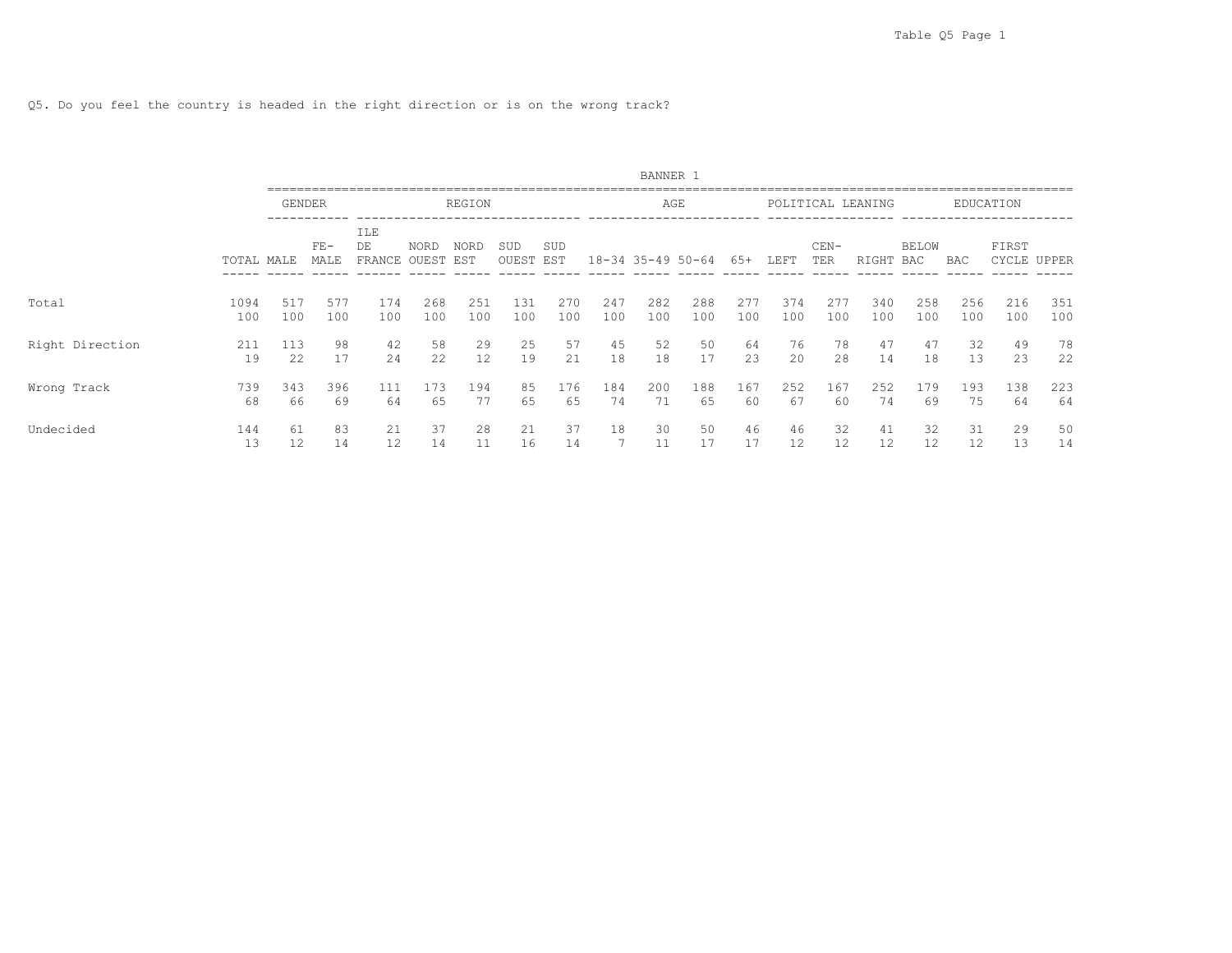## Q6. Francois Hollande

|                    |             |            |               |                             |               |             |                     |                      |            | BANNER 1          |            |             |               |               |                     |                      |            |                |            |
|--------------------|-------------|------------|---------------|-----------------------------|---------------|-------------|---------------------|----------------------|------------|-------------------|------------|-------------|---------------|---------------|---------------------|----------------------|------------|----------------|------------|
|                    |             |            | <b>GENDER</b> |                             |               | REGION      |                     |                      |            | AGE               |            |             |               |               | POLITICAL LEANING   |                      |            | EDUCATION      |            |
|                    | TOTAL MALE  |            | $FE-$<br>MALE | <b>ILE</b><br>DE.<br>FRANCE | NORD<br>OUEST | NORD<br>EST | SUD<br>OUEST        | SUD<br>EST           |            | 18-34 35-49 50-64 |            | 65+         | LEFT          | $CEN-$<br>TER | RIGHT               | BELOW<br>BAC         | <b>BAC</b> | FIRST<br>CYCLE | UPPER      |
| Total              | 1094<br>100 | 517<br>100 | 577<br>100    | 174<br>100                  | 268<br>100    | 251<br>100  | 131<br>100          | 270<br>100           | 247<br>100 | 282<br>100        | 288<br>100 | 2.77<br>100 | 374<br>100    | 277<br>100    | 340<br>100          | 258<br>100           | 256<br>100 | 216<br>100     | 351<br>100 |
| Favorable          | 276<br>25   | 146<br>28  | 130<br>23     | 45<br>26                    | 74<br>28      | 61<br>24    | 38<br>29            | 58<br>21             | 55<br>22   | 72<br>26          | 74<br>26   | 75<br>27    | 150<br>40     | 80<br>29      | 33<br>10            | 63<br>24             | 63<br>25   | 55<br>25       | 95<br>27   |
| Unfavorable        | 781<br>71   | 361<br>70  | 420<br>73     | 121<br>70                   | 187<br>70     | 182<br>73   | 90<br>69            | 201<br>74            | 185<br>75  | 205<br>73         | 198<br>69  | 193<br>70   | 217<br>58     | 191<br>69     | 301<br>89           | 184<br>71            | 185<br>72  | 155<br>72      | 248<br>71  |
| Heard of/Undecided | 37<br>3     | 10<br>2    | 27<br>5       | 8<br>5                      | 3             | 8<br>3      | 3<br>$\mathfrak{D}$ | 11<br>$\overline{4}$ | 3          | 5<br>2            | 16<br>6    | 9<br>3      | $\mathcal{L}$ | 6<br>2        | 6<br>$\mathfrak{D}$ | 11<br>$\overline{4}$ | 8<br>3     | 6<br>3         | 8<br>2     |
| Never Heard of     |             |            |               |                             |               |             |                     |                      |            |                   |            |             |               |               |                     |                      |            |                |            |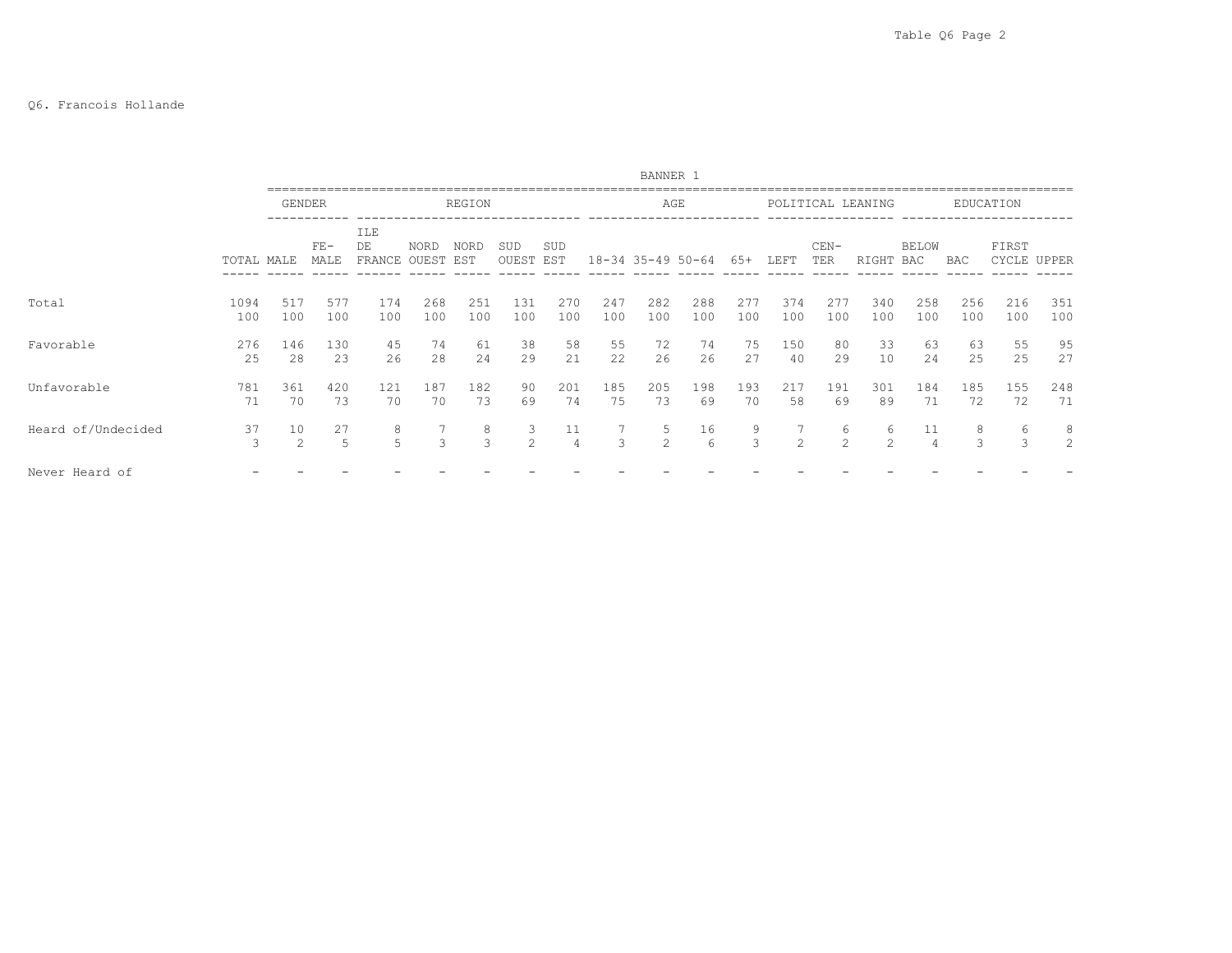### Q7. Jean-Luc Me'lenchon

|                    |                |            |               |                     |                      |                    |              |            |            | BANNER 1      |                       |            |                     |               |                   |                      |            |                      |            |
|--------------------|----------------|------------|---------------|---------------------|----------------------|--------------------|--------------|------------|------------|---------------|-----------------------|------------|---------------------|---------------|-------------------|----------------------|------------|----------------------|------------|
|                    |                | GENDER     |               |                     |                      | REGION             |              |            |            | AGE           |                       |            |                     |               | POLITICAL LEANING |                      |            | EDUCATION            |            |
|                    | TOTAL MALE     |            | $FE-$<br>MALE | ILE<br>DE<br>FRANCE | <b>NORD</b><br>OUEST | <b>NORD</b><br>EST | SUD<br>OUEST | SUD<br>EST |            |               | $18 - 34$ 35-49 50-64 | 65+        | LEFT                | $CEN-$<br>TER | RIGHT             | <b>BELOW</b><br>BAC  | <b>BAC</b> | FIRST<br>CYCLE UPPER |            |
| Total              | 1094<br>100    | 517<br>100 | 577<br>100    | 174<br>100          | 268<br>100           | 251<br>100         | 131<br>100   | 270<br>100 | 247<br>100 | 282<br>100    | 288<br>100            | 277<br>100 | 374<br>100          | 277<br>100    | 340<br>100        | 258<br>100           | 256<br>100 | 216<br>100           | 351<br>100 |
| Favorable          | 457<br>42      | 225<br>44  | 232<br>40     | 75<br>43            | 118<br>44            | 103<br>41          | 54<br>41     | 107<br>40  | 127<br>51  | 129<br>46     | 122<br>42             | 79<br>29   | 251<br>67           | 90<br>32      | 86<br>25          | 105<br>41            | 97<br>38   | 102<br>47            | 145<br>41  |
| Unfavorable        | 589<br>54      | 279<br>54  | 310<br>54     | 95<br>55            | 137<br>51            | 134<br>53          | 72<br>55     | 151<br>56  | 110<br>45  | 145<br>51     | 148<br>51             | 186<br>67  | 114<br>30           | 178<br>64     | 244<br>72         | 142<br>55            | 144<br>56  | 104<br>48            | 195<br>56  |
| Heard of/Undecided | 46<br>4        | 12<br>2    | 34<br>6       | 4<br>2              | 13<br>5              | 13<br>5            | 5.           | 11<br>4    | 10<br>4    | $\mathcal{D}$ | 18<br>6               | 11<br>4    | 9<br>$\overline{c}$ | 9<br>3        | 8<br>2            | 10<br>$\overline{4}$ | 14<br>5    | 10<br>5              | 11<br>3    |
| Never Heard of     | $\overline{2}$ |            |               |                     |                      |                    |              |            |            |               |                       |            |                     |               |                   |                      |            |                      |            |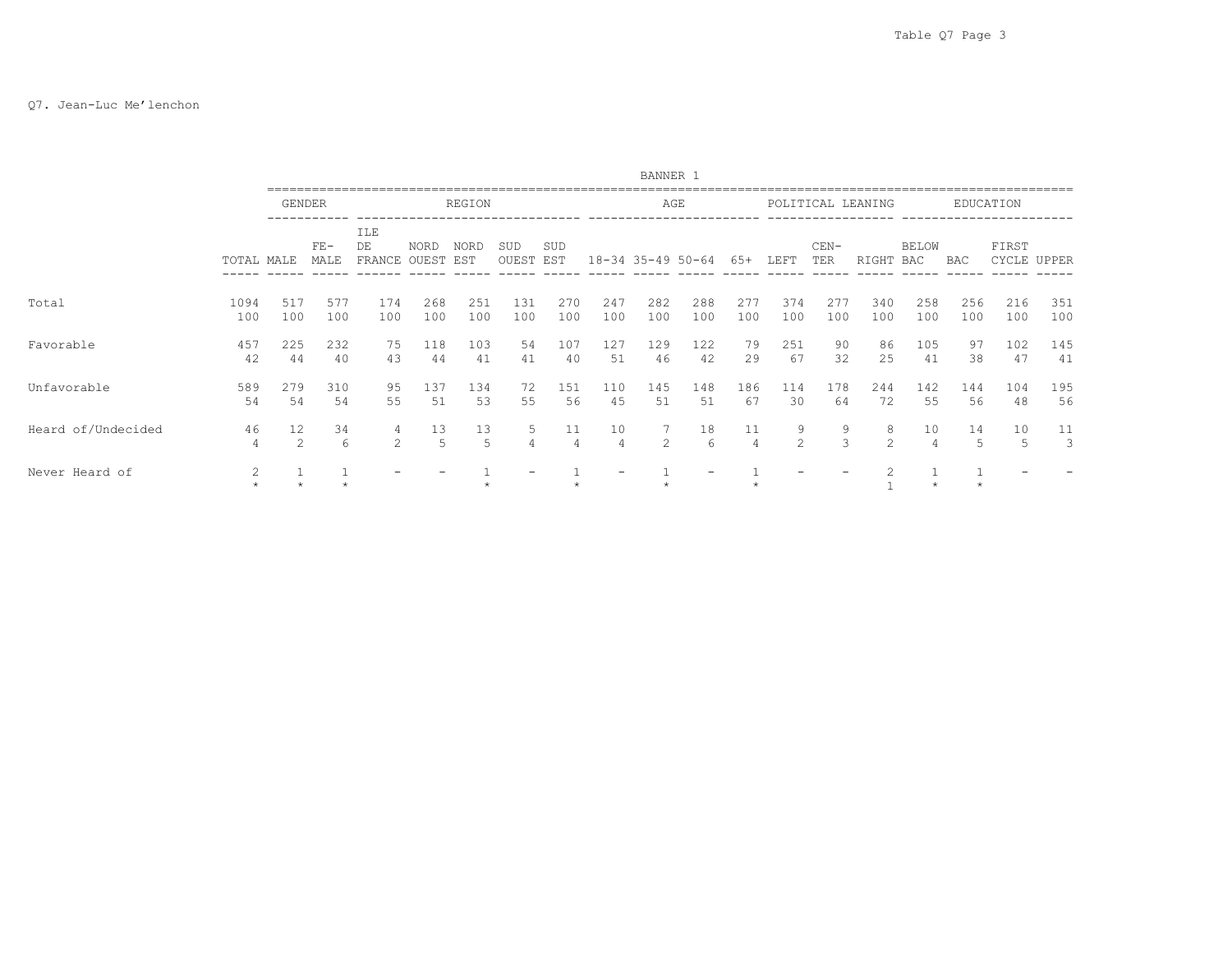|                    |             |               |               |                     |               |             |                    |            |                     | BANNER 1          |            |               |                |                      |                   |              |            |                      |                |
|--------------------|-------------|---------------|---------------|---------------------|---------------|-------------|--------------------|------------|---------------------|-------------------|------------|---------------|----------------|----------------------|-------------------|--------------|------------|----------------------|----------------|
|                    |             | <b>GENDER</b> |               |                     |               | REGION      |                    |            |                     | AGE               |            |               |                |                      | POLITICAL LEANING |              |            | EDUCATION            |                |
|                    | TOTAL MALE  |               | $FE-$<br>MALE | ILE<br>DE<br>FRANCE | NORD<br>OUEST | NORD<br>EST | SUD<br>OUEST       | SUD<br>EST |                     | 18-34 35-49 50-64 |            | 65+           | LEFT           | $CEN-$<br>TER        | RIGHT             | BELOW<br>BAC | BAC        | FIRST<br>CYCLE UPPER |                |
| Total              | 1094<br>100 | 517<br>100    | 577<br>100    | 174<br>100          | 268<br>100    | 251<br>100  | 131<br>100         | 270<br>100 | 247<br>100          | 282<br>100        | 288<br>100 | 277<br>100    | 374<br>100     | 277<br>100           | 340<br>100        | 258<br>100   | 256<br>100 | 216<br>100           | 351<br>100     |
| Favorable          | 365<br>33   | 171<br>33     | 194<br>34     | 63<br>36            | 91<br>34      | 70<br>28    | 60<br>46           | 81<br>30   | 101<br>41           | 97<br>34          | 87<br>30   | 80<br>29      | 225<br>60      | 74<br>27             | 46<br>14          | 73<br>28     | 82<br>32   | 79<br>37             | 127<br>36      |
| Unfavorable        | 678<br>62   | 334<br>65     | 344<br>60     | 106<br>61           | 162<br>60     | 166<br>66   | 68<br>52           | 176<br>65  | 137<br>55           | 175<br>62         | 184<br>64  | 182<br>66     | 140<br>37      | 192<br>69            | 282<br>83         | 168<br>65    | 159<br>62  | 127<br>59            | 217<br>62      |
| Heard of/Undecided | 47<br>4     | 12<br>2       | 35<br>6       | 4<br>2              | 14<br>5       | 14<br>6     | 3<br>$\mathcal{L}$ | 12<br>4    | 9<br>$\overline{4}$ | 9<br>3            | 16<br>6    | 13<br>5       | $\mathfrak{D}$ | 10<br>$\overline{4}$ | 11                | 16<br>6      | 12<br>5    | 10<br>5              | $\overline{7}$ |
| Never Heard of     | 4           |               |               |                     |               |             |                    |            |                     |                   |            | $\mathcal{L}$ | $\mathcal{L}$  |                      |                   |              | 3          |                      |                |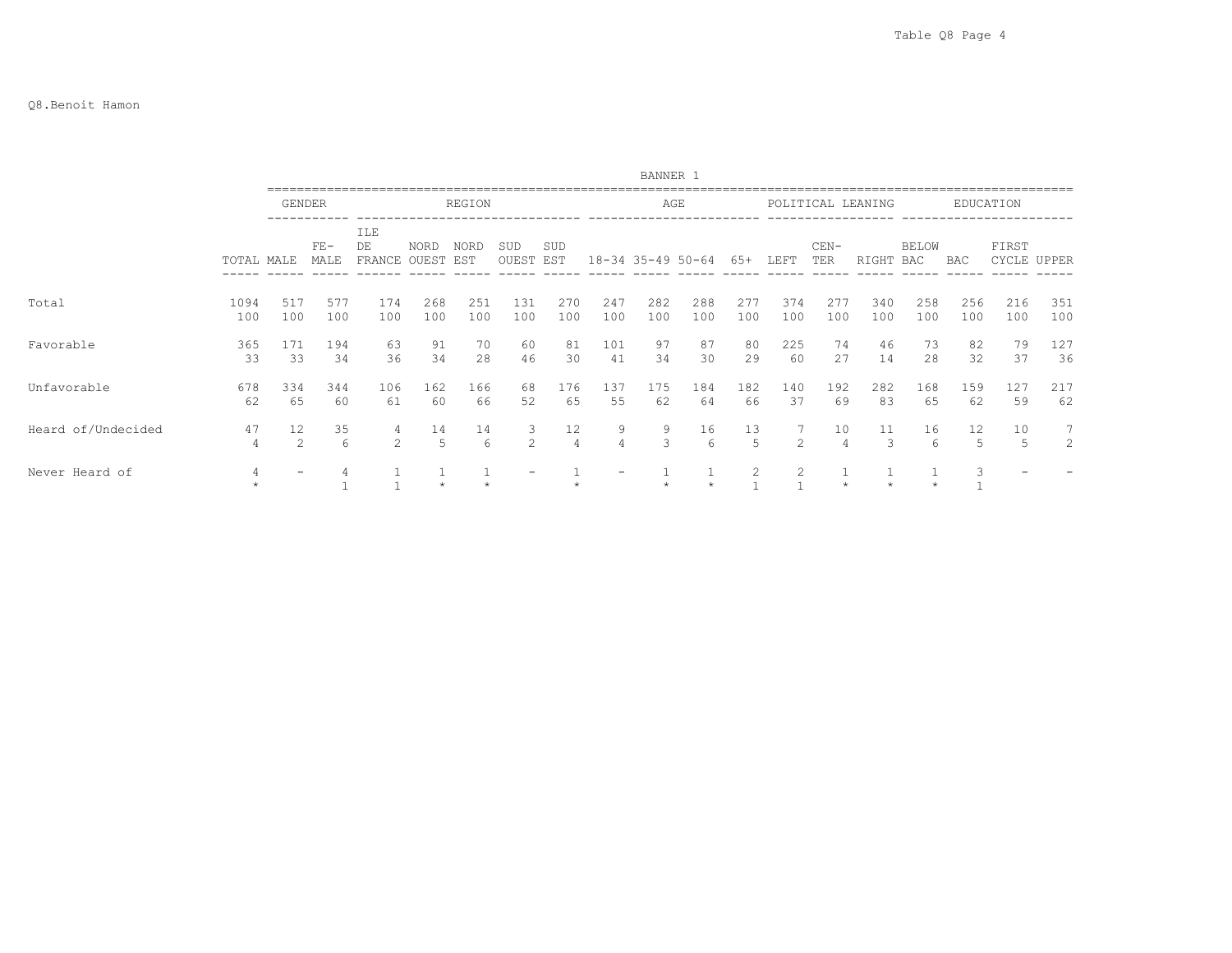### Q9. Emmanuel Macron

|                    |             |               |               |                            |                      |                    |              |            |            | BANNER 1              |            |            |            |               |                   |                     |            |                |            |
|--------------------|-------------|---------------|---------------|----------------------------|----------------------|--------------------|--------------|------------|------------|-----------------------|------------|------------|------------|---------------|-------------------|---------------------|------------|----------------|------------|
|                    |             | <b>GENDER</b> |               |                            |                      | REGION             |              |            |            | AGE                   |            |            |            |               | POLITICAL LEANING |                     |            | EDUCATION      |            |
|                    | TOTAL MALE  |               | $FE-$<br>MALE | <b>ILE</b><br>DE<br>FRANCE | <b>NORD</b><br>OUEST | <b>NORD</b><br>EST | SUD<br>OUEST | SUD<br>EST |            | $18 - 34$ 35-49 50-64 |            | 65+        | LEFT       | $CEN-$<br>TER | RIGHT             | <b>BELOW</b><br>BAC | BAC        | FIRST<br>CYCLE | UPPER      |
| Total              | 1094<br>100 | 517<br>100    | 577<br>100    | 174<br>100                 | 268<br>100           | 251<br>100         | 131<br>100   | 270<br>100 | 247<br>100 | 282<br>100            | 288<br>100 | 277<br>100 | 374<br>100 | 277<br>100    | 340<br>100        | 258<br>100          | 256<br>100 | 216<br>100     | 351<br>100 |
| Favorable          | 464<br>42   | 224<br>43     | 240<br>42     | 89<br>51                   | 118<br>44            | 85<br>34           | 61<br>47     | 111<br>41  | 83<br>34   | 106<br>38             | 129<br>45  | 146<br>53  | 163<br>44  | 166<br>60     | 109<br>32         | 91<br>35            | 107<br>42  | 92<br>43       | 169<br>48  |
| Unfavorable        | 567<br>52   | 275<br>53     | 292<br>51     | 73<br>42                   | 137<br>51            | 152<br>61          | 61<br>47     | 144<br>53  | 154<br>62  | 167<br>59             | 136<br>47  | 110<br>40  | 195<br>52  | 96<br>35      | 217<br>64         | 150<br>58           | 136<br>53  | 108<br>50      | 167<br>48  |
| Heard of/Undecided | 63<br>6     | 18<br>3       | 45<br>8       | 12<br>7                    | 13<br>.5             | 14<br>6            | 9<br>7       | 15<br>6    | 10<br>4    | 9<br>3                | 23<br>8    | 21<br>8    | 16<br>4    | 15<br>5       | 14                | 17                  | 13<br>5.   | 16             | 15<br>4    |
| Never Heard of     |             |               |               |                            |                      |                    |              |            |            |                       |            |            |            |               |                   |                     |            |                |            |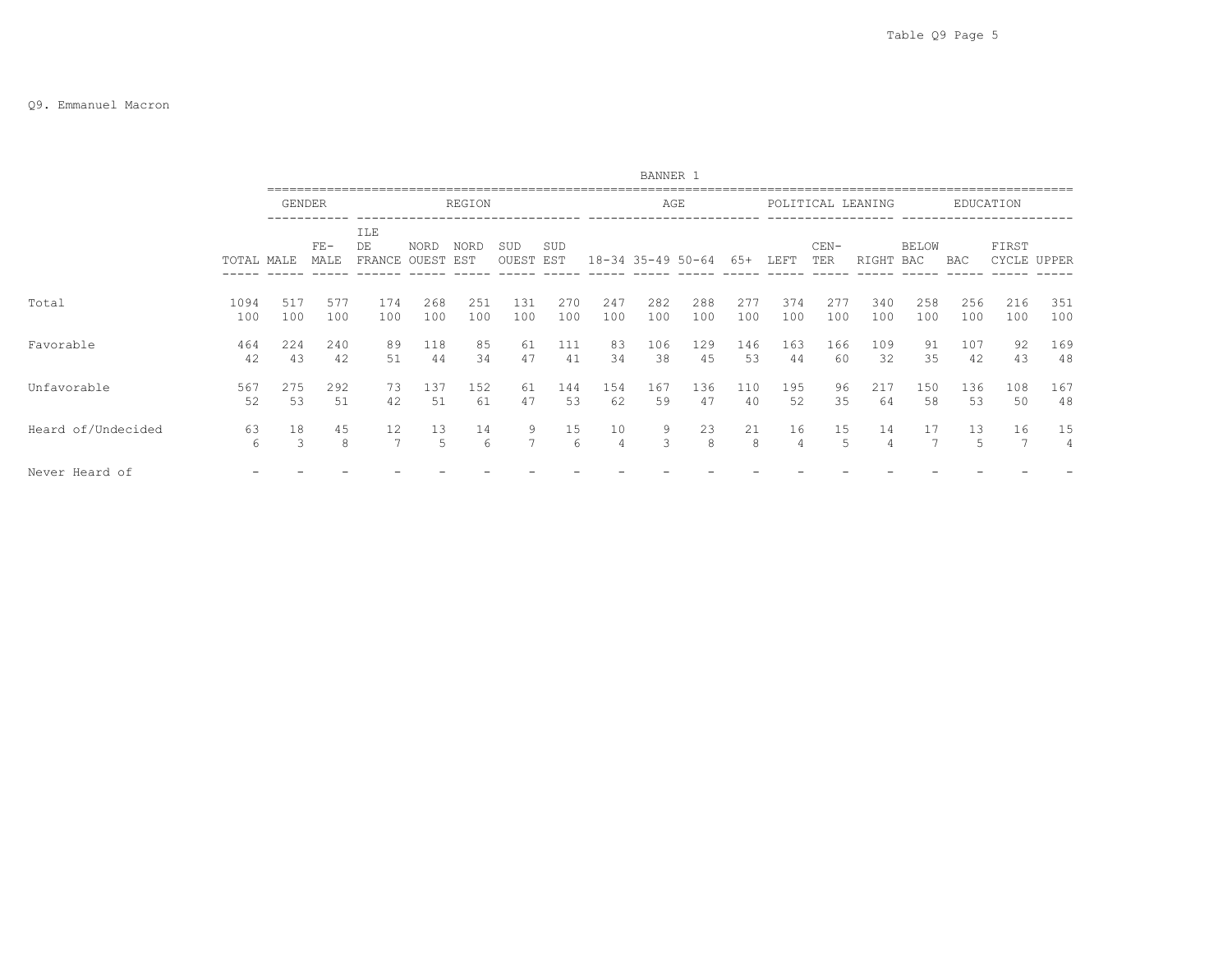## Q10. Francois Fillon

|                    |             |               |                      |                                      |                     |                      |              |                      |            | BANNER 1              |                      |                    |            |               |                   |                     |            |                |            |
|--------------------|-------------|---------------|----------------------|--------------------------------------|---------------------|----------------------|--------------|----------------------|------------|-----------------------|----------------------|--------------------|------------|---------------|-------------------|---------------------|------------|----------------|------------|
|                    |             | <b>GENDER</b> |                      |                                      |                     | REGION               |              |                      |            | AGE                   |                      |                    |            |               | POLITICAL LEANING |                     |            | EDUCATION      |            |
|                    | TOTAL MALE  |               | $FE-$<br>MALE        | <b>ILE</b><br>DE<br>FRANCE OUEST EST | <b>NORD</b>         | <b>NORD</b>          | SUD<br>OUEST | SUD<br>EST           |            | $18 - 34$ 35-49 50-64 |                      | 65+                | LEFT       | $CEN-$<br>TER | RIGHT             | <b>BELOW</b><br>BAC | BAC        | FIRST<br>CYCLE | UPPER      |
| Total              | 1094<br>100 | 517<br>100    | 577<br>100           | 174<br>100                           | 268<br>100          | 251<br>100           | 131<br>100   | 270<br>100           | 247<br>100 | 282<br>100            | 288<br>100           | 277<br>100         | 374<br>100 | 277<br>100    | 340<br>100        | 258<br>100          | 256<br>100 | 216<br>100     | 351<br>100 |
| Favorable          | 298<br>27   | 141<br>27     | 157<br>27            | 57<br>33                             | 55<br>21            | 61<br>24             | 31<br>24     | 94<br>35             | 46<br>19   | 68<br>24              | 63<br>22             | 121<br>44          | 38<br>10   | 71<br>26      | 170<br>50         | 62<br>24            | 76<br>30   | 47<br>22       | 104<br>30  |
| Unfavorable        | 766<br>70   | 371<br>72     | 395<br>68            | 113<br>65                            | 208<br>78           | 180<br>72            | 99<br>76     | 166<br>61            | 194<br>79  | 210<br>74             | 212<br>74            | 150<br>54          | 332<br>89  | 198<br>71     | 165<br>49         | 189<br>73           | 173<br>68  | 162<br>75      | 239<br>68  |
| Heard of/Undecided | 30<br>3     |               | 25<br>$\overline{4}$ | 4<br>2                               | 5<br>$\mathfrak{D}$ | 10<br>$\overline{4}$ |              | 10<br>$\overline{4}$ | 3          | 4                     | 13<br>$\overline{5}$ | 6<br>$\mathcal{L}$ | 4          | 8<br>3        |                   | $\mathcal{L}$       | 3          | 3              | 8<br>2     |
| Never Heard of     |             |               |                      |                                      |                     |                      |              |                      |            |                       |                      |                    |            |               |                   |                     |            |                |            |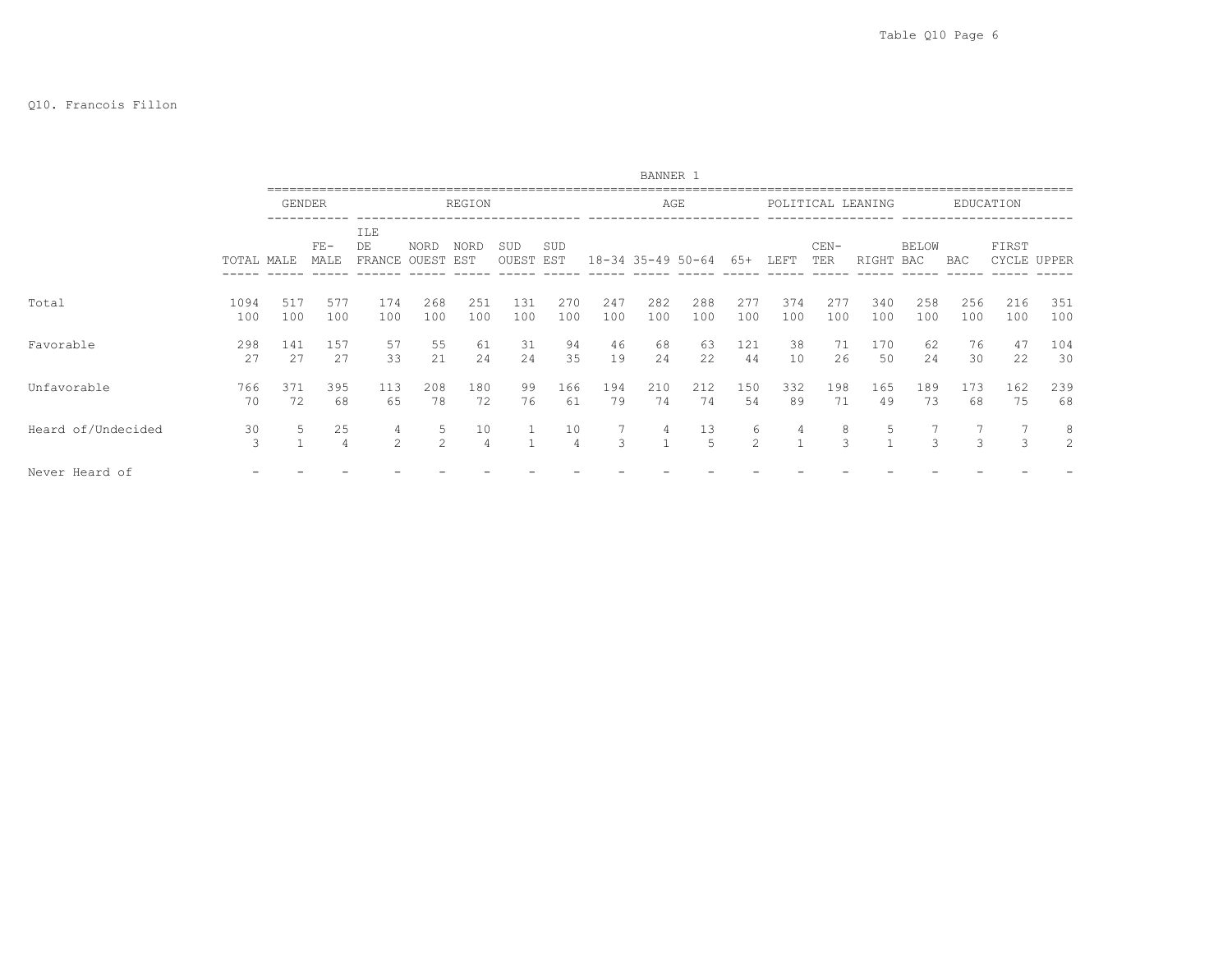|                    |             |               |               |                           |             |                      |                  |            |            | BANNER 1             |                   |            |            |               |                      |                     |            |                      |            |
|--------------------|-------------|---------------|---------------|---------------------------|-------------|----------------------|------------------|------------|------------|----------------------|-------------------|------------|------------|---------------|----------------------|---------------------|------------|----------------------|------------|
|                    |             | <b>GENDER</b> |               |                           |             | REGION               |                  |            |            | AGE                  |                   |            |            |               | POLITICAL LEANING    |                     |            | EDUCATION            |            |
|                    | TOTAL MALE  |               | $FE-$<br>MALE | ILE<br>DE<br>FRANCE OUEST | <b>NORD</b> | <b>NORD</b><br>EST   | SUD<br>OUEST EST | SUD        |            |                      | 18-34 35-49 50-64 | 65+        | LEFT       | $CEN-$<br>TER | RIGHT                | <b>BELOW</b><br>BAC | BAC        | FIRST<br>CYCLE UPPER |            |
| Total              | 1094<br>100 | 517<br>100    | 577<br>100    | 174<br>100                | 268<br>100  | 251<br>100           | 131<br>100       | 270<br>100 | 247<br>100 | 282<br>100           | 288<br>100        | 277<br>100 | 374<br>100 | 277<br>100    | 340<br>100           | 258<br>100          | 256<br>100 | 216<br>100           | 351<br>100 |
| Favorable          | 296<br>27   | 154<br>30     | 142<br>25     | 22<br>13                  | 75<br>28    | 98<br>39             | 25<br>19         | 76<br>28   | 64<br>26   | 83<br>29             | 79<br>27          | 70<br>25   | 44<br>12   | 60<br>22      | 163<br>48            | 97<br>38            | 79<br>31   | 55<br>25             | 61<br>17   |
| Unfavorable        | 752<br>69   | 353<br>68     | 399<br>69     | 145<br>83                 | 184<br>69   | 143<br>57            | 102<br>78        | 178<br>66  | 177<br>72  | 189<br>67            | 193<br>67         | 193<br>70  | 328<br>88  | 203<br>73     | 165<br>49            | 151<br>59           | 163<br>64  | 153<br>71            | 278<br>79  |
| Heard of/Undecided | 46<br>4     | 10<br>2       | 36<br>6       | 7<br>$\overline{4}$       | 9<br>3      | 10<br>$\overline{4}$ | 4<br>3           | 16<br>6    | 6<br>2     | 10<br>$\overline{4}$ | 16<br>6           | 14<br>5    | 2          | 14<br>5       | 12<br>$\overline{4}$ | 10<br>4             | 14<br>5    | 8<br>4               | 12<br>3    |
| Never Heard of     |             |               |               |                           |             |                      |                  |            |            |                      |                   |            |            |               |                      |                     |            |                      |            |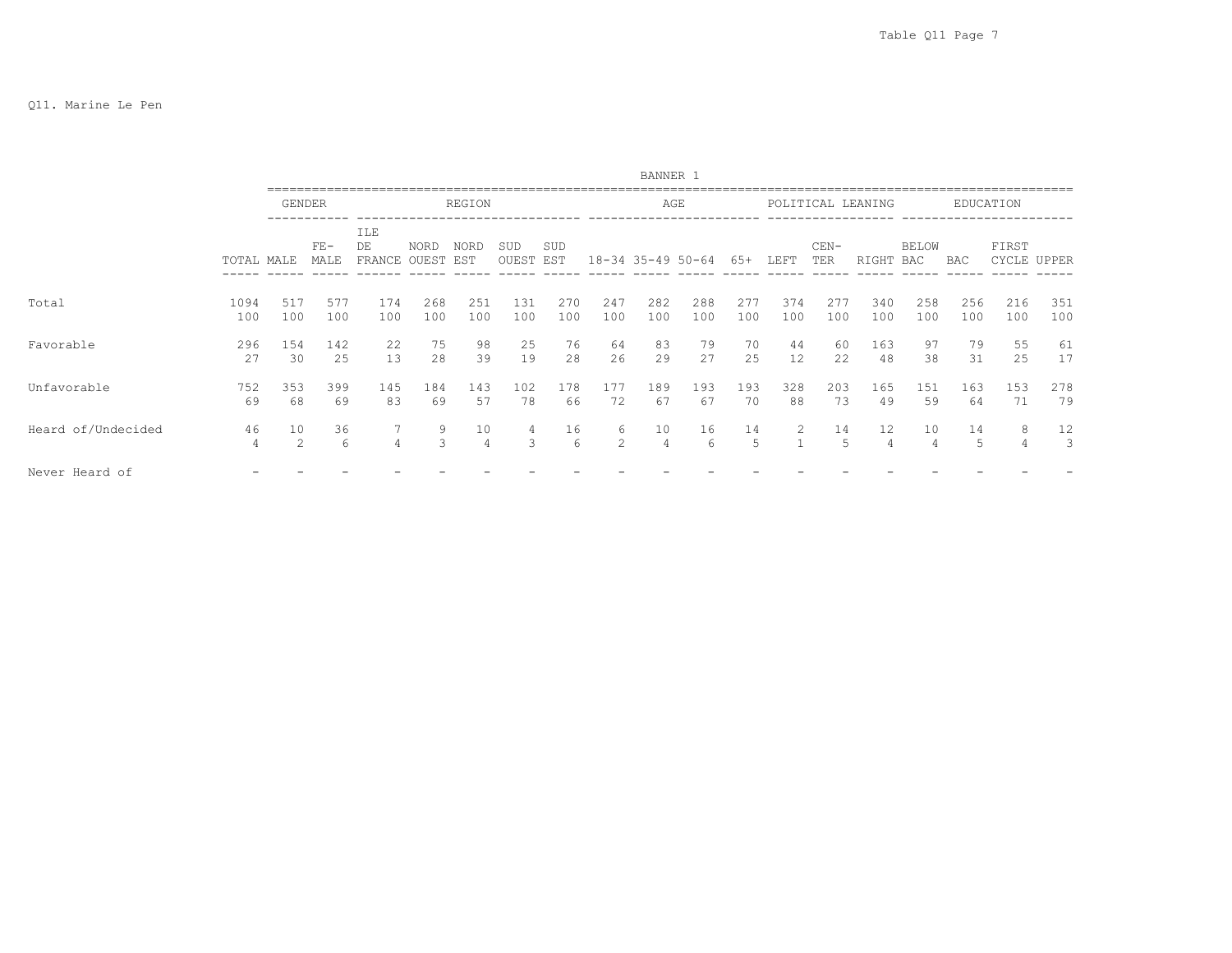Q12. In the election for president on May 7th, do you plan to vote for {ROTATE} Emmanuel Macron or Marine Le Pen?

|                      |            |               |               |                     |                   |          |              |            |     | BANNER 1              |         |         |         |               |                   |                     |         |                |         |
|----------------------|------------|---------------|---------------|---------------------|-------------------|----------|--------------|------------|-----|-----------------------|---------|---------|---------|---------------|-------------------|---------------------|---------|----------------|---------|
|                      |            | <b>GENDER</b> |               |                     |                   | REGION   |              |            |     |                       | AGE     |         |         |               | POLITICAL LEANING |                     |         | EDUCATION      |         |
|                      | TOTAL MALE |               | $FE-$<br>MALE | ILE<br>DE<br>FRANCE | NORD<br>OUEST EST | NORD     | SUD<br>OUEST | SUD<br>EST |     | $18 - 34$ 35-49 50-64 |         | 65+     | LEFT    | $CEN-$<br>TER | RIGHT             | <b>BELOW</b><br>BAC | BAC     | FIRST<br>CYCLE | UPPER   |
| Total                | 1094       | 517           | 577           | 174                 | 268               | 251      | 131          | 270        | 247 | 282                   | 288     | 277     | 374     | 277           | 340               | 258                 | 256     | 216            | 351     |
|                      | 100        | 100           | 100           | 100                 | 100               | 100      | 100          | 100        | 100 | 100                   | 100     | 100     | 100     | 100           | 100               | 100                 | 100     | 100            | 100     |
| Emmanuel Macron      | 510        | 234           | 276           | 103                 | 128               | 92       | 67           | 120        | 109 | 115                   | 137     | 149     | 218     | 168           | 100               | 99                  | 103     | 112            | 190     |
|                      | 47         | 45            | 48            | 59                  | 48                | 37       | 51           | 44         | 44  | 41                    | 48      | 54      | 58      | 61            | 29                | 38                  | 40      | 52             | 54      |
| Marine Le Pen        | 339        | 177           | 162           | 33                  | 86                | 103      | 32           | 85         | 71  | 101                   | 81      | 86      | 46      | 55            | 203               | 99                  | 96      | 59             | 81      |
|                      | 31         | 34            | 28            | 19                  | 32                | 41       | 24           | 31         | 29  | 36                    | 2.8     | 31      | 12      | 20            | 60                | 38                  | 38      | 27             | 23      |
| (Blank vote) Neither | 165        | 73            | 92            | 26                  | 39                | 32       | 19           | 49         | 50  | 40                    | 48      | 27      | 90      | 36            | 15                | 39                  | 34      | 31             | 59      |
| Macron or Le Pen     | 15         | 14            | 16            | 15                  | 15                | 13       | 15           | 18         | 20  | 14                    | 17      | 10      | 24      | 13            | 4                 | 15                  | 13      | 14             | 17      |
| Undecided            | 80         | 33<br>6       | 47<br>8       | 12                  | 15<br>6           | 24<br>10 | 13<br>10     | 16<br>6    | 17  | 26<br>9               | 22<br>8 | 15<br>5 | 20<br>5 | 18<br>6       | 22<br>6           | 21<br>8             | 23<br>9 | 14<br>6        | 21<br>6 |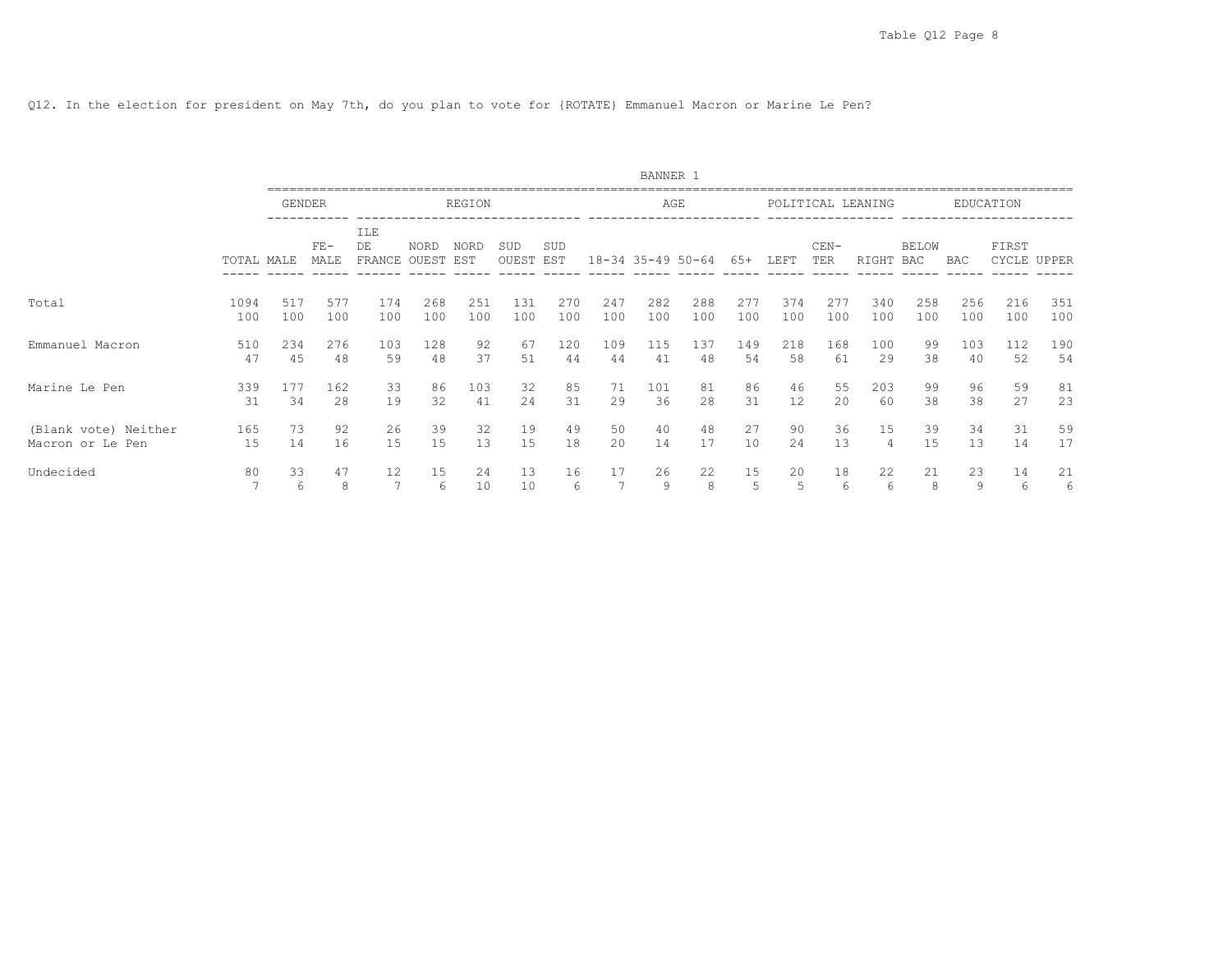Q13. Would you say you are sure of your choice or that you could change your mind?

|                   |             |               |               |                               |            |                      |              |            |            | BANNER 1          |            |            |            |                    |                   |                     |            |                |            |
|-------------------|-------------|---------------|---------------|-------------------------------|------------|----------------------|--------------|------------|------------|-------------------|------------|------------|------------|--------------------|-------------------|---------------------|------------|----------------|------------|
|                   |             | <b>GENDER</b> |               |                               |            | REGION               |              |            |            |                   | AGE        |            |            |                    | POLITICAL LEANING |                     |            | EDUCATION      |            |
|                   | TOTAL MALE  |               | $FE-$<br>MALE | ILE<br>DE<br>FRANCE OUEST EST | NORD       | NORD                 | SUD<br>OUEST | SUD<br>EST |            | 18-34 35-49 50-64 |            | 65+        | LEFT       | $CEN-$<br>TER      | RIGHT             | <b>BELOW</b><br>BAC | BAC        | FIRST<br>CYCLE | UPPER      |
| THOSE WITH CHOICE | 1014<br>100 | 484<br>100    | 530<br>100    | 162<br>100                    | 253<br>100 | 227<br>100           | 118<br>100   | 254<br>100 | 230<br>100 | 256<br>100        | 266<br>100 | 262<br>100 | 354<br>100 | 259<br>100         | 318<br>100        | 237<br>100          | 233<br>100 | 202<br>100     | 330<br>100 |
| Sure of choice    | 767<br>76   | 377<br>78     | 390<br>74     | 122<br>75                     | 196<br>77  | 157<br>69            | 100<br>85    | 192<br>76  | 168<br>73  | 196<br>77         | 201<br>76  | 202<br>77  | 274<br>77  | 197<br>76          | 243<br>76         | 178<br>75           | 167<br>72  | 158<br>78      | 257<br>78  |
| Could change mind | 220<br>22   | 96<br>20      | 124<br>23     | 36<br>22                      | 50<br>20   | 60<br>26             | 15<br>13     | 59<br>23   | 60<br>26   | 58<br>23          | 52<br>20   | 50<br>19   | 76<br>21   | 58<br>22           | 66<br>21          | 53<br>22            | 56<br>24   | 40<br>20       | -69<br>21  |
| Undecided/Refused | 27<br>3     | 11            | 16<br>3       | 4<br>$\mathfrak{D}$           | 3          | 10<br>$\overline{4}$ | 3.<br>3      | 3          | 2          | $\mathcal{L}$     | 13<br>5    | 10         |            | 4<br>$\mathcal{L}$ | 9<br>3            | 6<br>3              | 10         |                | 4          |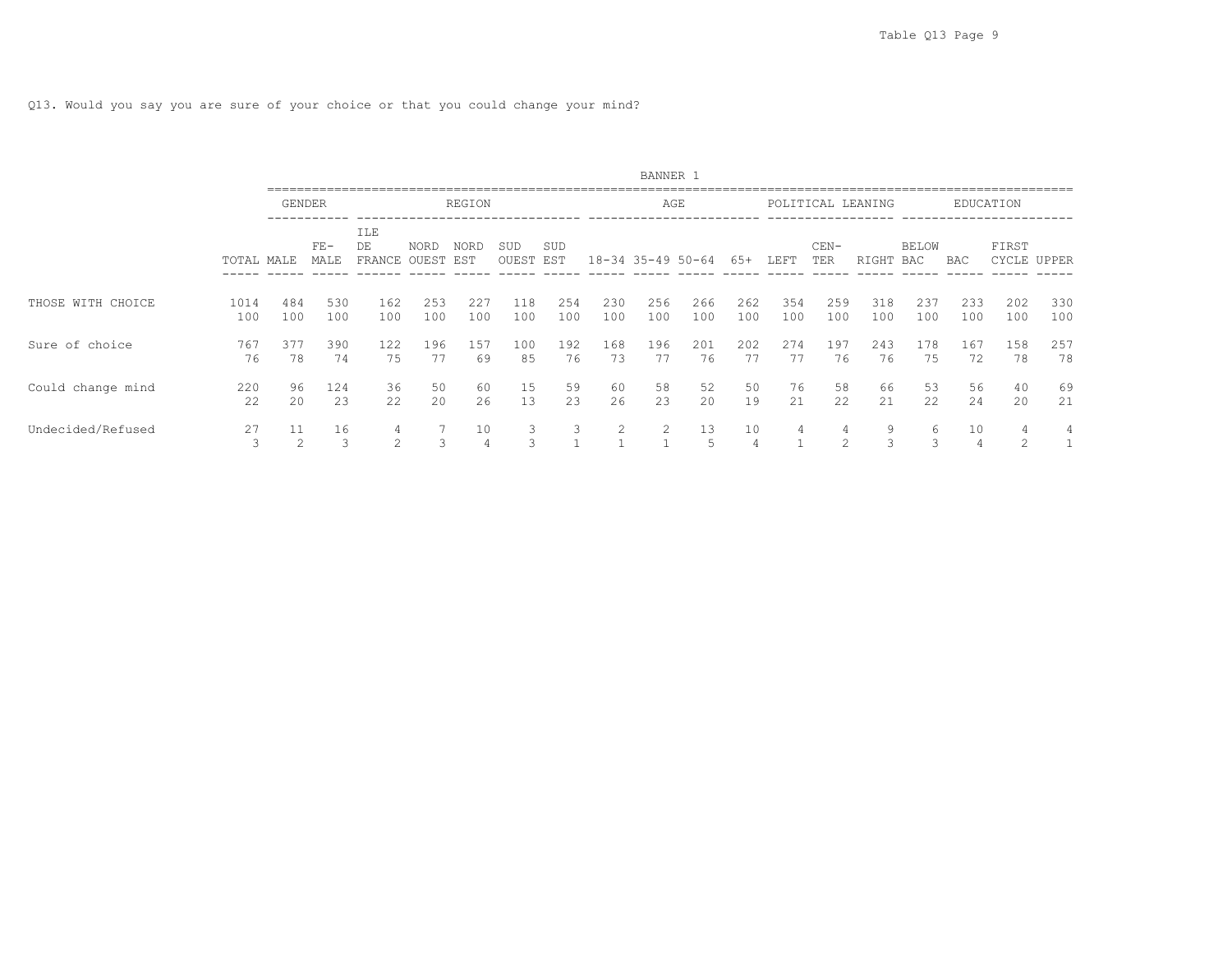|       |             |               |               |                           |            |             |              |            |            | BANNER 1              |            |            |            |               |                   |              |            |            |             |
|-------|-------------|---------------|---------------|---------------------------|------------|-------------|--------------|------------|------------|-----------------------|------------|------------|------------|---------------|-------------------|--------------|------------|------------|-------------|
|       |             | <b>GENDER</b> |               |                           |            | REGION      |              |            |            | AGE                   |            |            |            |               | POLITICAL LEANING |              |            | EDUCATION  |             |
|       | TOTAL MALE  |               | $FE-$<br>MALE | ILE<br>DE<br>FRANCE OUEST | NORD       | NORD<br>EST | SUD<br>OUEST | SUD<br>EST |            | $18 - 34$ 35-49 50-64 |            | 65+        | LEFT       | $CEN-$<br>TER | RIGHT             | BELOW<br>BAC | BAC        | FIRST      | CYCLE UPPER |
| Total | 1094<br>100 | 517<br>100    | 577<br>100    | 174<br>100                | 268<br>100 | 251<br>100  | 131<br>100   | 270<br>100 | 247<br>100 | 282<br>100            | 288<br>100 | 277<br>100 | 374<br>100 | 277<br>100    | 340<br>100        | 258<br>100   | 256<br>100 | 216<br>100 | 351<br>100  |
| Yes   | 1033<br>94  | 492<br>95     | 541<br>94     | 168<br>97                 | 258<br>96  | 236<br>94   | 122<br>93    | 249<br>92  | 226<br>91  | 269<br>95             | 278<br>97  | 260<br>94  | 356<br>95  | 264<br>95     | 319<br>94         | 242<br>94    | 237<br>93  | 206<br>-95 | 337<br>96   |
| No    | 61<br>6     | 25            | 36<br>6       | 6<br>3                    | 10         | 15<br>h     | q            | 21<br>8    | 21<br>q    | 13                    | 10         | 17<br>h    | 18<br>5    | 13            | 21<br>O           | 16<br>6      | 19         | 10<br>5    | 14<br>4     |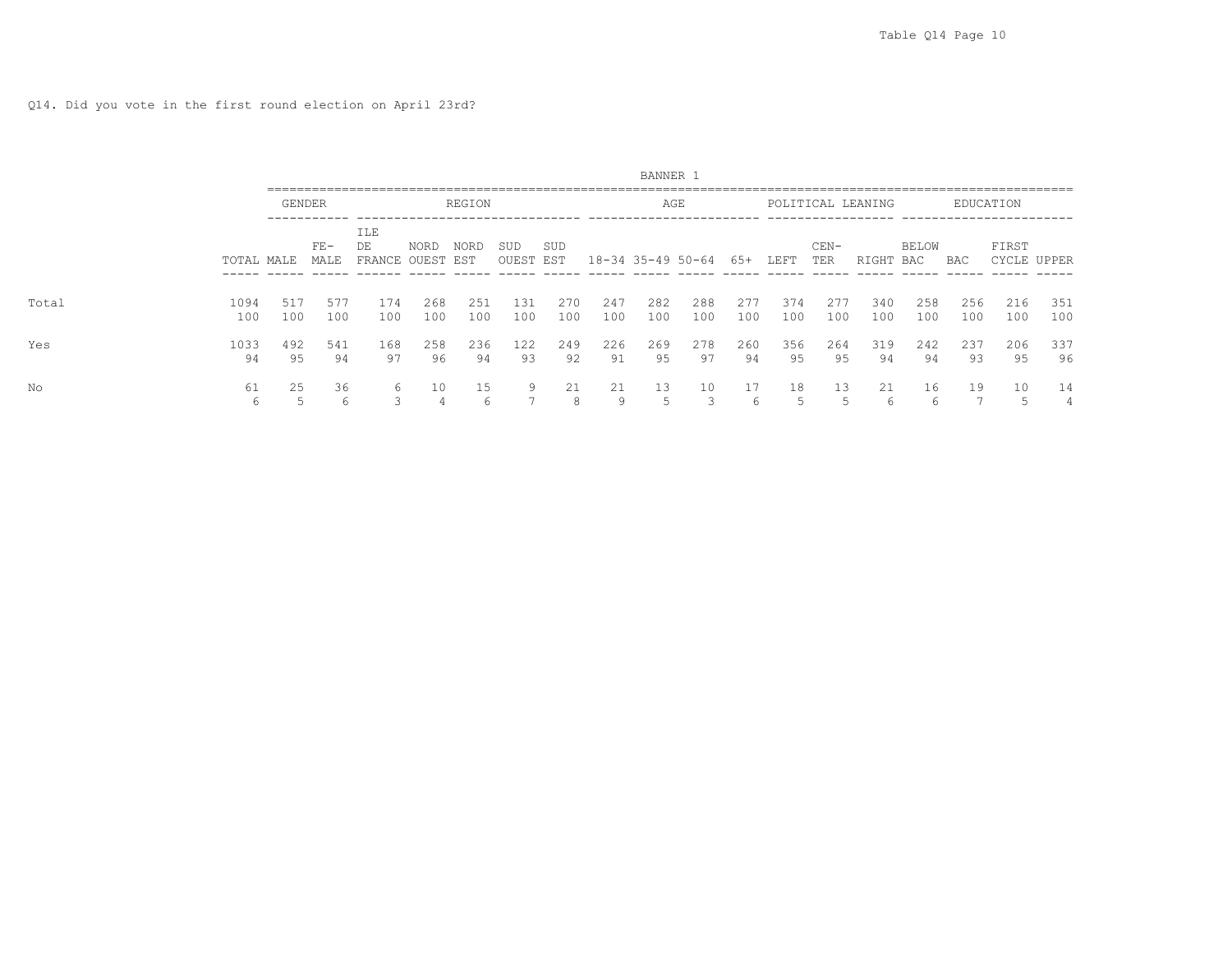Q15. At that time did you vote for…

|                                   |                       |                      |                                |                               |                         |                                |                         |                      |                                | BANNER 1                       |                            |                      |                            |                      |                         |                       |                     |                              |                                |
|-----------------------------------|-----------------------|----------------------|--------------------------------|-------------------------------|-------------------------|--------------------------------|-------------------------|----------------------|--------------------------------|--------------------------------|----------------------------|----------------------|----------------------------|----------------------|-------------------------|-----------------------|---------------------|------------------------------|--------------------------------|
|                                   |                       | GENDER               | -----------                    |                               |                         | REGION                         |                         |                      |                                |                                | AGE                        |                      |                            |                      | POLITICAL LEANING       |                       |                     | EDUCATION                    |                                |
|                                   |                       | TOTAL MALE           | $FE-$<br>MALE<br>$- - - - - -$ | ILE<br>DE<br>FRANCE OUEST EST | NORD NORD               |                                | SUD<br><b>OUEST EST</b> | SUD<br>$- - - - - -$ |                                |                                | 18-34 35-49 50-64 65+ LEFT |                      |                            | $CEN-$<br>TER        | RIGHT BAC               | <b>BELOW</b>          | <b>BAC</b>          | FIRST                        | CYCLE UPPER                    |
| THOSE WHO VOTED IN FIRST<br>ROUND | 1033<br>100           | 492<br>100           | 541<br>100                     | 168<br>100                    | 258<br>100              | 236<br>100                     | 122<br>100              | 249<br>100           | 226<br>100                     | 269<br>100                     | 278<br>100                 | 260<br>100           | 356<br>100                 | 264<br>100           | 319<br>100              | 242<br>100            | 237<br>100          | 206<br>100                   | 337<br>100                     |
| Nathalie Arthaud                  | 6<br>$\mathbf{1}$     | 2<br>$\star$         | 4<br>$\mathbf{1}$              | $\mathbf{1}$<br>$\mathbf{1}$  | 2<br>$\mathbf{1}$       | $\overline{c}$<br>$\mathbf{1}$ | 1<br>$\mathbf{1}$       |                      | 3<br>$\mathbf{1}$              | 2<br>$\mathbf{1}$              | $\mathbf{1}$<br>$\star$    |                      | 3<br>$\mathbf{1}$          | 1<br>$\star$         | 1<br>$\star$            | 3<br>$\mathbf{1}$     | 1                   | $\mathbf{2}$<br>$\mathbf{1}$ |                                |
| Philippe Poutou                   | 15<br>$\mathbf{1}$    | 9<br>2               | 6<br>$\mathbf{1}$              | 4<br>$\mathbf{2}$             | 2<br>$\mathbf{1}$       | 5<br>$\overline{2}$            | 3<br>2                  | 1<br>$\star$         | 10<br>$\overline{4}$           | 3<br>$\mathbf{1}$              | 1<br>$\star$               | 1<br>$\star$         | 8<br>$\overline{2}$        | 1<br>$\star$         | $\mathbf{1}$<br>$\star$ | 2<br>$\mathbf{1}$     | 2<br>$\mathbf{1}$   | 5<br>2                       | 6<br>$\overline{c}$            |
| Jean-Luc Me'lenchon               | 194<br>19             | 101<br>21            | 93<br>17                       | 41<br>24                      | 51<br>20                | 40<br>17                       | 22<br>18                | 40<br>16             | 65<br>29                       | 56<br>21                       | 53<br>19                   | 20<br>8              | 151<br>42                  | 28<br>11             | 15<br>5                 | 36<br>15              | 42<br>18            | 42<br>20                     | 71<br>21                       |
| Benoit Hamon                      | 69<br>$7\phantom{.0}$ | 27<br>$\overline{5}$ | 42<br>8                        | 12<br>7                       | 19<br>7                 | 17<br>7                        | 8<br>$7\phantom{.0}$    | 13<br>$\overline{5}$ | 19<br>8                        | 20<br>$7\phantom{.0}$          | 18<br>6                    | 12<br>$\overline{5}$ | 56<br>16                   | 9<br>3               | 1<br>$\star$            | 15<br>$6\overline{6}$ | 9<br>$\overline{4}$ | 17<br>8                      | 28<br>8                        |
| Emmanuel Macron                   | 222<br>21             | 114<br>23            | 108<br>20                      | 43<br>26                      | 58<br>22                | 35<br>15                       | 31<br>25                | 55<br>22             | 43<br>19                       | 52<br>19                       | 70<br>25                   | 57<br>22             | 78<br>22                   | 99<br>38             | 36<br>11                | 46<br>19              | 38<br>16            | 48<br>23                     | 90<br>27                       |
| Jean Lassalle                     | 18<br>2               | 10<br>2              | 8<br>$\mathbf{1}$              |                               | 4<br>2                  | 3<br>$\mathbf{1}$              | 7<br>$6\overline{6}$    | 4<br>$\overline{c}$  | $\overline{c}$<br>$\mathbf{1}$ | $\overline{c}$<br>$\mathbf{1}$ | 4<br>$\mathbf{1}$          | 10<br>$\overline{4}$ | 2<br>$\mathbf{1}$          | 10<br>$\overline{4}$ | 4<br>$\mathbf{1}$       | 6<br>$\overline{c}$   | 6<br>3              | 4<br>2                       | $\overline{c}$<br>$1\,$        |
| Francois Fillon                   | 173<br>17             | 86<br>17             | 87<br>16                       | 36<br>21                      | 32<br>$12 \overline{ }$ | 31<br>13                       | 18<br>15                | 56<br>22             | 18<br>8                        | 32<br>$12 \overline{ }$        | 36<br>13                   | 87<br>33             | 8<br>$\mathbf{2}^{\prime}$ | 41<br>16             | 119<br>37               | 32<br>13              | 42<br>18            | 28<br>14                     | 67<br>20                       |
| Nicolas Dupont-Aignan             | 18<br>2               | 9<br>2               | 9<br>$\overline{c}$            | 3<br>$\overline{c}$           | 4<br>$\overline{c}$     | 8<br>3                         |                         | 3<br>$\mathbf{1}$    | 3<br>$\overline{1}$            | 7<br>3                         | 4<br>$\mathbf{1}$          | 4<br>$\mathfrak{D}$  | 1<br>$\star$               | 5<br>$\mathfrak{D}$  | 12<br>$\overline{4}$    | 7<br>3                | 3<br>$\overline{1}$ | 4<br>$\overline{c}$          | $\overline{4}$<br>$\mathbf{1}$ |
| Marine Le Pen                     | 209<br>20             | 100<br>20            | 109<br>20                      | 12<br>7                       | 57<br>22                | 75<br>32                       | 15<br>12                | 50<br>20             | 39<br>17                       | 72<br>27                       | 52<br>19                   | 46<br>18             | 22<br>6                    | 30<br>11             | 118<br>37               | 69<br>29              | 66<br>28            | 33<br>16                     | 39<br>12                       |
| Francois Asselineau               | 4<br>$\star$          | 2<br>$\star$         | $\overline{c}$<br>$\star$      | 1<br>$\mathbf{1}$             | $\mathbf{1}$<br>$\star$ |                                |                         | 2<br>$\mathbf{1}$    |                                | 2<br>$\mathbf{1}$              | 2<br>$\mathbf{1}$          |                      | 1<br>$\star$               | 1<br>$\star$         | 1<br>$\star$            | 2<br>$\mathbf{1}$     | 1<br>$\star$        | $\mathbf{1}$<br>$\star$      |                                |
| Jacques Cheminade                 | $\overline{c}$        |                      | 2<br>$\star$                   | $\mathbf{1}$<br>$\mathbf{1}$  | 1<br>$\star$            |                                |                         |                      |                                |                                |                            |                      | 1                          | 1                    |                         |                       |                     |                              | -1                             |
| Undecided                         |                       |                      | 1<br>$^\star$                  | $\mathbf{1}$<br>$\mathbf{1}$  |                         |                                |                         |                      |                                |                                |                            |                      | $\star$                    |                      |                         |                       |                     |                              |                                |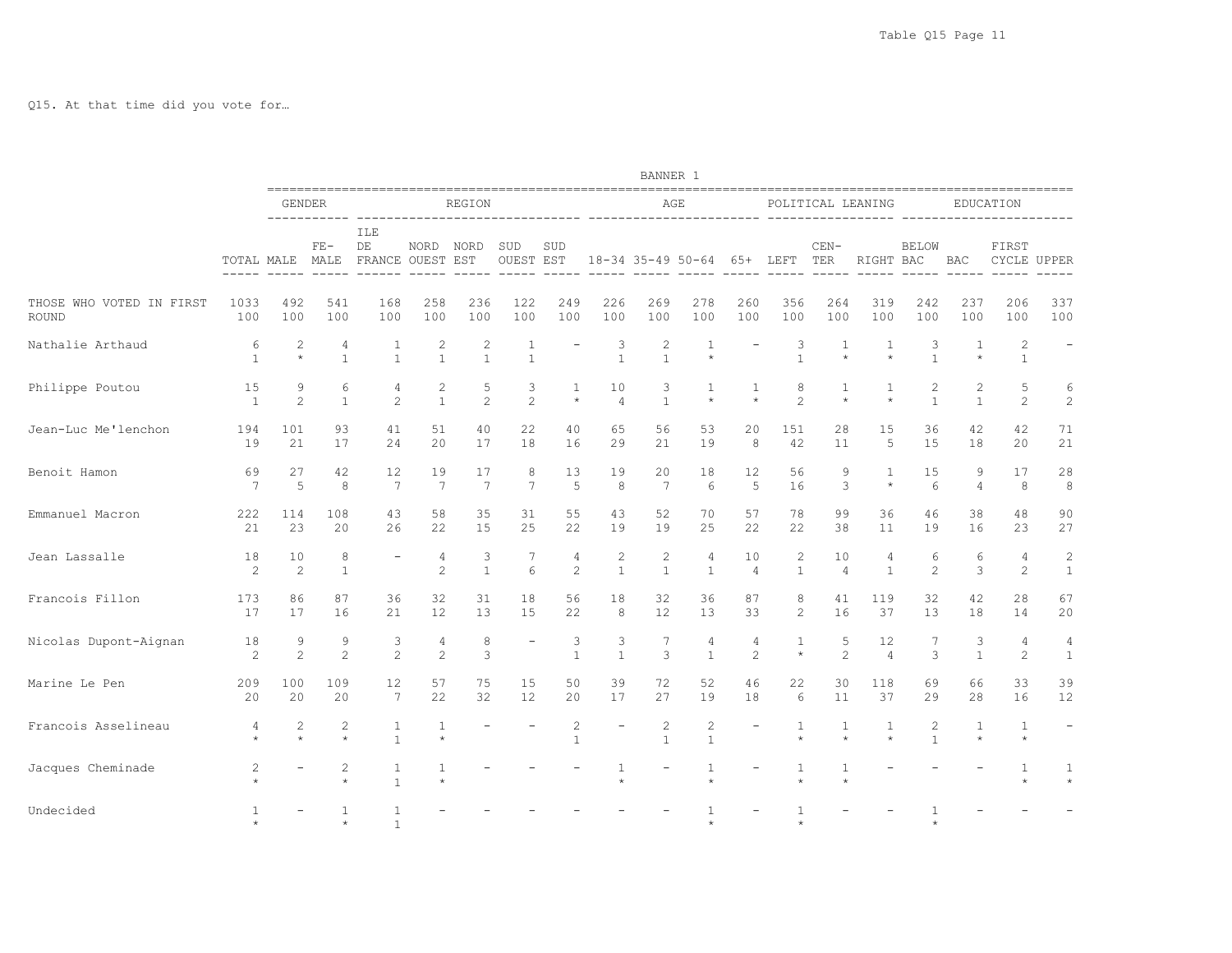Q15. At that time did you vote for…

|            |                                |        |                |                               |      |          |                  |          |         | BANNER 1 |                               |                          |          |               |                   |              |     |           |             |
|------------|--------------------------------|--------|----------------|-------------------------------|------|----------|------------------|----------|---------|----------|-------------------------------|--------------------------|----------|---------------|-------------------|--------------|-----|-----------|-------------|
|            |                                | GENDER |                |                               |      | REGION   |                  |          |         |          | AGE                           |                          |          |               | POLITICAL LEANING |              |     | EDUCATION |             |
|            | TOTAL MALE                     |        | $FE -$<br>MALE | ILE<br>DE<br>FRANCE OUEST EST | NORD | NORD     | SUD<br>OUEST EST | SUD      |         |          | 18-34 35-49 50-64 65+         |                          | LEFT     | $CEN-$<br>TER | RIGHT             | BELOW<br>BAC | BAC | FIRST     | CYCLE UPPER |
| Refused    | 67<br>6                        | 25     | 42<br>8        |                               |      | 11<br>5. | 16<br>13         | 12<br>5. | 11<br>5 | 13<br>5  | -27<br>10                     | 16<br>6                  | 18<br>5. | 21<br>8       | 8<br>२            | 15<br>h      |     | 13        | 20<br>6     |
| Blank Vote | 35<br>$\overline{\phantom{0}}$ |        | 28             |                               | 10   | 9        |                  | ⊥3       | 12<br>↳ | 8<br>₹   | 8<br>$\overline{\phantom{0}}$ | $\overline{\phantom{0}}$ | h        | 6             |                   | 8<br>$\sim$  | 10  | 8         | 9           |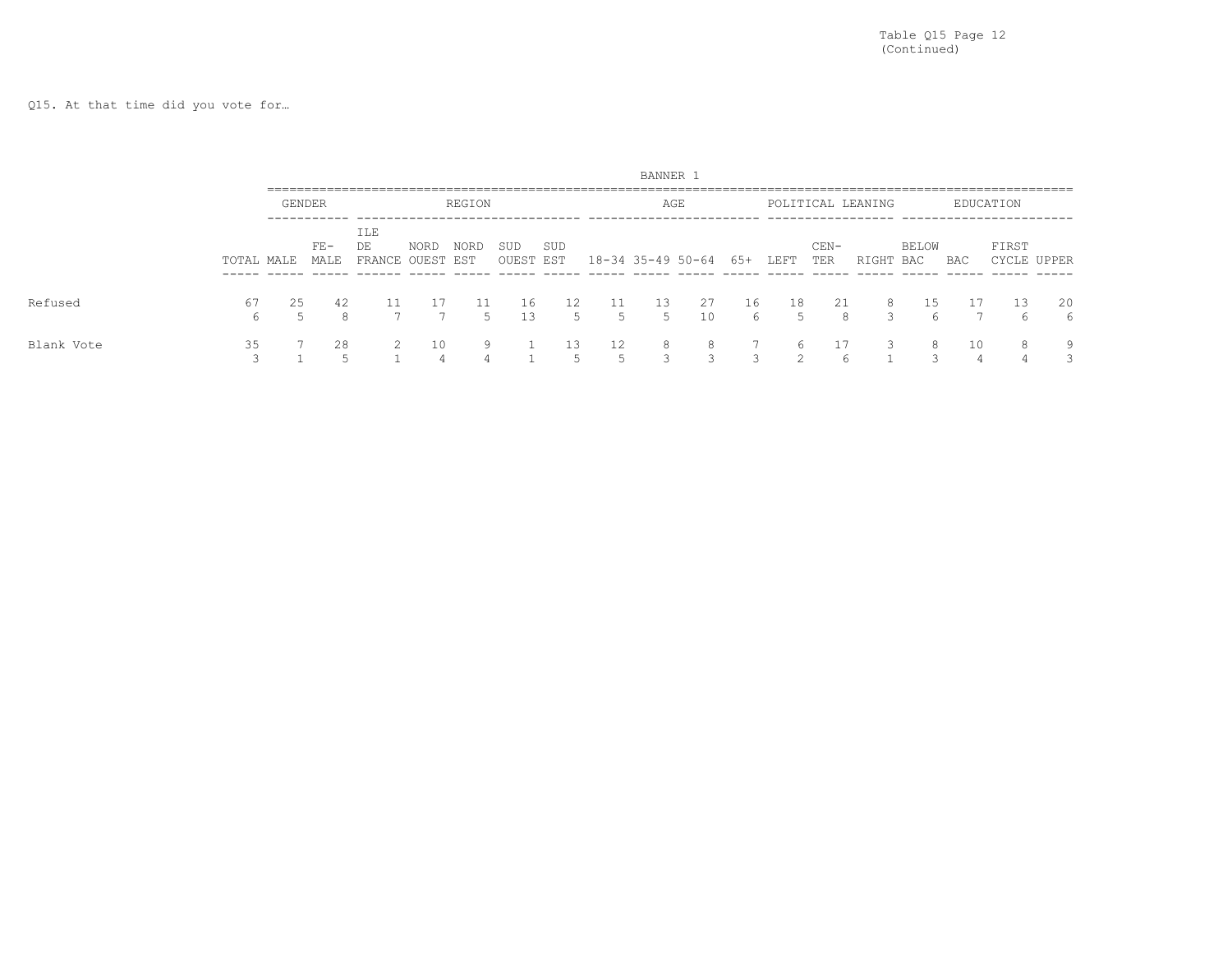# Q16. What is your opinion of the European Union - generally favorable or unfavorable?

|             |             |            |               |                            |                      |             |              |            |            | BANNER 1          |            |            |            |               |                   |                     |            |                  |             |
|-------------|-------------|------------|---------------|----------------------------|----------------------|-------------|--------------|------------|------------|-------------------|------------|------------|------------|---------------|-------------------|---------------------|------------|------------------|-------------|
|             |             | GENDER     |               |                            |                      | REGION      |              |            |            |                   | AGE        |            |            |               | POLITICAL LEANING |                     |            | <b>EDUCATION</b> |             |
|             | TOTAL MALE  |            | $FE-$<br>MALE | <b>ILE</b><br>DE<br>FRANCE | <b>NORD</b><br>OUEST | NORD<br>EST | SUD<br>OUEST | SUD<br>EST |            | 18-34 35-49 50-64 |            | 65+        | LEFT       | $CEN-$<br>TER | RIGHT             | <b>BELOW</b><br>BAC | BAC        | FIRST            | CYCLE UPPER |
| Total       | 1094<br>100 | 517<br>100 | 577<br>100    | 174<br>100                 | 268<br>100           | 251<br>100  | 131<br>100   | 270<br>100 | 247<br>100 | 282<br>100        | 288<br>100 | 277<br>100 | 374<br>100 | 277<br>100    | 340<br>100        | 258<br>100          | 256<br>100 | 216<br>100       | 351<br>100  |
| Favorable   | 707<br>65   | 323<br>62  | 384<br>67     | 116<br>67                  | 174<br>65            | 154<br>61   | 92<br>70     | 171<br>63  | 168<br>68  | 184<br>65         | 186<br>65  | 169<br>61  | 257<br>69  | 208<br>75     | 191<br>56         | 148<br>57           | 162<br>63  | 137<br>63        | 253<br>72   |
| Unfavorable | 340<br>31   | 179<br>35  | 161<br>28     | 47<br>27                   | 87<br>32             | 87<br>35    | 33<br>25     | 86<br>32   | 72<br>29   | 90<br>32          | 88<br>31   | 90<br>32   | 104<br>28  | 65<br>23      | 133<br>39         | 94<br>36            | 87<br>34   | 69<br>32         | 88<br>25    |
| Undecided   | 47<br>4     | 15         | 32<br>6       | 11<br>6                    | 3                    | 10          | 6            | 13<br>.5   | 3          | 8<br>3            | 14<br>5    | 18<br>6    | 13<br>3    | 4             | 16                | 16<br>6             | 3          | 10<br>5          | 10<br>3     |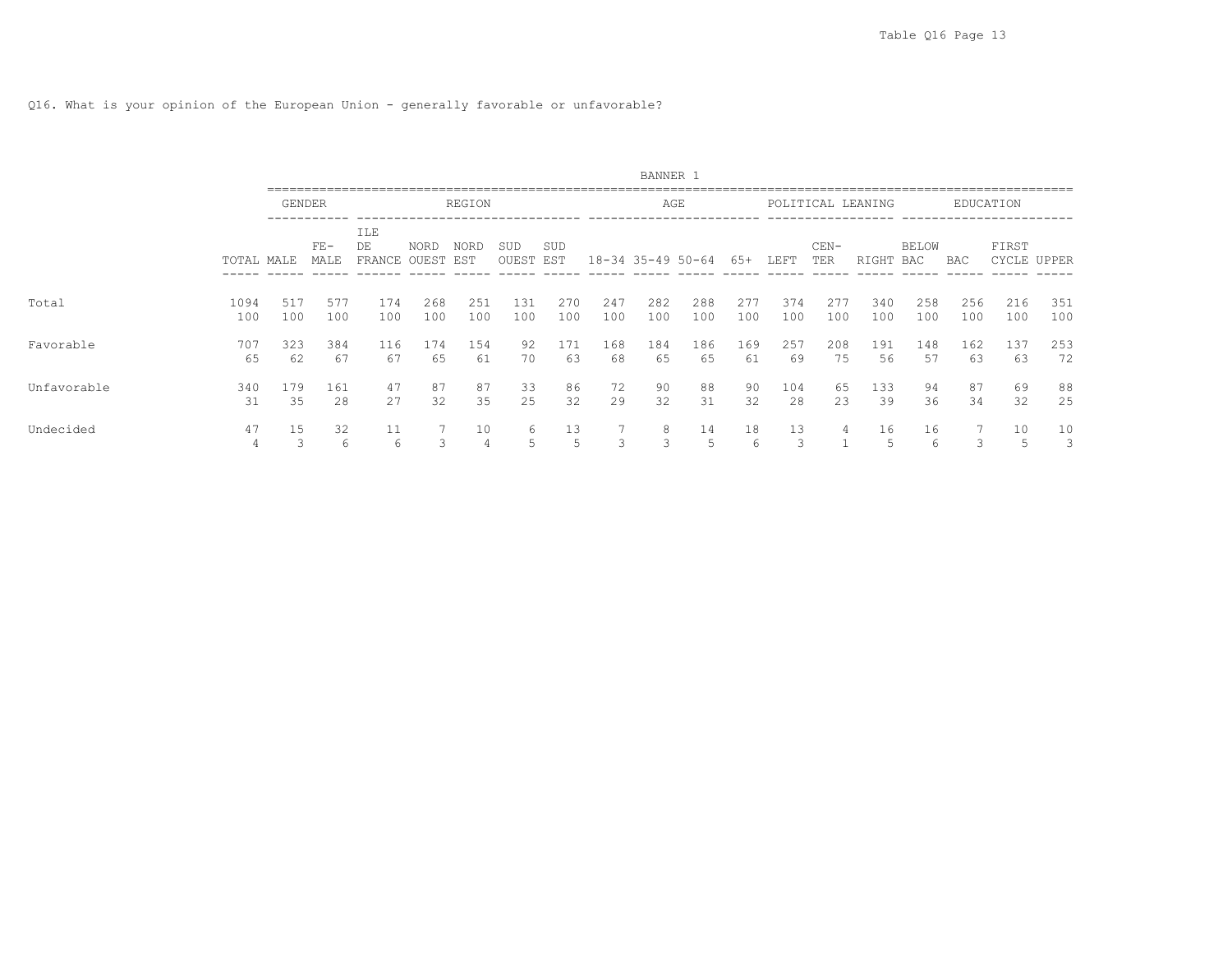Q17. Do you think France should vote to withdraw from the European Union like the United Kingdom did?

|           |             |               |               |                     |               |             |               |            |            | BANNER 1          |            |            |            |               |                   |                     |            |                  |            |
|-----------|-------------|---------------|---------------|---------------------|---------------|-------------|---------------|------------|------------|-------------------|------------|------------|------------|---------------|-------------------|---------------------|------------|------------------|------------|
|           |             | <b>GENDER</b> |               |                     |               | REGION      |               |            |            |                   | AGE        |            |            |               | POLITICAL LEANING |                     |            | <b>EDUCATION</b> |            |
|           | TOTAL MALE  |               | $FE-$<br>MALE | ILE<br>DE<br>FRANCE | NORD<br>OUEST | NORD<br>EST | SUD<br>OUEST  | SUD<br>EST |            | 18-34 35-49 50-64 |            | 65+        | LEFT       | $CEN-$<br>TER | RIGHT             | <b>BELOW</b><br>BAC | BAC        | FIRST<br>CYCLE   | UPPER      |
| Total     | 1094<br>100 | 517<br>100    | 577<br>100    | 174<br>100          | 268<br>100    | 251<br>100  | 131<br>100    | 270<br>100 | 247<br>100 | 282<br>100        | 288<br>100 | 277<br>100 | 374<br>100 | 277<br>100    | 340<br>100        | 258<br>100          | 256<br>100 | 216<br>100       | 351<br>100 |
| Yes       | 232<br>2.1  | 116<br>22     | 116<br>20     | 23<br>13            | 63<br>2.4     | 58<br>23    | 26<br>20      | 62<br>23   | 59<br>24   | 69<br>2.4         | 57<br>2.0  | 47<br>17   | 53<br>14   | 42<br>15      | 108<br>32         | 74<br>29            | 57<br>2.2. | 48<br>22         | 49<br>14   |
| No        | 807<br>74   | 375<br>73     | 432<br>75     | 144<br>83           | 194<br>72     | 175<br>70   | 103<br>79     | 191<br>71  | 180<br>73  | 203<br>72         | 210<br>73  | 214<br>77  | 305<br>82  | 224<br>81     | 220<br>65         | 160<br>62           | 188<br>73  | 161<br>75        | 292<br>83  |
| Undecided | 55          | 26<br>5       | 29<br>5       |                     |               | 18          | $\mathcal{D}$ | 17<br>6    | 8          | 10                | 21         | 16<br>6    | 16         | 11            | 12                | 24<br>9             | 11         |                  | 10<br>3    |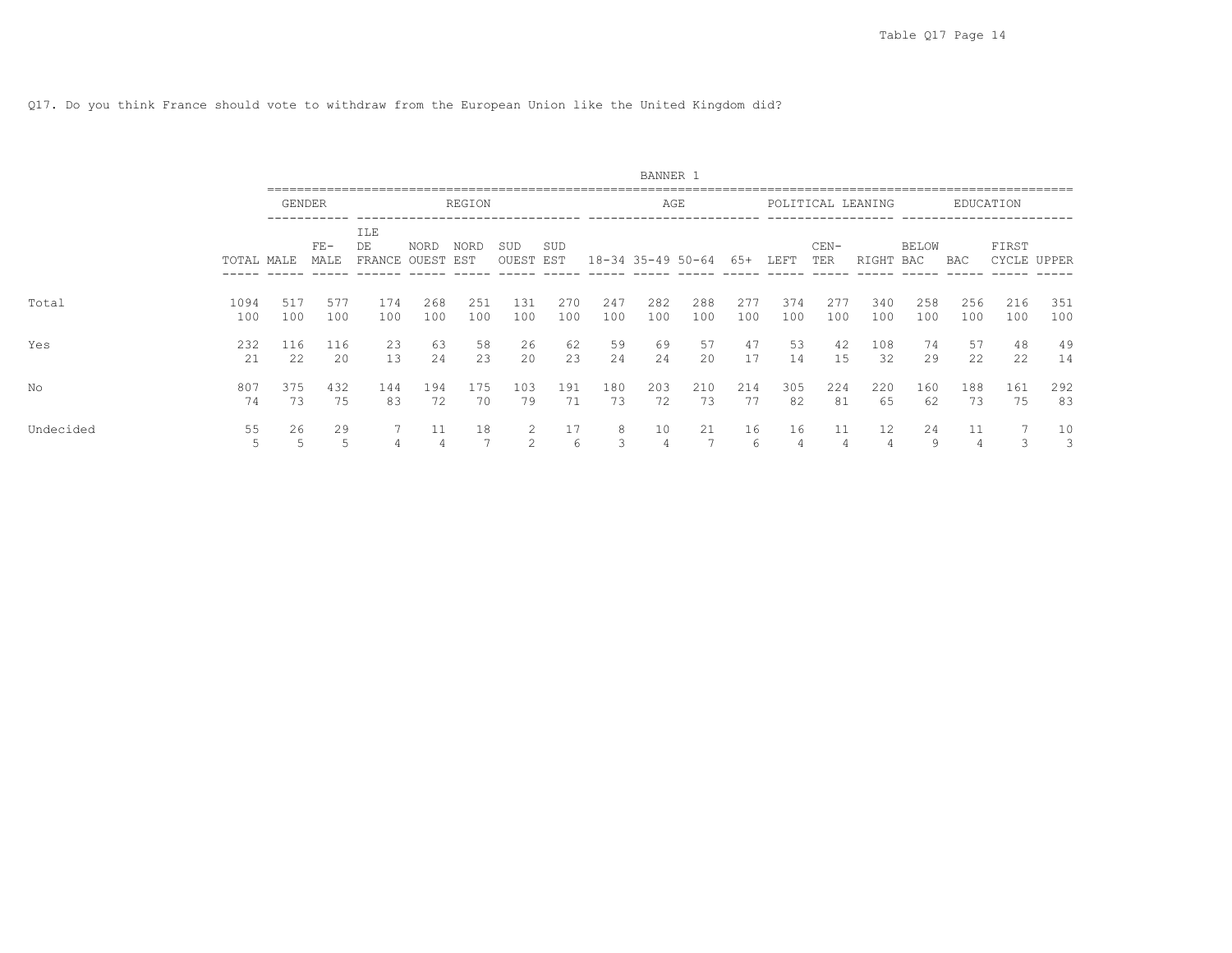|                    |             |            |               |                            |               |             |              |            |            | BANNER 1          |            |            |                     |               |                   |              |            |            |             |
|--------------------|-------------|------------|---------------|----------------------------|---------------|-------------|--------------|------------|------------|-------------------|------------|------------|---------------------|---------------|-------------------|--------------|------------|------------|-------------|
|                    |             |            | <b>GENDER</b> |                            |               | REGION      |              |            |            |                   | AGE        |            |                     |               | POLITICAL LEANING |              |            | EDUCATION  |             |
|                    | TOTAL MALE  |            | $FE-$<br>MALE | <b>ILE</b><br>DE<br>FRANCE | NORD<br>OUEST | NORD<br>EST | SUD<br>OUEST | SUD<br>EST |            | 18-34 35-49 50-64 |            | 65+        | LEFT                | $CEN-$<br>TER | RIGHT             | BELOW<br>BAC | BAC        | FIRST      | CYCLE UPPER |
| Total              | 1094<br>100 | 517<br>100 | 577<br>100    | 174<br>100                 | 268<br>100    | 251<br>100  | 131<br>100   | 270<br>100 | 247<br>100 | 282<br>100        | 288<br>100 | 277<br>100 | 374<br>100          | 277<br>100    | 340<br>100        | 258<br>100   | 256<br>100 | 216<br>100 | 351<br>100  |
| Favorable          | 142<br>13   | 83<br>16   | 59<br>10      | 16<br>9                    | 43<br>16      | 44<br>18    | 13<br>10     | 26<br>10   | 32<br>13   | 44<br>16          | 38<br>13   | 28<br>10   | 34<br>9             | 22<br>8       | 72<br>21          | 45<br>17     | 32<br>13   | 31<br>14   | 31<br>9     |
| Unfavorable        | 895<br>82   | 412<br>80  | 483<br>84     | 149<br>86                  | 217<br>81     | 194<br>77   | 112<br>85    | 223<br>83  | 210<br>85  | 223<br>79         | 231<br>80  | 231<br>83  | 330<br>88           | 240<br>87     | 250<br>74         | 194<br>75    | 215<br>84  | 174<br>81  | 306<br>87   |
| Heard of/Undecided | 54<br>5     | 22<br>4    | 32<br>6       | 9<br>5                     | 8<br>3        | 12<br>.5    | 5.           | 20         | 5<br>2     | 15<br>.5          | 19         | 15<br>5    | 8<br>$\mathfrak{D}$ | 15<br>5       | 17                | 16<br>6      | 9          | 11<br>5    | 14<br>4     |
| Never Heard of     | 3           |            |               |                            |               |             |              |            |            |                   |            |            |                     |               |                   |              |            |            |             |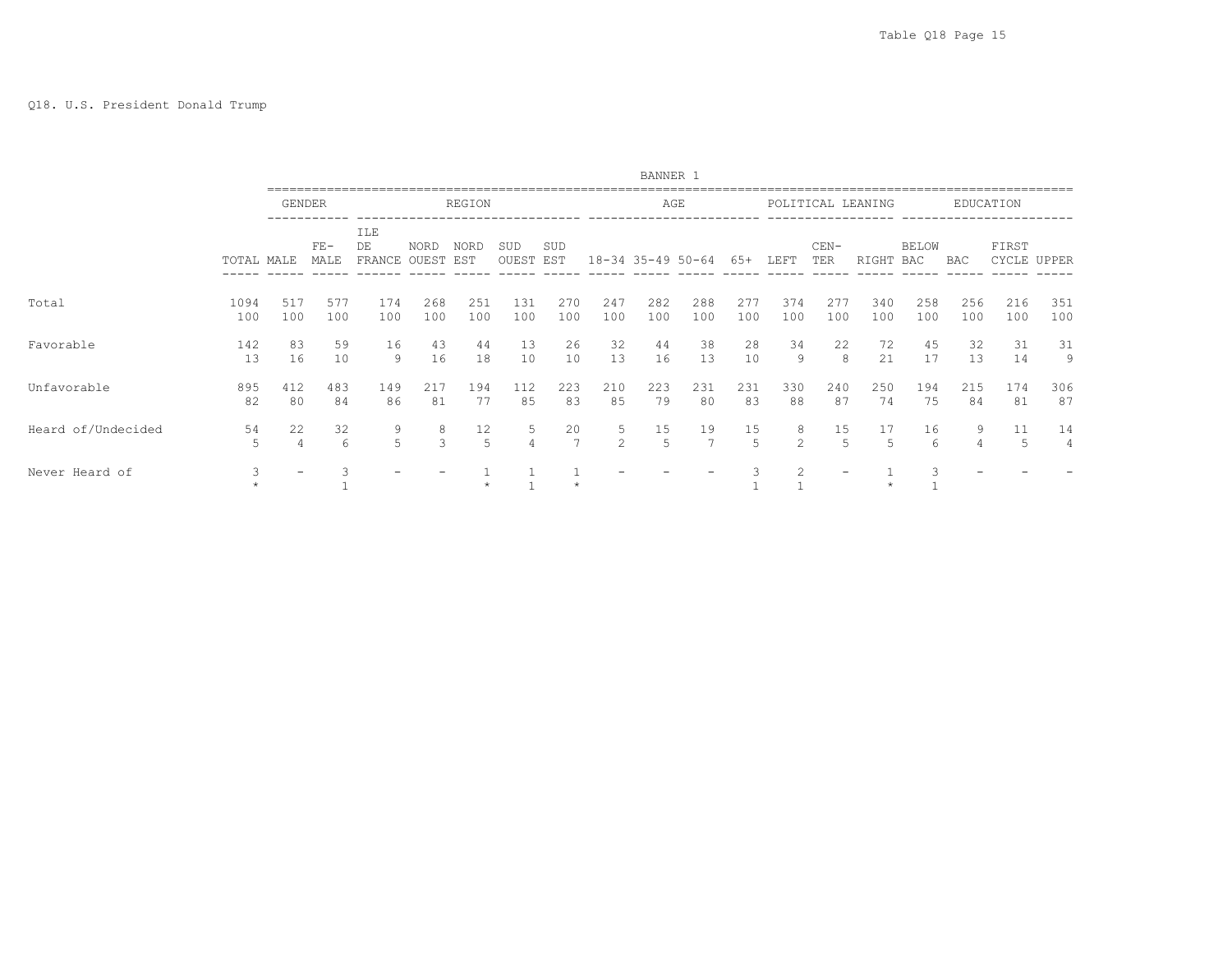|                    |            |               |               |                     |               |                    |              |            |     | BANNER 1          |     |     |      |               |                   |              |     |           |             |
|--------------------|------------|---------------|---------------|---------------------|---------------|--------------------|--------------|------------|-----|-------------------|-----|-----|------|---------------|-------------------|--------------|-----|-----------|-------------|
|                    |            | <b>GENDER</b> |               |                     |               | REGION             |              |            |     |                   | AGE |     |      |               | POLITICAL LEANING |              |     | EDUCATION |             |
|                    | TOTAL MALE |               | $FE-$<br>MALE | ILE<br>DE<br>FRANCE | NORD<br>OUEST | <b>NORD</b><br>EST | SUD<br>OUEST | SUD<br>EST |     | 18-34 35-49 50-64 |     | 65+ | LEFT | $CEN-$<br>TER | RIGHT             | BELOW<br>BAC | BAC | FIRST     | CYCLE UPPER |
| Total              | 1094       | 517           | 577           | 174                 | 268           | 251                | 131          | 270        | 247 | 282               | 288 | 277 | 374  | 277           | 340               | 258          | 256 | 216       | 351         |
|                    | 100        | 100           | 100           | 100                 | 100           | 100                | 100          | 100        | 100 | 100               | 100 | 100 | 100  | 100           | 100               | 100          | 100 | 100       | 100         |
| Favorable          | 205        | 132           | 73            | 34                  | 59            | 42                 | 30           | 40         | 39  | 55                | 52  | 59  | 65   | 56            | 73                | 48           | 47  | 36        | 73          |
|                    | 19         | 26            | 13            | 20                  | 22            | 17                 | 23           | 15         | 16  | 20                | 18  | 21  | 17   | 20            | 21                | 19           | 18  | 17        | 21          |
| Unfavorable        | 475        | 217           | 258           | 81                  | 107           | 113                | 52           | 122        | 117 | 129               | 137 | 92  | 178  | 126           | 138               | 96           | 118 | 106       | 154         |
|                    | 43         | 42            | 45            | 47                  | 40            | 45                 | 40           | 45         | 47  | 46                | 48  | 33  | 48   | 45            | 41                | 37           | 46  | 49        | 44          |
| Heard of/Undecided | 179        | 81            | 98            | 28                  | 42            | 37                 | 27           | 45         | 33  | 49                | 49  | 48  | 58   | 45            | 54                | 37           | 36  | 36        | 63          |
|                    | 16         | 16            | 17            | 16                  | 16            | 15                 | 21           | 17         | 13  | 17                | 17  | 17  | 16   | 16            | 16                | 14           | 14  | 17        | 18          |
| Never Heard of     | 235        | 87            | 148           | 31                  | 60            | 59                 | 22           | 63         | 58  | 49                | 50  | 78  | 73   | 50            | 75                | 77           | 55  | 38        | 61          |
|                    | 21         | 17            | 26            | 18                  | 22            | 24                 | 17           | 23         | 23  | 17                | 17  | 28  | 20   | 18            | 22                | 30           | 21  | 18        | 17          |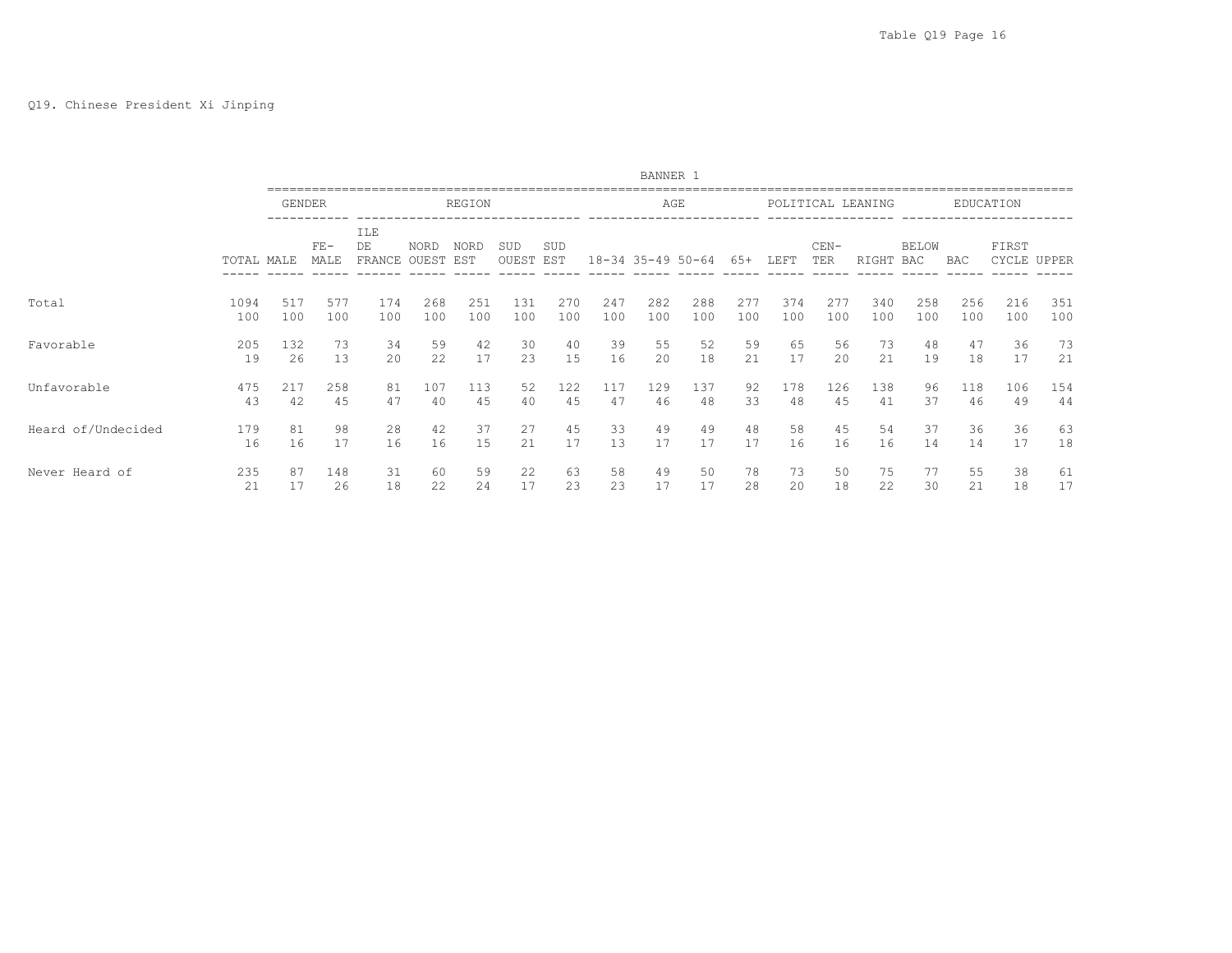## Q20. Russian President Vladimir Putin

|                    |             |               |               |                               |            |                    |                         |            |            | BANNER 1   |                       |            |            |               |                   |                      |            |                      |            |
|--------------------|-------------|---------------|---------------|-------------------------------|------------|--------------------|-------------------------|------------|------------|------------|-----------------------|------------|------------|---------------|-------------------|----------------------|------------|----------------------|------------|
|                    |             | <b>GENDER</b> |               |                               |            | REGION             |                         |            |            |            | AGE                   |            |            |               | POLITICAL LEANING |                      |            | EDUCATION            |            |
|                    | TOTAL MALE  |               | $FE-$<br>MALE | ILE<br>DE<br>FRANCE OUEST EST | NORD       | <b>NORD</b>        | SUD<br><b>OUEST EST</b> | SUD        |            |            | $18 - 34$ 35-49 50-64 | 65+        | LEFT       | $CEN-$<br>TER | RIGHT             | <b>BELOW</b><br>BAC  | BAC        | FIRST<br>CYCLE UPPER |            |
| Total              | 1094<br>100 | 517<br>100    | 577<br>100    | 174<br>100                    | 268<br>100 | 251<br>100         | 131<br>100              | 270<br>100 | 247<br>100 | 282<br>100 | 288<br>100            | 277<br>100 | 374<br>100 | 277<br>100    | 340<br>100        | 258<br>100           | 256<br>100 | 216<br>100           | 351<br>100 |
| Favorable          | 223<br>20   | 137<br>26     | 86<br>15      | 35<br>20                      | 47<br>18   | 54<br>22           | 22<br>17                | 65<br>24   | 60<br>24   | 50<br>18   | 52<br>18              | 61<br>22   | 38<br>10   | 34<br>12      | 126<br>37         | 63<br>24             | 56<br>22   | 39<br>18             | 61<br>17   |
| Unfavorable        | 776<br>71   | 345<br>67     | 431<br>75     | 125<br>72                     | 203<br>76  | 171<br>68          | 98<br>75                | 179<br>66  | 169<br>68  | 215<br>76  | 213<br>74             | 179<br>65  | 317<br>85  | 225<br>81     | 183<br>54         | 162<br>63            | 177<br>69  | 164<br>76            | 270<br>77  |
| Heard of/Undecided | 82          | 34            | 48<br>8       | 14<br>8                       | 15<br>6    | 23<br>$\mathsf{Q}$ | 10<br>8                 | 20         | 16<br>6    | 15<br>5    | 20                    | 31<br>11   | 15<br>4    | 17<br>6       | 25                | 22<br>9              | 22<br>9    | 13<br>6              | 19<br>5    |
| Never Heard of     | 13          |               | 12<br>2       | $\overline{\phantom{0}}$      | 3          | 3                  |                         | 6<br>2     | 2          | 2          | 3                     | 6<br>2     |            |               | 6<br>2            | 11<br>$\overline{4}$ |            |                      |            |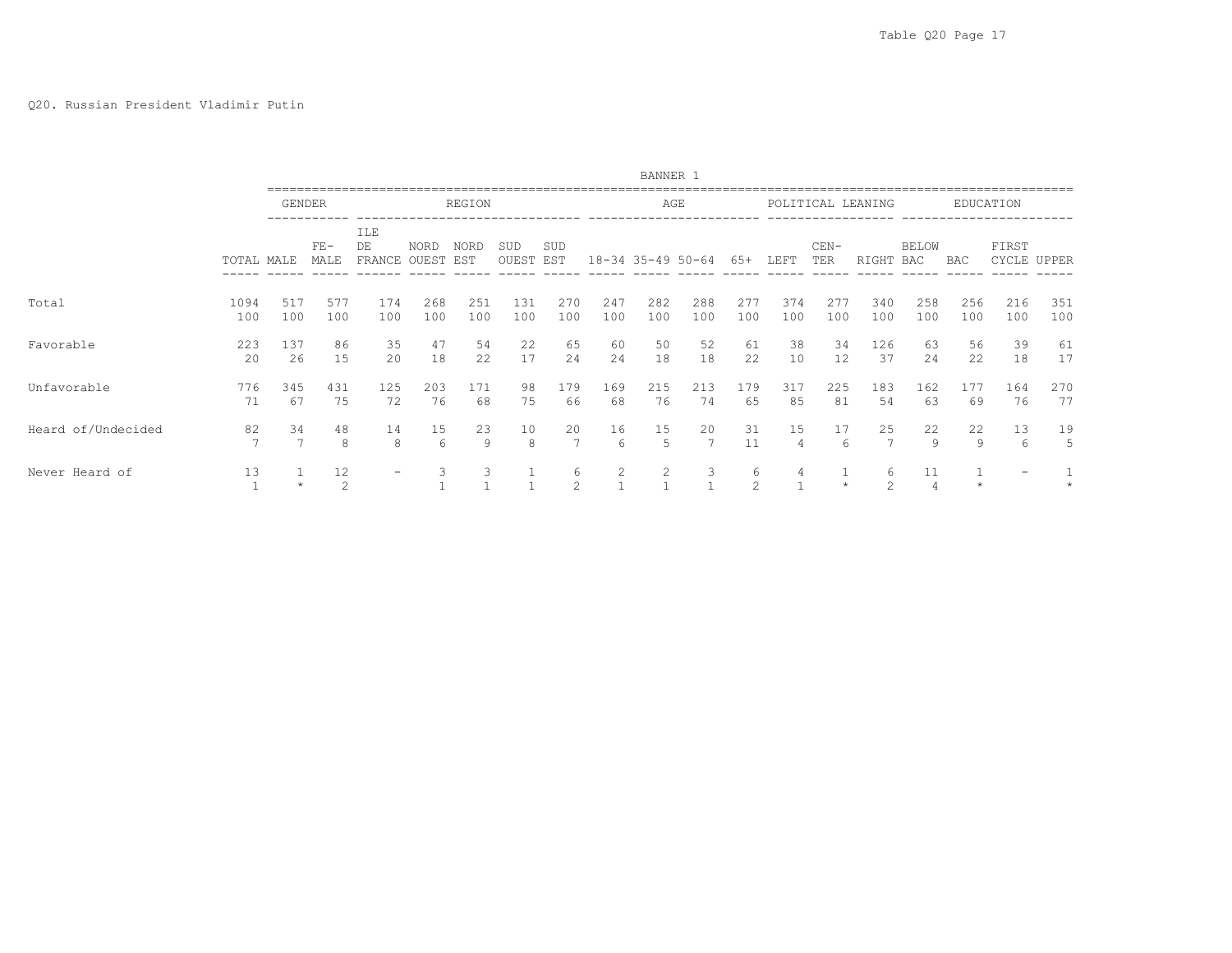# Q21. German Chancellor Angela Merkel

|                    |             |                          |               |                               |                |            |                  |            |            | BANNER 1          |            |             |            |               |                   |                     |                |                      |            |
|--------------------|-------------|--------------------------|---------------|-------------------------------|----------------|------------|------------------|------------|------------|-------------------|------------|-------------|------------|---------------|-------------------|---------------------|----------------|----------------------|------------|
|                    |             | <b>GENDER</b>            |               |                               |                | REGION     |                  |            |            | AGE               |            |             |            |               | POLITICAL LEANING |                     |                | EDUCATION            |            |
|                    | TOTAL MALE  |                          | $FE-$<br>MALE | ILE<br>DE<br>FRANCE OUEST EST | NORD           | NORD       | SUD<br>OUEST EST | SUD        |            | 18-34 35-49 50-64 |            | 65+         | LEFT       | $CEN-$<br>TER | RIGHT             | <b>BELOW</b><br>BAC | BAC            | FIRST<br>CYCLE UPPER |            |
| Total              | 1094<br>100 | 517<br>100               | 577<br>100    | 174<br>100                    | 268<br>100     | 251<br>100 | 131<br>100       | 270<br>100 | 247<br>100 | 282<br>100        | 288<br>100 | 2.77<br>100 | 374<br>100 | 277<br>100    | 340<br>100        | 258<br>100          | 256<br>100     | 216<br>100           | 351<br>100 |
| Favorable          | 765<br>70   | 350<br>68                | 415<br>72     | 121<br>70                     | 196<br>73      | 176<br>70  | 88<br>67         | 184<br>68  | 164<br>66  | 186<br>66         | 198<br>69  | 217<br>78   | 254<br>68  | 223<br>81     | 236<br>69         | 168<br>65           | 172<br>67      | 155<br>72            | 262<br>75  |
| Unfavorable        | 250<br>23   | 139<br>27                | 111<br>19     | 38<br>22                      | 56<br>21       | 61<br>24   | 32<br>24         | 63<br>23   | 67<br>27   | 75<br>27          | 68<br>24   | 40<br>14    | 94<br>25   | 46<br>17      | 82<br>24          | 69<br>27            | 62<br>24       | 48<br>22             | 71<br>20   |
| Heard of/Undecided | 72          | 28<br>5                  | 44<br>8       | 14<br>8                       | 14<br>5        | 12<br>5    | 11<br>8          | 21<br>8    | 16<br>6    | 19                | 20         | 17<br>6     | 23<br>6    | 3             | 20<br>6           | 16<br>6             | 20<br>8        | 13<br>6              | 18<br>5    |
| Never Heard of     |             | $\overline{\phantom{0}}$ |               |                               | $\mathfrak{D}$ | 2          |                  |            |            |                   | 2          | 3           | 3          |               | 2                 | .5<br>$\mathcal{D}$ | $\mathfrak{D}$ |                      |            |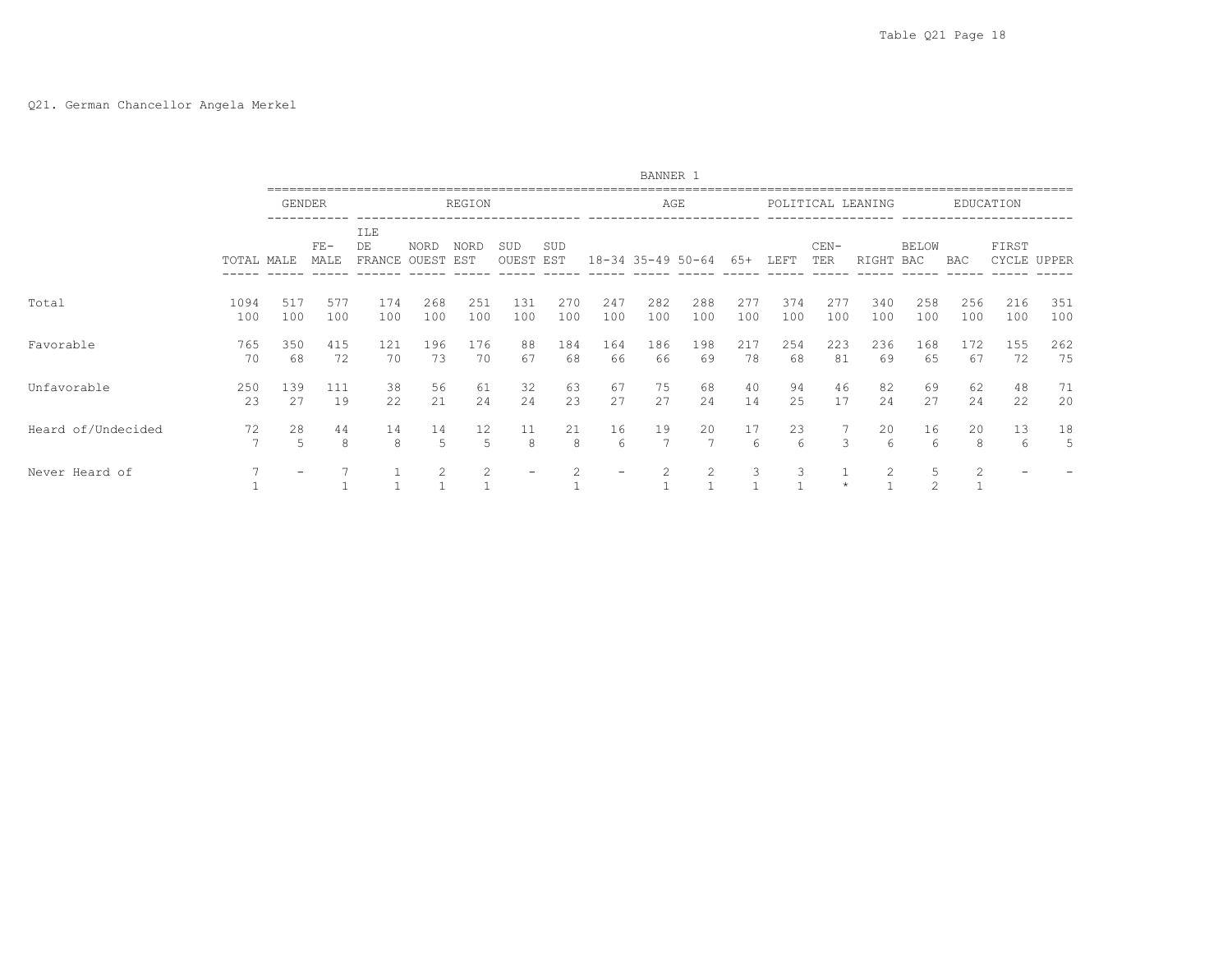|                    |            |        |               |                     |               |             |              |            |     | BANNER 1          |     |     |      |               |                   |                     |     |                |       |
|--------------------|------------|--------|---------------|---------------------|---------------|-------------|--------------|------------|-----|-------------------|-----|-----|------|---------------|-------------------|---------------------|-----|----------------|-------|
|                    |            | GENDER |               |                     |               | REGION      |              |            |     | AGE               |     |     |      |               | POLITICAL LEANING |                     |     | EDUCATION      |       |
|                    | TOTAL MALE |        | $FE-$<br>MALE | ILE<br>DE<br>FRANCE | NORD<br>OUEST | NORD<br>EST | SUD<br>OUEST | SUD<br>EST |     | 18-34 35-49 50-64 |     | 65+ | LEFT | $CEN-$<br>TER | RIGHT             | <b>BELOW</b><br>BAC | BAC | FIRST<br>CYCLE | UPPER |
| Total              | 1094       | 517    | 577           | 174                 | 268           | 251         | 131          | 270        | 247 | 282               | 288 | 277 | 374  | 277           | 340               | 258                 | 256 | 216            | 351   |
|                    | 100        | 100    | 100           | 100                 | 100           | 100         | 100          | 100        | 100 | 100               | 100 | 100 | 100  | 100           | 100               | 100                 | 100 | 100            | 100   |
| Favorable          | 172        | 80     | 92            | 18                  | 40            | 46          | 23           | 45         | 55  | 45                | 46  | 26  | 45   | 39            | 77                | 42                  | 45  | 33             | 50    |
|                    | 16         | 15     | 16            | 10                  | 15            | 18          | 18           | 17         | 22  | 16                | 16  | 9   | 12   | 14            | 23                | 16                  | 18  | 15             | 14    |
| Unfavorable        | 380        | 222    | 158           | 79                  | 89            | 69          | 49           | 94         | 71  | 95                | 115 | 99  | 154  | 104           | 98                | 68                  | 84  | 76             | 150   |
|                    | 35         | 43     | 27            | 45                  | 33            | 27          | 37           | 35         | 29  | 34                | 40  | 36  | 41   | 38            | 29                | 26                  | 33  | 35             | 43    |
| Heard of/Undecided | 149        | 54     | 95            | 23                  | 39            | 35          | 15           | 37         | 33  | 46                | 30  | 40  | 46   | 37            | 43                | 29                  | 40  | 23             | 53    |
|                    | 14         | 10     | 16            | 13                  | 15            | 14          | 11           | 14         | 13  | 16                | 10  | 14  | 12   | 13            | 13                | 11                  | 16  | 11             | 15    |
| Never Heard of     | 393        | 161    | 232           | 54                  | 100           | 101         | 44           | 94         | 88  | 96                | 97  | 112 | 129  | 97            | 122               | 119                 | 87  | 84             | 98    |
|                    | 36         | 31     | 40            | 31                  | 37            | 40          | 34           | 35         | 36  | 34                | 34  | 40  | 34   | 35            | 36                | 46                  | 34  | 39             | 28    |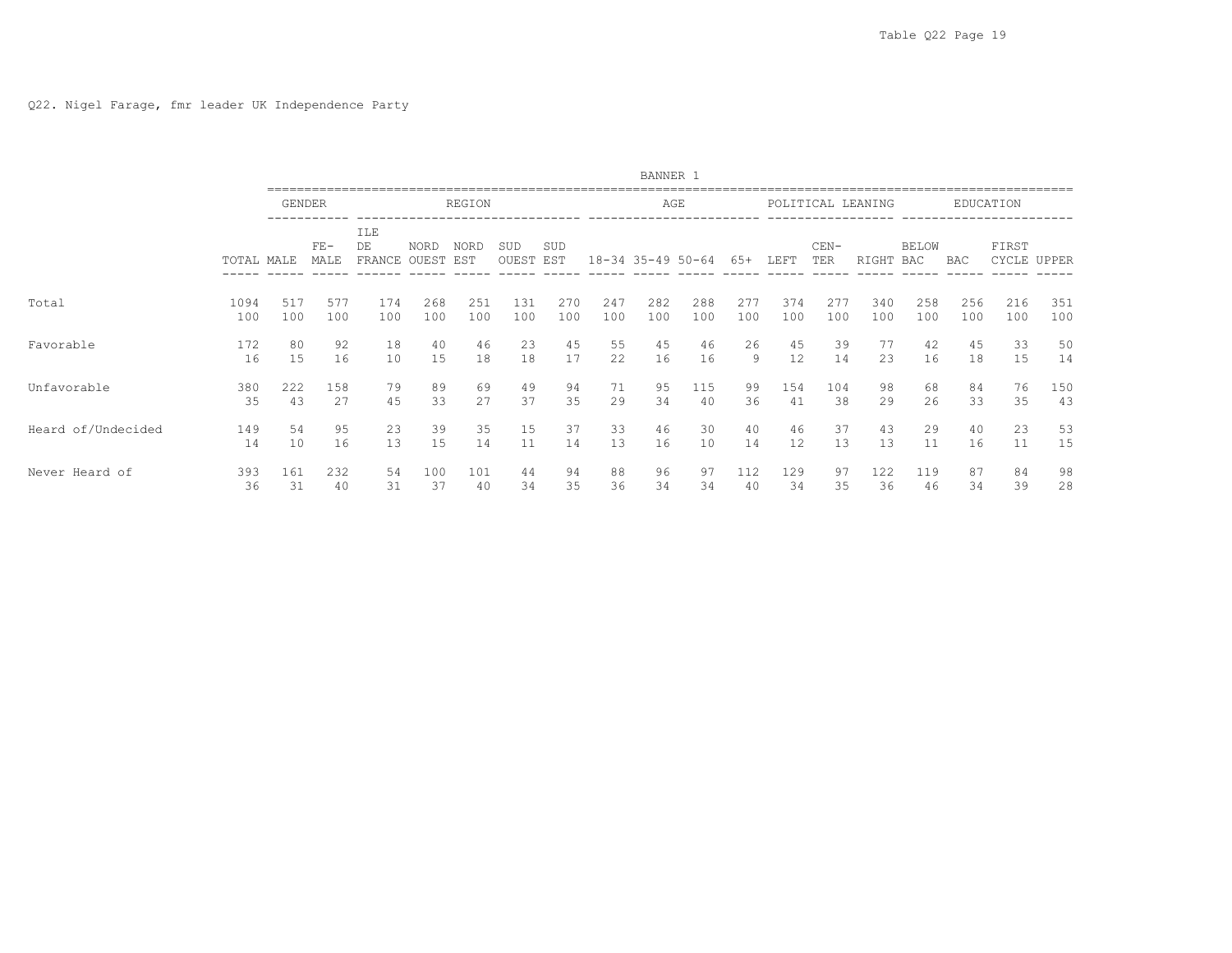|                    |             |                     |                      |                            |                      |                      |              |            |            | BANNER 1              |            |                     |            |               |                   |                     |            |                |            |
|--------------------|-------------|---------------------|----------------------|----------------------------|----------------------|----------------------|--------------|------------|------------|-----------------------|------------|---------------------|------------|---------------|-------------------|---------------------|------------|----------------|------------|
|                    |             | <b>GENDER</b>       |                      |                            |                      | REGION               |              |            |            | AGE                   |            |                     |            |               | POLITICAL LEANING |                     |            | EDUCATION      |            |
|                    | TOTAL MALE  |                     | $FE-$<br>MALE        | <b>ILE</b><br>DE<br>FRANCE | <b>NORD</b><br>OUEST | NORD<br>EST          | SUD<br>OUEST | SUD<br>EST |            | $18 - 34$ 35-49 50-64 |            | 65+                 | LEFT       | $CEN-$<br>TER | RIGHT             | <b>BELOW</b><br>BAC | BAC        | FIRST<br>CYCLE | UPPER      |
| Total              | 1094<br>100 | 517<br>100          | 577<br>100           | 174<br>100                 | 268<br>100           | 251<br>100           | 131<br>100   | 270<br>100 | 247<br>100 | 282<br>100            | 288<br>100 | 277<br>100          | 374<br>100 | 277<br>100    | 340<br>100        | 258<br>100          | 256<br>100 | 216<br>100     | 351<br>100 |
| Favorable          | 981<br>90   | 458<br>89           | 523<br>91            | 154<br>89                  | 241<br>90            | 227<br>90            | 119<br>91    | 240<br>89  | 223<br>90  | 246<br>87             | 259<br>90  | 253<br>91           | 350<br>94  | 255<br>92     | 300<br>88         | 227<br>88           | 233<br>91  | 197<br>91      | 316<br>90  |
| Unfavorable        | 83<br>8     | 50<br>10            | 33<br>6              | 15<br>9                    | 21<br>8              | 13<br>5              | 12<br>9      | 22<br>8    | 20<br>8    | 25<br>9               | 20         | 18<br>6             | 20<br>5    | 19            | 33<br>10          | 22<br>9             | 14<br>5    | 16             | 29<br>8    |
| Heard of/Undecided | 30<br>3     | 9<br>$\overline{c}$ | 21<br>$\overline{4}$ | 5<br>3                     | 6<br>2               | 11<br>$\overline{4}$ |              | 8<br>3     | 4<br>2     | 11<br>4               | 9<br>3     | 6<br>$\overline{2}$ | 4          | 3             | 2                 | 9                   | 9          | 3              | 6<br>2     |
| Never Heard of     |             |                     |                      |                            |                      |                      |              |            |            |                       |            |                     |            |               |                   |                     |            |                |            |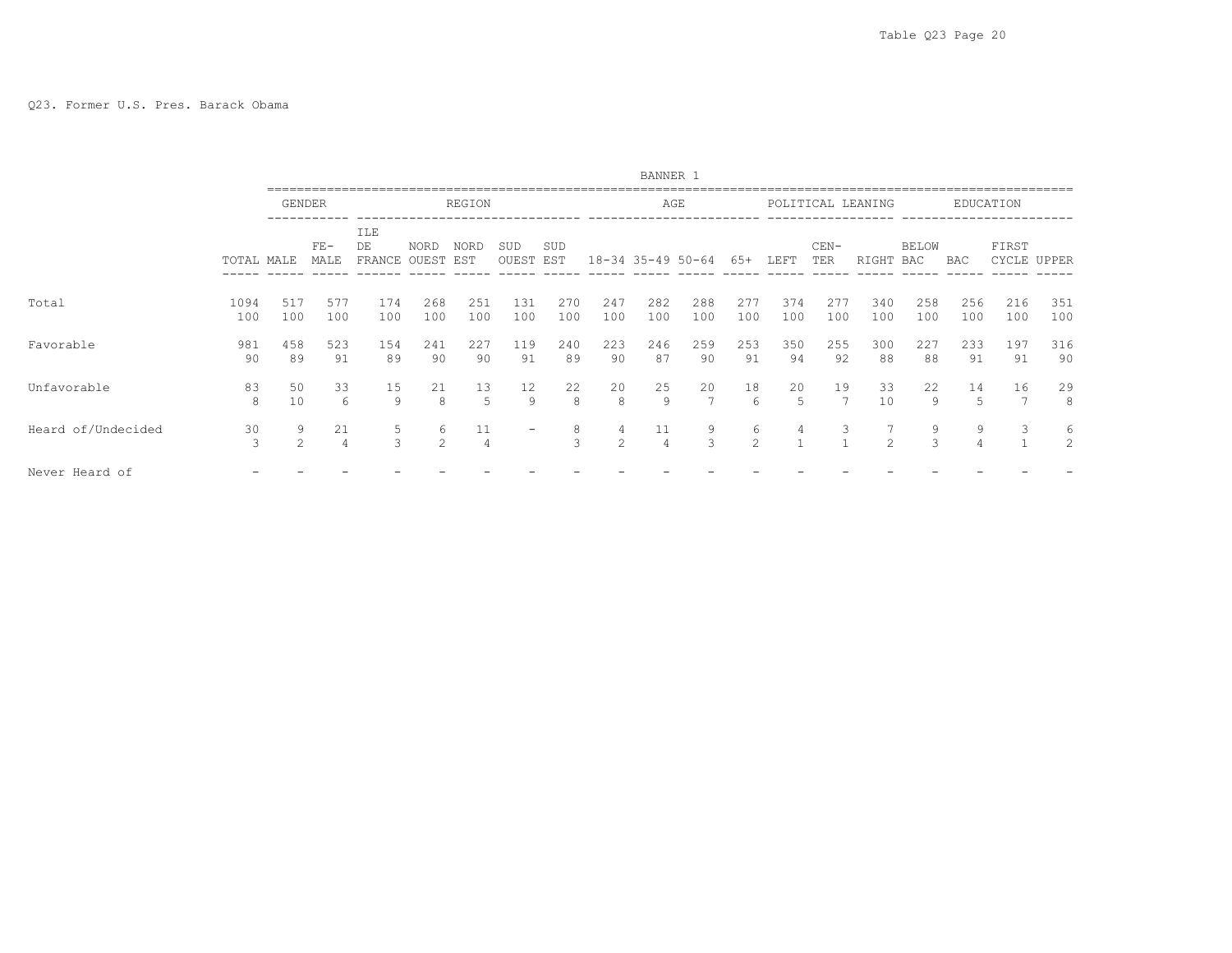## Q24. British Prime Minister Theresa May

|                    |            |               |               |                      |               |               |              |            |          | BANNER 1          |         |          |          |               |                   |                     |            |           |             |
|--------------------|------------|---------------|---------------|----------------------|---------------|---------------|--------------|------------|----------|-------------------|---------|----------|----------|---------------|-------------------|---------------------|------------|-----------|-------------|
|                    |            | <b>GENDER</b> |               |                      |               | <b>REGION</b> |              |            |          | AGE               |         |          |          |               | POLITICAL LEANING |                     |            | EDUCATION |             |
|                    | TOTAL MALE |               | $FE-$<br>MALE | ILE<br>DE.<br>FRANCE | NORD<br>OUEST | NORD<br>EST   | SUD<br>OUEST | SUD<br>EST |          | 18-34 35-49 50-64 |         | 65+      | LEFT     | $CEN-$<br>TER | RIGHT             | <b>BELOW</b><br>BAC | <b>BAC</b> | FIRST     | CYCLE UPPER |
| Total              | 1094       | 517           | 577           | 174                  | 268           | 251           | 131          | 270        | 247      | 282               | 288     | 2.77     | 374      | 277           | 340               | 258                 | 256        | 216       | 351         |
|                    | 100        | 100           | 100           | 100                  | 100           | 100           | 100          | 100        | 100      | 100               | 100     | 100      | 100      | 100           | 100               | 100                 | 100        | 100       | 100         |
| Favorable          | 374        | 184           | 190           | 60                   | 85            | 89            | 41           | 99         | 95       | 110               | 86      | 83       | 91       | 95            | 160               | 87                  | 107        | 73        | 103         |
|                    | 34         | 36            | 33            | 34                   | 32            | 35            | 31           | 37         | 38       | 39                | 30      | 30       | 24       | 34            | 47                | 34                  | 42         | 34        | 29          |
| Unfavorable        | 445        | 230           | 215           | 75                   | 115           | 85            | 67           | 103        | 82       | 103               | 144     | 116      | 198      | 118           | 105               | 93                  | 84         | 92        | 175         |
|                    | 41         | 44            | 37            | 43                   | 43            | 34            | 51           | 38         | 33       | 37                | 50      | 42       | 53       | 43            | 31                | 36                  | 33         | 43        | 50          |
| Heard of/Undecided | 129        | 50            | 79            | 22                   | 30            | 31            | 14           | 32         | 29       | 35                | 34      | 31       | 46       | 29            | 28                | 28                  | 33         | 26        | 39          |
|                    | 12         | 10            | 14            | 13                   | 11            | 12            | 11           | 12         | 12       | 12                | 12      | 11       | 12       | 10            | 8                 | 11                  | 13         | 12        | 11          |
| Never Heard of     | 146<br>13  | 53<br>10      | 93<br>16      | 17<br>10             | 38<br>14      | 46<br>18      | 9            | 36<br>13   | 41<br>17 | 34<br>12          | 24<br>8 | 47<br>17 | 39<br>10 | 35<br>13      | 47<br>14          | 50<br>19            | 32<br>13   | 25<br>12  | 34<br>10    |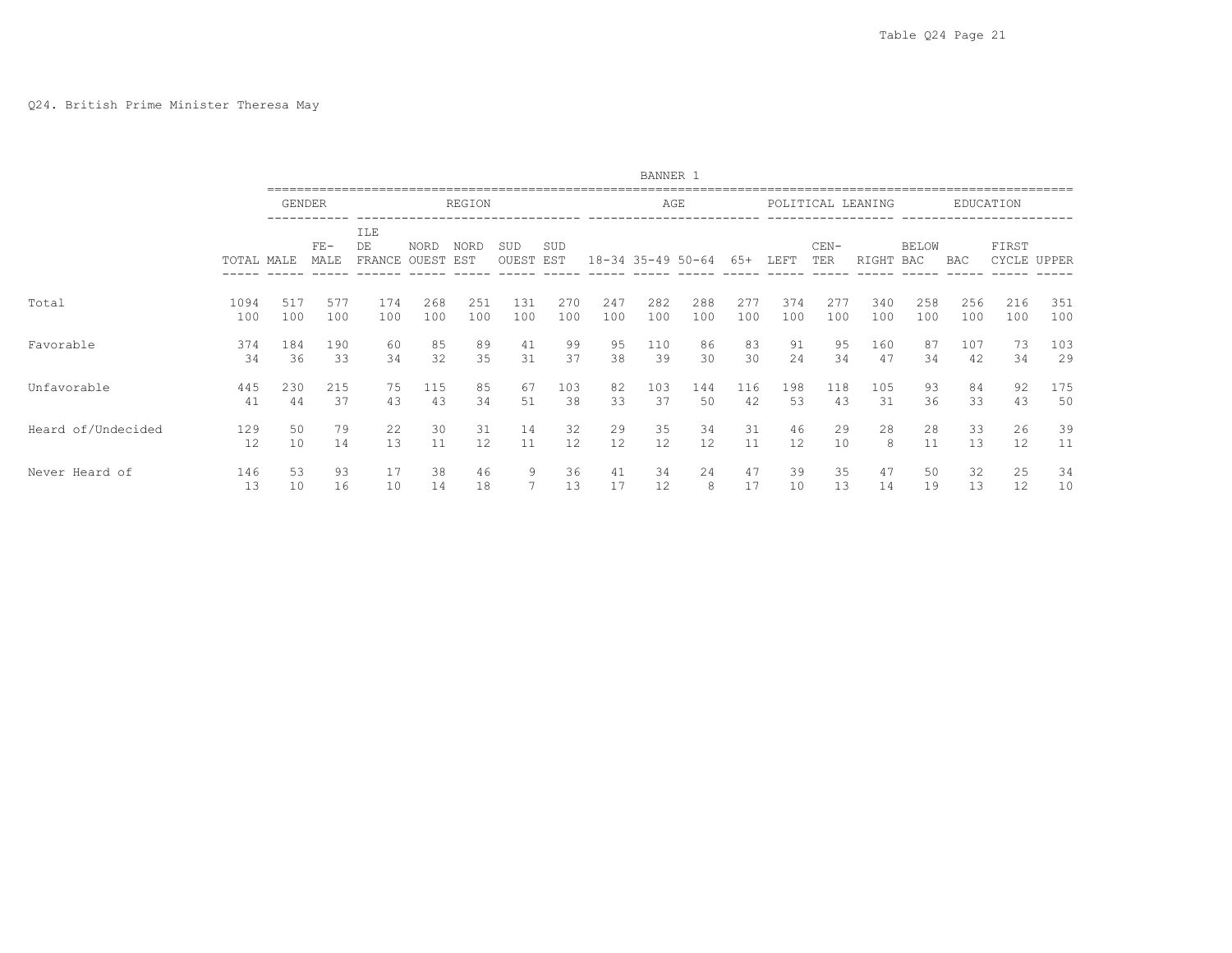|                    |            |           |               |                     |               |             |              |            |          | BANNER 1          |          |           |           |               |                   |              |            |           |             |
|--------------------|------------|-----------|---------------|---------------------|---------------|-------------|--------------|------------|----------|-------------------|----------|-----------|-----------|---------------|-------------------|--------------|------------|-----------|-------------|
|                    |            | GENDER    |               |                     |               | REGION      |              |            |          | AGE               |          |           |           |               | POLITICAL LEANING |              |            | EDUCATION |             |
|                    | TOTAL MALE |           | $FE-$<br>MALE | ILE<br>DE<br>FRANCE | NORD<br>OUEST | NORD<br>EST | SUD<br>OUEST | SUD<br>EST |          | 18-34 35-49 50-64 |          | 65+       | LEFT      | $CEN-$<br>TER | RIGHT             | BELOW<br>BAC | <b>BAC</b> | FIRST     | CYCLE UPPER |
| Total              | 1094       | 517       | 577           | 174                 | 268           | 251         | 131          | 270        | 247      | 282               | 288      | 277       | 374       | 277           | 340               | 258          | 256        | 216       | 351         |
|                    | 100        | 100       | 100           | 100                 | 100           | 100         | 100          | 100        | 100      | 100               | 100      | 100       | 100       | 100           | 100               | 100          | 100        | 100       | 100         |
| Favorable          | 336        | 148       | 188           | 54                  | 78            | 81          | 53           | 70         | 85       | 95                | 80       | 76        | 166       | 76            | 74                | 65           | 74         | 77        | 115         |
|                    | 31         | 29        | 33            | 31                  | 29            | 32          | 40           | 26         | 34       | 34                | 28       | 27        | 44        | 27            | 22                | 25           | 29         | 36        | 33          |
| Unfavorable        | 232        | 128       | 104           | 39                  | 54            | 56          | 22           | 61         | 38       | 52                | 76       | 66        | 40        | 63            | 115               | 61           | 61         | 42        | 68          |
|                    | 21         | 25        | 18            | 22                  | 20            | 22          | 17           | 23         | 15       | 18                | 26       | 24        | 11        | 23            | 34                | 24           | 24         | 19        | 19          |
| Heard of/Undecided | 124        | 57        | 67            | 21                  | 24            | 31          | 13           | 35         | 31       | 31                | 37       | 25        | 41        | 31            | 37                | 28           | 25         | 20        | 50          |
|                    | 11         | 11        | 12            | 12                  | 9             | 12          | 10           | 13         | 13       | 11                | 13       | 9         | 11        | 11            | 11                | 11           | 10         | 9         | 14          |
| Never Heard of     | 402<br>37  | 184<br>36 | 218<br>38     | 60<br>34            | 112<br>42     | 83<br>33    | 43<br>33     | 104<br>39  | 93<br>38 | 104<br>37         | 95<br>33 | 110<br>40 | 127<br>34 | 107<br>39     | 114<br>34         | 104<br>40    | 96<br>38   | 36        | 118<br>34   |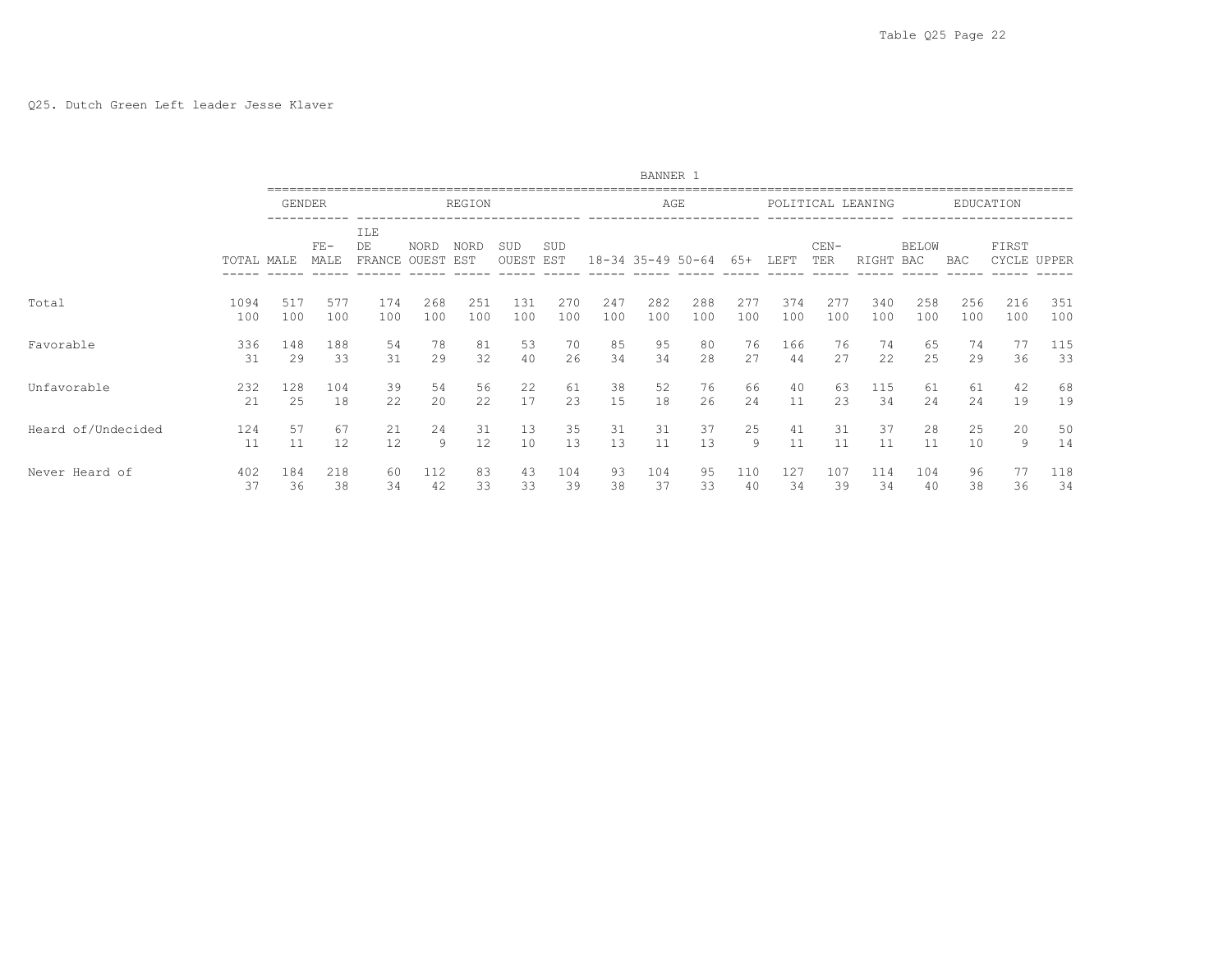# Q26. Overall, how would you define your political leanings - Left, Center, or Right?

|           |             |               |               |                               |            |            |                  |            |            | BANNER 1   |                   |             |                          |               |                   |                     |            |            |             |
|-----------|-------------|---------------|---------------|-------------------------------|------------|------------|------------------|------------|------------|------------|-------------------|-------------|--------------------------|---------------|-------------------|---------------------|------------|------------|-------------|
|           |             | <b>GENDER</b> |               |                               |            | REGION     |                  |            |            |            | AGE               |             |                          |               | POLITICAL LEANING |                     |            | EDUCATION  |             |
|           | TOTAL MALE  |               | $FE-$<br>MALE | ILE<br>DE<br>FRANCE OUEST EST | NORD       | NORD       | SUD<br>OUEST EST | SUD        |            |            | 18-34 35-49 50-64 | 65+         | LEFT                     | $CEN-$<br>TER | RIGHT             | <b>BELOW</b><br>BAC | BAC        | FIRST      | CYCLE UPPER |
| Total     | 1094<br>100 | 517<br>100    | 577<br>100    | 174<br>100                    | 268<br>100 | 251<br>100 | 131<br>100       | 270<br>100 | 247<br>100 | 282<br>100 | 288<br>100        | 2.77<br>100 | 374<br>100               | 277<br>100    | 340<br>100        | 258<br>100          | 256<br>100 | 216<br>100 | 351<br>100  |
| Left      | 374<br>34   | 172<br>33     | 202<br>35     | 64<br>37                      | 105<br>39  | 76<br>30   | 50<br>38         | 79<br>29   | 101<br>41  | 84<br>30   | 109<br>38         | 80<br>29    | 374<br>100               |               |                   | 89<br>34            | 65<br>25   | 90<br>42   | 129<br>37   |
| Center    | 277<br>25   | 132<br>26     | 145<br>25     | 47<br>27                      | 70<br>26   | 52<br>21   | 40<br>31         | 68<br>25   | 47<br>19   | 80<br>28   | 78<br>27          | 72<br>26    | $\overline{\phantom{0}}$ | 277<br>100    | $\qquad \qquad -$ | 59<br>23            | 67<br>26   | 50<br>23   | 99<br>28    |
| Right     | 340<br>31   | 170<br>33     | 170<br>29     | 51<br>29                      | 68<br>25   | 88<br>35   | 31<br>24         | 102<br>38  | 72<br>29   | 97<br>34   | 71<br>25          | 100<br>36   |                          | -             | 340<br>100        | 83<br>32            | 93<br>36   | 60<br>28   | 100<br>28   |
| Undecided | 103<br>9    | 43<br>8       | 60<br>10      | 12                            | 25<br>9    | 35<br>14   | 10<br>8          | 21<br>8    | 27<br>11   | 21         | 30<br>10          | 25<br>9     |                          |               |                   | 27<br>10            | 31<br>12   | 16         | 23<br>7     |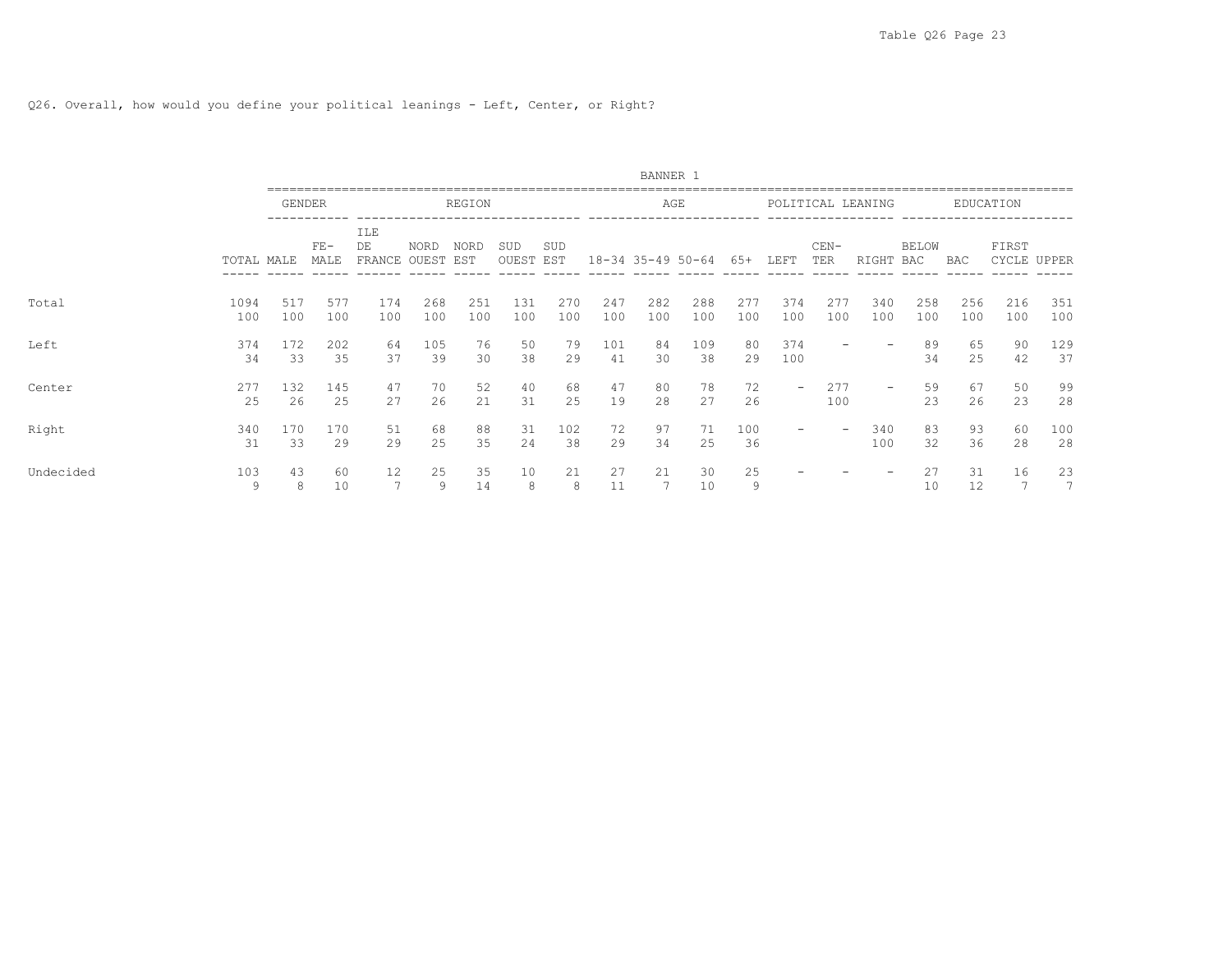|                      |                |                |                 |                               |                |                 |                  |                    |                | BANNER 1        |                   |                |                |                |                   |                |                             |                                       |                 |
|----------------------|----------------|----------------|-----------------|-------------------------------|----------------|-----------------|------------------|--------------------|----------------|-----------------|-------------------|----------------|----------------|----------------|-------------------|----------------|-----------------------------|---------------------------------------|-----------------|
|                      |                | <b>GENDER</b>  | -----------     |                               |                | <b>REGION</b>   |                  |                    |                |                 | AGE               |                |                |                | POLITICAL LEANING |                |                             | EDUCATION<br>------------------------ |                 |
|                      | TOTAL MALE     |                | $FE-$<br>MALE   | ILE<br>DE<br>FRANCE OUEST EST | NORD           | NORD            | SUD<br>OUEST EST | SUD<br>$- - - - -$ | $- - - - - -$  | $- - - - - -$   | 18-34 35-49 50-64 |                | 65+ LEFT       | $CEN-$<br>TER  | RIGHT BAC         | <b>BELOW</b>   | <b>BAC</b><br>$- - - - - -$ | FIRST<br>CYCLE UPPER                  |                 |
| Total                | 1094           | 517            | 577             | 174                           | 268            | 251             | 131              | 270                | 247            | 282             | 288               | 277            | 374            | 277            | 340               | 258            | 256                         | 216                                   | 351             |
|                      | 100            | 100            | 100             | 100                           | 100            | 100             | 100              | 100                | 100            | 100             | 100               | 100            | 100            | 100            | 100               | 100            | 100                         | 100                                   | 100             |
| LO / NPA             | 19             | 11             | 8               | $\mathbf{1}$                  | 5              | 10              | $\mathbf{1}$     | $\overline{c}$     | 5              | 5               | 5                 | 4              | 14             | $\mathbf{1}$   | 3                 | 7              | 5                           | $\overline{4}$                        | 3               |
|                      | 2              | 2              | $\mathbf{1}$    | $\mathbf{1}$                  | 2              | $\overline{4}$  | $\mathbf{1}$     | $\mathbf{1}$       | $\overline{c}$ | $\overline{2}$  | 2                 | $\mathbf{1}$   | $\overline{4}$ | $\star$        | $\mathbf{1}$      | 3              | 2                           | 2                                     | $\mathbf{1}$    |
| La France Insoumise  | 111            | 54             | 57              | 25                            | 28             | 16              | 12               | 30                 | 36             | 34              | 30                | 11             | 88             | 17             | 2                 | 27             | 20                          | 33                                    | 31              |
|                      | 10             | 10             | 10              | 14                            | 10             | 6               | 9                | 11                 | 15             | 12              | 10                | $\overline{4}$ | 24             | 6              | $\mathbf{1}$      | 10             | 8                           | 15                                    | 9               |
| Parti Socialiste     | 138            | 54             | 84              | 24                            | 42             | 21              | 25               | 26                 | 34             | 29              | 41                | 34             | 110            | 13             | 10                | 34             | 31                          | 28                                    | 45              |
|                      | 13             | 10             | 15              | 14                            | 16             | 8               | 19               | 10                 | 14             | 10              | 14                | 12             | 29             | 5              | 3                 | 13             | 12                          | 13                                    | 13              |
| Europe Ecologie, Les | 58             | 23             | 35              | 7                             | 13             | 18              | 3                | 17                 | 14             | 13              | 17                | 14             | 29             | 11             | 11                | 13             | 14                          | 13                                    | 17              |
| Verts                | 5              | $\overline{4}$ | 6               | $\overline{4}$                | 5              | $7\phantom{.0}$ | $\overline{2}$   | $6\overline{6}$    | 6              | 5               | 6                 | 5              | 8              | $\overline{4}$ | 3                 | 5              | 5                           | $6 \overline{6}$                      | 5               |
| En Marche!           | 148            | 77             | 71              | 26                            | 40             | 27              | 20               | 35                 | 33             | 35              | 38                | 42             | 39             | 83             | 21                | 24             | 29                          | 32                                    | 63              |
|                      | 14             | 1.5            | 12              | 1.5                           | 15             | 11              | 15               | 13                 | 13             | 12              | 13                | 15             | 10             | 30             | 6                 | 9              | 11                          | 15                                    | 18              |
| UDI                  | 31             | 23             | 8               | 3                             | 11             | 6               | 4                | $7\phantom{.0}$    | 5              | 5               | 13                | 8              | $\mathbf{2}$   | 21             | 8                 | 5              | 4                           | 4                                     | 18              |
|                      | 3              | $\overline{4}$ | $\overline{1}$  | 2                             | $\overline{4}$ | 2               | 3                | 3                  | 2              | $\overline{2}$  | $\overline{5}$    | 3              | $\mathbf{1}$   | 8              | 2                 | $\overline{c}$ | $\overline{2}$              | $\overline{2}$                        | 5               |
| Les Republicains     | 169            | 78             | 91              | 35                            | 24             | 32              | 22               | 56                 | 22             | 36              | 31                | 80             | 6              | 29             | 131               | 34             | 48                          | 24                                    | 62              |
|                      | 15             | 15             | 16              | 20                            | 9              | 13              | 17               | 21                 | 9              | 13              | 11                | 29             | $\mathbf{2}$   | 10             | 39                | 13             | 19                          | 11                                    | 18              |
| Debout la France     | 39             | 21             | 18              | 8                             | 11             | 7               | 4                | 9                  | 7              | 17              | 7                 | 8              | 10             | 13             | 15                | 16             | 9                           | 7                                     | $\overline{7}$  |
|                      | $\overline{4}$ | $\overline{4}$ | 3               | 5                             | $\overline{4}$ | 3               | 3                | $\mathbf{3}$       | 3              | 6               | 2                 | 3              | 3              | 5              | $\overline{4}$    | 6              | $\overline{4}$              | 3                                     | $\overline{c}$  |
| Front National       | 124            | 73             | 51              | 8                             | 37             | 48              | 5                | 26                 | 37             | 38              | 31                | 18             | 11             | 13             | 88                | 36             | 41                          | 22                                    | 24              |
|                      | 11             | 14             | 9               | 5                             | 14             | 19              | $\overline{4}$   | 10                 | 15             | 13              | 11                | 6              | 3              | 5              | 26                | 14             | 16                          | 10                                    | $7\phantom{.0}$ |
| Without Partisan     | 184            | 73             | 111             | 22                            | 39             | 50              | 26               | 47                 | 42             | 47              | 53                | 42             | 41             | 56             | 40                | 47             | 43                          | 36                                    | 51              |
| sympathy/Independent | 17             | 14             | 19              | 13                            | 15             | 20              | 20               | 17                 | 17             | 17              | 18                | 15             | 11             | 20             | 12                | 18             | 17                          | 17                                    | 15              |
| Other                | 15             | 8              | $7\phantom{.0}$ | $\overline{4}$                | 4              | 2               | 3                | 2                  | 4              | 4               | $\overline{4}$    | 3              | 6              | 5              | 2                 | 3              | 2                           | $\overline{4}$                        | 6               |
|                      | 1              | $\mathcal{L}$  | $\mathbf{1}$    | 2                             | $\mathbf{1}$   | $\mathbf{1}$    | $\overline{2}$   | $\mathbf{1}$       | $\overline{2}$ | $\mathbf{1}$    | $\mathbf{1}$      | $\mathbf{1}$   | $\overline{c}$ | 2              | $\mathbf{1}$      | $\mathbf{1}$   | $\mathbf{1}$                | $\overline{c}$                        | $\overline{c}$  |
| Undecided            | 58             | 22             | 36              | 11                            | 14             | 14              | 6                | 13                 | 8              | 19              | 18                | 13             | 18             | 15             | 9                 | 12             | 10                          | 9                                     | 24              |
|                      | 5              | 4              | 6               | 6                             | .5             | 6               | 5                | 5                  | 3              | $7\phantom{.0}$ | 6                 | 5              | 5              | 5              | 3                 | .5             | 4                           | 4                                     | $7\phantom{.0}$ |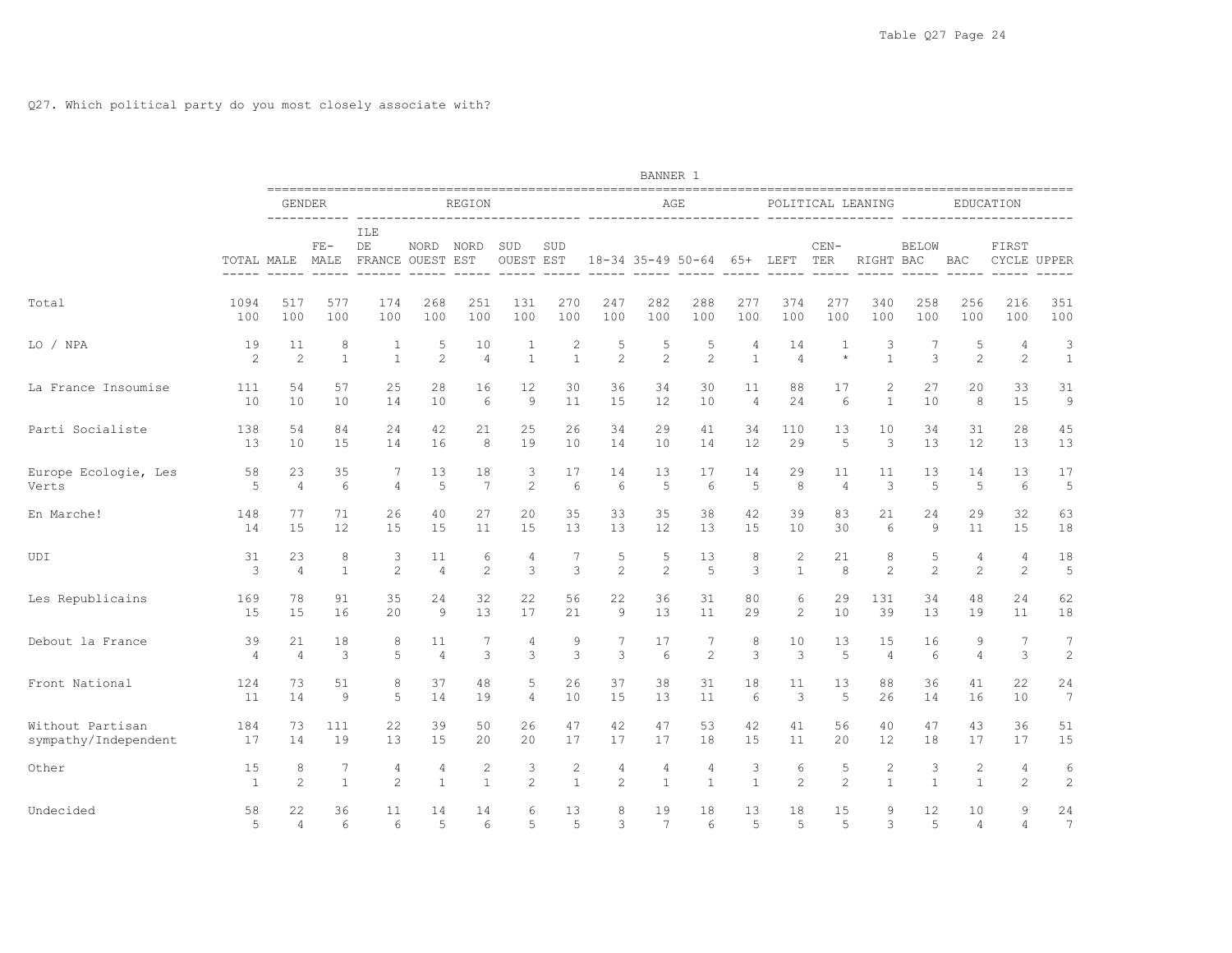|                                    |             |               |                      |                           |                          |                                  |              |                    |                          | BANNER 1          |                   |            |            |               |                   |                          |            |            |             |
|------------------------------------|-------------|---------------|----------------------|---------------------------|--------------------------|----------------------------------|--------------|--------------------|--------------------------|-------------------|-------------------|------------|------------|---------------|-------------------|--------------------------|------------|------------|-------------|
|                                    |             | <b>GENDER</b> |                      |                           |                          | REGION                           |              |                    |                          | AGE               |                   |            |            |               | POLITICAL LEANING |                          |            | EDUCATION  |             |
|                                    | TOTAL MALE  |               | $\rm{FE}\,-$<br>MALE | ILE<br>DE<br>FRANCE OUEST | <b>NORD</b>              | <b>NORD</b><br>EST               | SUD<br>OUEST | SUD<br>EST         |                          | 18-34 35-49 50-64 |                   | $65+$      | LEFT       | $CEN-$<br>TER | RIGHT             | <b>BELOW</b><br>BAC      | BAC        | FIRST      | CYCLE UPPER |
| Total                              | 1094<br>100 | 517<br>100    | 577<br>100           | 174<br>100                | 268<br>100               | 251<br>100                       | 131<br>100   | 270<br>100         | 247<br>100               | 282<br>100        | 288<br>100        | 277<br>100 | 374<br>100 | 277<br>100    | 340<br>100        | 258<br>100               | 256<br>100 | 216<br>100 | 351<br>100  |
| Below the baccalaureat             | 258<br>24   | 123<br>24     | 135<br>23            | 23<br>13                  | 69<br>2.6                | 72<br>29                         | 29<br>22     | 65<br>24           | 29<br>12                 | 42<br>15          | 80<br>28          | 107<br>39  | 89<br>2.4  | 59<br>21      | 83<br>2.4         | 258<br>100               |            |            |             |
| Baccalaureat                       | 256<br>23   | 112<br>22     | 144<br>25            | 34<br>20                  | 63<br>24                 | 62<br>25                         | 41<br>31     | 56<br>21           | 55<br>22                 | 64<br>23          | 72<br>25          | 65<br>23   | 65<br>17   | 67<br>24      | 93<br>27          | $\overline{\phantom{a}}$ | 256<br>100 |            |             |
| First cycle of higher<br>education | 216<br>20   | 107<br>21     | 109<br>19            | 45<br>26                  | 57<br>21                 | 39<br>16                         | 26<br>20     | 49<br>18           | 66<br>27                 | 68<br>24          | 55<br>19          | 27<br>10   | 90<br>24   | 50<br>18      | 60<br>18          |                          |            | 216<br>100 |             |
| Upper secondary/post<br>graduate   | 351<br>32   | 171<br>33     | 180<br>31            | 69<br>40                  | 79<br>2.9                | 74<br>29                         | 34<br>26     | 95<br>35           | 97<br>39                 | 106<br>38         | 79<br>2.7         | 69<br>2.5  | 129<br>34  | 99<br>36      | 100<br>29         |                          |            |            | 351<br>100  |
| Refused                            | 13          | 4             | 9<br>2               | 3<br>$\overline{c}$       | $\overline{\phantom{0}}$ | $\overline{4}$<br>$\overline{c}$ |              | 5<br>$\mathcal{L}$ | $\overline{\phantom{0}}$ | 2                 | 2<br>$\mathbf{1}$ | 9<br>3     | $\star$    | 2             |                   |                          |            |            |             |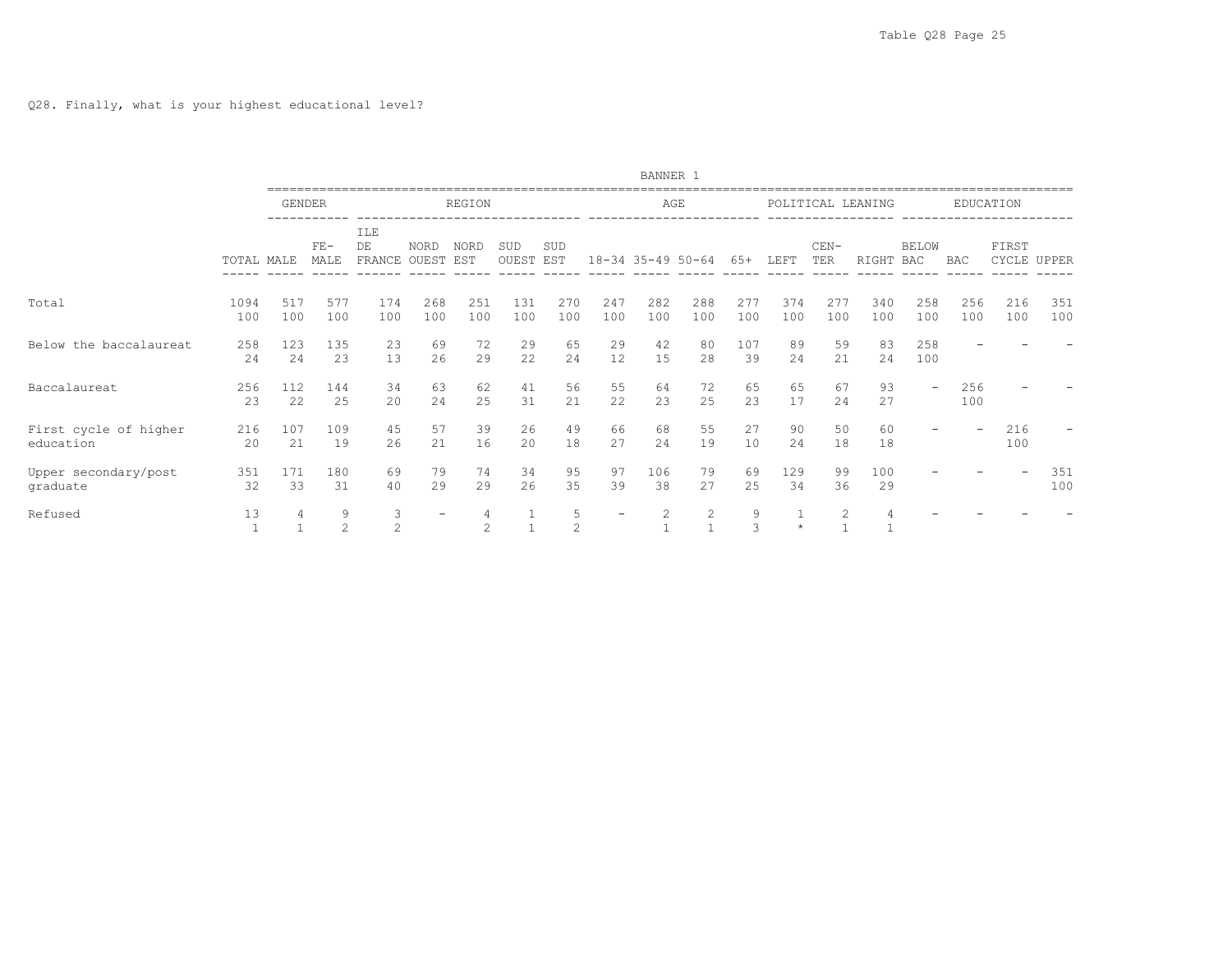Q5. Do you feel the country is headed in the right direction or is on the wrong track?

|                 |             |            |            |              |           |            |            |                          | BANNER <sub>2</sub>    |                          |            |                        |            |            |                  |            |                               |
|-----------------|-------------|------------|------------|--------------|-----------|------------|------------|--------------------------|------------------------|--------------------------|------------|------------------------|------------|------------|------------------|------------|-------------------------------|
|                 |             |            |            | PRESIDENT    |           | CHOICE     | SURE OF    |                          | DIRECTION OF<br>FRANCE |                          |            | OPINION OF<br>EUROPEAN | UNION      |            | WITHDRAW FROM EU |            | NEG.<br><b>BOTH</b><br>MACRON |
|                 | TOTAL RON   | $MAC-$     | LΕ<br>PEN  | <b>BLANK</b> | UND       | SURE       | MIND       | CHNGE RIGHT<br>DIR       | WRONG<br>TRACK         | UND                      | FAV        | UNFAV                  | <b>UND</b> | YES        | NO.              | <b>UND</b> | $/$ LE<br>PEN                 |
| Total           | 1094<br>100 | 510<br>100 | 339<br>100 | 165<br>100   | 80<br>100 | 767<br>100 | 220<br>100 | 211<br>100               | 739<br>100             | 144<br>100               | 707<br>100 | 340<br>100             | 47<br>100  | 232<br>100 | 807<br>100       | 55<br>100  | 322<br>100                    |
| Right Direction | 211<br>19   | 158<br>31  | 26<br>8    | 16<br>10     | 11<br>14  | 172<br>22  | 26<br>12   | 211<br>100               | -                      | $\overline{\phantom{0}}$ | 176<br>25  | 26<br>8                | 9<br>19    | 30<br>13   | 173<br>21        | 8<br>15    | 21<br>7                       |
| Wrong Track     | 739<br>68   | 275<br>54  | 287<br>85  | 125<br>76    | 52<br>65  | 496<br>65  | 169<br>77  | $\overline{\phantom{a}}$ | 739<br>100             | $\overline{\phantom{m}}$ | 429<br>61  | 286<br>84              | 24<br>51   | 186<br>80  | 517<br>64        | 36<br>65   | 270<br>84                     |
| Undecided       | 144<br>13   | 77<br>15   | 26<br>8    | 24<br>15     | 17<br>21  | 99<br>13   | 25<br>11   | -                        |                        | 144<br>100               | 102<br>14  | 28<br>8                | 14<br>30   | 16         | 117<br>14        | 11<br>20   | 31<br>10                      |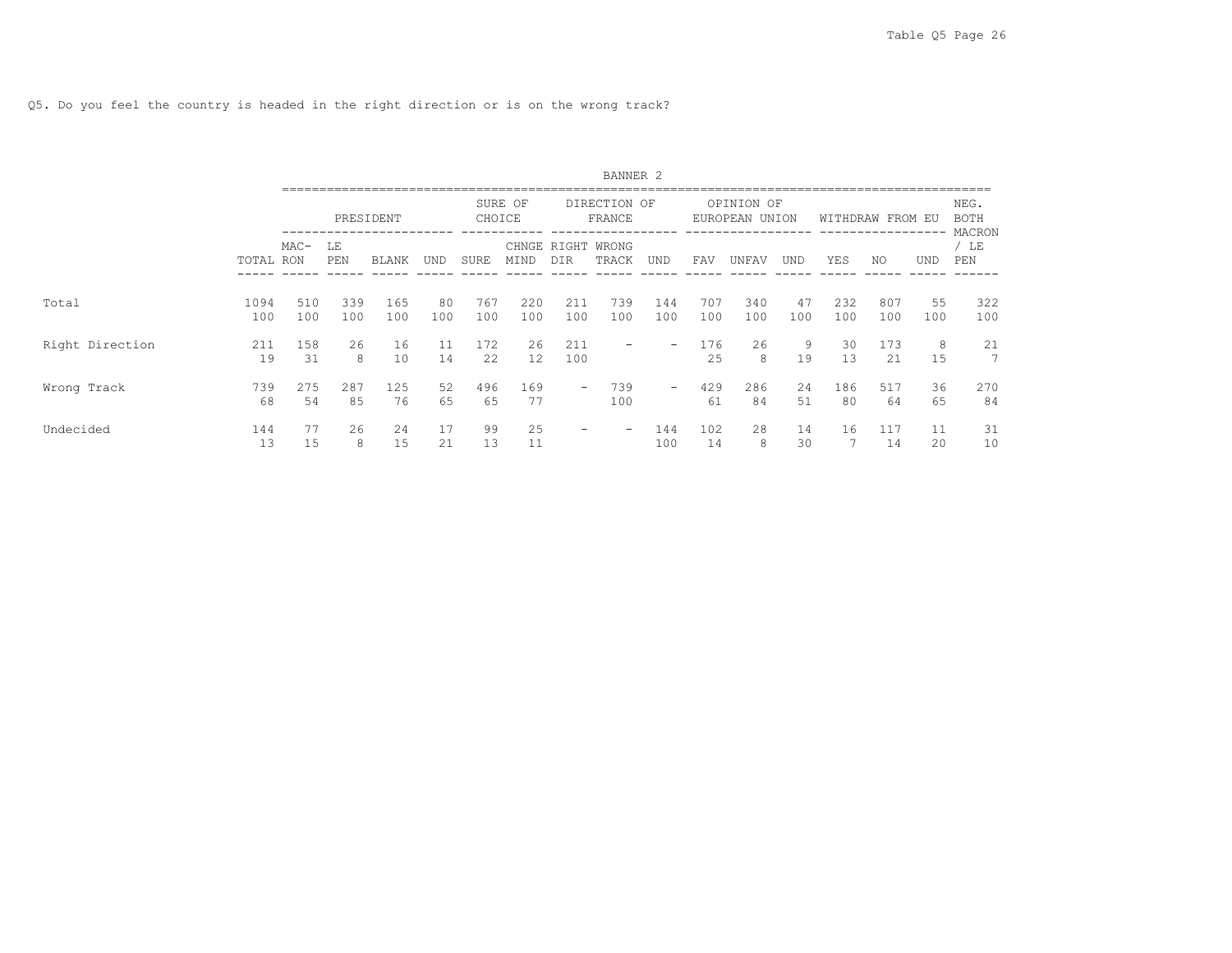### Q6. Francois Hollande

|                    |             |            |               |            |           |            |               |              | BANNER <sub>2</sub>    |            |            |            |           |                    |            |            |                               |
|--------------------|-------------|------------|---------------|------------|-----------|------------|---------------|--------------|------------------------|------------|------------|------------|-----------|--------------------|------------|------------|-------------------------------|
|                    |             |            |               | PRESIDENT  |           | CHOICE     | SURE OF       |              | DIRECTION OF<br>FRANCE |            | EUROPEAN   | OPINION OF | UNION     | WITHDRAW           |            | FROM EU    | NEG.<br><b>BOTH</b><br>MACRON |
|                    | TOTAL RON   | $MAC-$     | LE<br>PEN     | BLANK      | UND       | SURE       | CHNGE<br>MIND | RIGHT<br>DIR | WRONG<br>TRACK         | UND        | FAV        | UNFAV      | UND       | YES                | NO.        | <b>UND</b> | / LE<br>PEN                   |
| Total              | 1094<br>100 | 510<br>100 | 339<br>100    | 165<br>100 | 80<br>100 | 767<br>100 | 220<br>100    | 211<br>100   | 739<br>100             | 144<br>100 | 707<br>100 | 340<br>100 | 47<br>100 | 232<br>100         | 807<br>100 | 55<br>100  | 322<br>100                    |
| Favorable          | 276<br>25   | 183<br>36  | 40<br>12      | 37<br>22   | 16<br>20  | 211<br>28  | 42<br>19      | 92<br>44     | 141<br>19              | 43<br>30   | 227<br>32  | 39<br>11   | 10<br>2.1 | 34<br>15           | 230<br>29  | 12<br>22   | 49<br>15                      |
| Unfavorable        | 781<br>71   | 313<br>61  | 292<br>86     | 122<br>74  | 54<br>68  | 541<br>71  | 169<br>77     | 109<br>52    | 589<br>80              | 83<br>58   | 456<br>64  | 296<br>87  | 29<br>62  | 193<br>83          | 553<br>69  | 35<br>64   | 269<br>84                     |
| Heard of/Undecided | 37<br>3     | 14<br>3    | $\mathcal{L}$ | 6<br>4     | 10<br>13  | 15<br>2    | 9<br>4        | 10<br>5      | 9<br>$\mathbf{1}$      | 18<br>13   | 24<br>3    | 5          | 8<br>17   | 5<br>$\mathcal{L}$ | 24<br>3    | 8<br>15    | 4                             |
| Never Heard of     |             |            |               |            |           |            |               |              |                        |            |            |            |           |                    |            |            |                               |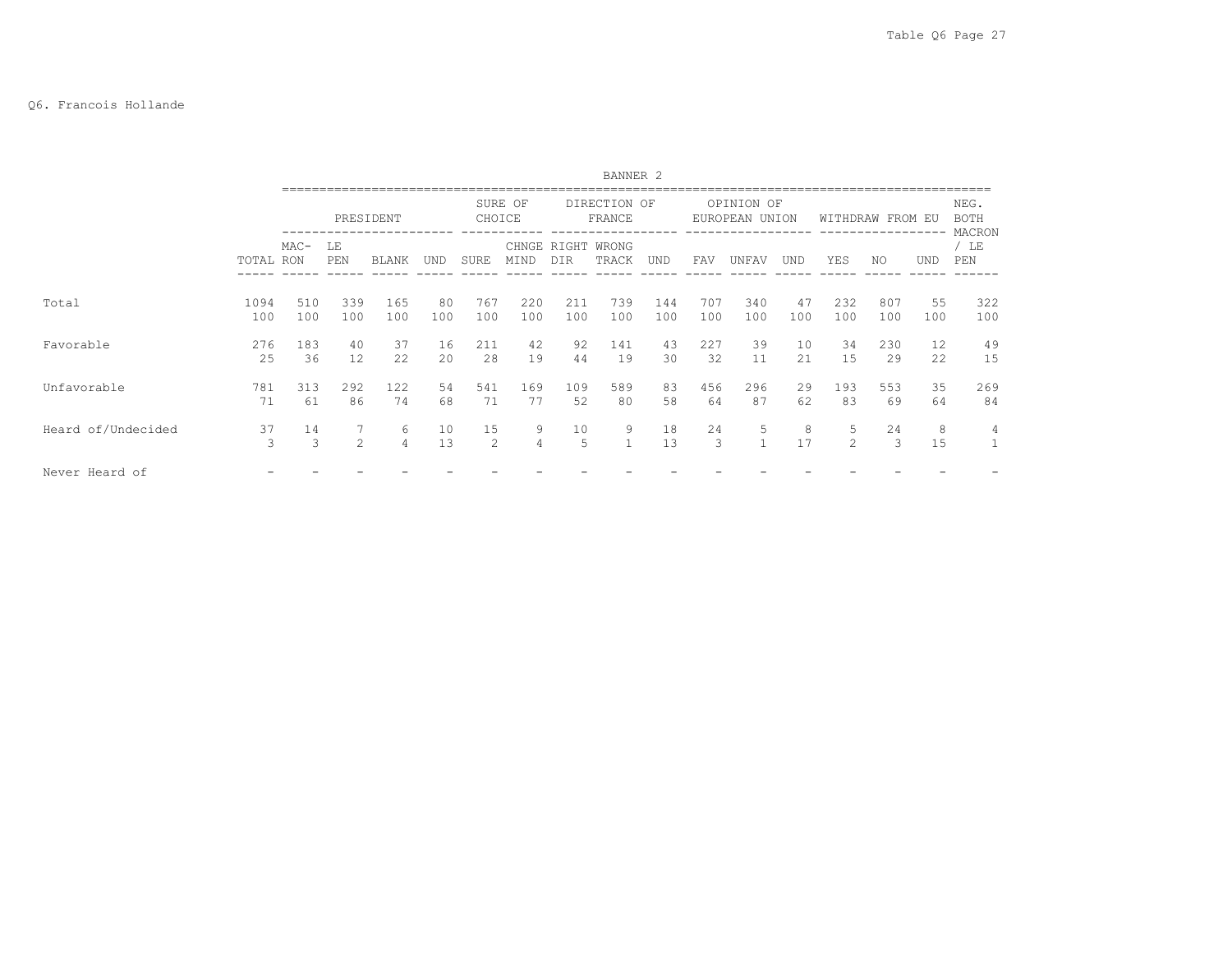#### Q7. Jean-Luc Me'lenchon

|                    |                      |                |                      |              |           |            |            |                | BANNER <sub>2</sub>        |            |                      |                              |            |            |                  |           |                               |
|--------------------|----------------------|----------------|----------------------|--------------|-----------|------------|------------|----------------|----------------------------|------------|----------------------|------------------------------|------------|------------|------------------|-----------|-------------------------------|
|                    |                      |                |                      | PRESIDENT    |           | CHOICE     | SURE OF    |                | DIRECTION OF<br>FRANCE     |            |                      | OPINION OF<br>EUROPEAN UNION |            |            | WITHDRAW FROM EU |           | NEG.<br><b>BOTH</b><br>MACRON |
|                    | TOTAL RON            | $MAC-$         | LΕ<br>PEN            | <b>BLANK</b> | und       | SURE       | MIND       | <b>DTR</b>     | CHNGE RIGHT WRONG<br>TRACK | UND        | FAV                  | <b>UNFAV</b>                 | <b>UND</b> | YES        | NO.              | UND       | / LE<br>PEN                   |
| Total              | 1094<br>100          | 510<br>100     | 339<br>100           | 165<br>100   | 80<br>100 | 767<br>100 | 220<br>100 | 211<br>100     | 739<br>100                 | 144<br>100 | 707<br>100           | 340<br>100                   | 47<br>100  | 232<br>100 | 807<br>100       | 55<br>100 | 322<br>100                    |
| Favorable          | 457<br>42            | 210<br>41      | 120<br>35            | 97<br>59     | 30<br>38  | 311<br>41  | 104<br>47  | 81<br>38       | 329<br>45                  | 47<br>33   | 280<br>40            | 161<br>47                    | 16<br>34   | 105<br>45  | 333<br>41        | 19<br>35  | 171<br>53                     |
| Unfavorable        | 589<br>54            | 285<br>56      | 204<br>60            | 60<br>36     | 40<br>50  | 433<br>56  | 102<br>46  | 121<br>57      | 391<br>53                  | 77<br>53   | 400<br>57            | 167<br>49                    | 2.2.<br>47 | 116<br>50  | 445<br>55        | 28<br>51  | 147<br>46                     |
| Heard of/Undecided | 46<br>$\overline{4}$ | 13<br>3        | 15<br>$\overline{4}$ | 8<br>5       | 10<br>13  | 22<br>3    | 13<br>6    | 3              | 19<br>3                    | 20<br>14   | 25<br>$\overline{4}$ | 12<br>4                      | 9<br>19    | 11<br>5    | 27<br>3          | 8<br>15   | 4                             |
| Never Heard of     | 2<br>$\star$         | $\mathfrak{D}$ |                      |              |           |            | $\star$    | $\mathfrak{D}$ |                            |            |                      |                              |            |            | $\star$          |           |                               |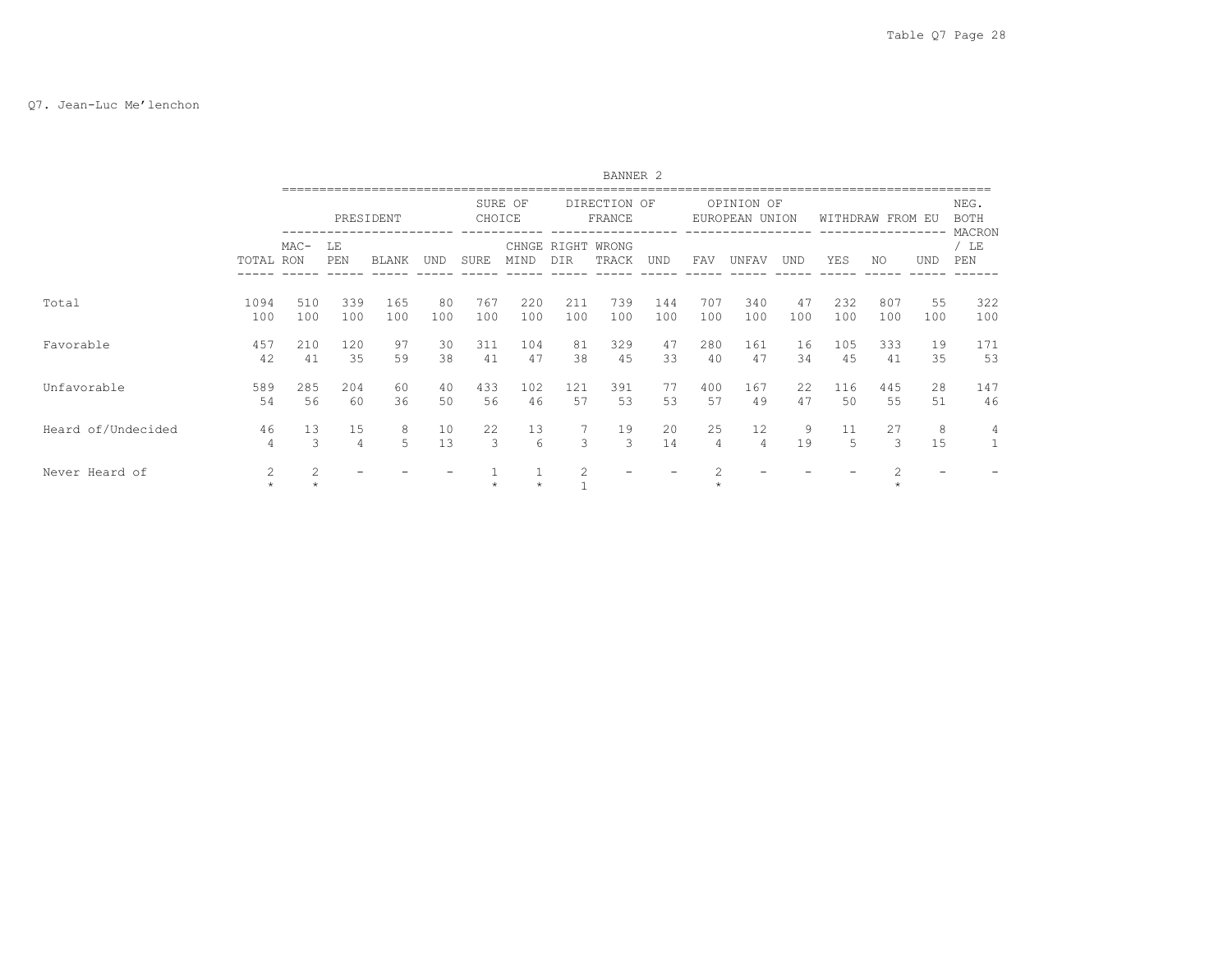#### Q8.Benoit Hamon

|                    |              |            |            |              |           |              |            |                          | BANNER <sub>2</sub>    |            |                      |                              |            |                  |                      |                     |                               |
|--------------------|--------------|------------|------------|--------------|-----------|--------------|------------|--------------------------|------------------------|------------|----------------------|------------------------------|------------|------------------|----------------------|---------------------|-------------------------------|
|                    |              |            |            | PRESIDENT    |           | CHOICE       | SURE OF    |                          | DIRECTION OF<br>FRANCE |            |                      | OPINION OF<br>EUROPEAN UNION |            | WITHDRAW FROM EU |                      |                     | NEG.<br><b>BOTH</b><br>MACRON |
|                    | TOTAL RON    | $MAC-$     | LΕ<br>PEN  | <b>BLANK</b> | UND       | <b>SURE</b>  | MIND       | CHNGE RIGHT WRONG<br>DIR | TRACK                  | UND        | FAV                  | UNFAV                        | <b>UND</b> | YES              | NO.                  | <b>UND</b>          | / LE<br>PEN                   |
| Total              | 1094<br>100  | 510<br>100 | 339<br>100 | 165<br>100   | 80<br>100 | 767<br>100   | 220<br>100 | 211<br>100               | 739<br>100             | 144<br>100 | 707<br>100           | 340<br>100                   | 47<br>100  | 232<br>100       | 807<br>100           | 55<br>100           | 322<br>100                    |
| Favorable          | 365<br>33    | 229<br>45  | 47<br>14   | 65<br>39     | 24<br>30  | 266<br>35    | 70<br>32   | 87<br>41                 | 226<br>31              | 52<br>36   | 275<br>39            | 75<br>22                     | 15<br>32   | 48<br>2.1        | 305<br>38            | 12<br>22            | 119<br>37                     |
| Unfavorable        | 678<br>62    | 263<br>52  | 277<br>82  | 91<br>55     | 47<br>59  | 473<br>62    | 138<br>63  | 115<br>55                | 493<br>67              | 70<br>49   | 406<br>57            | 249<br>73                    | 23<br>49   | 174<br>75        | 469<br>58            | 35<br>64            | 200<br>62                     |
| Heard of/Undecided | 47<br>4      | 15<br>3    | 15<br>4    | 9<br>5       | 8<br>10   | 26<br>3      | 11<br>5    | 8<br>$\overline{4}$      | 17<br>$\mathfrak{D}$   | 22<br>15   | 25<br>$\overline{4}$ | 13<br>4                      | 9<br>19    | 8<br>3           | 32<br>$\overline{4}$ | 7<br>13             | 3                             |
| Never Heard of     | 4<br>$\star$ |            |            |              |           | 2<br>$\star$ |            | $\star$                  | 3                      |            |                      | 3                            |            |                  | $\star$              | 1<br>$\overline{c}$ |                               |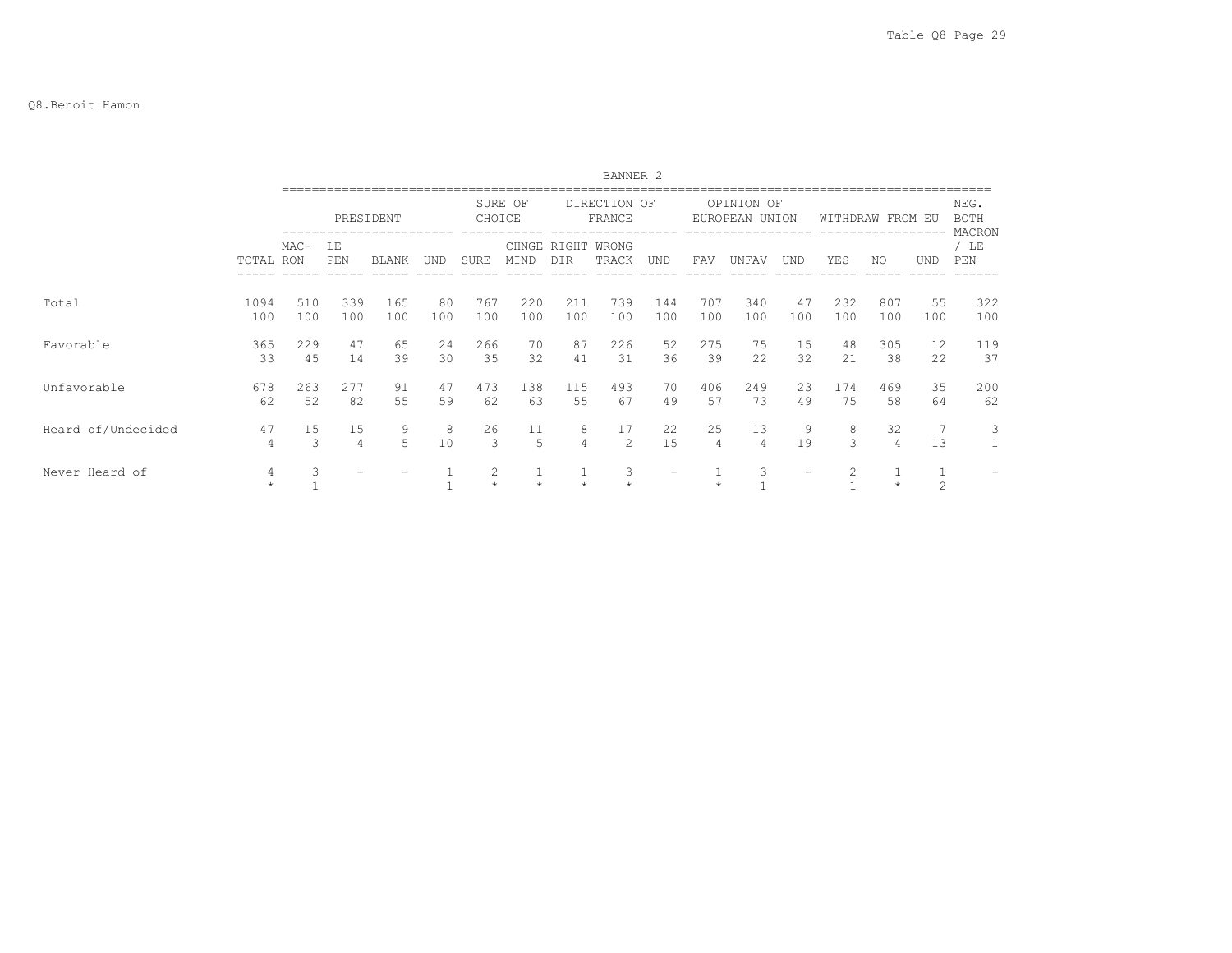### Q9. Emmanuel Macron

|                    |             |            |            |              |           |            |                      |              | BANNER <sub>2</sub>    |            |            |            |           |                     |            |           |                               |
|--------------------|-------------|------------|------------|--------------|-----------|------------|----------------------|--------------|------------------------|------------|------------|------------|-----------|---------------------|------------|-----------|-------------------------------|
|                    |             |            |            | PRESIDENT    |           | CHOICE     | SURE OF              |              | DIRECTION OF<br>FRANCE |            | EUROPEAN   | OPINION OF | UNION     | WITHDRAW FROM EU    |            |           | NEG.<br><b>BOTH</b><br>MACRON |
|                    | TOTAL RON   | $MAC-$     | LE<br>PEN  | <b>BLANK</b> | UND       | SURE       | CHNGE<br>MIND        | RIGHT<br>DIR | WRONG<br>TRACK         | UND        | FAV        | UNFAV      | UND       | YES                 | NO.        | UND       | / LE<br>PEN                   |
| Total              | 1094<br>100 | 510<br>100 | 339<br>100 | 165<br>100   | 80<br>100 | 767<br>100 | 220<br>100           | 211<br>100   | 739<br>100             | 144<br>100 | 707<br>100 | 340<br>100 | 47<br>100 | 232<br>100          | 807<br>100 | 55<br>100 | 322<br>100                    |
| Favorable          | 464<br>42   | 394<br>77  | 27<br>8    | 23<br>14     | 20<br>25  | 376<br>49  | 58<br>26             | 163<br>77    | 233<br>32              | 68<br>47   | 384<br>54  | 69<br>20   | 11<br>23  | 52<br>22            | 408<br>51  | 4<br>7    |                               |
| Unfavorable        | 567<br>52   | 84<br>16   | 304<br>90  | 128<br>78    | 51<br>64  | 356<br>46  | 147<br>67            | 36<br>17     | 478<br>65              | 53<br>37   | 283<br>40  | 258<br>76  | 26<br>55  | 175<br>75           | 353<br>44  | 39<br>71  | 322<br>100                    |
| Heard of/Undecided | 63<br>6     | 32<br>6    | 8<br>2     | 14<br>8      | 9<br>11   | 35<br>5    | 15<br>$\overline{7}$ | 12<br>6      | 28<br>4                | 23<br>16   | 40<br>6    | 13<br>4    | 10<br>21  | 5<br>$\overline{2}$ | 46<br>6    | 12<br>22  |                               |
| Never Heard of     |             |            |            |              |           |            |                      |              |                        |            |            |            |           |                     |            |           |                               |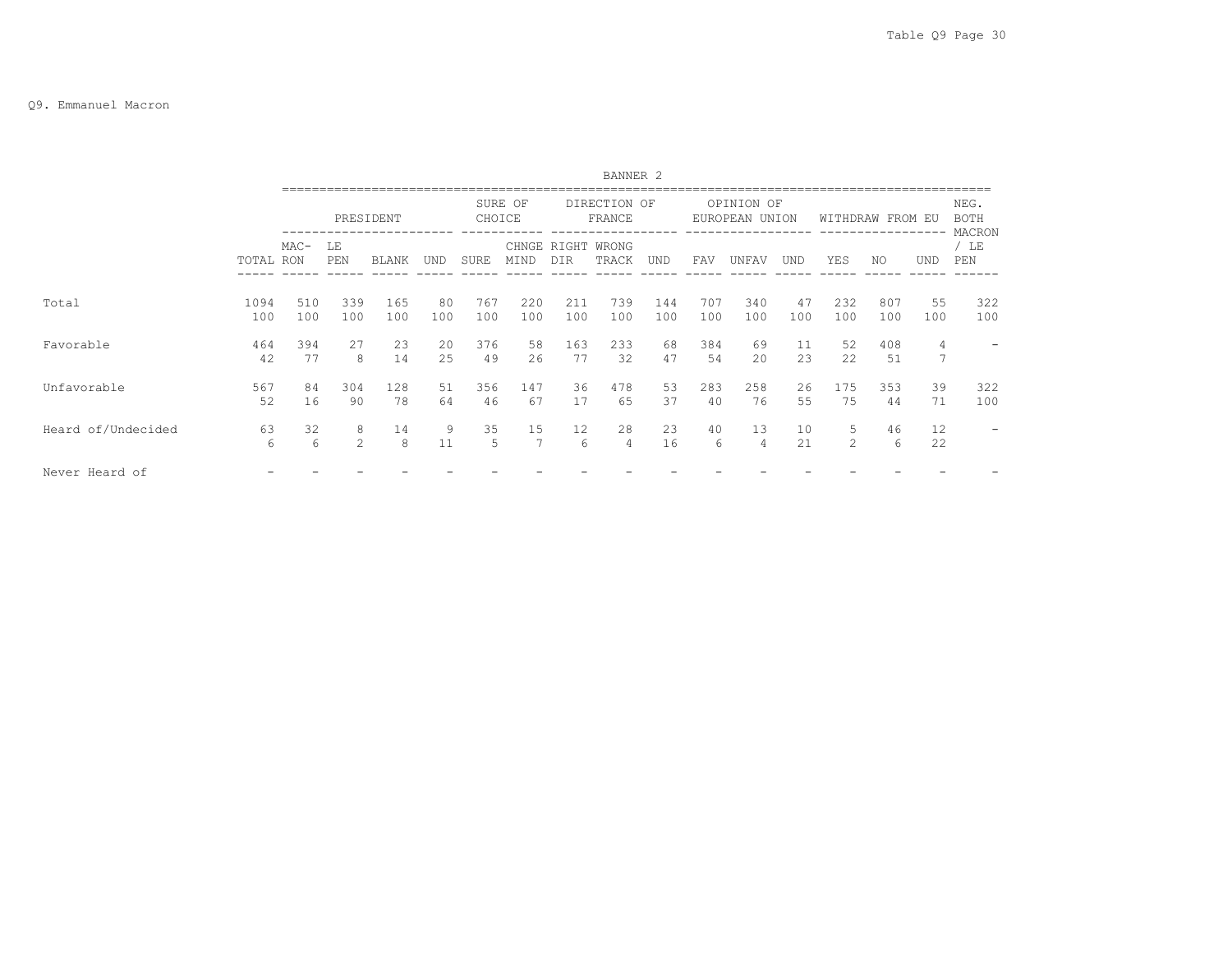#### Q10. Francois Fillon

|                    |             |                     |            |            |            |            |                     |              | BANNER <sub>2</sub>    |            |            |                              |           |            |                  |            |                               |
|--------------------|-------------|---------------------|------------|------------|------------|------------|---------------------|--------------|------------------------|------------|------------|------------------------------|-----------|------------|------------------|------------|-------------------------------|
|                    |             |                     |            | PRESIDENT  |            | CHOICE     | SURE OF             |              | DIRECTION OF<br>FRANCE |            |            | OPINION OF<br>EUROPEAN UNION |           |            | WITHDRAW FROM EU |            | NEG.<br><b>BOTH</b><br>MACRON |
|                    | TOTAL RON   | $MAC-$              | LE<br>PEN  | BLANK      | <b>UND</b> | SURE       | CHNGE<br>MIND       | RIGHT<br>DIR | WRONG<br>TRACK         | UND        | FAV        | UNFAV                        | UND       | YES        | NO               | <b>UND</b> | / LE<br>PEN                   |
| Total              | 1094<br>100 | 510<br>100          | 339<br>100 | 165<br>100 | 80<br>100  | 767<br>100 | 220<br>100          | 211<br>100   | 739<br>100             | 144<br>100 | 707<br>100 | 340<br>100                   | 47<br>100 | 232<br>100 | 807<br>100       | 55<br>100  | 322<br>100                    |
| Favorable          | 298<br>27   | 139<br>2.7          | 115<br>34  | 25<br>15   | 19<br>24   | 209<br>27  | 62<br>28            | 70<br>33     | 189<br>26              | 39<br>2.7  | 194<br>27  | 89<br>26                     | 15<br>32  | 55<br>2.4  | 228<br>28        | 15<br>27   | 62<br>19                      |
| Unfavorable        | 766<br>70   | 363<br>71           | 216<br>64  | 135<br>82  | 52<br>65   | 547<br>71  | 149<br>68           | 134<br>64    | 541<br>73              | 91<br>63   | 494<br>70  | 246<br>72                    | 26<br>55  | 174<br>75  | 559<br>69        | 33<br>60   | 255<br>79                     |
| Heard of/Undecided | 30<br>3     | 8<br>$\mathfrak{D}$ | 8<br>2     | 5<br>3     | 9<br>11    | 11         | 9<br>$\overline{4}$ | 3            | 9<br>$\mathbf{1}$      | 14<br>10   | 19<br>3    | 5<br>$\mathbf{1}$            | 6<br>13   | 3          | 20<br>2          | 13         | 5<br>2                        |
| Never Heard of     |             |                     |            |            |            |            |                     |              |                        |            |            |                              |           |            |                  |            |                               |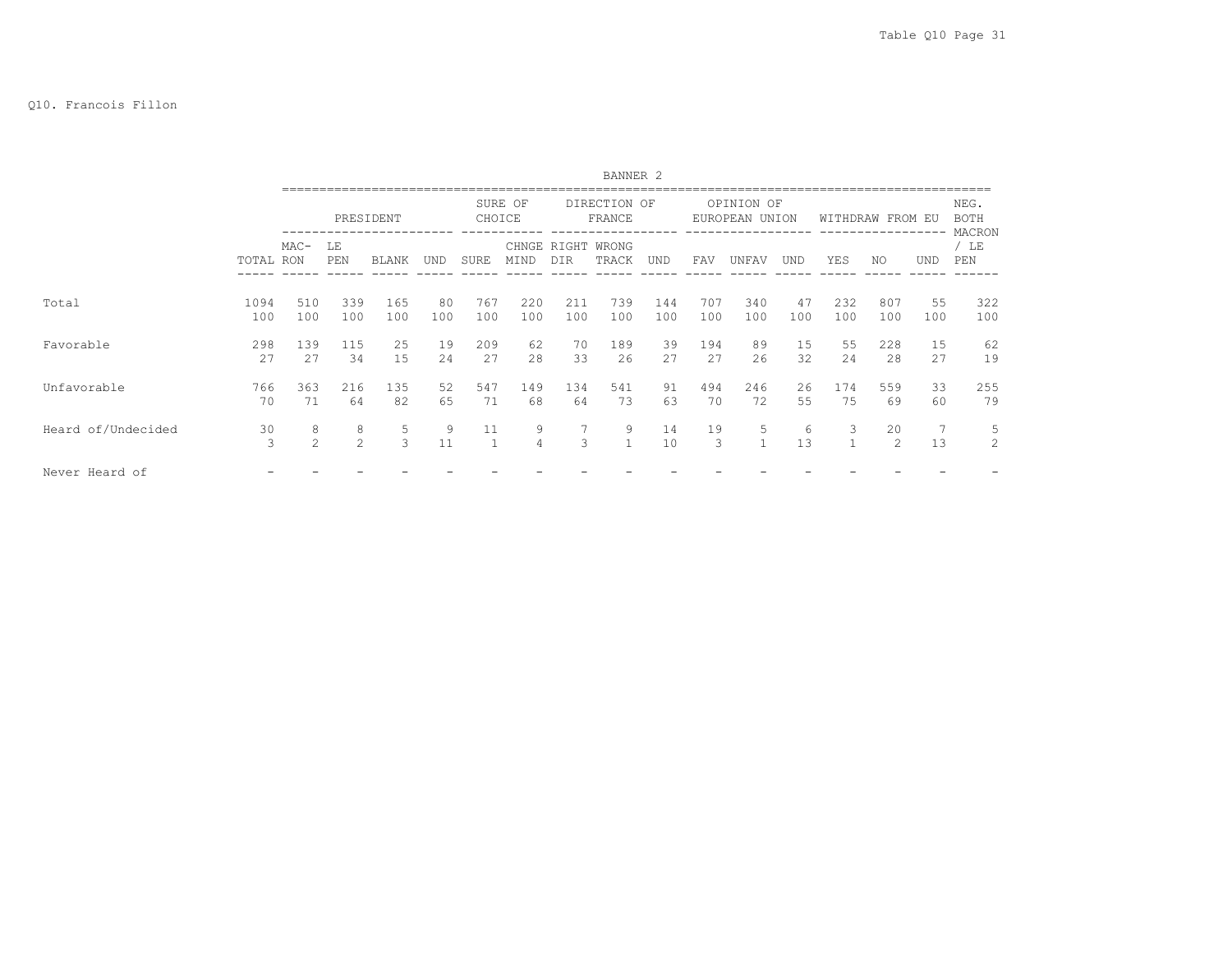|                    |                      |            |            |              |           |            |               |              | BANNER <sub>2</sub>    |            |            |            |            |                      |                  |            |                               |
|--------------------|----------------------|------------|------------|--------------|-----------|------------|---------------|--------------|------------------------|------------|------------|------------|------------|----------------------|------------------|------------|-------------------------------|
|                    |                      |            |            | PRESIDENT    |           | CHOICE     | SURE OF       |              | DIRECTION OF<br>FRANCE |            | EUROPEAN   | OPINION OF | UNION      |                      | WITHDRAW FROM EU |            | NEG.<br><b>BOTH</b><br>MACRON |
|                    | TOTAL RON            | $MAC-$     | LE<br>PEN  | <b>BLANK</b> | UND       | SURE       | CHNGE<br>MIND | RIGHT<br>DIR | WRONG<br>TRACK         | <b>UND</b> | FAV        | UNFAV      | <b>UND</b> | YES                  | NO.              | <b>UND</b> | / LE<br>PEN                   |
| Total              | 1094<br>100          | 510<br>100 | 339<br>100 | 165<br>100   | 80<br>100 | 767<br>100 | 220<br>100    | 211<br>100   | 739<br>100             | 144<br>100 | 707<br>100 | 340<br>100 | 47<br>100  | 232<br>100           | 807<br>100       | 55<br>100  | 322<br>100                    |
| Favorable          | 296<br>27            | 22         | 250<br>74  | 8<br>5       | 16<br>20  | 214<br>28  | 59<br>27      | 45<br>21     | 229<br>31              | 22.2<br>15 | 123<br>17  | 161<br>47  | 12.<br>26  | 153<br>66            | 122<br>15        | 21<br>38   |                               |
| Unfavorable        | 752<br>69            | 487<br>95  | 63<br>19   | 151<br>92    | 51<br>64  | 542<br>71  | 140<br>64     | 163<br>77    | 485<br>66              | 104<br>72  | 569<br>80  | 158<br>46  | 25<br>53   | 69<br>30             | 660<br>82        | 23<br>42   | 322<br>100                    |
| Heard of/Undecided | 46<br>$\overline{4}$ | $\star$    | 26<br>8    | 6<br>4       | 13<br>16  |            | 21<br>10      | 3<br>1       | 25<br>3                | 18<br>13   | 15<br>2    | 21<br>6    | 10<br>21   | 10<br>$\overline{4}$ | 25<br>3          | 11<br>20   |                               |
| Never Heard of     |                      |            |            |              |           |            |               |              |                        |            |            |            |            |                      |                  |            |                               |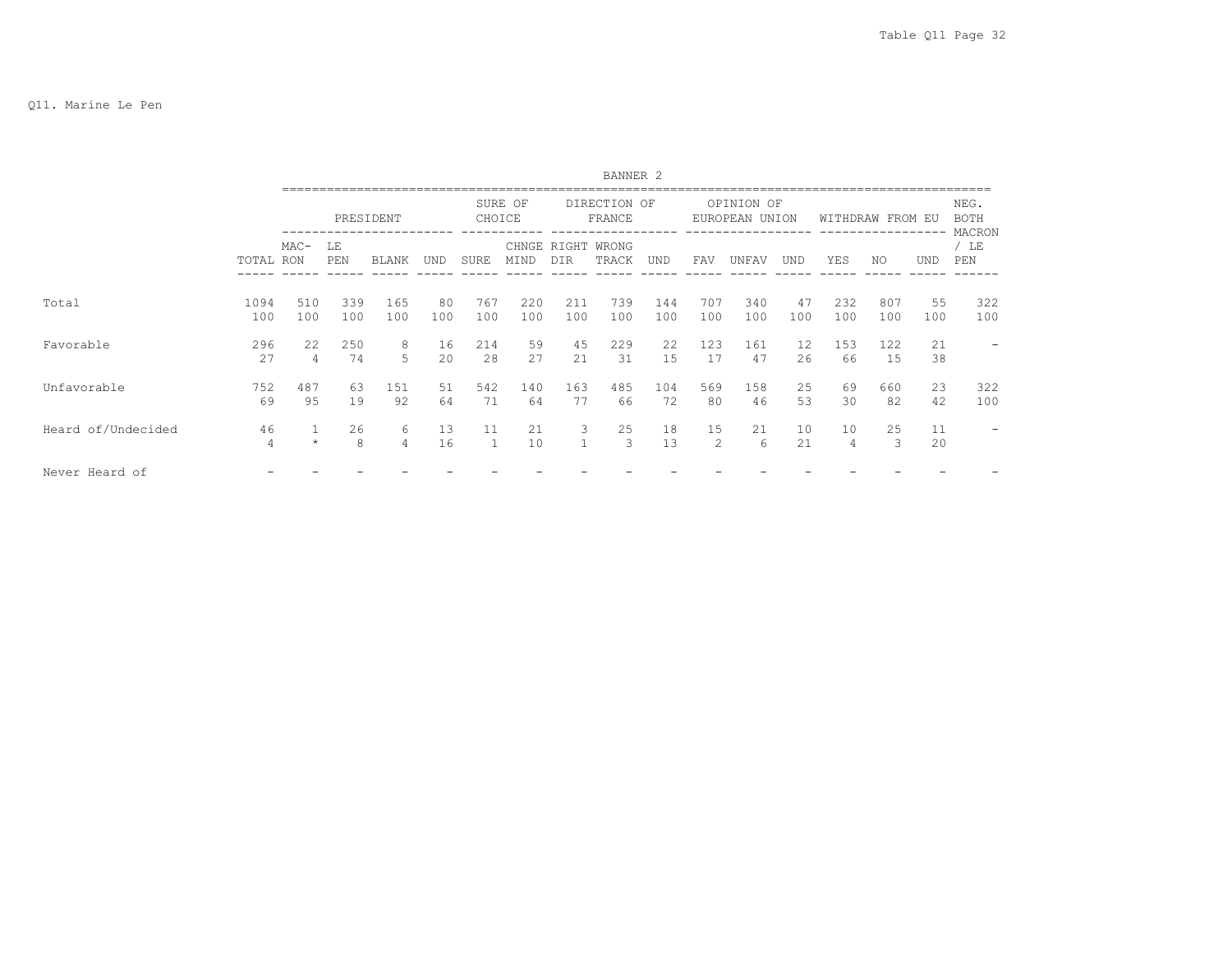Q12. In the election for president on May 7th, do you plan to vote for {ROTATE} Emmanuel Macron or Marine Le Pen?

|                                          |                      |            |                          |            |                          |            |            |            | BANNER <sub>2</sub>        |            |            |                              |           |            |                  |            |                               |
|------------------------------------------|----------------------|------------|--------------------------|------------|--------------------------|------------|------------|------------|----------------------------|------------|------------|------------------------------|-----------|------------|------------------|------------|-------------------------------|
|                                          |                      |            |                          | PRESIDENT  |                          | CHOICE     | SURE OF    |            | DIRECTION OF<br>FRANCE     |            |            | OPINION OF<br>EUROPEAN UNION |           |            | WITHDRAW FROM EU |            | NEG.<br><b>BOTH</b><br>MACRON |
|                                          | TOTAL RON            | $MAC-$     | LE<br>PEN                | BLANK      | UND                      | SURE       | MIND       | DIR        | CHNGE RIGHT WRONG<br>TRACK | UND        | FAV        | UNFAV                        | UND       | YES        | NO.              | <b>UND</b> | /LE<br>PEN                    |
| Total                                    | 1094<br>100          | 510<br>100 | 339<br>100               | 165<br>100 | 80<br>100                | 767<br>100 | 220<br>100 | 211<br>100 | 739<br>100                 | 144<br>100 | 707<br>100 | 340<br>100                   | 47<br>100 | 232<br>100 | 807<br>100       | 55<br>100  | 322<br>100                    |
| Emmanuel Macron                          | 510<br>47            | 510<br>100 |                          |            |                          | 431<br>56  | 65<br>30   | 158<br>75  | 275<br>37                  | 77<br>53   | 431<br>61  | 62<br>18                     | 17<br>36  | 35<br>15   | 468<br>58        | 7<br>13    | 84<br>26                      |
| Marine Le Pen                            | 339<br>31            |            | 339<br>100               |            |                          | 234<br>31  | 97<br>44   | 26<br>12   | 287<br>39                  | 26<br>18   | 129<br>18  | 193<br>57                    | 17<br>36  | 157<br>68  | 151<br>19        | 31<br>56   | 59<br>18                      |
| (Blank vote) Neither<br>Macron or Le Pen | 165<br>15            |            | $\overline{\phantom{m}}$ | 165<br>100 | $\overline{\phantom{0}}$ | 102<br>13  | 58<br>26   | 16<br>8    | 125<br>17                  | 2.4<br>17  | 96<br>14   | 63<br>19                     | 6<br>13   | 23<br>10   | 131<br>16        | 11<br>20   | 128<br>40                     |
| Undecided                                | 80<br>$\overline{7}$ |            |                          |            | 80<br>100                |            |            | 11<br>5    | 52                         | 17<br>12   | 51         | 22<br>6                      | 15        | 17         | 57               | 6<br>11    | 51<br>16                      |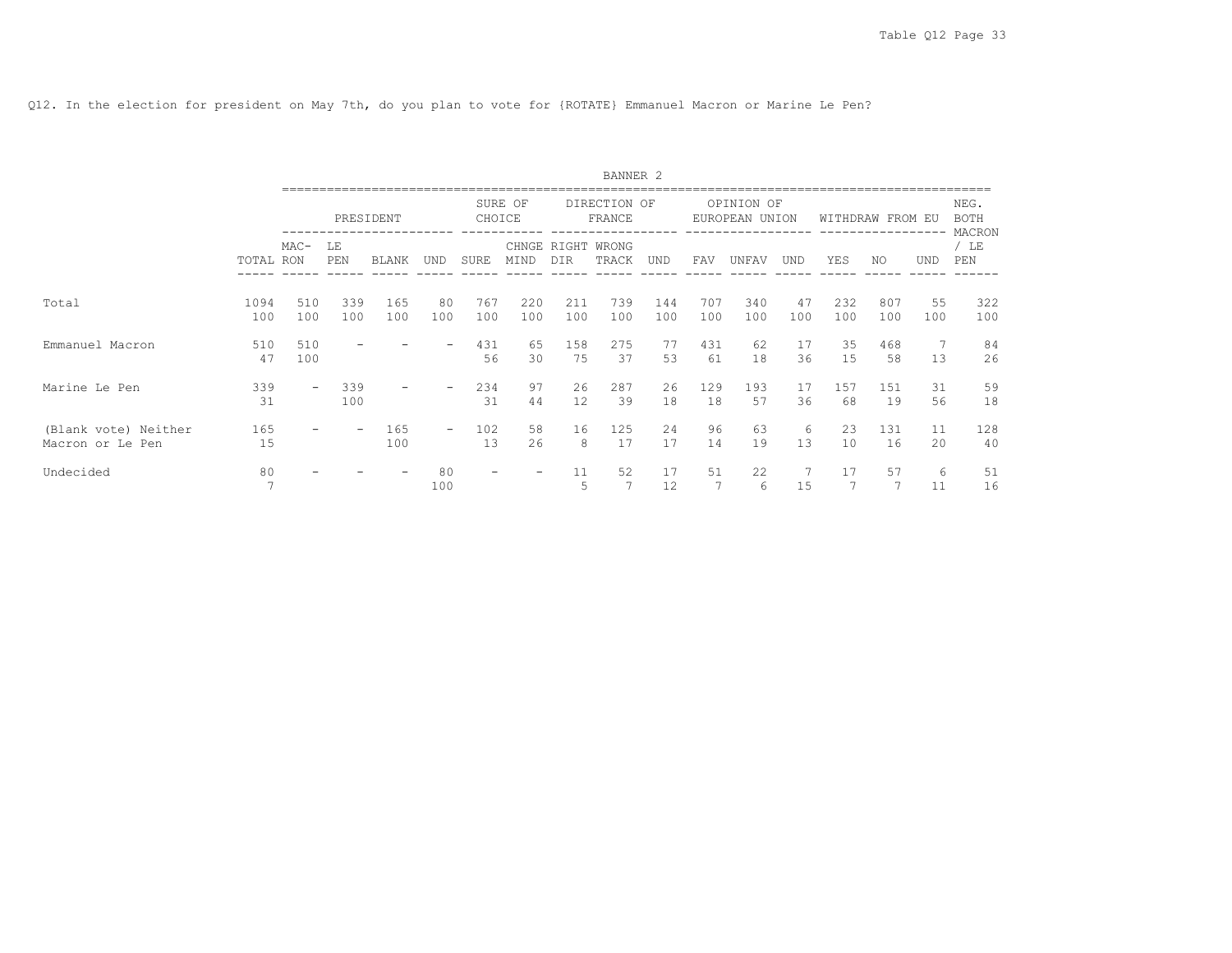|                   |             |            |                     |              |     |             |                          |                    | BANNER <sub>2</sub>    |                    |            |                              |            |                                  |                     |            |                        |
|-------------------|-------------|------------|---------------------|--------------|-----|-------------|--------------------------|--------------------|------------------------|--------------------|------------|------------------------------|------------|----------------------------------|---------------------|------------|------------------------|
|                   |             |            |                     | PRESIDENT    |     |             | SURE OF<br>CHOICE        |                    | DIRECTION OF<br>FRANCE |                    |            | OPINION OF<br>EUROPEAN UNION |            |                                  | WITHDRAW FROM EU    |            | NEG.<br>BOTH<br>MACRON |
|                   | TOTAL RON   | $MAC-$     | LE<br>PEN           | <b>BLANK</b> | UND | <b>SURE</b> | MIND                     | CHNGE RIGHT<br>DIR | WRONG<br>TRACK         | UND                | FAV        | UNFAV                        | <b>UND</b> | YES                              | NO.                 | <b>UND</b> | / LE<br>PEN            |
| THOSE WITH CHOICE | 1014<br>100 | 510<br>100 | 339<br>100          | 165<br>100   | $-$ | 767<br>100  | 220<br>100               | 200<br>100         | 687<br>100             | 127<br>100         | 656<br>100 | 318<br>100                   | 40<br>100  | 215<br>100                       | 750<br>100          | 49<br>100  | 271<br>100             |
| Sure of choice    | 767<br>76   | 431<br>85  | 234<br>69           | 102<br>62    | -   | 767<br>100  | $\overline{\phantom{a}}$ | 172<br>86          | 496<br>72              | 99<br>78           | 511<br>78  | 227<br>71                    | 29<br>73   | 170<br>79                        | 570<br>76           | 27<br>55   | 173<br>64              |
| Could change mind | 220<br>22   | 65<br>13   | 97<br>29            | 58<br>35     |     |             | 220<br>100               | 26<br>13           | 169<br>25              | 25<br>2.0          | 127<br>19  | 83<br>26                     | 10<br>25   | 41<br>19                         | 162<br>22.2         | 17<br>35   | 93<br>34               |
| Undecided/Refused | 27<br>3     | 14<br>3    | 8<br>$\mathfrak{D}$ | 5<br>3       |     |             |                          |                    | 22<br>3                | 3<br>$\mathcal{L}$ | 18<br>3    | 8<br>3                       | 3          | 4<br>$\mathcal{D}_{\mathcal{L}}$ | 18<br>$\mathcal{L}$ | 5<br>10    | 5<br>2                 |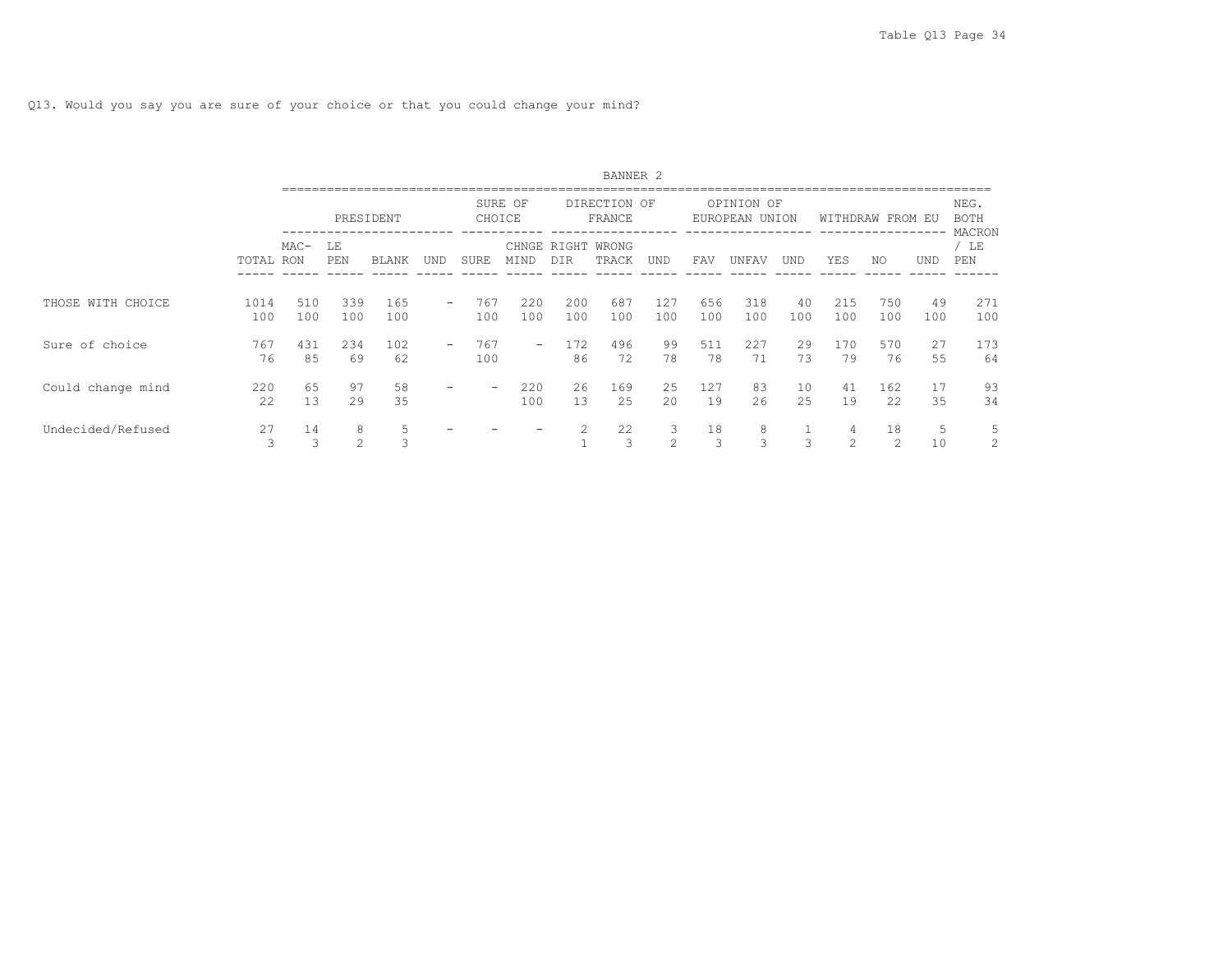Q14. Did you vote in the first round election on April 23rd?

|       |             |            |            |              |           |            |            |            | BANNER <sub>2</sub>        |            |            |                              |           |            |                                    |             |                                |
|-------|-------------|------------|------------|--------------|-----------|------------|------------|------------|----------------------------|------------|------------|------------------------------|-----------|------------|------------------------------------|-------------|--------------------------------|
|       |             |            |            | PRESIDENT    |           | CHOICE     | SURE OF    |            | DIRECTION OF<br>FRANCE     |            |            | OPINION OF<br>EUROPEAN UNION |           |            | WITHDRAW FROM EU<br>-------------- |             | NEG.<br>BOTH<br>MACRON         |
|       | TOTAL RON   | $MAC-$     | LE<br>PEN  | <b>BLANK</b> | UND       | SURE       | MIND       | DIR        | CHNGE RIGHT WRONG<br>TRACK | <b>UND</b> | FAV        | UNFAV                        | UND       | YES        | NO.                                | <b>UND</b>  | LE<br>PEN                      |
| Total | 1094<br>100 | 510<br>100 | 339<br>100 | 165<br>100   | 80<br>100 | 767<br>100 | 220<br>100 | 211<br>100 | 739<br>100                 | 144<br>100 | 707<br>100 | 340<br>100                   | 47<br>100 | 232<br>100 | 807<br>100                         | 55<br>100   | 322<br>100                     |
| Yes   | 1033<br>94  | 476<br>93  | 324<br>96  | 161<br>98    | 72<br>90  | 731<br>95  | 204<br>93  | 199<br>94  | 702<br>95                  | 132<br>92  | 668<br>94  | 325<br>96                    | 40<br>85  | 216<br>93  | 764<br>95                          | 53<br>96    | 300<br>93                      |
| Νo    | 61<br>6     | 34         | 15<br>4    | 4<br>$\sim$  | 8<br>10   | 36         | 16         | 12<br>6    | 37<br>ħ                    | 12<br>8    | 39<br>6    | 15<br>4                      | 15        | 16         | 43                                 | $\sim$<br>∠ | 22<br>$\overline{\phantom{0}}$ |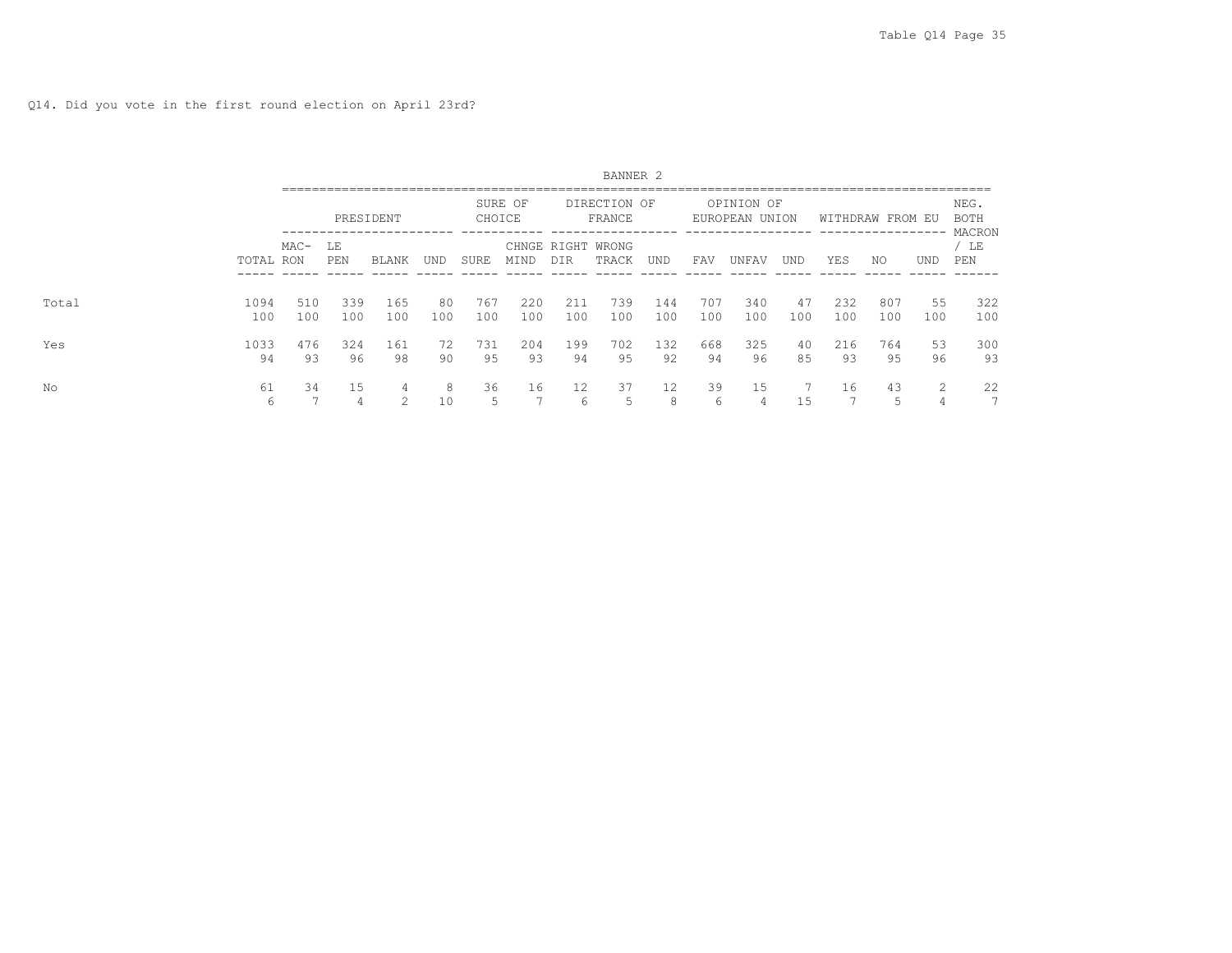Q15. At that time did you vote for…

|                                   |                       |                           |                                |                                |                              |                         |                              |                              | BANNER <sub>2</sub>        |                                  |                                |                              |                          |                                |                         |                                  |                                |
|-----------------------------------|-----------------------|---------------------------|--------------------------------|--------------------------------|------------------------------|-------------------------|------------------------------|------------------------------|----------------------------|----------------------------------|--------------------------------|------------------------------|--------------------------|--------------------------------|-------------------------|----------------------------------|--------------------------------|
|                                   |                       |                           |                                | PRESIDENT                      |                              | CHOICE                  | SURE OF                      |                              | DIRECTION OF<br>FRANCE     |                                  |                                | OPINION OF<br>EUROPEAN UNION |                          |                                | WITHDRAW FROM EU        |                                  | NEG.<br><b>BOTH</b><br>MACRON  |
|                                   | TOTAL RON             | $MAC-$                    | LE<br>PEN                      | BLANK                          | UND                          | SURE                    | MIND                         | DIR                          | CHNGE RIGHT WRONG<br>TRACK | <b>UND</b>                       | <b>FAV</b>                     | UNFAV                        | <b>UND</b>               | YES                            | NO.                     | <b>UND</b>                       | $/$ LE<br>PEN                  |
| THOSE WHO VOTED IN FIRST<br>ROUND | 1033<br>100           | 476<br>100                | 324<br>100                     | 161<br>100                     | 72<br>100                    | 731<br>100              | 204<br>100                   | 199<br>100                   | 702<br>100                 | 132<br>100                       | 668<br>100                     | 325<br>100                   | 40<br>100                | 216<br>100                     | 764<br>100              | 53<br>100                        | 300<br>100                     |
| Nathalie Arthaud                  | 6<br>$\mathbf{1}$     | $\mathbf{1}$<br>$\star$   | $\overline{c}$<br>$\mathbf{1}$ | $\overline{c}$<br>$\mathbf{1}$ | $\mathbf{1}$<br>$\mathbf{1}$ | 4<br>$\mathbf{1}$       | $\mathbf{1}$<br>$\star$      |                              | 4<br>$\mathbf{1}$          | $\overline{c}$<br>$\mathfrak{D}$ | $\overline{4}$<br>$\mathbf{1}$ | $\mathbf{2}$<br>$\mathbf{1}$ |                          | $\overline{c}$<br>$\mathbf{1}$ | 3<br>$\star$            | $\mathbf{1}$<br>$\overline{c}$   | 4<br>$\mathbf{1}$              |
| Philippe Poutou                   | 15<br>$\mathbf{1}$    | 4<br>$\mathbf{1}$         | 6<br>2                         | 3<br>$\overline{2}$            | $\overline{c}$<br>3          | 8<br>$\mathbf{1}$       | 4<br>$\overline{2}$          | 3<br>$\overline{2}$          | 11<br>2                    | $\mathbf{1}$<br>$\mathbf{1}$     | 7<br>$\mathbf{1}$              | 6<br>$\overline{c}$          | $\overline{c}$<br>5      | 3<br>$\mathbf{1}$              | 11<br>$\mathbf{1}$      | $\mathbf{1}$<br>2                | 9<br>3                         |
| Jean-Luc Me'lenchon               | 194<br>19             | 79<br>17                  | 25<br>8                        | 74<br>46                       | 16<br>22                     | 123<br>17               | 52<br>25                     | 20<br>10                     | 160<br>23                  | 14<br>11                         | 121<br>18                      | 68<br>21                     | 5<br>13                  | 27<br>13                       | 158<br>21               | $\overline{9}$<br>17             | 122<br>41                      |
| Benoit Hamon                      | 69<br>$7\phantom{.0}$ | 49<br>10                  | 9<br>3                         | 9<br>6                         | $\overline{2}$<br>3          | 56<br>8                 | 10<br>5                      | 12<br>6                      | 46<br>7                    | 11<br>8                          | 57<br>9                        | 12<br>$\overline{4}$         | $\overline{\phantom{0}}$ | 3<br>$\mathbf{1}$              | 64<br>8                 | $\overline{c}$<br>$\overline{4}$ | 27<br>9                        |
| Emmanuel Macron                   | 222<br>21             | 204<br>43                 | 6<br>$\mathcal{L}$             | 4<br>2                         | 8<br>11                      | 199<br>27               | 14<br>7                      | 89<br>45                     | 97<br>14                   | 36<br>27                         | 188<br>28                      | 31<br>10                     | 3<br>8                   | 15<br>7                        | 205<br>27               | $\overline{c}$<br>$\overline{4}$ | 12<br>4                        |
| Jean Lassalle                     | 18<br>$\mathbf{2}$    | 9<br>$\overline{c}$       | $\mathbf{1}$<br>$\star$        | 7<br>$\overline{4}$            | $\mathbf{1}$<br>$\mathbf{1}$ | 11<br>2                 | 6<br>3                       | $\overline{4}$<br>2          | 12<br>$\overline{c}$       | $\overline{c}$<br>$\overline{2}$ | 12<br>2                        | 6<br>$\overline{c}$          |                          | 1<br>$\star$                   | 17<br>$\overline{c}$    |                                  | 5<br>$\mathbf{2}$              |
| Francois Fillon                   | 173<br>17             | 75<br>16                  | 69<br>21                       | 18<br>11                       | 11<br>15                     | 111<br>15               | 48<br>24                     | 33<br>17                     | 120<br>17                  | 20<br>15                         | 111<br>17                      | 52<br>16                     | 10<br>25                 | 29<br>13                       | 139<br>18               | 5<br>9                           | 44<br>15                       |
| Nicolas Dupont-Aignan             | 18<br>2               | 5<br>$\mathbf{1}$         | 7<br>$\mathfrak{D}$            | 3<br>$\mathfrak{D}$            | 3<br>$\overline{4}$          | 8<br>$\mathbf{1}$       | 7<br>3                       | 3<br>$\mathfrak{D}$          | 12<br>$\overline{c}$       | 3<br>$\overline{2}$              | 9<br>$\mathbf{1}$              | 9<br>3                       | $\overline{\phantom{0}}$ | 4<br>$\mathfrak{D}$            | 13<br>2                 | $\mathbf{1}$<br>$\overline{c}$   | 8<br>3                         |
| Marine Le Pen                     | 209<br>20             | $\overline{c}$<br>$\star$ | 196<br>60                      | 5<br>3                         | 6<br>8                       | 160<br>22               | 41<br>20                     | 16<br>8                      | 169<br>24                  | 24<br>18                         | 77<br>$12 \overline{ }$        | 118<br>36                    | 14<br>35                 | 113<br>52                      | 71<br>9                 | 25<br>47                         | 19<br>$6\,$                    |
| Francois Asselineau               | 4<br>$\star$          | 1<br>$\star$              | 1<br>$\star$                   | $\sqrt{2}$<br>$\mathbf{1}$     |                              | 2<br>$\star$            | $\mathbf{2}$<br>$\mathbf{1}$ | $\mathbf{1}$<br>$\mathbf{1}$ | 3<br>$\star$               |                                  | 1<br>$\star$                   | 3<br>$\mathbf{1}$            |                          | 3<br>$\mathbf{1}$              | $\mathbf{1}$<br>$\star$ |                                  | $\overline{c}$<br>$\mathbf{1}$ |
| Jacques Cheminade                 | 2<br>$\star$          | $\mathbf{1}$<br>$\star$   |                                | $\mathbf{1}$<br>$\mathbf{1}$   |                              | $\mathbf{1}$<br>$\star$ | $\mathbf{1}$<br>$\star$      |                              | $\mathbf{1}$<br>$\star$    | $\mathbf{1}$<br>$\mathbf{1}$     | $\mathbf{1}$<br>$\star$        | 1<br>$\ddot{\phantom{1}}$    |                          |                                | 2<br>÷                  |                                  | $\mathbf{1}$                   |
| Undecided                         | 1<br>$\ddot{}$        | $\mathbf{1}$<br>$\div$    |                                |                                |                              |                         | 1<br>$\div$                  |                              | $\mathbf{1}$<br>$\star$    |                                  | $\mathbf{1}$<br>$\ddot{}$      |                              |                          |                                | 1<br>÷                  |                                  | 1<br>$\star$                   |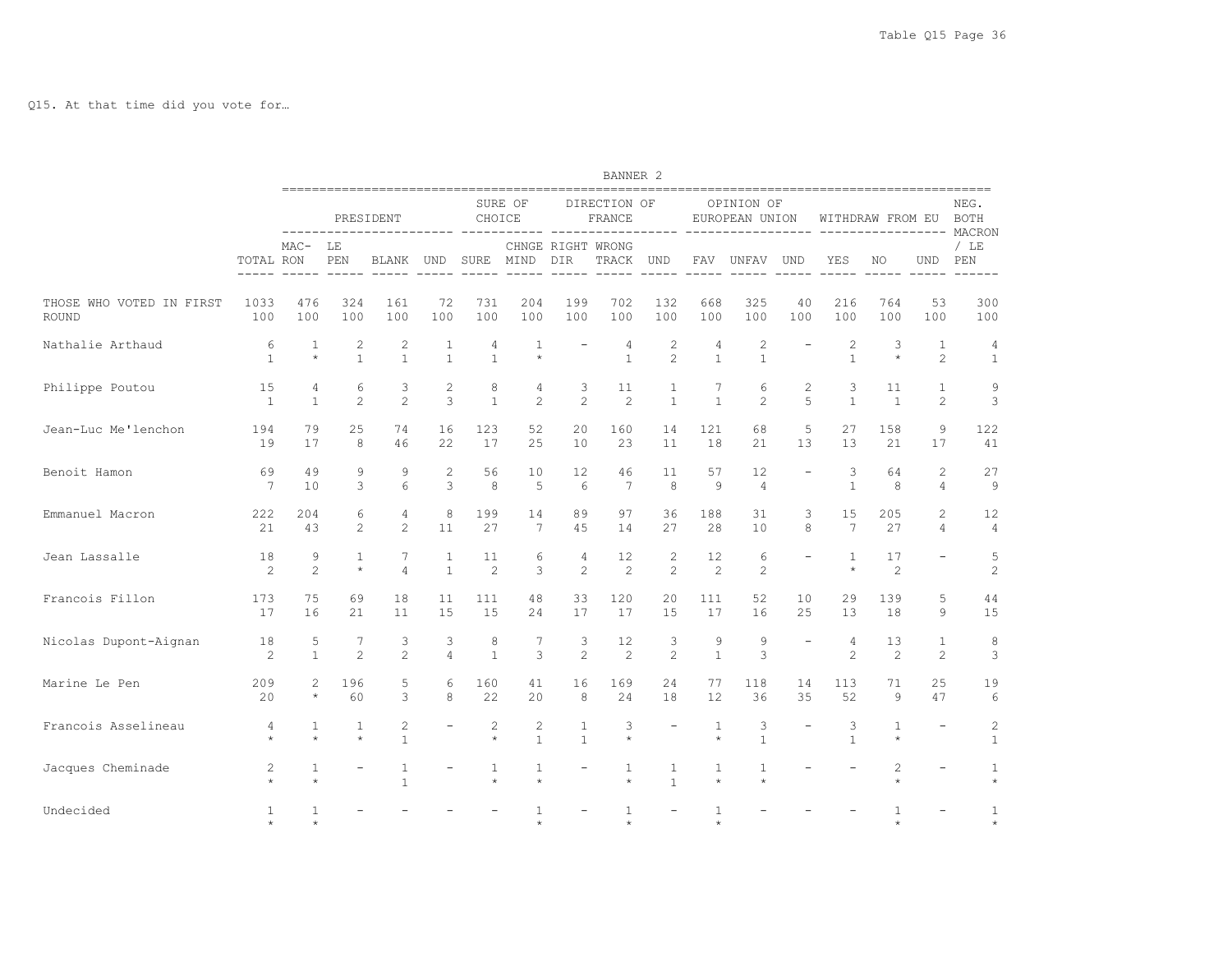Q15. At that time did you vote for…

|            |                 |              |                          |           |          |              |                     |            | BANNER <sub>2</sub>        |             |         |                              |                          |        |                                   |        |                               |
|------------|-----------------|--------------|--------------------------|-----------|----------|--------------|---------------------|------------|----------------------------|-------------|---------|------------------------------|--------------------------|--------|-----------------------------------|--------|-------------------------------|
|            |                 |              |                          | PRESIDENT |          | CHOICE       | SURE OF             |            | DIRECTION OF<br>FRANCE     |             |         | OPINION OF<br>EUROPEAN UNION |                          |        | WITHDRAW FROM EU<br>------------- |        | NEG.<br><b>BOTH</b><br>MACRON |
|            | TOTAL RON       | MAC- LE      | PEN                      | BLANK     | UND      | <b>SURE</b>  | MIND                | <b>DIR</b> | CHNGE RIGHT WRONG<br>TRACK | UND         | FAV     | UNFAV                        | UND                      | YES    | ΝO                                | UND    | LE<br>PEN                     |
| Refused    | 67<br>6         | 35           | $\overline{\phantom{0}}$ | 13<br>8   | 19<br>26 | 33<br>5      | 4<br>$\mathfrak{D}$ | 13         | 39<br>6                    | 15          | 53<br>8 | 9<br>3                       | 5.<br>13                 | 9<br>4 | 53                                | 5<br>9 | 25<br>8                       |
| Blank Vote | 35<br>$\bigcap$ | 10<br>$\sim$ | 2                        | 20<br>12  | 3<br>4   | 15<br>$\sim$ | 13<br>6             | -5<br>3    | 27<br>4                    | 3<br>$\sim$ | 26      | 8<br>$\sim$                  | $\overline{\phantom{1}}$ |        | 26                                | 2<br>4 | 21                            |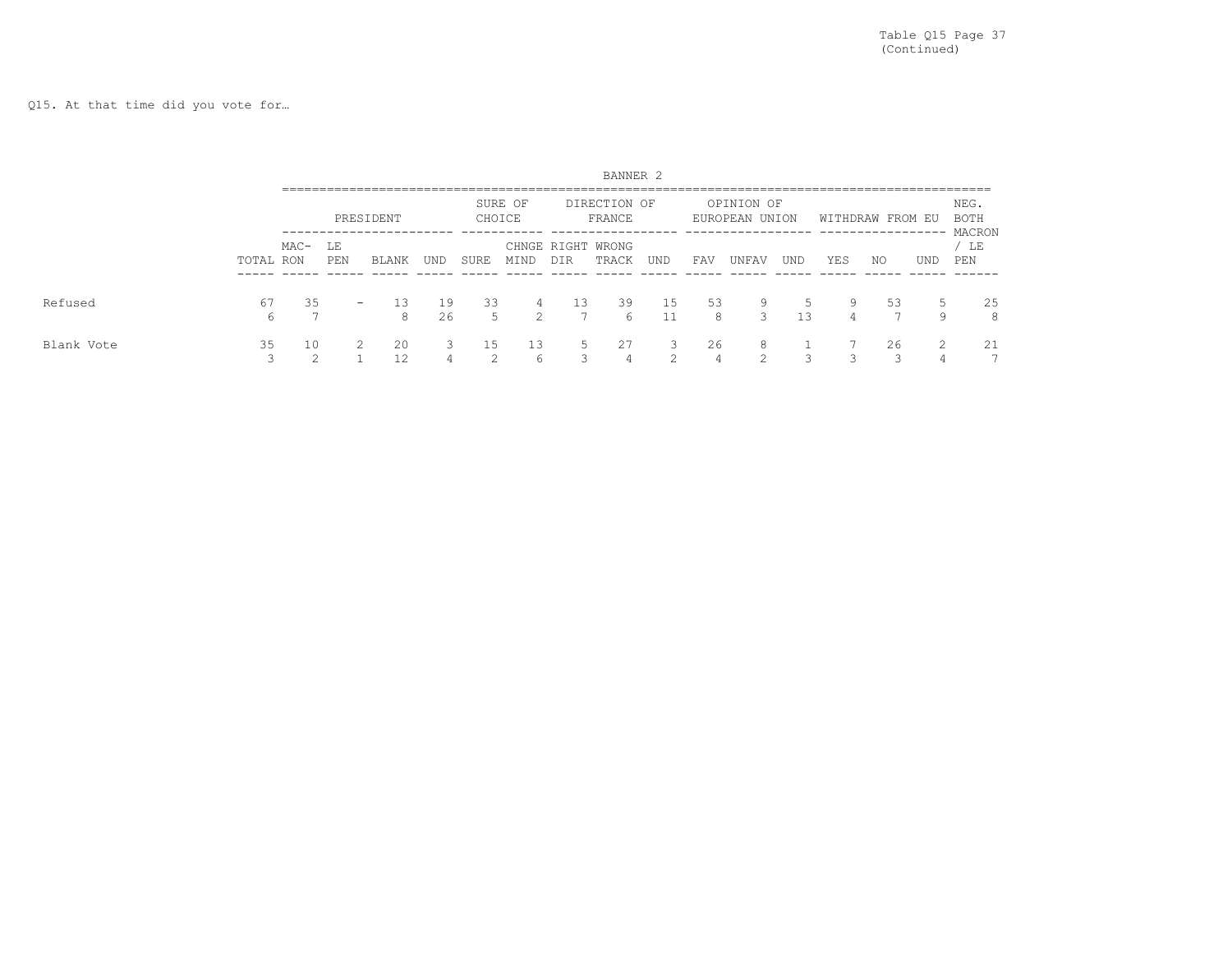Q16. What is your opinion of the European Union - generally favorable or unfavorable?

|             |             |            |            |              |           |                      |                   |                    | BANNER <sub>2</sub>    |            |            |                              |            |            |               |           |                        |
|-------------|-------------|------------|------------|--------------|-----------|----------------------|-------------------|--------------------|------------------------|------------|------------|------------------------------|------------|------------|---------------|-----------|------------------------|
|             |             |            |            | PRESIDENT    |           |                      | SURE OF<br>CHOICE |                    | DIRECTION OF<br>FRANCE |            |            | OPINION OF<br>EUROPEAN UNION |            |            | WITHDRAW FROM | EU        | NEG.<br>BOTH<br>MACRON |
|             | TOTAL RON   | $MAC-$     | LΕ<br>PEN  | <b>BLANK</b> | UND       | SURE                 | MIND              | CHNGE RIGHT<br>DIR | WRONG<br>TRACK         | <b>UND</b> | FAV        | UNFAV                        | <b>UND</b> | YES        | NO.           | UND       | $/$ LE<br>PEN          |
| Total       | 1094<br>100 | 510<br>100 | 339<br>100 | 165<br>100   | 80<br>100 | 767<br>100           | 220<br>100        | 211<br>100         | 739<br>100             | 144<br>100 | 707<br>100 | 340<br>100                   | 47<br>100  | 232<br>100 | 807<br>100    | 55<br>100 | 322<br>100             |
| Favorable   | 707<br>65   | 431<br>85  | 129<br>38  | 96<br>58     | 51<br>64  | 511<br>67            | 127<br>58         | 176<br>83          | 429<br>58              | 102.<br>71 | 707<br>100 |                              |            | -61<br>26  | 633<br>78     | 13<br>24  | 207<br>64              |
| Unfavorable | 340<br>31   | 62<br>12   | 193<br>57  | 63<br>38     | 22<br>28  | 227<br>30            | 83<br>38          | 26<br>12           | 286<br>39              | 28<br>19   |            | 340<br>100                   | -          | 164<br>71  | 152<br>19     | 24<br>44  | 103<br>32              |
| Undecided   | 47<br>4     | 3          | 17<br>5    | 6<br>4       | 9         | 29<br>$\overline{4}$ | 10<br>5           | 9<br>4             | 24<br>3                | 14<br>10   |            |                              | 47<br>100  | 3          | 22<br>3       | 18<br>33  | 12<br>4                |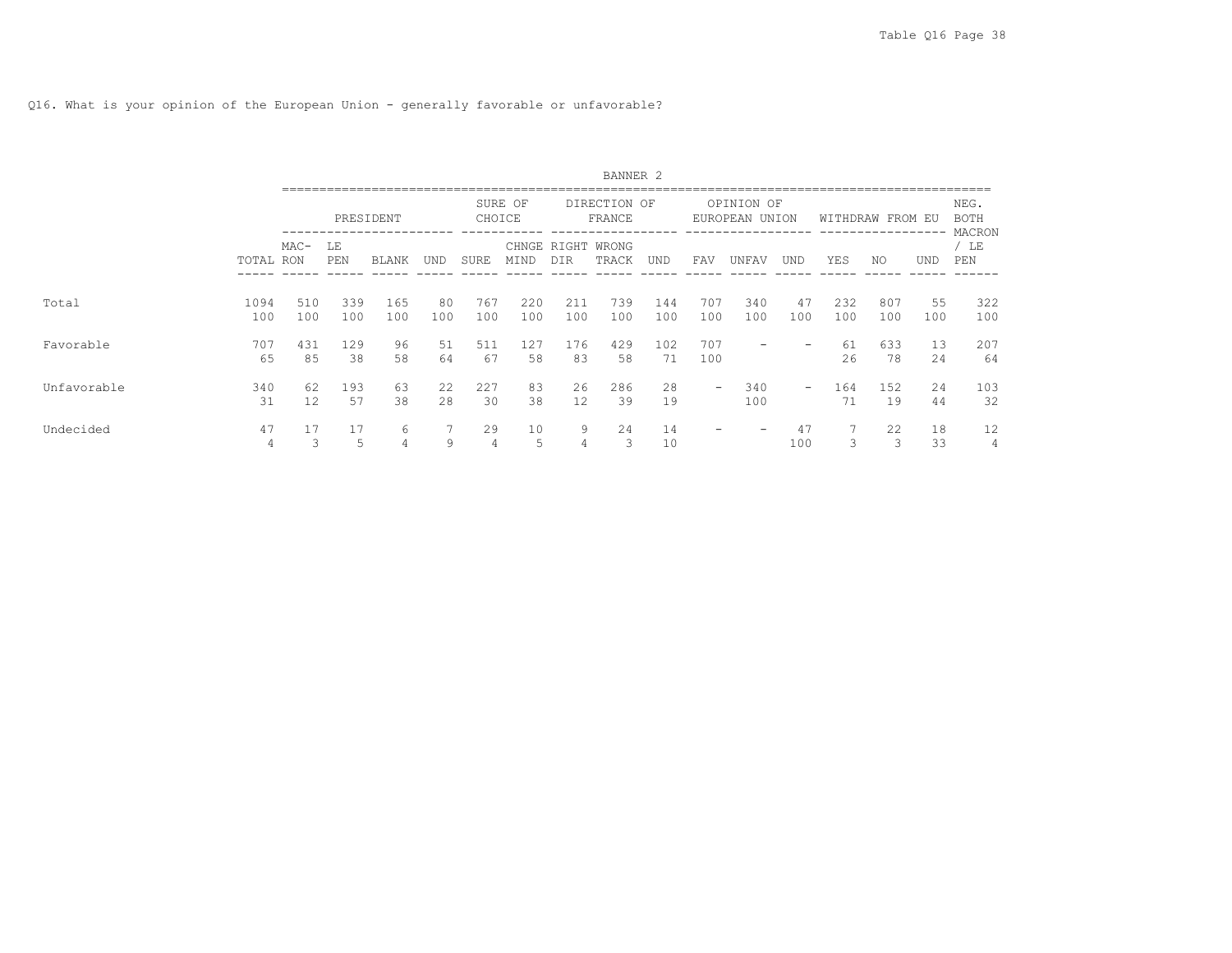Q17. Do you think France should vote to withdraw from the European Union like the United Kingdom did?

|           |             |                                   |           |              |            |            |            |                    | BANNER <sub>2</sub>    |            |            |                              |            |            |                  |            |                        |
|-----------|-------------|-----------------------------------|-----------|--------------|------------|------------|------------|--------------------|------------------------|------------|------------|------------------------------|------------|------------|------------------|------------|------------------------|
|           |             |                                   |           | PRESIDENT    |            | CHOICE     | SURE OF    |                    | DIRECTION OF<br>FRANCE |            |            | OPINION OF<br>EUROPEAN UNION |            |            | WITHDRAW FROM EU |            | NEG.<br>BOTH<br>MACRON |
|           | TOTAL RON   | $MAC-$<br>LΕ<br>PEN<br>339<br>510 |           | <b>BLANK</b> | <b>UND</b> | SURE       | MIND       | CHNGE RIGHT<br>DIR | WRONG<br>TRACK         | <b>UND</b> | FAV        | UNFAV                        | <b>UND</b> | YES        | NO.              | <b>UND</b> | / LE<br>PEN            |
| Total     | 1094<br>100 | 100                               | 100       | 165<br>100   | 80<br>100  | 767<br>100 | 220<br>100 | 211<br>100         | 739<br>100             | 144<br>100 | 707<br>100 | 340<br>100                   | 47<br>100  | 232<br>100 | 807<br>100       | 55<br>100  | 322<br>100             |
| Yes       | 232<br>21   | 35                                | 157<br>46 | 23<br>14     | 17<br>21   | 170<br>22  | 41<br>19   | 30<br>14           | 186<br>2.5             | 16<br>11   | 61<br>9    | 164<br>48                    | 15         | 232<br>100 |                  |            | 44<br>14               |
| No        | 807<br>74   | 468<br>92                         | 151<br>45 | 131<br>79    | 57<br>71   | 570<br>74  | 162<br>74  | 173<br>82          | 517<br>70              | 117<br>81  | 633<br>90  | 152<br>45                    | 22<br>47   | -          | 807<br>100       | -          | 263<br>82              |
| Undecided | 55<br>5     |                                   | 31<br>9   | 11<br>-      | 6<br>8     | 27         | 17<br>8    | 8<br>4             | 36<br>5                | 11<br>8    | 13<br>2    | 24<br>7                      | 18<br>38   |            | -                | 55<br>100  | 15<br>5                |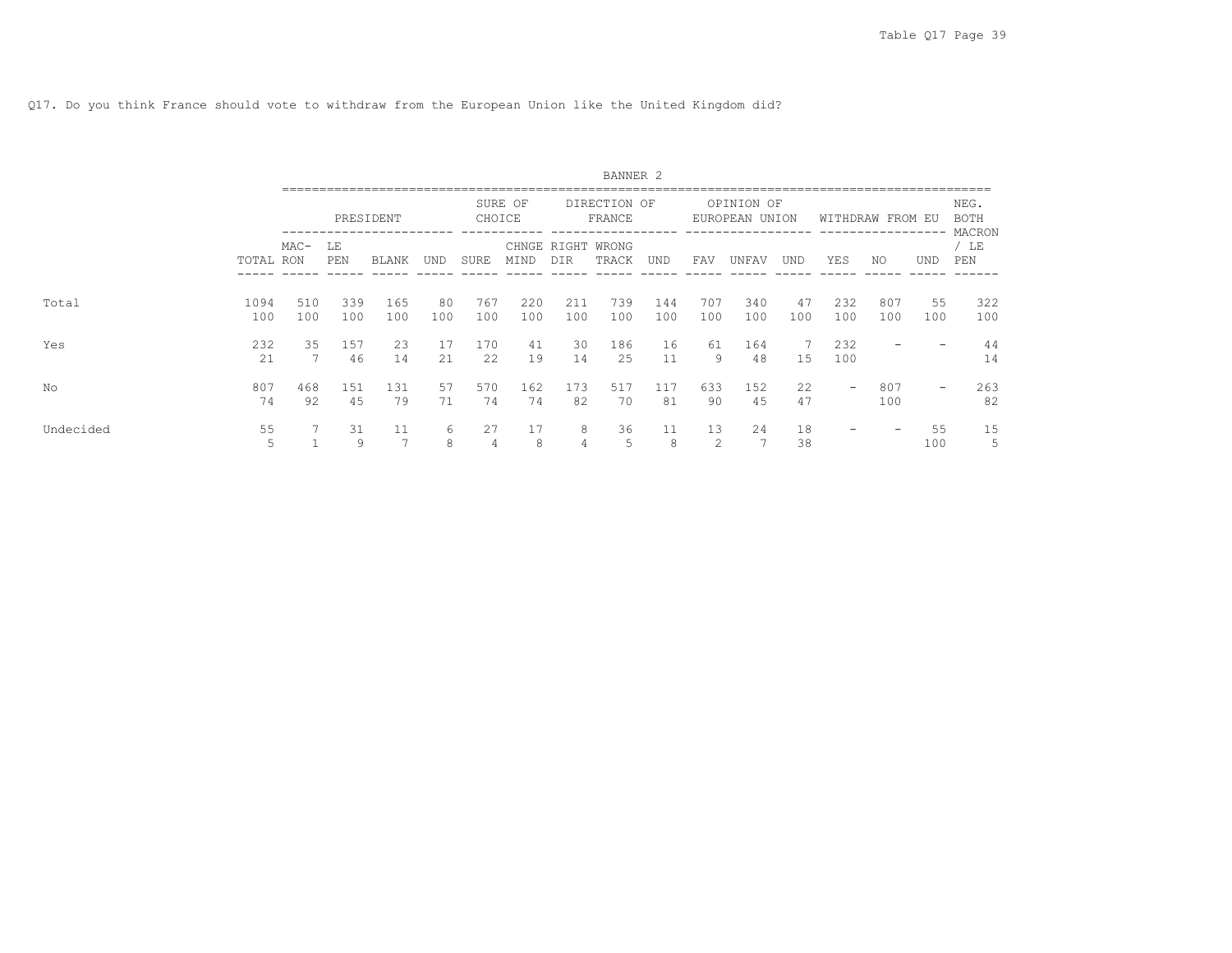## Q18. U.S. President Donald Trump

|                    |              |                      |                                                |                     |           |            |            |                     | BANNER <sub>2</sub>        |            |                     |                              |                |            |                  |           |                               |
|--------------------|--------------|----------------------|------------------------------------------------|---------------------|-----------|------------|------------|---------------------|----------------------------|------------|---------------------|------------------------------|----------------|------------|------------------|-----------|-------------------------------|
|                    |              |                      |                                                | PRESIDENT           |           | CHOICE     | SURE OF    |                     | DIRECTION OF<br>FRANCE     |            |                     | OPINION OF<br>EUROPEAN UNION |                |            | WITHDRAW FROM EU |           | NEG.<br><b>BOTH</b><br>MACRON |
|                    | TOTAL RON    | $MAC-$               | LE<br>PEN<br>BLANK<br>UND<br>339<br>165<br>510 |                     |           | SURE       | MIND       | DIR                 | CHNGE RIGHT WRONG<br>TRACK | UND        | FAV                 | UNFAV                        | UND            | YES        | NO.              | UND       | / LE<br>PEN                   |
| Total              | 1094<br>100  | 100                  | 100                                            | 100                 | 80<br>100 | 767<br>100 | 220<br>100 | 211<br>100          | 739<br>100                 | 144<br>100 | 707<br>100          | 340<br>100                   | 47<br>100      | 232<br>100 | 807<br>100       | 55<br>100 | 322<br>100                    |
| Favorable          | 142<br>13    | 32<br>6              | 92<br>27                                       | 7<br>$\overline{4}$ | 11<br>14  | 104<br>14  | 24<br>11   | 24<br>11            | 110<br>15                  | 8<br>6     | 63<br>9             | 75<br>22                     | 4<br>9         | 70<br>30   | 67<br>8          | 5<br>9    | 30<br>9                       |
| Unfavorable        | 895<br>82    | 465<br>91            | 219<br>65                                      | 152<br>92           | 59<br>74  | 634<br>83  | 180<br>82  | 177<br>84           | 599<br>81                  | 119<br>83  | 624<br>88           | 242<br>71                    | 29<br>62       | 143<br>62  | 716<br>89        | 36<br>65  | 286<br>89                     |
| Heard of/Undecided | 54<br>5      | 10<br>$\mathfrak{D}$ | 28<br>8                                        | 6<br>4              | 10<br>13  | 26<br>3    | 16<br>7    | 8<br>$\overline{4}$ | 30<br>4                    | 16<br>11   | 19<br>$\mathcal{L}$ | 22<br>6                      | 13<br>28       | 18<br>8    | 22<br>3          | 14<br>25  | 6<br>$\overline{2}$           |
| Never Heard of     | 3<br>$\star$ |                      |                                                |                     |           |            |            | 2                   |                            |            | $\star$             | $\star$                      | $\mathfrak{D}$ | $\star$    | 2<br>$\star$     |           |                               |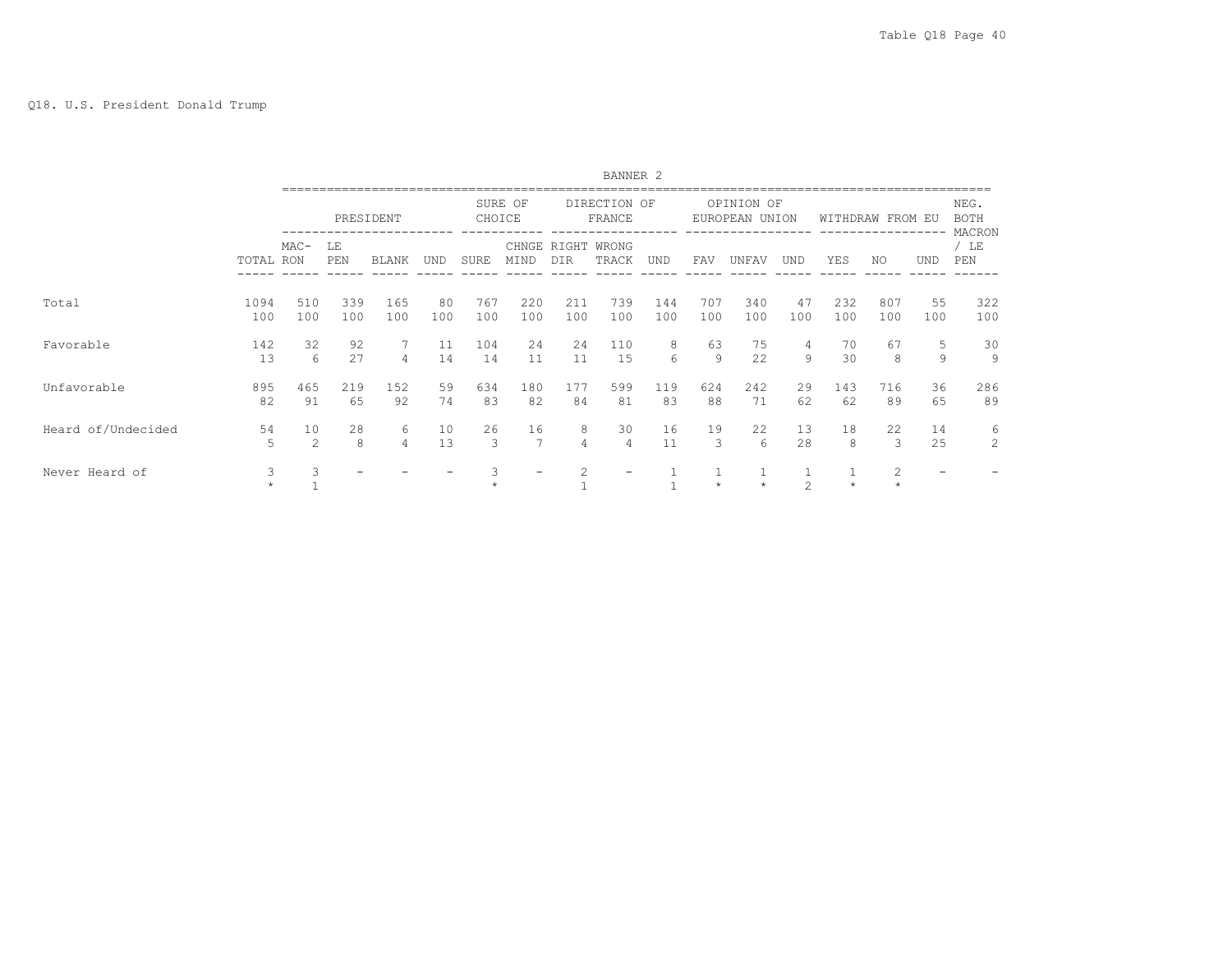|                    |           |        |           |              |     |             |               |     | BANNER <sub>2</sub>    |            |     |                              |            |     |                  |            |                               |
|--------------------|-----------|--------|-----------|--------------|-----|-------------|---------------|-----|------------------------|------------|-----|------------------------------|------------|-----|------------------|------------|-------------------------------|
|                    |           |        |           | PRESIDENT    |     | CHOICE      | SURE OF       |     | DIRECTION OF<br>FRANCE | -----      |     | OPINION OF<br>EUROPEAN UNION |            |     | WITHDRAW FROM EU |            | NEG.<br><b>BOTH</b><br>MACRON |
|                    | TOTAL RON | $MAC-$ | LΕ<br>PEN | <b>BLANK</b> | UND | <b>SURE</b> | CHNGE<br>MIND | DIR | RIGHT WRONG<br>TRACK   | <b>UND</b> | FAV | UNFAV                        | <b>UND</b> | YES | NO.              | <b>UND</b> | / LE<br>PEN                   |
| Total              | 1094      | 510    | 339       | 165          | 80  | 767         | 220           | 211 | 739                    | 144        | 707 | 340                          | 47         | 232 | 807              | 55         | 322                           |
|                    | 100       | 100    | 100       | 100          | 100 | 100         | 100           | 100 | 100                    | 100        | 100 | 100                          | 100        | 100 | 100              | 100        | 100                           |
| Favorable          | 205       | 100    | 68        | 28           | 9   | 153         | 41            | 62  | 127                    | 16         | 150 | 52                           | 3          | 40  | 157              | 8          | 49                            |
|                    | 19        | 20     | 20        | 17           | 11  | 20          | 19            | 29  | 17                     | 11         | 21  | 15                           | 6          | 17  | 19               | 15         | 15                            |
| Unfavorable        | 475       | 234    | 129       | 80           | 32  | 342         | 94            | 74  | 352                    | 49         | 299 | 165                          | 11         | 98  | 368              | 9          | 165                           |
|                    | 43        | 46     | 38        | 48           | 40  | 45          | 43            | 35  | 48                     | 34         | 42  | 49                           | 23         | 42  | 46               | 16         | 51                            |
| Heard of/Undecided | 179       | 82     | 55        | 22           | 20  | 121         | 31            | 32  | 107                    | 40         | 113 | 51                           | 15         | 31  | 131              | 17         | 47                            |
|                    | 16        | 16     | 16        | 13           | 25  | 16          | 14            | 15  | 14                     | 28         | 16  | 15                           | 32         | 13  | 16               | 31         | 15                            |
| Never Heard of     | 235       | 94     | 87        | 35           | 19  | 151         | 54            | 43  | 153                    | 39         | 145 | 72                           | 18         | 63  | 151              | 21         | 61                            |
|                    | 21        | 18     | 26        | 21           | 24  | 20          | 25            | 20  | 21                     | 27         | 21  | 21                           | 38         | 27  | 19               | 38         | 19                            |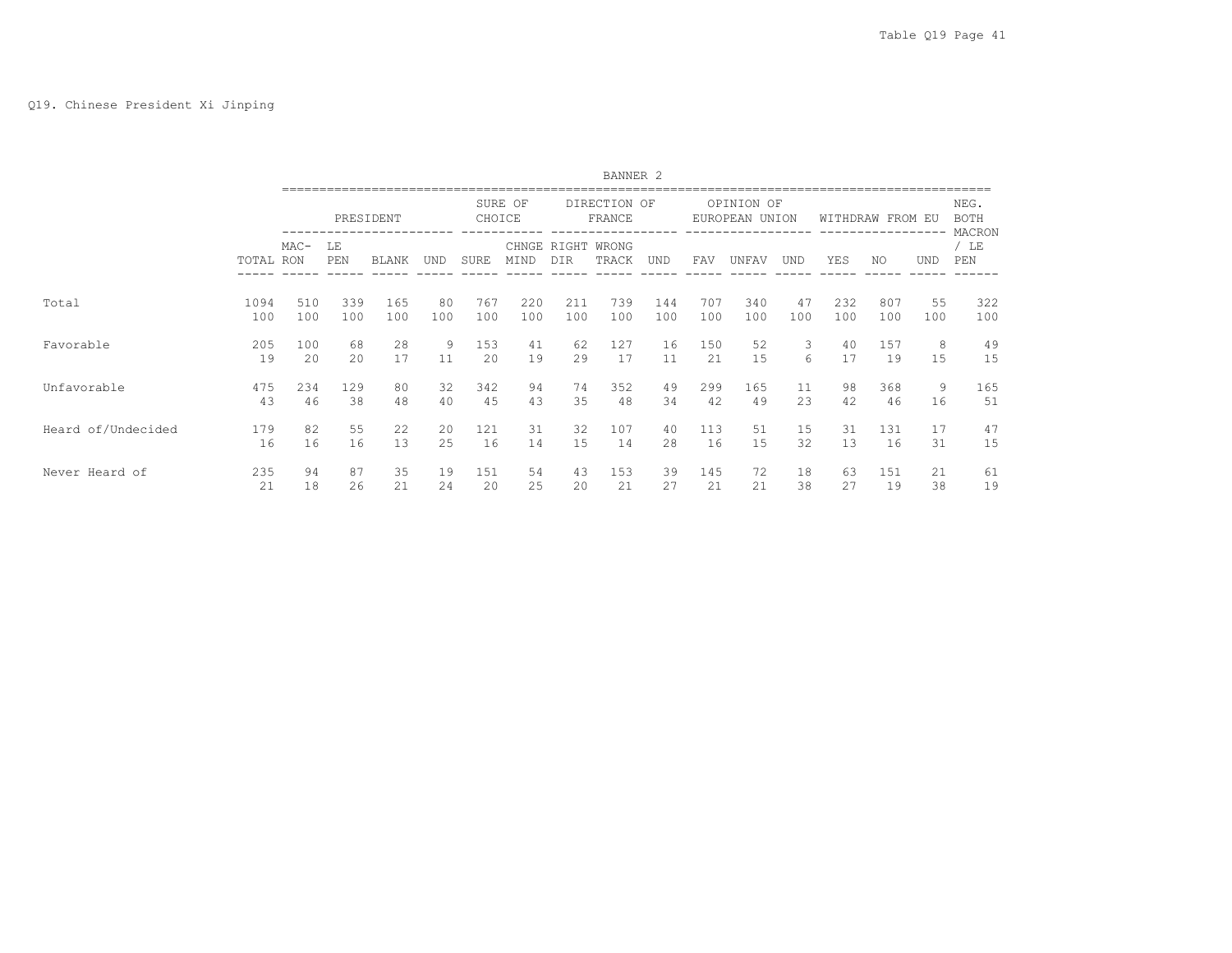## Q20. Russian President Vladimir Putin

|                    |           |                     |           |           |     |        |         |        | BANNER <sub>2</sub>        |        |         |                              |     |                  |     |     |                               |
|--------------------|-----------|---------------------|-----------|-----------|-----|--------|---------|--------|----------------------------|--------|---------|------------------------------|-----|------------------|-----|-----|-------------------------------|
|                    |           |                     |           | PRESIDENT |     | CHOICE | SURE OF |        | DIRECTION OF<br>FRANCE     |        |         | OPINION OF<br>EUROPEAN UNION |     | WITHDRAW FROM EU |     |     | NEG.<br><b>BOTH</b><br>MACRON |
|                    | TOTAL RON | $MAC-$              | LE<br>PEN | BLANK     | UND | SURE   | MIND    | DIR    | CHNGE RIGHT WRONG<br>TRACK | UND    | FAV     | UNFAV                        | UND | YES              | NO. | UND | / LE<br>PEN                   |
| Total              | 1094      | 510                 | 339       | 165       | 80  | 767    | 220     | 211    | 739                        | 144    | 707     | 340                          | 47  | 232              | 807 | 55  | 322                           |
|                    | 100       | 100                 | 100       | 100       | 100 | 100    | 100     | 100    | 100                        | 100    | 100     | 100                          | 100 | 100              | 100 | 100 | 100                           |
| Favorable          | 223       | 61                  | 123       | 24        | 15  | 157    | 47      | 33     | 163                        | 27     | 116     | 94                           | 13  | 82               | 131 | 10  | 53                            |
|                    | 20        | 12                  | 36        | 15        | 19  | 20     | 21      | 16     | 22                         | 19     | 16      | 28                           | 28  | 35               | 16  | 18  | 16                            |
| Unfavorable        | 776       | 412                 | 180       | 132       | 52  | 554    | 153     | 161    | 526                        | 89     | 539     | 215                          | 22  | 125              | 622 | 29  | 253                           |
|                    | 71        | 81                  | 53        | 80        | 65  | 72     | 70      | 76     | 71                         | 62     | 76      | 63                           | 47  | 54               | 77  | 53  | 79                            |
| Heard of/Undecided | 82        | 29                  | 33        | 8         | 12  | 47     | 19      | 13     | 46                         | 23     | 39      | 31                           | 12  | 22               | 44  | 16  | 14                            |
|                    | 7         | 6                   | 10        | 5         | 15  | 6      | 9       | 6      | 6                          | 16     | 6       | 9                            | 26  | 9                | 5   | 29  | 4                             |
| Never Heard of     | 13        | 8<br>$\overline{2}$ | 3         |           |     | 9      | $\star$ | 4<br>2 | 4                          | 5<br>3 | 13<br>2 |                              |     | 3                | 10  | $-$ | 2                             |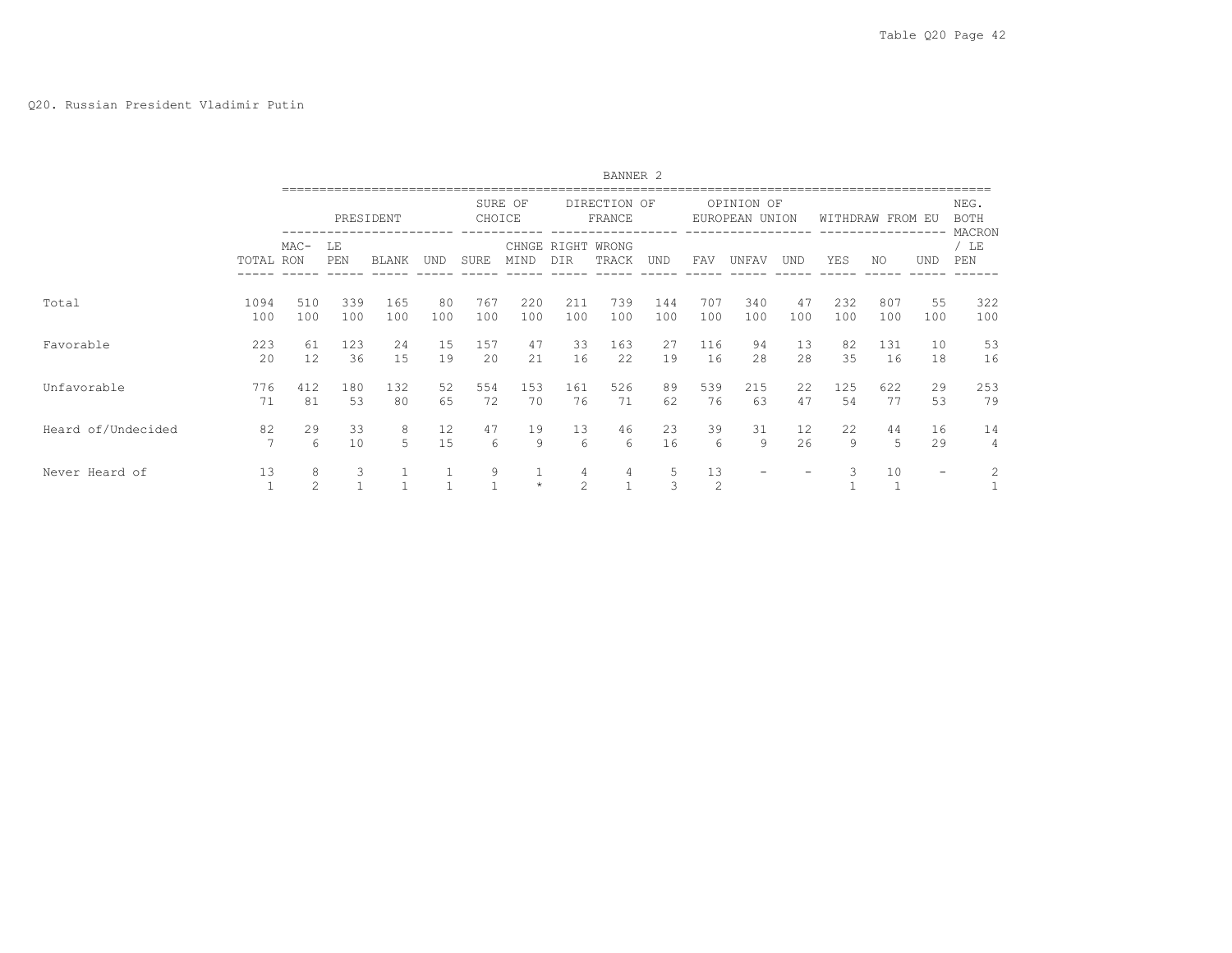# Q21. German Chancellor Angela Merkel

|                    |             |            |            |            |           |            |            |                         | BANNER <sub>2</sub>        |            |                      |                              |           |                  |            |           |                               |
|--------------------|-------------|------------|------------|------------|-----------|------------|------------|-------------------------|----------------------------|------------|----------------------|------------------------------|-----------|------------------|------------|-----------|-------------------------------|
|                    |             |            |            | PRESIDENT  |           | CHOICE     | SURE OF    |                         | DIRECTION OF<br>FRANCE     |            |                      | OPINION OF<br>EUROPEAN UNION |           | WITHDRAW FROM EU |            |           | NEG.<br><b>BOTH</b><br>MACRON |
|                    | TOTAL RON   | $MAC-$     | LE<br>PEN  | BLANK      | UND       | SURE       | MIND       | DIR                     | CHNGE RIGHT WRONG<br>TRACK | UND        | FAV                  | UNFAV                        | UND       | YES              | NO.        | UND       | / LE<br>PEN                   |
| Total              | 1094<br>100 | 510<br>100 | 339<br>100 | 165<br>100 | 80<br>100 | 767<br>100 | 220<br>100 | 211<br>100              | 739<br>100                 | 144<br>100 | 707<br>100           | 340<br>100                   | 47<br>100 | 232<br>100       | 807<br>100 | 55<br>100 | 322<br>100                    |
| Favorable          | 765<br>70   | 426<br>84  | 194<br>57  | 102<br>62  | 43<br>54  | 554<br>72  | 150<br>68  | 176<br>83               | 486<br>66                  | 103<br>72  | 567<br>80            | 172<br>51                    | 26<br>55  | 108<br>47        | 625<br>77  | 32<br>58  | 206<br>64                     |
| Unfavorable        | 250<br>23   | 57<br>11   | 116<br>34  | 52<br>32   | 25<br>31  | 167<br>22  | 51<br>23   | 25<br>12                | 208<br>28                  | 17<br>12   | 106<br>15            | 139<br>41                    | .5<br>11  | 107<br>46        | 135<br>17  | 8<br>15   | 99<br>31                      |
| Heard of/Undecided | 72<br>7     | 23<br>5    | 28<br>8    | 10<br>6    | 11<br>14  | 41<br>5    | 18<br>8    | 9<br>4                  | 41<br>6                    | 22<br>15   | 30<br>$\overline{4}$ | 26<br>8                      | 16<br>34  | 16               | 42<br>5    | 14<br>25  | 15<br>5                       |
| Never Heard of     | 7           | 4          | $\star$    |            |           | 5          | $\star$    | $\mathbf{1}$<br>$\star$ | 4                          | 2          | $\overline{4}$       | 3                            |           | $\star$          | 5          | 2         | 2<br>⊥                        |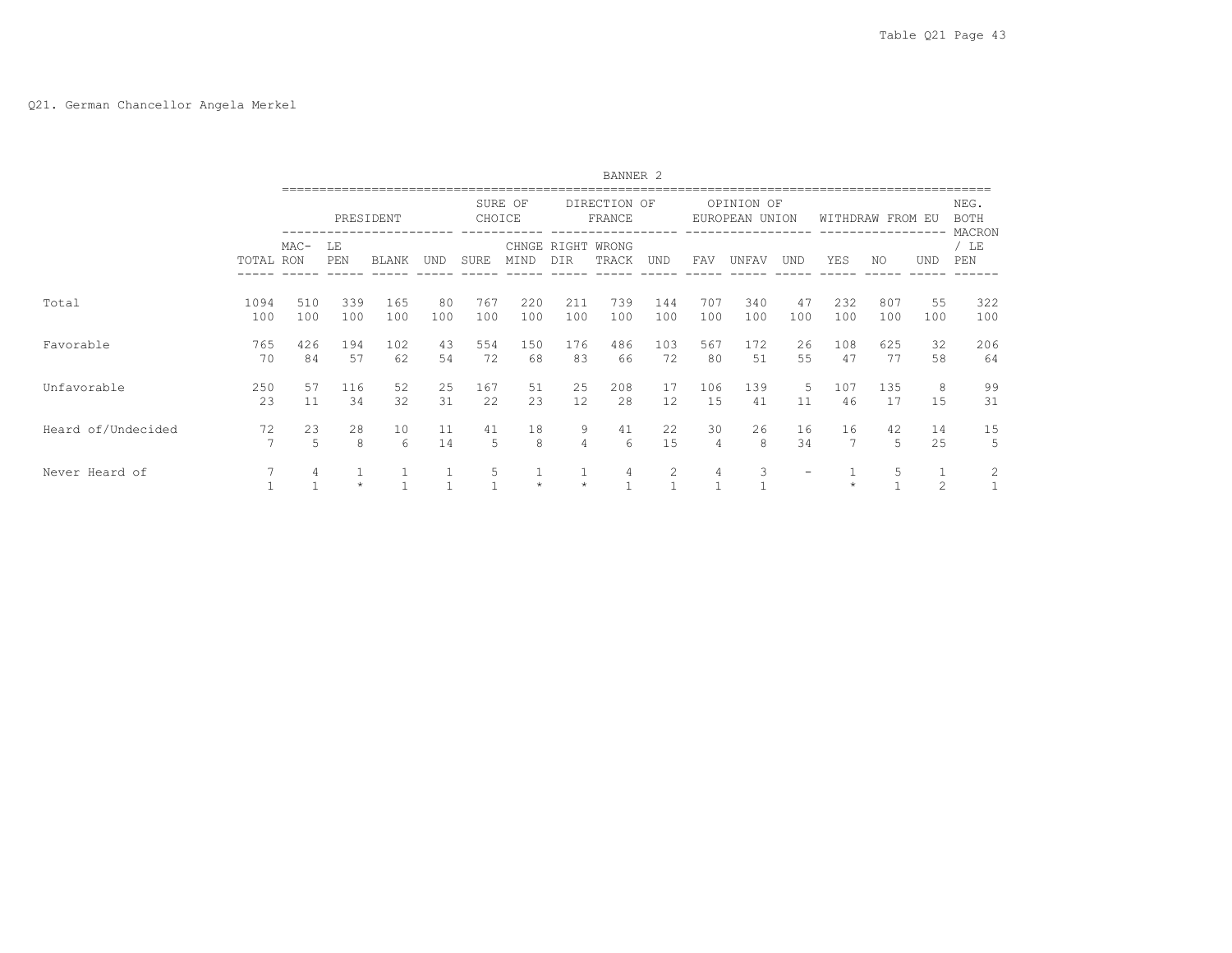|                    |           |        |           |              |     |        |         |                    | BANNER <sub>2</sub>    |        |     |                              |     |     |                  |            |                               |
|--------------------|-----------|--------|-----------|--------------|-----|--------|---------|--------------------|------------------------|--------|-----|------------------------------|-----|-----|------------------|------------|-------------------------------|
|                    |           |        |           | PRESIDENT    |     | CHOICE | SURE OF |                    | DIRECTION OF<br>FRANCE | ------ |     | OPINION OF<br>EUROPEAN UNION |     |     | WITHDRAW FROM EU |            | NEG.<br><b>BOTH</b><br>MACRON |
|                    | TOTAL RON | $MAC-$ | LE<br>PEN | <b>BLANK</b> | und | SURE   | MIND    | CHNGE RIGHT<br>DIR | WRONG<br>TRACK         | UND    | FAV | UNFAV                        | UND | YES | NO.              | <b>UND</b> | / LE<br>PEN                   |
| Total              | 1094      | 510    | 339       | 165          | 80  | 767    | 220     | 211                | 739                    | 144    | 707 | 340                          | 47  | 232 | 807              | 55         | 322                           |
|                    | 100       | 100    | 100       | 100          | 100 | 100    | 100     | 100                | 100                    | 100    | 100 | 100                          | 100 | 100 | 100              | 100        | 100                           |
| Favorable          | 172       | 69     | 75        | 17           | 11  | 120    | 39      | 35                 | 128                    | 9      | 110 | 58                           | 4   | 61  | 108              | 3          | 50                            |
|                    | 16        | 14     | 22        | 10           | 14  | 16     | 18      | 17                 | 17                     | 6      | 16  | 17                           | 9   | 26  | 13               | 5.         | 16                            |
| Unfavorable        | 380       | 212    | 81        | 67           | 20  | 286    | 67      | 85                 | 252                    | 43     | 262 | 105                          | 13  | 53  | 317              | 10         | 124                           |
|                    | 35        | 42     | 2.4       | 41           | 25  | 37     | 30      | 40                 | 34                     | 30     | 37  | 31                           | 2.8 | 2.3 | 39               | 18         | 39                            |
| Heard of/Undecided | 149       | 69     | 40        | 21           | 19  | 99     | 28      | 24                 | 97                     | 28     | 91  | 50                           | 8   | 24  | 112              | 13         | 34                            |
|                    | 14        | 14     | 12        | 13           | 24  | 13     | 13      | 11                 | 13                     | 19     | 13  | 15                           | 17  | 10  | 14               | 24         | 11                            |
| Never Heard of     | 393       | 160    | 143       | 60           | 30  | 262    | 86      | 67                 | 262                    | 64     | 244 | 127                          | 22  | 94  | 270              | 29         | 114                           |
|                    | 36        | 31     | 42        | 36           | 38  | 34     | 39      | 32                 | 35                     | 44     | 35  | 37                           | 47  | 41  | 33               | 53         | 35                            |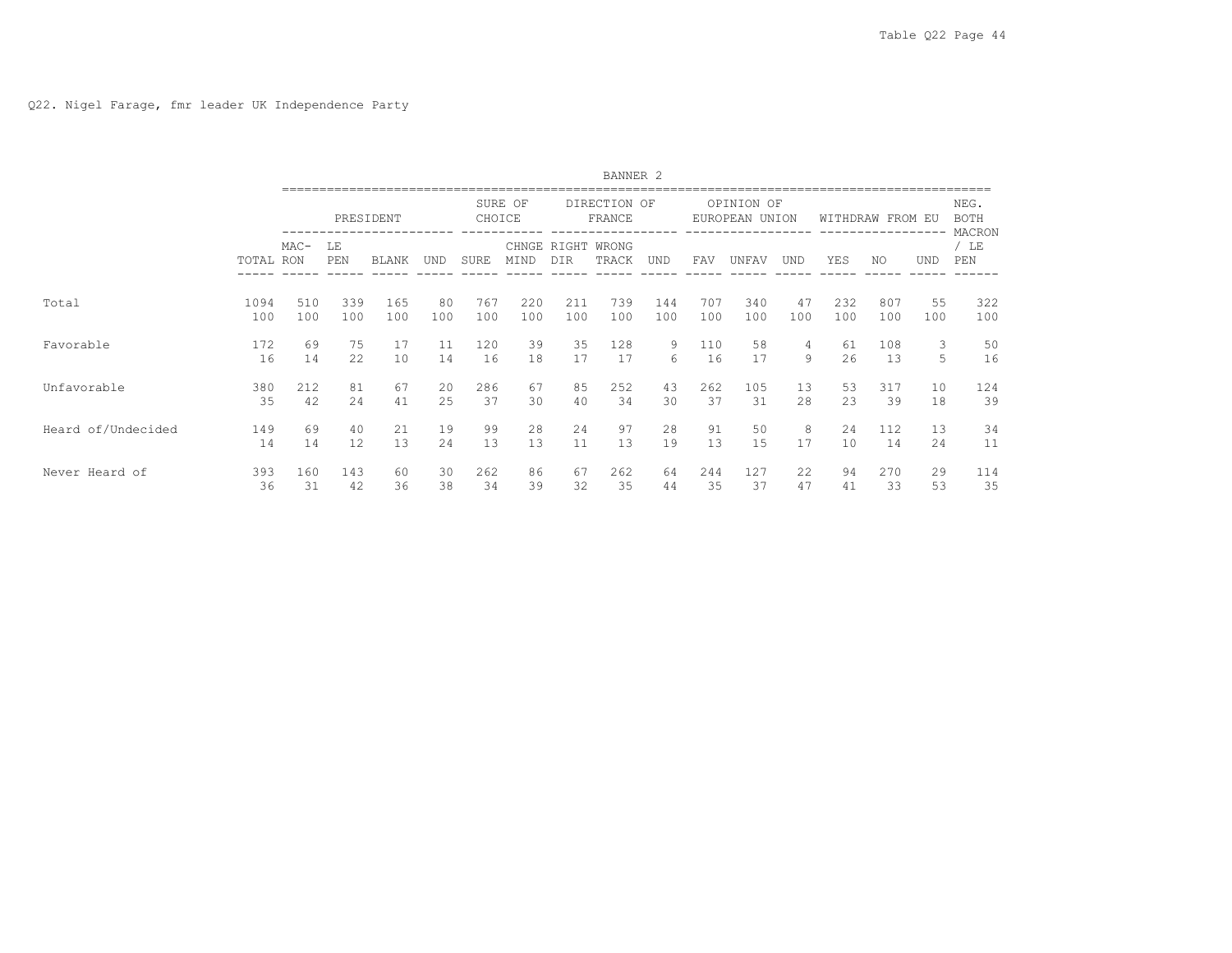|                    |             |            |            |              |           |             |               |                   | BANNER <sub>2</sub>    |            |            |                              |                     |            |                    |           |                         |
|--------------------|-------------|------------|------------|--------------|-----------|-------------|---------------|-------------------|------------------------|------------|------------|------------------------------|---------------------|------------|--------------------|-----------|-------------------------|
|                    |             |            |            | PRESIDENT    |           | CHOICE      | SURE OF       |                   | DIRECTION OF<br>FRANCE |            |            | OPINION OF<br>EUROPEAN UNION |                     |            | WITHDRAW FROM EU   |           | NEG.<br><b>BOTH</b>     |
|                    | TOTAL RON   | $MAC-$     | LΕ<br>PEN  | <b>BLANK</b> | UND       | <b>SURE</b> | CHNGE<br>MIND | RIGHT<br>DIR      | WRONG<br>TRACK         | UND        | FAV        | UNFAV                        | UND                 | YES        | NO.                | UND       | MACRON<br>/ $LE$<br>PEN |
| Total              | 1094<br>100 | 510<br>100 | 339<br>100 | 165<br>100   | 80<br>100 | 767<br>100  | 220<br>100    | 211<br>100        | 739<br>100             | 144<br>100 | 707<br>100 | 340<br>100                   | 47<br>100           | 232<br>100 | 807<br>100         | 55<br>100 | 322<br>100              |
| Favorable          | 981<br>90   | 483<br>95  | 286<br>84  | 144<br>87    | 68<br>85  | 699<br>91   | 188<br>85     | 198<br>94         | 658<br>89              | 125<br>87  | 655<br>93  | 289<br>85                    | 37<br>79            | 189<br>81  | 754<br>93          | 38<br>69  | 284<br>88               |
| Unfavorable        | 83<br>8     | 19<br>4    | 40<br>12   | 16<br>10     | 8<br>10   | 56          | 19<br>9       | 11<br>5           | 63<br>9                | 9<br>6     | 42<br>6    | 39<br>11                     | $\overline{2}$<br>4 | 34<br>15   | 43<br>5            | 6<br>11   | 33<br>10                |
| Heard of/Undecided | 30<br>3     | 8<br>2     | 13<br>4    | 5<br>3       | 4<br>5    | 12<br>2     | 13<br>6       | 2<br>$\mathbf{1}$ | 18<br>2                | 10         | 10         | 12<br>4                      | 8<br>17             | 9<br>4     | 10<br>$\mathbf{1}$ | 11<br>20  | 5<br>$\overline{c}$     |
| Never Heard of     |             |            |            |              |           |             |               |                   |                        |            |            |                              |                     |            |                    |           |                         |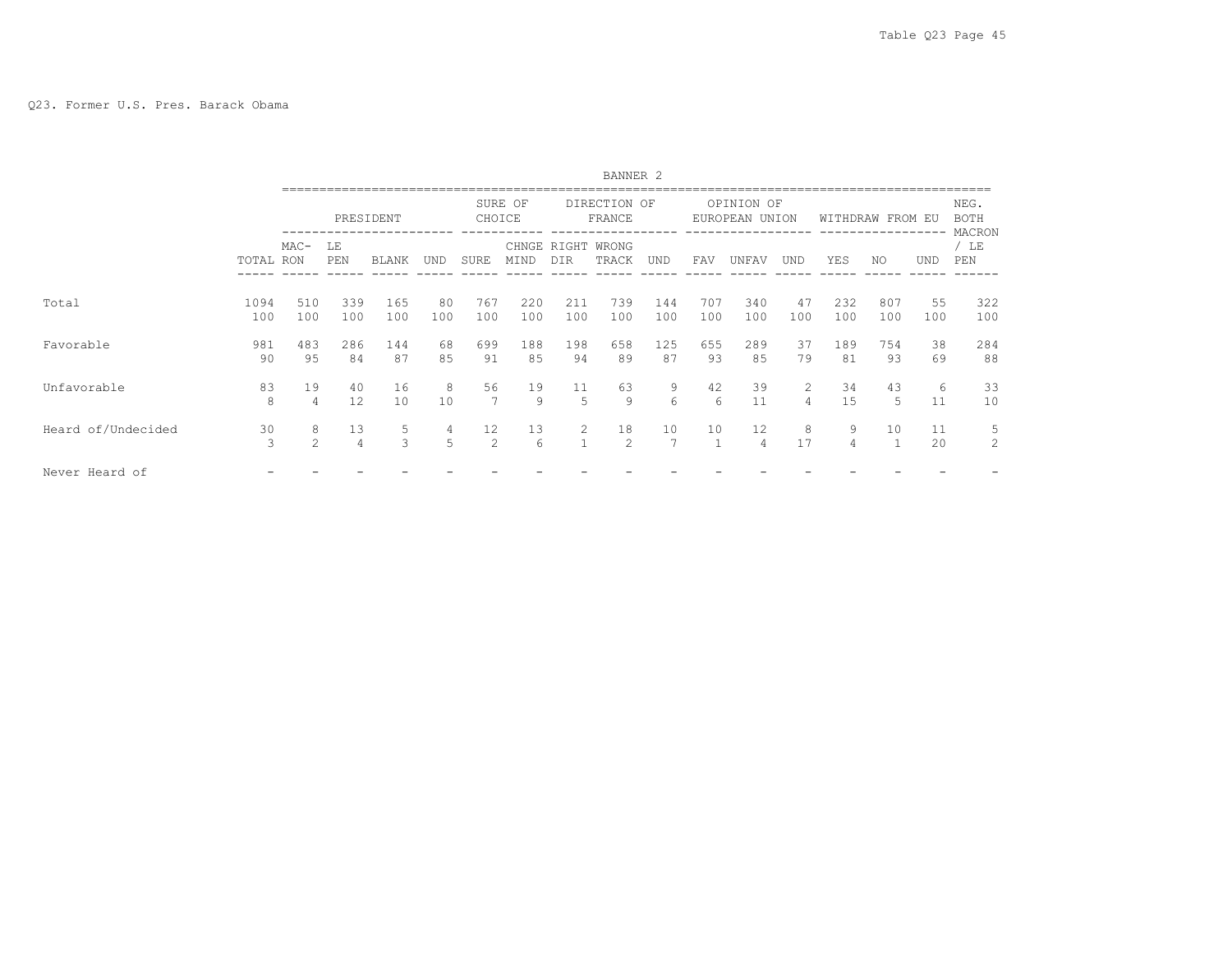## Q24. British Prime Minister Theresa May

|                    |           |        |           |              |     |        |         |                           | BANNER <sub>2</sub>    |           |     |                              |            |     |                  |            |                               |
|--------------------|-----------|--------|-----------|--------------|-----|--------|---------|---------------------------|------------------------|-----------|-----|------------------------------|------------|-----|------------------|------------|-------------------------------|
|                    |           |        |           | PRESIDENT    |     | CHOICE | SURE OF |                           | DIRECTION OF<br>FRANCE | --------- |     | OPINION OF<br>EUROPEAN UNION |            |     | WITHDRAW FROM EU |            | NEG.<br><b>BOTH</b><br>MACRON |
|                    | TOTAL RON | $MAC-$ | LE<br>PEN | <b>BLANK</b> | und | SURE   | MIND    | CHNGE RIGHT<br><b>DIR</b> | WRONG<br>TRACK         | UND       | FAV | UNFAV                        | <b>UND</b> | YES | NO.              | <b>UND</b> | / LE<br>PEN                   |
| Total              | 1094      | 510    | 339       | 165          | 80  | 767    | 220     | 211                       | 739                    | 144       | 707 | 340                          | 47         | 232 | 807              | 55         | 322                           |
|                    | 100       | 100    | 100       | 100          | 100 | 100    | 100     | 100                       | 100                    | 100       | 100 | 100                          | 100        | 100 | 100              | 100        | 100                           |
| Favorable          | 374       | 133    | 164       | 49           | 28  | 255    | 80      | 73                        | 270                    | 31        | 204 | 162                          | 8          | 134 | 227              | 13         | 102                           |
|                    | 34        | 26     | 48        | 30           | 35  | 33     | 36      | 35                        | 37                     | 22        | 29  | 48                           | 17         | 58  | 28               | 24         | 32                            |
| Unfavorable        | 445       | 259    | 81        | 77           | 28  | 336    | 79      | 97                        | 288                    | 60        | 330 | 101                          | 14         | 39  | 395              | 11         | 152                           |
|                    | 41        | 51     | 2.4       | 47           | 35  | 44     | 36      | 46                        | 39                     | 42        | 47  | 30                           | 30         | 17  | 49               | 20         | 47                            |
| Heard of/Undecided | 129       | 61     | 38        | 17           | 13  | 81     | 30      | 13                        | 89                     | 27        | 84  | 31                           | 14         | 25  | 89               | 15         | 31                            |
|                    | 12        | 12     | 11        | 10           | 16  | 11     | 14      | 6                         | 12                     | 19        | 12  | 9                            | 30         | 11  | 11               | 27         | 10                            |
| Never Heard of     | 146       | 57     | 56        | 22           | 11  | 95     | 31      | 28                        | 92                     | 26        | 89  | 46                           | 11         | 34  | 96               | 16         | 37                            |
|                    | 13        | 11     | 17        | 13           | 14  | 12     | 14      | 13                        | 12                     | 18        | 13  | 14                           | 23         | 15  | 12               | 29         | 11                            |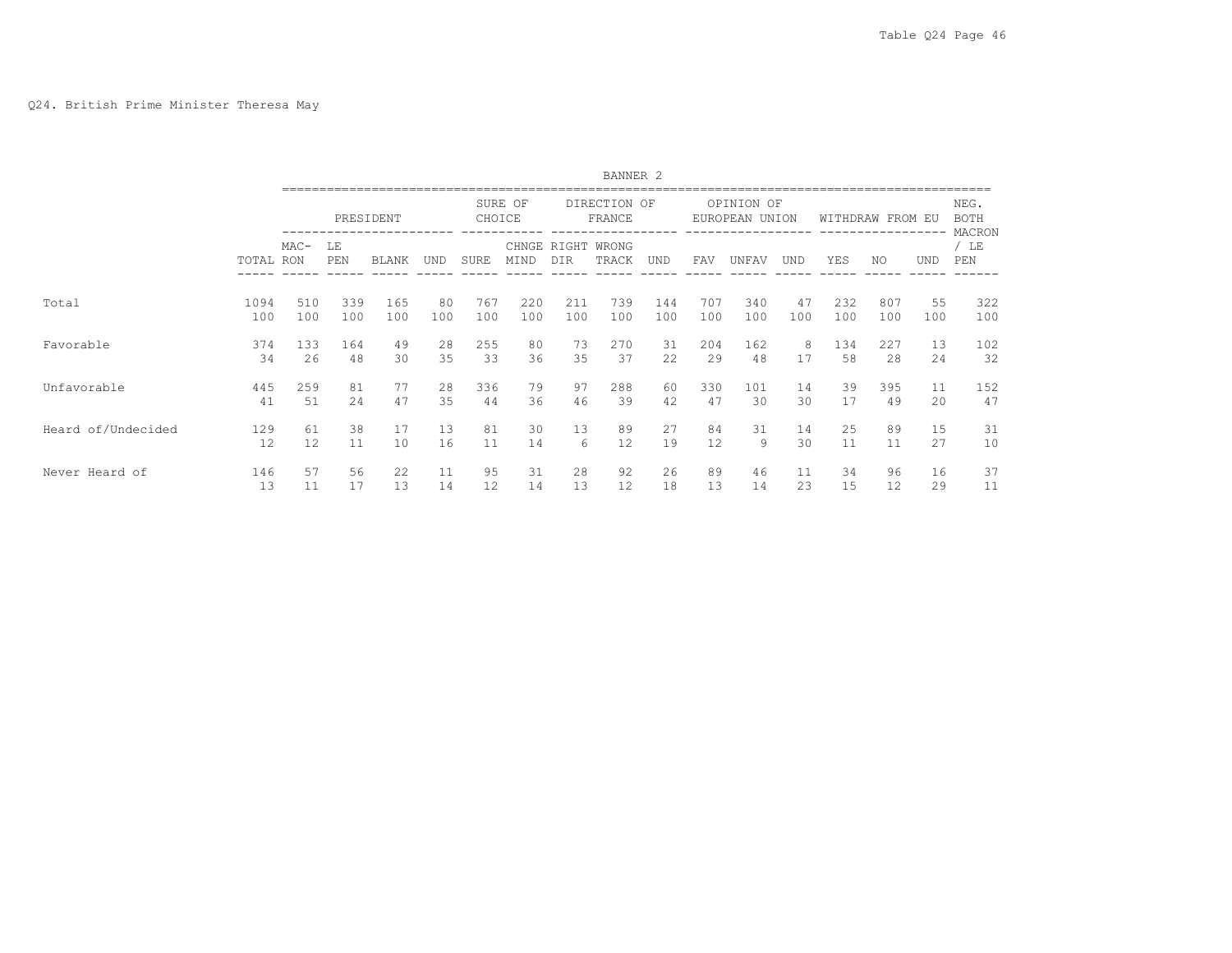|                    |           |           |           |              |         |             |               |          | BANNER <sub>2</sub>    |                   |           |                              |            |          |                  |            |                               |
|--------------------|-----------|-----------|-----------|--------------|---------|-------------|---------------|----------|------------------------|-------------------|-----------|------------------------------|------------|----------|------------------|------------|-------------------------------|
|                    |           |           |           | PRESIDENT    |         | CHOICE      | SURE OF       |          | DIRECTION OF<br>FRANCE |                   |           | OPINION OF<br>EUROPEAN UNION |            |          | WITHDRAW FROM EU |            | NEG.<br><b>BOTH</b><br>MACRON |
|                    | TOTAL RON | $MAC-$    | LΕ<br>PEN | <b>BLANK</b> | UND     | <b>SURE</b> | CHNGE<br>MIND | DIR      | RIGHT WRONG<br>TRACK   | UND               | FAV       | UNFAV                        | <b>UND</b> | YES      | NO.              | <b>UND</b> | / LE<br>PEN                   |
| Total              | 1094      | 510       | 339       | 165          | 80      | 767         | 220           | 211      | 739                    | 144               | 707       | 340                          | 47         | 232      | 807              | 55         | 322                           |
|                    | 100       | 100       | 100       | 100          | 100     | 100         | 100           | 100      | 100                    | 100               | 100       | 100                          | 100        | 100      | 100              | 100        | 100                           |
| Favorable          | 336<br>31 | 197<br>39 | 74<br>22  | 57<br>35     | 8<br>10 | 249<br>32   | 71<br>32      | 83<br>39 | 219<br>30              | 34<br>24          | 237<br>34 | 92<br>27                     | 15         | 52<br>22 | 274<br>34        | 10<br>18   | 110<br>34                     |
| Unfavorable        | 232       | 83        | 98        | 29           | 22      | 163         | 42            | 33       | 182                    | 17                | 141       | 87                           | 4          | 67       | 157              | 8          | 75                            |
|                    | 21        | 16        | 29        | 18           | 28      | 21          | 19            | 16       | 25                     | $12 \overline{ }$ | 20        | 26                           | 9          | 29       | 19               | 15         | 23                            |
| Heard of/Undecided | 124       | 48        | 43        | 16           | 17      | 79          | 26            | 18       | 81                     | 25                | 72        | 46                           | 6          | 25       | 88               | 11         | 28                            |
|                    | 11        | 9         | 13        | 10           | 21      | 10          | 12            | 9        | 11                     | 17                | 10        | 14                           | 13         | 11       | 11               | 20         | 9                             |
| Never Heard of     | 402       | 182       | 124       | 63           | 33      | 276         | 81            | 77       | 257                    | 68                | 257       | 115                          | 30         | 88       | 288              | 26         | 109                           |
|                    | 37        | 36        | 37        | 38           | 41      | 36          | 37            | 36       | 35                     | 47                | 36        | 34                           | 64         | 38       | 36               | 47         | 34                            |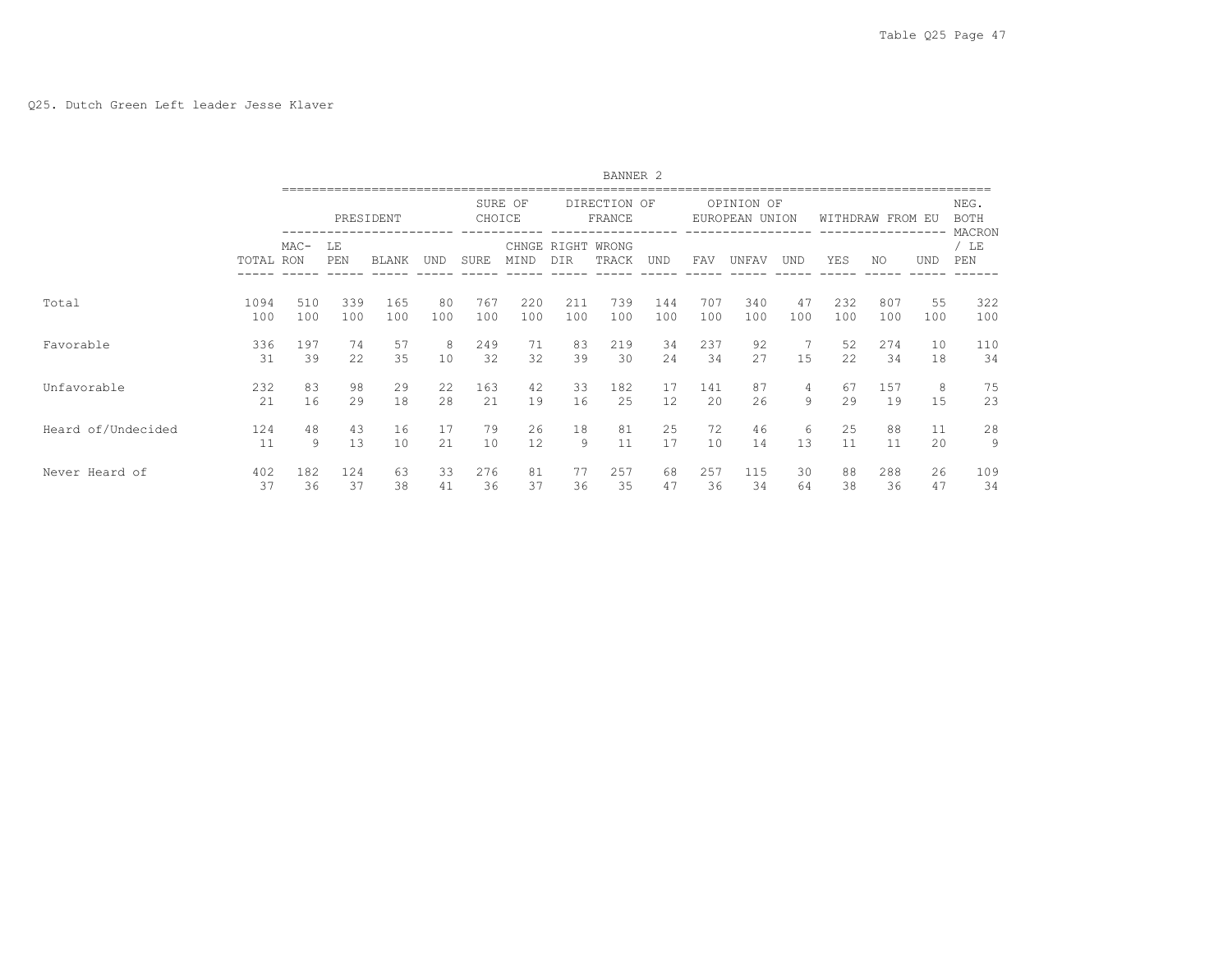Q26. Overall, how would you define your political leanings - Left, Center, or Right?

|           |             |        |                         |              |           |             |            |                                 | BANNER <sub>2</sub>    |            |            |                              |           |            |                  |            |                               |
|-----------|-------------|--------|-------------------------|--------------|-----------|-------------|------------|---------------------------------|------------------------|------------|------------|------------------------------|-----------|------------|------------------|------------|-------------------------------|
|           |             |        |                         | PRESIDENT    |           | CHOICE      | SURE OF    |                                 | DIRECTION OF<br>FRANCE | ------     |            | OPINION OF<br>EUROPEAN UNION |           |            | WITHDRAW FROM EU | ------     | NEG.<br><b>BOTH</b><br>MACRON |
|           | TOTAL RON   | $MAC-$ | LE<br>PEN<br>339<br>510 | <b>BLANK</b> | UND       | <b>SURE</b> | MIND       | CHNGE RIGHT WRONG<br><b>DIR</b> | TRACK                  | UND        | FAV        | UNFAV                        | UND       | YES        | NO.              | <b>UND</b> | / LE<br>PEN                   |
| Total     | 1094<br>100 | 100    | 100                     | 165<br>100   | 80<br>100 | 767<br>100  | 220<br>100 | 211<br>100                      | 739<br>100             | 144<br>100 | 707<br>100 | 340<br>100                   | 47<br>100 | 232<br>100 | 807<br>100       | 55<br>100  | 322<br>100                    |
| Left      | 374         | 218    | 46                      | 90           | 20        | 274         | 76         | 76                              | 252                    | 46         | 257        | 104                          | 13        | 53         | 305              | 16         | 161                           |
|           | 34          | 43     | 14                      | 55           | 25        | 36          | 35         | 36                              | 34                     | 32         | 36         | 31                           | 28        | 23         | 38               | 29         | 50                            |
| Center    | 277         | 168    | 55                      | 36           | 18        | 197         | 58         | 78                              | 167                    | 32         | 208        | 65                           | 4         | 42         | 224              | 11         | 57                            |
|           | 25          | 33     | 16                      | 22           | 23        | 26          | 26         | 37                              | 23                     | 22         | 29         | 19                           | 9         | 18         | 28               | 20         | 18                            |
| Right     | 340         | 100    | 203                     | 15           | 22        | 243         | 66         | 47                              | 252                    | 41         | 191        | 133                          | 16        | 108        | 220              | 12         | 74                            |
|           | 31          | 20     | 60                      | 9            | 28        | 32          | 30         | 22                              | 34                     | 28         | 27         | 39                           | 34        | 47         | 27               | 22         | 23                            |
| Undecided | 103         | 2.4    | 35                      | 24           | 20        | 53          | 20         | 10                              | 68                     | 25         | 51         | 38                           | 14        | 29         | 58               | 16         | 30                            |
|           | 9           | 5      | 10                      | 15           | 25        | 7           | 9          | 5                               | 9                      | 17         | 7          | 11                           | 30        | 13         | 7                | 29         | 9                             |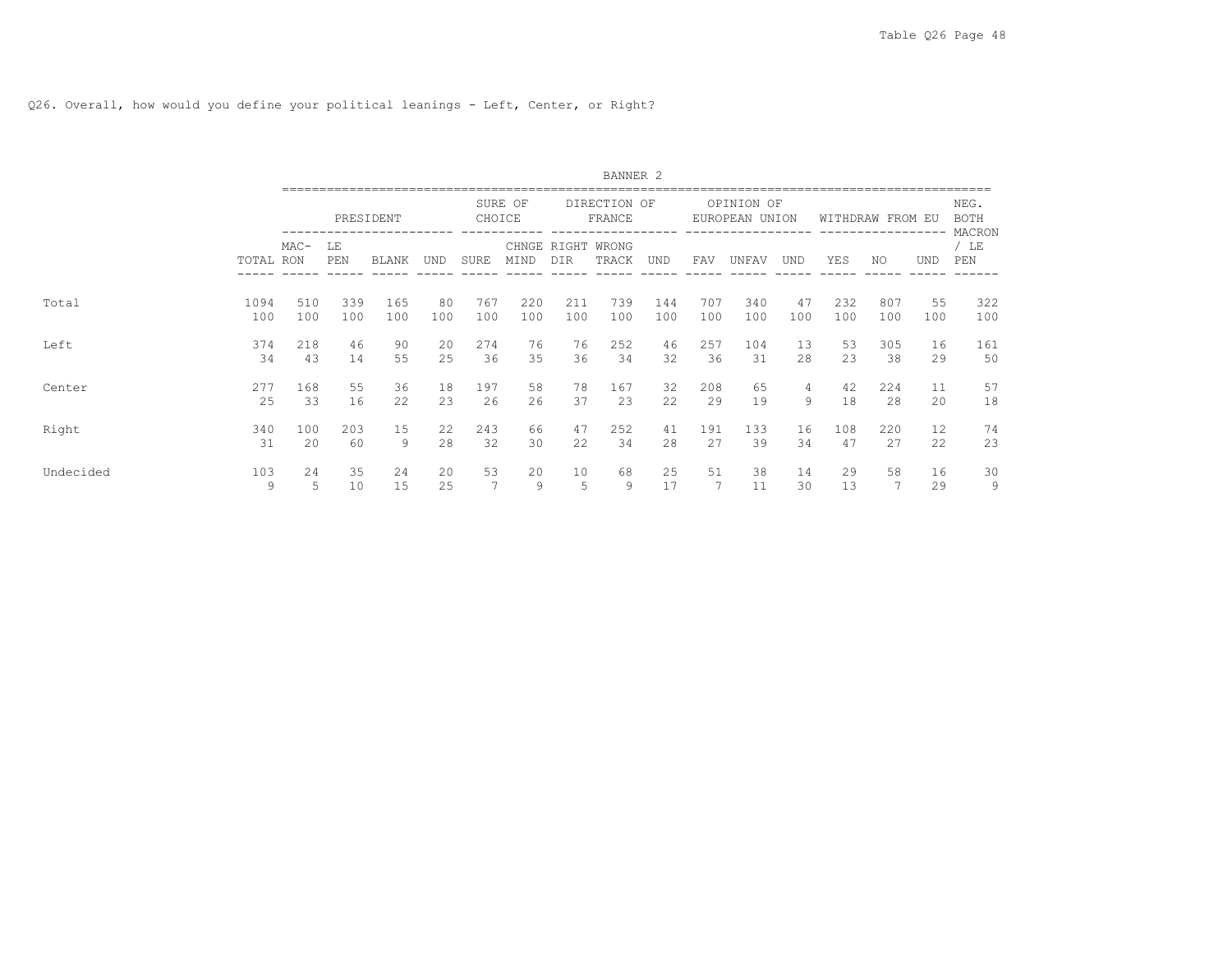|                                          |                      |                      |                                | ========================== |                              |                      |                       |                          | <b>BANNER 2</b>            |                     |                      |                                                   |                          |                         |                      |                                         |                                |
|------------------------------------------|----------------------|----------------------|--------------------------------|----------------------------|------------------------------|----------------------|-----------------------|--------------------------|----------------------------|---------------------|----------------------|---------------------------------------------------|--------------------------|-------------------------|----------------------|-----------------------------------------|--------------------------------|
|                                          |                      |                      |                                | PRESIDENT<br>------------  |                              | CHOICE               | SURE OF               |                          | DIRECTION OF<br>FRANCE     | ---------           |                      | OPINION OF<br>EUROPEAN UNION<br>----------------- |                          | $\frac{1}{2}$           | WITHDRAW FROM EU     |                                         | NEG.<br><b>BOTH</b><br>MACRON  |
|                                          | TOTAL RON            | $MAC-$               | LE<br>PEN                      | BLANK                      | UND                          | SURE                 | MIND                  | DIR                      | CHNGE RIGHT WRONG<br>TRACK | UND                 | FAV                  | UNFAV                                             | UND                      | YES                     | NO                   | UND                                     | $/$ LE<br>PEN                  |
| Total                                    | 1094<br>100          | 510<br>100           | 339<br>100                     | 165<br>100                 | 80<br>100                    | 767<br>100           | 220<br>100            | 211<br>100               | 739<br>100                 | 144<br>100          | 707<br>100           | 340<br>100                                        | 47<br>100                | 232<br>100              | 807<br>100           | 55<br>100                               | 322<br>100                     |
| LO / NPA                                 | 19<br>2              | 6<br>$\mathbf{1}$    | 7<br>$\mathfrak{D}$            | 4<br>$\mathfrak{D}$        | 2<br>3                       | 10<br>$\mathbf{1}$   | 5<br>$\overline{c}$   | $\overline{\phantom{a}}$ | 16<br>2                    | 3<br>$\overline{c}$ | 12<br>$\overline{2}$ | $7\phantom{.0}$<br>$\overline{c}$                 |                          | 5<br>$\mathfrak{D}$     | 11<br>$\mathbf{1}$   | 3<br>5                                  | 6<br>$\mathbf{2}$              |
| La France Insoumise                      | 111<br>10            | 39<br>8              | 13<br>$\overline{4}$           | 49<br>30                   | 10<br>13                     | 72<br>9              | 27<br>12              | 12<br>6                  | 93<br>13                   | 6<br>$\overline{4}$ | 59<br>8              | 46<br>14                                          | 6<br>13                  | 20<br>9                 | 87<br>11             | $\overline{4}$<br>$7\overline{ }$       | 80<br>25                       |
| Parti Socialiste                         | 138<br>13            | 100<br>20            | 16<br>5                        | 16<br>10                   | 6<br>8                       | 114<br>15            | 17<br>8               | 33<br>16                 | 86<br>12                   | 19<br>13            | 110<br>16            | 25<br>$7\phantom{.0}$                             | 3<br>$6\overline{6}$     | 14<br>$6\overline{6}$   | 122<br>15            | $\mathbf{2}$<br>$\overline{4}$          | 33<br>10                       |
| Europe Ecologie, Les<br>Verts            | 58<br>5              | 28<br>5              | 16<br>5                        | 12<br>$7\phantom{.0}$      | 2<br>3                       | 38<br>5              | 16<br>7               | 8<br>$\overline{4}$      | 38<br>5                    | 12<br>8             | 37<br>5              | 19<br>6                                           | 2<br>$\overline{4}$      | 7<br>3                  | 48<br>6              | 3<br>5                                  | 26<br>8                        |
| En Marche!                               | 148<br>14            | 139<br>27            | $\overline{c}$<br>$\mathbf{1}$ | $\overline{\phantom{a}}$   | 7<br>9                       | 120<br>16            | 18<br>8               | 63<br>30                 | 72<br>10                   | 13<br>9             | 128<br>18            | 16<br>5                                           | $\overline{4}$<br>9      | 9<br>4                  | 136<br>17            | 3<br>5                                  | 6<br>2                         |
| UDI                                      | 31<br>3              | 18<br>$\overline{4}$ | 9<br>3                         | 3<br>2                     | $\mathbf{1}$<br>$\mathbf{1}$ | 22<br>$\mathbf{3}$   | 8<br>$\overline{4}$   | 8<br>$\overline{4}$      | 15<br>2                    | 8<br>6              | 21<br>$\mathbf{3}$   | 10<br>3                                           |                          | 4<br>$\overline{c}$     | 27<br>3              | $\equiv$                                | $\overline{4}$<br>$\mathbf{1}$ |
| Les Republicains                         | 169<br>15            | 69<br>14             | 71<br>21                       | 15<br>9                    | 14<br>18                     | 117<br>15            | 36<br>16              | 25<br>12                 | 122<br>17                  | 22<br>15            | 121<br>17            | 42<br>12                                          | 6<br>13                  | 27<br>12                | 140<br>17            | $\mathbf{2}^{\prime}$<br>$\overline{4}$ | 56<br>17                       |
| Debout la France                         | 39<br>$\overline{4}$ | 14<br>3              | 19<br>6                        | 5<br>3                     | $\mathbf{1}$<br>$\mathbf{1}$ | 25<br>3              | 13<br>$6\overline{6}$ | 10<br>5                  | 24<br>3                    | 5<br>3              | 21<br>3              | 18<br>5                                           | $\overline{\phantom{a}}$ | 14<br>$6\overline{6}$   | 25<br>3              | $\overline{\phantom{a}}$                | 10<br>3                        |
| Front National                           | 124<br>11            | 3<br>$\mathbf{1}$    | 119<br>35                      | $\qquad \qquad -$          | $\mathbf{2}$<br>3            | 105<br>14            | 14<br>6               | 12<br>6                  | 105<br>14                  | 7<br>5              | 43<br>6              | 75<br>22                                          | 6<br>13                  | 81<br>35                | 33<br>$\overline{4}$ | 10<br>18                                | 5<br>$\overline{c}$            |
| Without Partisan<br>sympathy/Independent | 184<br>17            | 69<br>14             | 51<br>15                       | 42<br>25                   | 22<br>28                     | 106<br>14            | 48<br>22              | 30<br>14                 | 119<br>16                  | 35<br>24            | 105<br>15            | 67<br>20                                          | 12<br>26                 | 40<br>17                | 124<br>15            | 20<br>36                                | 61<br>19                       |
| Other                                    | 15<br>$\mathbf{1}$   | 5<br>$\mathbf{1}$    | 3<br>$\overline{1}$            | 5<br>3                     | 2<br>3                       | 8<br>$\mathbf{1}$    | 5<br>$\overline{c}$   | 2<br>$\mathbf{1}$        | 9<br>$\mathbf{1}$          | $\overline{4}$<br>3 | 10<br>1              | 5<br>$\mathbf{1}$                                 |                          | $\mathbf{1}$<br>$\star$ | 14<br>2              | $\overline{\phantom{a}}$                | $\,9$<br>3                     |
| Undecided                                | 58<br>5              | 20<br>$\overline{4}$ | 13<br>4                        | 14<br>8                    | 11<br>14                     | 30<br>$\overline{4}$ | 13<br>6               | 8<br>4                   | 40<br>5                    | 10<br>7             | 40<br>6              | 10<br>3                                           | 8<br>17                  | 10<br>4                 | 40<br>5              | 8<br>15                                 | 26<br>8                        |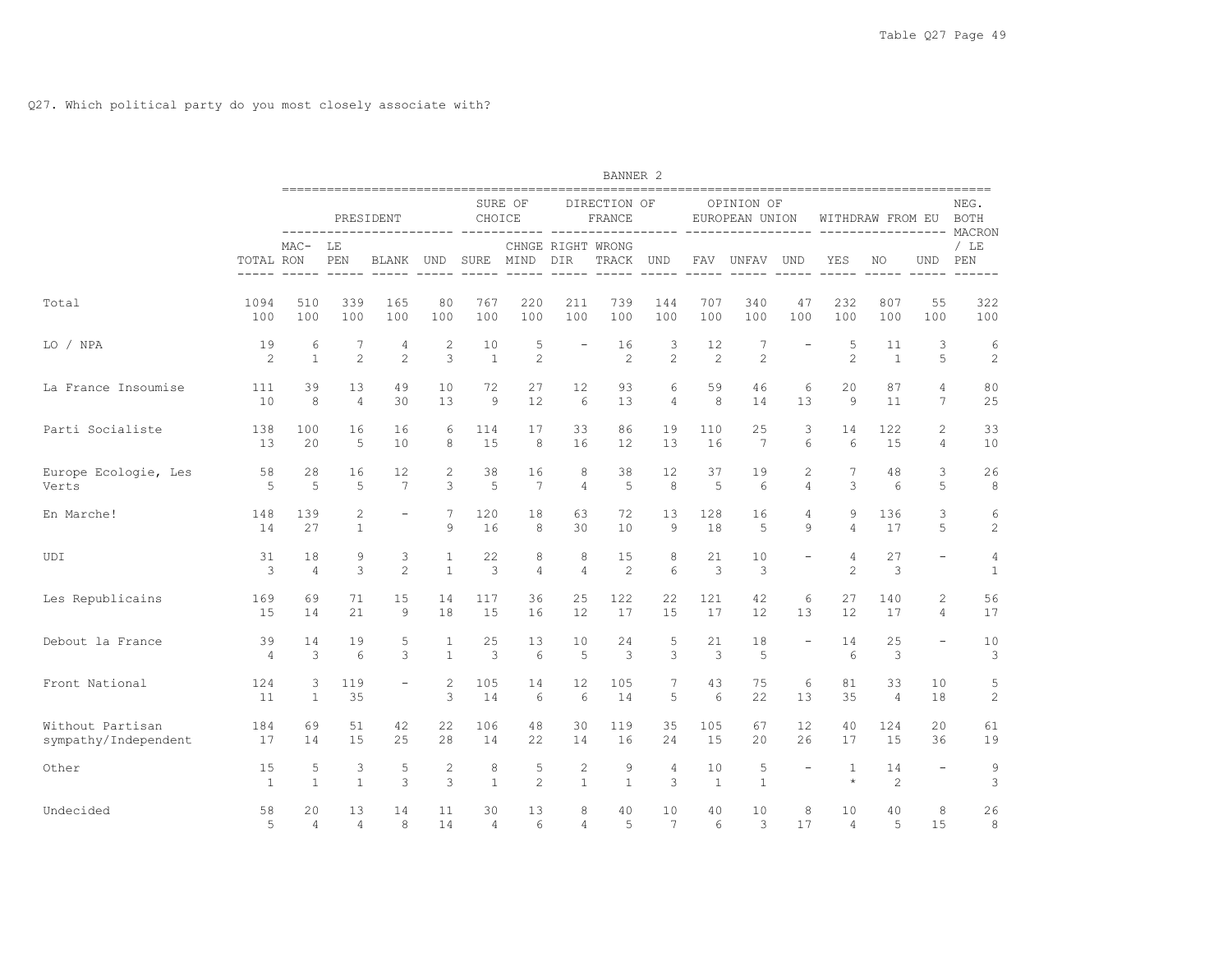|                                    |                    |            |                     |                   |                              |                   |                              |                           | BANNER <sub>2</sub>    |            |              |                              |                   |                    |                   |            |                                         |
|------------------------------------|--------------------|------------|---------------------|-------------------|------------------------------|-------------------|------------------------------|---------------------------|------------------------|------------|--------------|------------------------------|-------------------|--------------------|-------------------|------------|-----------------------------------------|
|                                    |                    |            |                     | PRESIDENT         |                              | CHOICE            | SURE OF                      |                           | DIRECTION OF<br>FRANCE |            |              | OPINION OF<br>EUROPEAN UNION |                   |                    | WITHDRAW FROM EU  |            | NEG.<br><b>BOTH</b><br>MACRON           |
|                                    | TOTAL RON          | $MAC-$     | LE<br>PEN           | <b>BLANK</b>      | UND                          | <b>SURE</b>       | MIND                         | CHNGE RIGHT<br><b>DTR</b> | WRONG<br>TRACK         | <b>UND</b> | <b>FAV</b>   | UNFAV                        | <b>UND</b>        | YES                | NO.               | <b>UND</b> | / LE<br>$\ensuremath{\mathop{\rm PEN}}$ |
| Total                              | 1094<br>100        | 510<br>100 | 339<br>100          | 165<br>100        | 80<br>100                    | 767<br>100        | 220<br>100                   | 211<br>100                | 739<br>100             | 144<br>100 | 707<br>100   | 340<br>100                   | 47<br>100         | 232<br>100         | 807<br>100        | 55<br>100  | 322<br>100                              |
| Below the baccalaureat             | 258<br>24          | 99<br>19   | 99<br>29            | 39<br>24          | 21<br>26                     | 178<br>2.3        | 53<br>24                     | 47<br>22                  | 179<br>24              | 32<br>22.2 | 148<br>21    | 94<br>28                     | 16<br>34          | 74<br>32           | 160<br>20         | 24<br>44   | 70<br>22                                |
| <b>Baccalaureat</b>                | 256<br>23          | 103<br>2.0 | 96<br>2.8           | 34<br>21          | 23<br>29                     | 167<br>22         | 56<br>25                     | 32<br>15                  | 193<br>2.6             | 31<br>22.2 | 162<br>23    | 87<br>26                     | 1.5               | 57<br>2.5          | 188<br>23         | 11<br>20   | 72<br>22                                |
| First cycle of higher<br>education | 216<br>20          | 112<br>22  | 59<br>17            | 31<br>19          | 14<br>18                     | 158<br>21         | 40<br>18                     | 49<br>23                  | 138<br>19              | 29<br>20   | 137<br>19    | 69<br>20                     | 10<br>21          | 48<br>21           | 161<br>20         | 7<br>13    | 65<br>20                                |
| Upper secondary/post<br>graduate   | 351<br>32          | 190<br>37  | 81<br>2.4           | 59<br>36          | 21<br>2.6                    | 257<br>34         | 69<br>31                     | 78<br>37                  | 223<br>30              | 50<br>35   | 253<br>36    | 88<br>2.6                    | 10<br>2.1         | 49<br>2.1          | 292<br>36         | 10<br>18   | 111<br>34                               |
| Refused                            | 13<br>$\mathbf{1}$ | 6          | 4<br>$\overline{1}$ | 2<br>$\mathbf{1}$ | $\mathbf{1}$<br>$\mathbf{1}$ | 7<br>$\mathbf{1}$ | $\mathbf{2}$<br>$\mathbf{1}$ | 5<br>$\overline{c}$       | 6<br>$\mathbf{1}$      | 2<br>1.    | $\mathbf{1}$ | 2<br>$\mathbf{1}$            | 4<br>$\mathsf{Q}$ | 4<br>$\mathcal{P}$ | 6<br>$\mathbf{1}$ | 3<br>5     | 4<br>1                                  |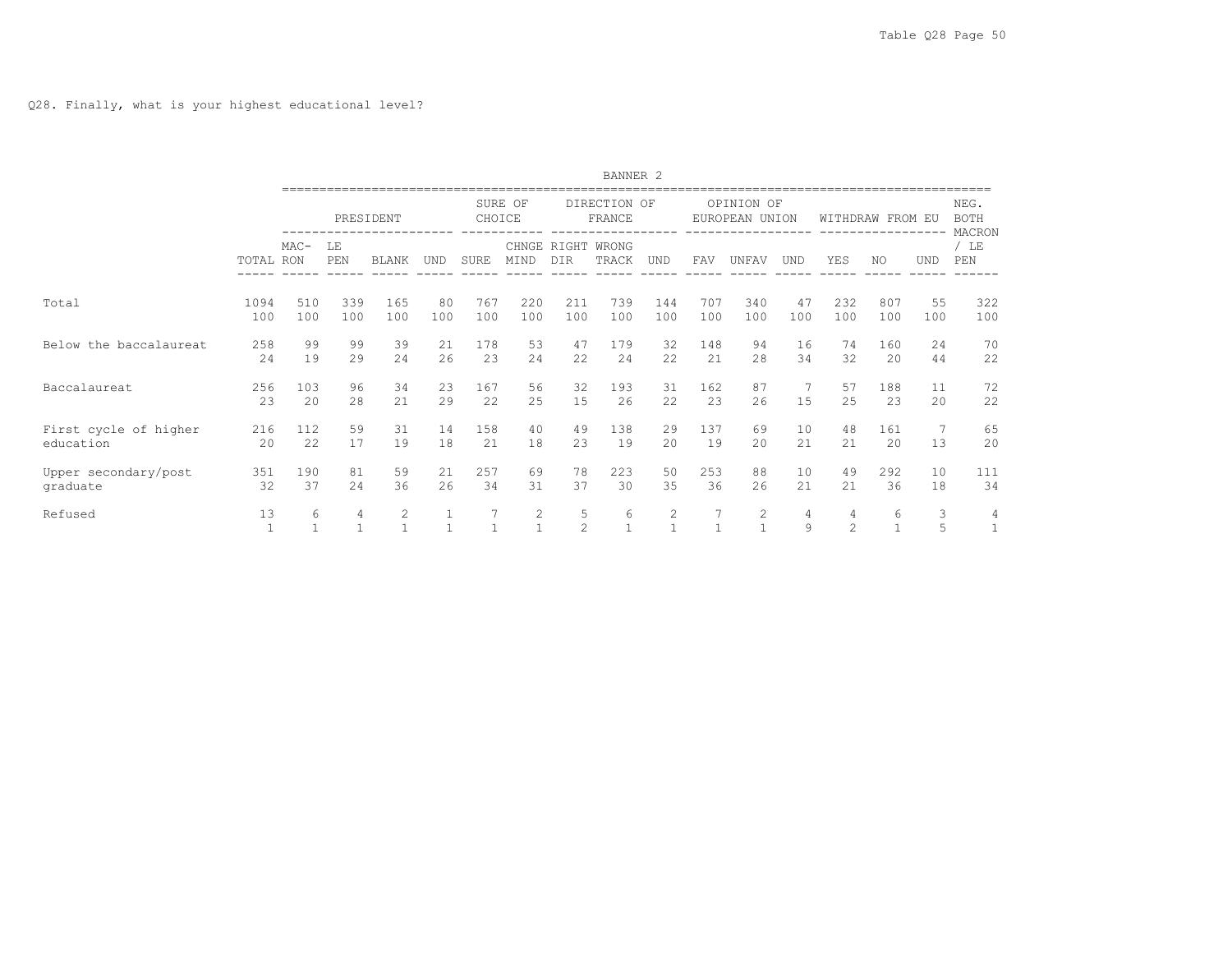Q5. Do you feel the country is headed in the right direction or is on the wrong track?

|                 |             |                         |           |                      |            |                          |               |           |                        |            | BANNER <sub>3</sub>   |            |            |            |                      |            |                   |            |                      |            |
|-----------------|-------------|-------------------------|-----------|----------------------|------------|--------------------------|---------------|-----------|------------------------|------------|-----------------------|------------|------------|------------|----------------------|------------|-------------------|------------|----------------------|------------|
|                 |             | VOTED IN<br>FIRST ROUND |           |                      |            | VOTED FOR IN FIRST ROUND |               |           | OPINION OF<br>HOLLANDE |            | OPINION<br>ME'LENCHON | OF         | OPINION OF | HAMON      | OPINION OF<br>MACRON |            | OPINION<br>FILLON | OF         | OPINION OF<br>LE PEN |            |
|                 | TOTAL       | YES                     | NO.       | $MAC-$<br><b>RON</b> | LΕ<br>PEN  | ME'<br>$LEN-$<br>CHON    | $FIL-$<br>LON | HAMON     | FAV                    | UNFAV      | FAV                   | UNFAV      | FAV        | UNFAV      | FAV                  | UNFAV      | FAV               | UNFAV      | FAV                  | UNFAV      |
| Total           | 1094<br>100 | 1033<br>100             | 61<br>100 | 222<br>100           | 209<br>100 | 194<br>100               | 173<br>100    | 69<br>100 | 276<br>100             | 781<br>100 | 457<br>100            | 589<br>100 | 365<br>100 | 678<br>100 | 464<br>100           | 567<br>100 | 298<br>100        | 766<br>100 | 296<br>100           | 752<br>100 |
| Right Direction | 211<br>19   | 199<br>19               | 12<br>20  | 89<br>40             | 16<br>8    | 20<br>10                 | 33<br>19      | 12<br>17  | 92<br>33               | 109<br>14  | 81<br>18              | 121<br>21  | 87<br>24   | 115<br>17  | 163<br>35            | 36<br>6    | 70<br>23          | 134<br>17  | 45<br>15             | 163<br>22  |
| Wrong Track     | 739<br>68   | 702<br>68               | 37<br>61  | 97<br>44             | 169<br>81  | 160<br>82                | 120<br>69     | 46<br>67  | 141<br>51              | 589<br>75  | 329<br>72             | 391<br>66  | 226<br>62  | 493<br>73  | 233<br>50            | 478<br>84  | 189<br>63         | 541<br>71  | 229                  | 485<br>64  |
| Undecided       | 144<br>13   | 132<br>13               | 12<br>20  | 36<br>16             | 24<br>11   | 14                       | 20<br>12      | 11<br>16  | 43<br>16               | 83<br>11   | 47<br>10              | 77<br>13   | 52<br>14   | 70<br>10   | 68<br>15             | 53<br>9    | 39<br>13          | 91<br>12   | 22                   | 104<br>14  |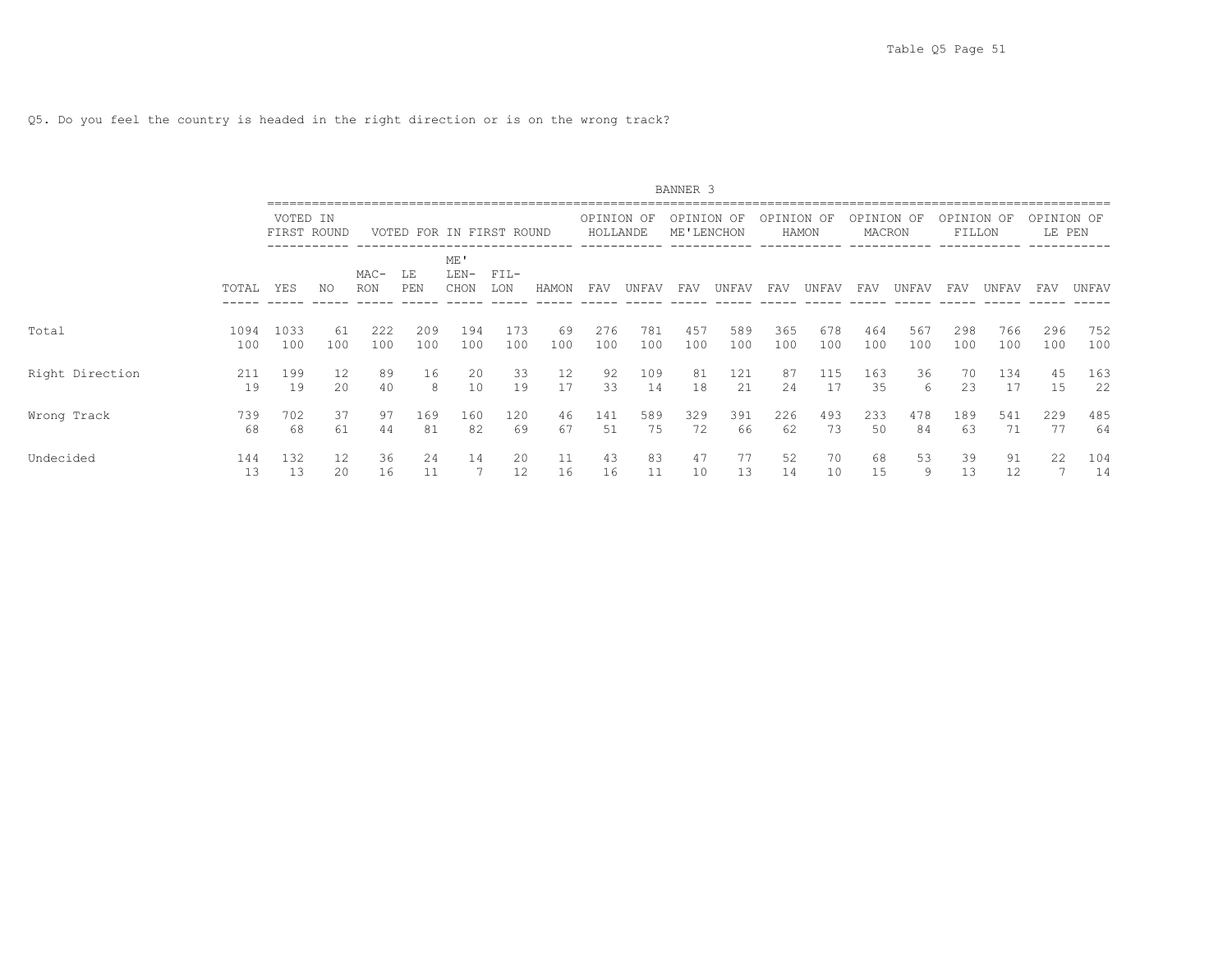#### Q6. Francois Hollande

|                    |             |                         |           |               |                          |                       |               |           |                          |                          | BANNER <sub>3</sub>      |            |                |            |                      |            |                      |            |                      |            |
|--------------------|-------------|-------------------------|-----------|---------------|--------------------------|-----------------------|---------------|-----------|--------------------------|--------------------------|--------------------------|------------|----------------|------------|----------------------|------------|----------------------|------------|----------------------|------------|
|                    |             | VOTED IN<br>FIRST ROUND |           |               | VOTED FOR IN FIRST ROUND |                       |               |           | OPINION OF<br>HOLLANDE   |                          | OPINION OF<br>ME'LENCHON |            | OPINION OF     | HAMON      | OPINION OF<br>MACRON |            | OPINION OF<br>FILLON |            | OPINION OF<br>LE PEN |            |
|                    | TOTAL       | YES                     | NO        | $MAC-$<br>RON | LE<br>PEN                | ME'<br>$LEN-$<br>CHON | $FIL-$<br>LON | HAMON     | FAV                      | UNFAV                    | FAV                      | UNFAV      | FAV            | UNFAV      | FAV                  | UNFAV      | FAV                  | UNFAV      | FAV                  | UNFAV      |
| Total              | 1094<br>100 | 1033<br>100             | 61<br>100 | 222<br>100    | 209<br>100               | 194<br>100            | 173<br>100    | 69<br>100 | 276<br>100               | 781<br>100               | 457<br>100               | 589<br>100 | 365<br>100     | 678<br>100 | 464<br>100           | 567<br>100 | 298<br>100           | 766<br>100 | 296<br>100           | 752<br>100 |
| Favorable          | 276<br>25   | 261<br>25               | 15<br>25  | 98<br>44      | 27<br>13                 | 43<br>22              | 16<br>9       | 34<br>49  | 276<br>100               | $\overline{\phantom{0}}$ | 142<br>31                | 126<br>21  | 158<br>43      | 109<br>16  | 187<br>40            | 75<br>13   | 66<br>22             | 206<br>27  | 59<br>20             | 216<br>29  |
| Unfavorable        | 781<br>71   | 740<br>72               | 41<br>67  | 122<br>55     | 168<br>80                | 147<br>76             | 155<br>90     | 34<br>49  | $\overline{\phantom{a}}$ | 781<br>100               | 302<br>66                | 457<br>78  | 200<br>55      | 561<br>83  | 267<br>58            | 483<br>85  | 225<br>76            | 548<br>72  | 231<br>78            | 520<br>69  |
| Heard of/Undecided | 37<br>3     | 32<br>3                 | 8         |               | 14<br>$\overline{7}$     | $\mathcal{L}$         |               |           |                          |                          | 13<br>3                  | 6          | $\mathfrak{D}$ |            | 10<br>$\mathfrak{D}$ | 9<br>2     |                      | 12<br>2    | 6<br>$\mathfrak{D}$  | 16<br>2    |
| Never Heard of     |             |                         |           |               |                          |                       |               |           |                          |                          |                          |            |                |            |                      |            |                      |            |                      |            |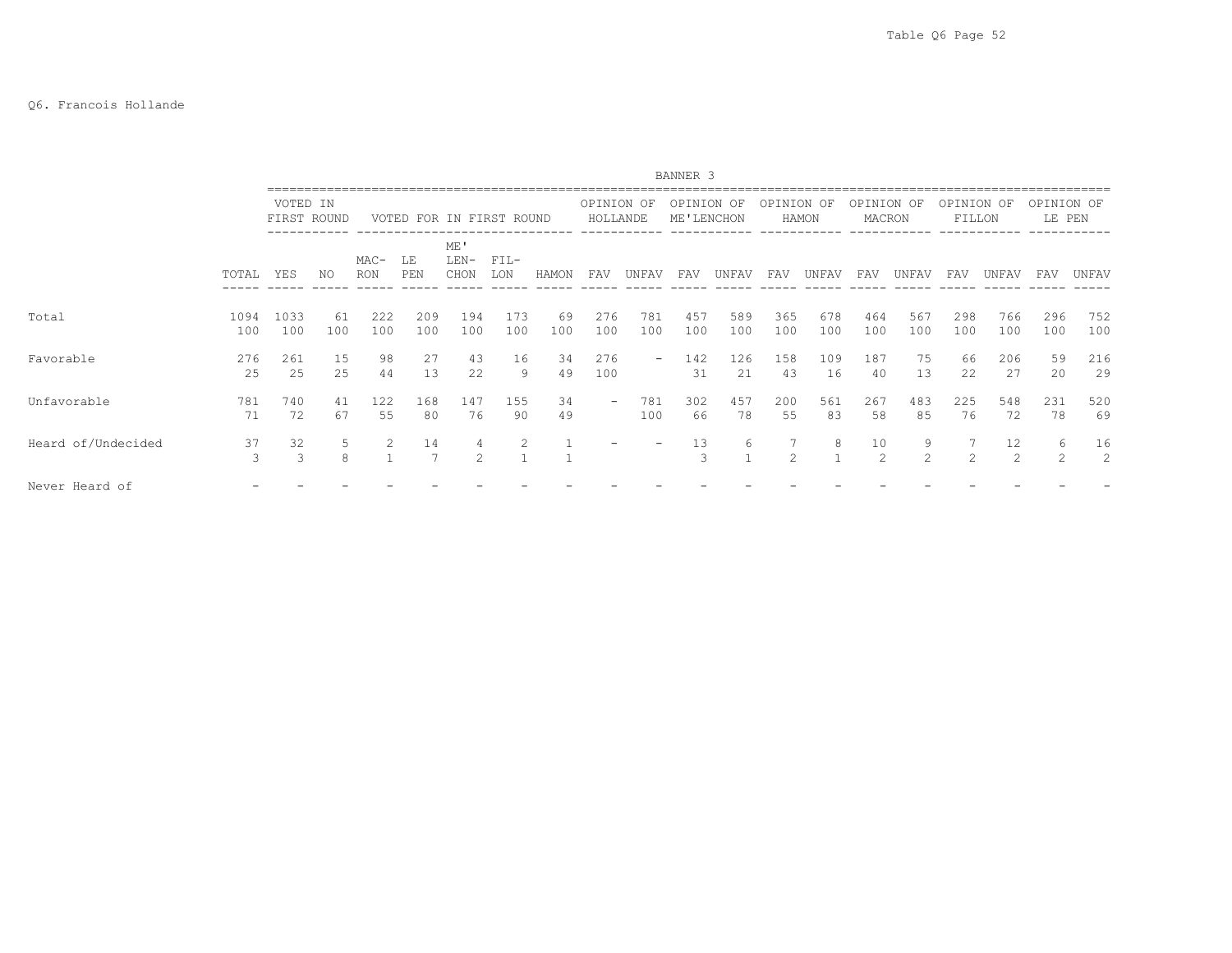#### Q7. Jean-Luc Me'lenchon

|                    |                      |                         |           |                    |            |                      |                    |           |                        |            | BANNER <sub>3</sub>      |                          |                     |            |                      |            |                      |            |                      |            |
|--------------------|----------------------|-------------------------|-----------|--------------------|------------|----------------------|--------------------|-----------|------------------------|------------|--------------------------|--------------------------|---------------------|------------|----------------------|------------|----------------------|------------|----------------------|------------|
|                    |                      | VOTED IN<br>FIRST ROUND |           | VOTED              |            | FOR IN FIRST ROUND   |                    |           | OPINION OF<br>HOLLANDE |            | OPINION<br>ME'LENCHON    | OF                       | OPINION OF          | HAMON      | OPINION OF<br>MACRON |            | OPINION OF<br>FILLON |            | OPINION OF<br>LE PEN |            |
|                    | TOTAL                | YES                     | NO.       | MAC-<br><b>RON</b> | LE<br>PEN  | ME<br>$LEN-$<br>CHON | $FIL-$<br>LON      | HAMON     | FAV                    | UNFAV      | FAV                      | UNFAV                    | FAV                 | UNFAV      | FAV                  | UNFAV      | FAV                  | UNFAV      | FAV                  | UNFAV      |
| Total              | 1094<br>100          | 1033<br>100             | 61<br>100 | 222<br>100         | 209<br>100 | 194<br>100           | 173<br>100         | 69<br>100 | 276<br>100             | 781<br>100 | 457<br>100               | 589<br>100               | 365<br>100          | 678<br>100 | 464<br>100           | 567<br>100 | 298<br>100           | 766<br>100 | 296<br>100           | 752<br>100 |
| Favorable          | 457<br>42            | 430<br>42               | 27<br>44  | 54<br>24           | 69<br>33   | 183<br>94            | 29<br>17           | 42<br>61  | 142<br>51              | 302<br>39  | 457<br>100               | $\overline{\phantom{a}}$ | 226<br>62           | 221<br>33  | 181<br>39            | 263<br>46  | 85<br>29             | 370<br>48  | 126<br>43            | 326<br>43  |
| Unfavorable        | 589<br>54            | 561<br>54               | 28<br>46  | 161<br>73          | 121<br>58  | 11<br>6              | 141<br>82          | 26<br>38  | 126<br>46              | 457<br>59  | $\overline{\phantom{m}}$ | 589<br>100               | 129<br>35           | 450<br>66  | 273<br>59            | 291<br>51  | 205<br>69            | 377<br>49  | 164<br>55            | 406<br>54  |
| Heard of/Undecided | 46<br>$\overline{4}$ | 41                      | 5.<br>8   | 6<br>3             | 19<br>9    |                      | 3<br>$\mathcal{L}$ |           | 3                      | 21<br>3    |                          |                          | 9<br>$\mathfrak{D}$ |            | 9<br>$\mathcal{L}$   | 13<br>2    | 8<br>$\mathcal{R}$   | 18<br>2    | 6<br>$\mathcal{L}$   | 18<br>2    |
| Never Heard of     |                      |                         | 2         |                    |            |                      |                    |           |                        |            |                          |                          |                     |            |                      |            |                      |            |                      |            |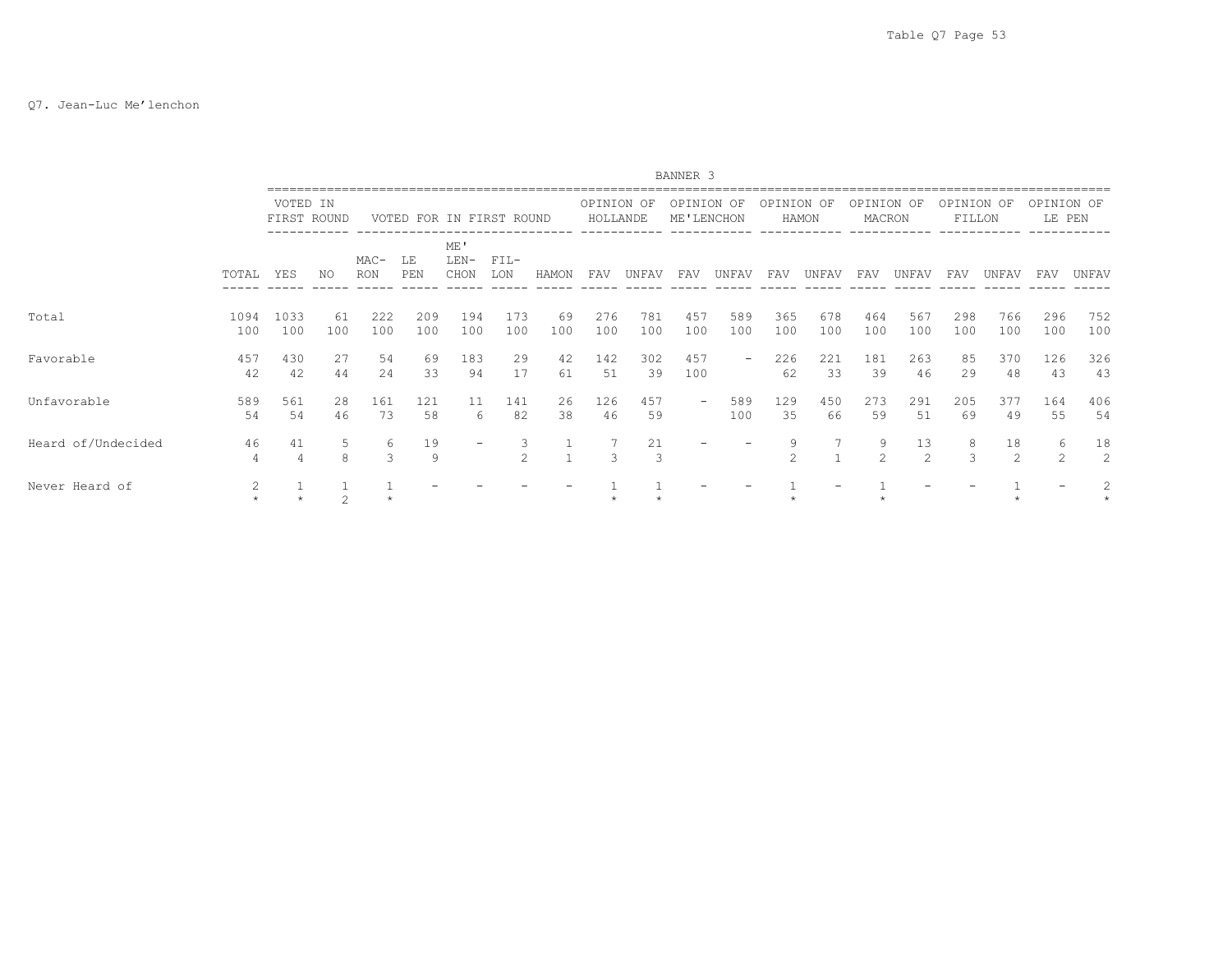#### Q8.Benoit Hamon

|                    |                      |                         |           |                    |            |                          |                     |           |                        |            | BANNER 3                 |            |            |            |                      |                      |                      |            |                      |            |
|--------------------|----------------------|-------------------------|-----------|--------------------|------------|--------------------------|---------------------|-----------|------------------------|------------|--------------------------|------------|------------|------------|----------------------|----------------------|----------------------|------------|----------------------|------------|
|                    |                      | VOTED IN<br>FIRST ROUND |           |                    |            | VOTED FOR IN FIRST ROUND |                     |           | OPINION OF<br>HOLLANDE |            | OPINION OF<br>ME'LENCHON |            | OPINION OF | HAMON      | OPINION OF<br>MACRON |                      | OPINION OF<br>FILLON |            | OPINION OF<br>LE PEN |            |
|                    | TOTAL                | YES                     | NO        | MAC-<br><b>RON</b> | LE<br>PEN  | ME'<br>$LEN-$<br>CHON    | $FIL-$<br>LON       | HAMON     | FAV                    | UNFAV      | FAV                      | UNFAV      | FAV        | UNFAV      | FAV                  | UNFAV                | FAV                  | UNFAV      | FAV                  | UNFAV      |
| Total              | 1094<br>100          | 1033<br>100             | 61<br>100 | 222<br>100         | 209<br>100 | 194<br>100               | 173<br>100          | 69<br>100 | 276<br>100             | 781<br>100 | 457<br>100               | 589<br>100 | 365<br>100 | 678<br>100 | 464<br>100           | 567<br>100           | 298<br>100           | 766<br>100 | 296<br>100           | 752<br>100 |
| Favorable          | 365<br>33            | 342<br>33               | 23<br>38  | 83<br>37           | 18<br>9    | 102<br>53                | 30<br>17            | 64<br>93  | 158<br>57              | 200<br>26  | 226<br>49                | 129<br>22  | 365<br>100 |            | 202<br>44            | 150<br>26            | 71<br>24             | 292<br>38  | 60<br>20             | 298<br>40  |
| Unfavorable        | 678<br>62            | 644<br>62               | 34<br>56  | 133<br>60          | 170<br>81  | 87<br>45                 | 140<br>81           | 4<br>6    | 109<br>39              | 561<br>72  | 221<br>48                | 450<br>76  |            | 678<br>100 | 250<br>54            | 404<br>71            | 219<br>73            | 452<br>59  | 227<br>77            | 431<br>57  |
| Heard of/Undecided | 47<br>$\overline{4}$ | 43<br>4                 | 7         | 4<br>$2^{1}$       | 21<br>10   | 3<br>$\mathfrak{D}$      | 3<br>$\mathfrak{D}$ |           | $\mathbf{3}$           | 19<br>2    | 9<br>$\mathfrak{D}$      |            |            |            | 9<br>$\mathfrak{D}$  | 13<br>$\mathfrak{D}$ | 6<br>$\mathfrak{D}$  | 21<br>3    | 9<br>$\mathcal{S}$   | 20<br>3    |
| Never Heard of     |                      |                         |           |                    |            |                          |                     |           |                        | $\star$    |                          |            |            |            |                      |                      |                      |            |                      |            |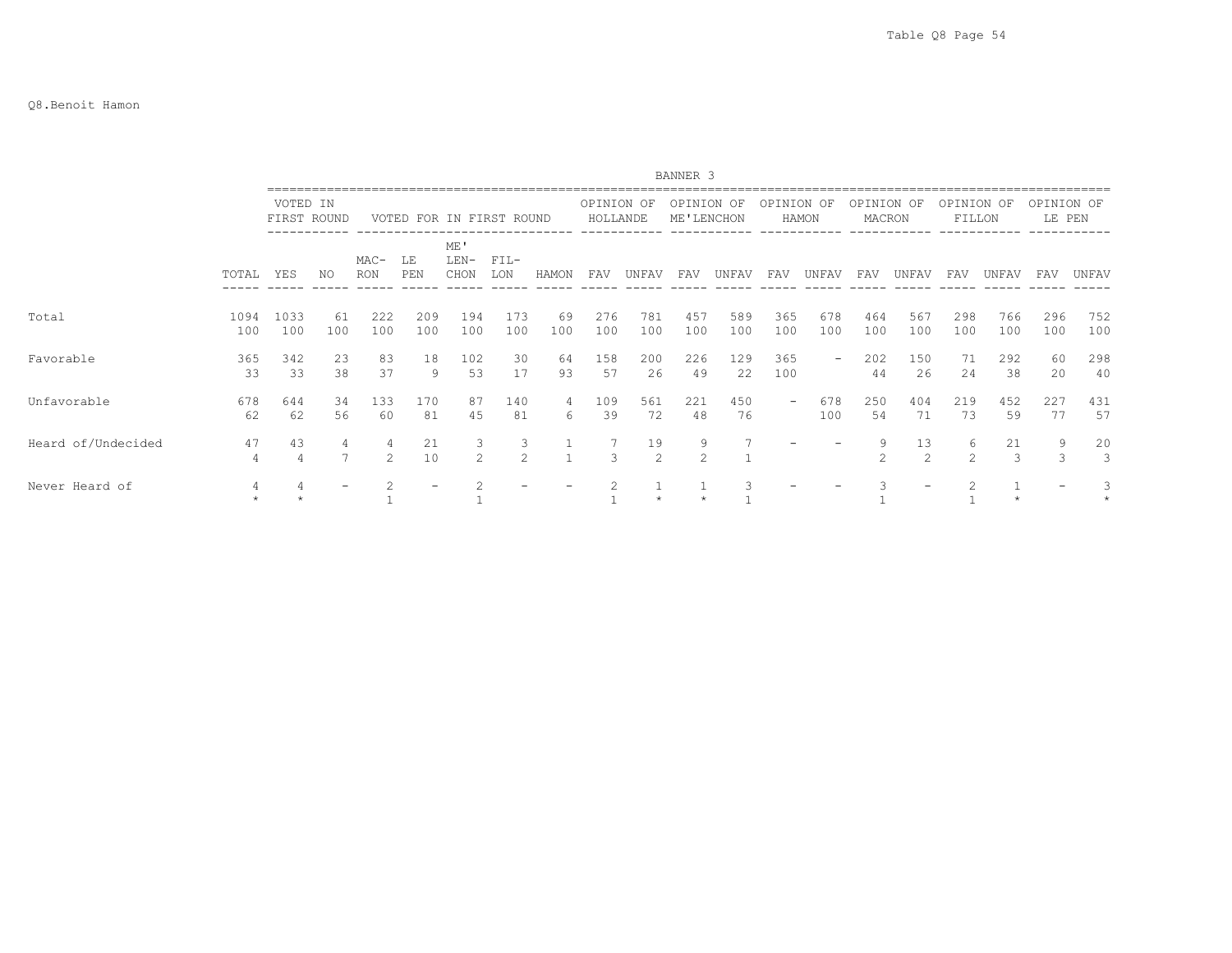### Q9. Emmanuel Macron

|                    |             |             |             |               |                          |                     |               |           |                        |            | BANNER 3                 |                      |            |            |                      |            |                      |            |                      |            |
|--------------------|-------------|-------------|-------------|---------------|--------------------------|---------------------|---------------|-----------|------------------------|------------|--------------------------|----------------------|------------|------------|----------------------|------------|----------------------|------------|----------------------|------------|
|                    |             | VOTED IN    | FIRST ROUND |               | VOTED FOR IN FIRST ROUND |                     |               |           | OPINION OF<br>HOLLANDE |            | OPINION OF<br>ME'LENCHON |                      | OPINION OF | HAMON      | OPINION OF<br>MACRON |            | OPINION OF<br>FILLON |            | OPINION OF<br>LE PEN |            |
|                    | TOTAL       | <b>YES</b>  | NO.         | $MAC-$<br>RON | T.F.<br>PEN              | ME'<br>LEN-<br>CHON | $FIL-$<br>LON | HAMON     | FAV                    | UNFAV      | FAV                      | UNFAV                | FAV        | UNFAV      | FAV                  | UNFAV      | FAV                  | UNFAV      | FAV                  | UNFAV      |
| Total              | 1094<br>100 | 1033<br>100 | 61<br>100   | 222<br>100    | 209<br>100               | 194<br>100          | 173<br>100    | 69<br>100 | 276<br>100             | 781<br>100 | 457<br>100               | 589<br>100           | 365<br>100 | 678<br>100 | 464<br>100           | 567<br>100 | 298<br>100           | 766<br>100 | 296<br>100           | 752<br>100 |
| Favorable          | 464<br>42   | 435<br>42   | 29<br>48    | 199<br>90     | 2.4<br>11                | 48<br>25            | 68<br>39      | 36<br>52  | 187<br>68              | 267<br>34  | 181<br>40                | 273<br>46            | 202<br>55  | 250<br>37  | 464<br>100           |            | 138<br>46            | 323<br>42  | 69<br>23             | 390<br>52  |
| Unfavorable        | 567<br>52   | 539<br>52   | 28<br>46    | 16            | 172<br>82                | 139<br>72           | 89<br>51      | 33<br>48  | 75<br>27               | 483<br>62  | 263<br>58                | 291<br>49            | 150<br>41  | 404<br>60  | -                    | 567<br>100 | 143<br>48            | 416<br>54  | 223<br>75            | 322<br>43  |
| Heard of/Undecided | 63<br>6     | 59<br>6     | 4           | 3             | 13<br>6                  | 4                   | 16<br>9       | $-$       | 14<br>5                | 31<br>4    | 13<br>3                  | 25<br>$\overline{4}$ | 13<br>4    | 24<br>4    |                      |            | 17<br>6              | 27<br>4    |                      | 40<br>5    |
| Never Heard of     |             |             |             |               |                          |                     |               |           |                        |            |                          |                      |            |            |                      |            |                      |            |                      |            |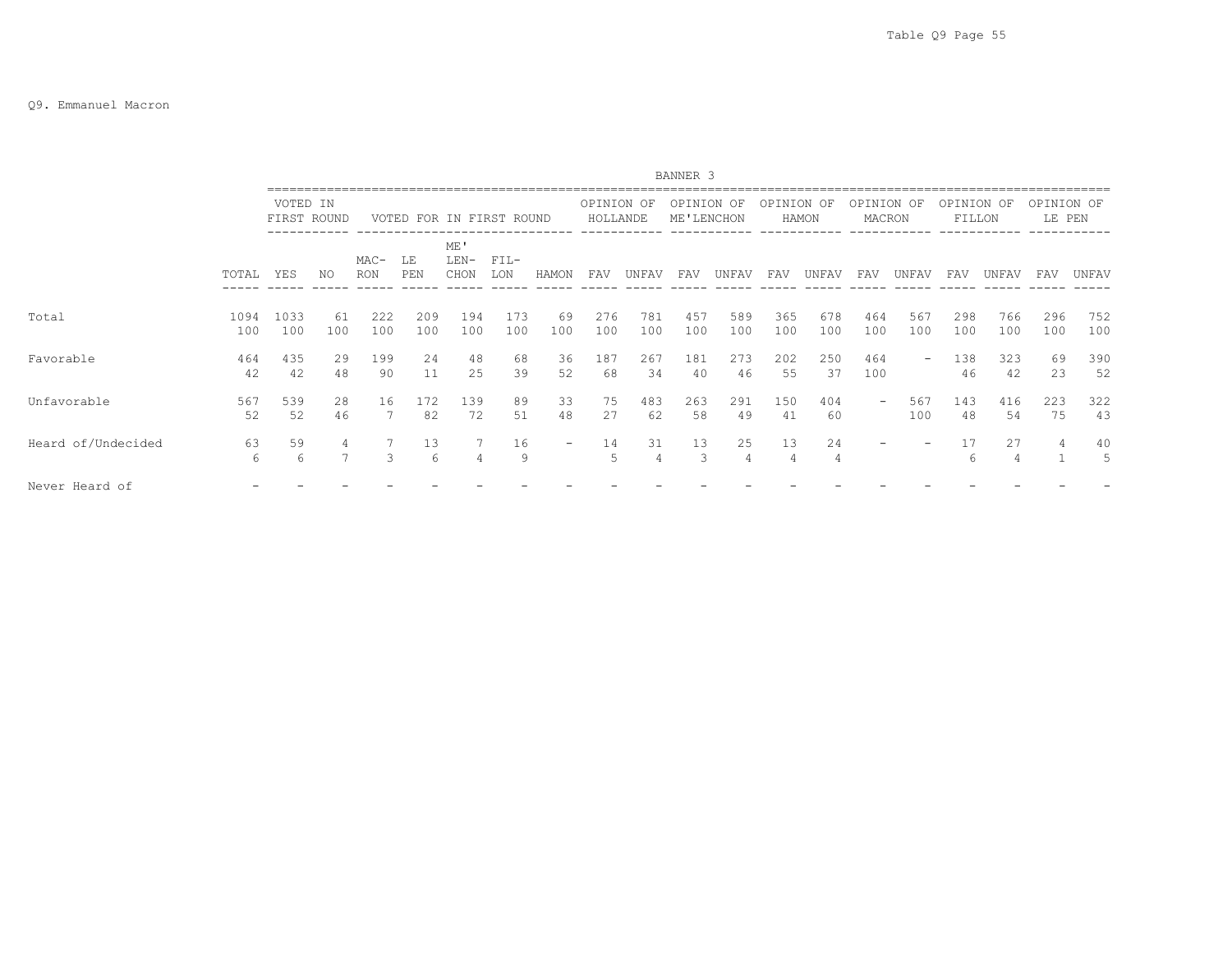### Q10. Francois Fillon

|                    |             |                         |           |               |                          |                       |                    |           |                        |            | BANNER 3                 |            |            |            |                      |            |                      |            |                      |            |
|--------------------|-------------|-------------------------|-----------|---------------|--------------------------|-----------------------|--------------------|-----------|------------------------|------------|--------------------------|------------|------------|------------|----------------------|------------|----------------------|------------|----------------------|------------|
|                    |             | VOTED IN<br>FIRST ROUND |           |               | VOTED FOR IN FIRST ROUND |                       |                    |           | OPINION OF<br>HOLLANDE |            | OPINION OF<br>ME'LENCHON |            | OPINION OF | HAMON      | OPINION OF<br>MACRON |            | OPINION OF<br>FILLON |            | OPINION OF<br>LE PEN |            |
|                    | TOTAL       | YES                     | NO        | $MAC-$<br>RON | LE<br>PEN                | ME'<br>$LEN-$<br>CHON | $FIL-$<br>LON      | HAMON     | FAV                    | UNFAV      | FAV                      | UNFAV      | FAV        | UNFAV      | FAV                  | UNFAV      | FAV                  | UNFAV      | FAV                  | UNFAV      |
| Total              | 1094<br>100 | 1033<br>100             | 61<br>100 | 222<br>100    | 209<br>100               | 194<br>100            | 173<br>100         | 69<br>100 | 276<br>100             | 781<br>100 | 457<br>100               | 589<br>100 | 365<br>100 | 678<br>100 | 464<br>100           | 567<br>100 | 298<br>100           | 766<br>100 | 296<br>100           | 752<br>100 |
| Favorable          | 298<br>27   | 278<br>27               | 20<br>33  | 37<br>17      | 47<br>22                 | 16<br>8               | 147<br>85          | 5         | 66<br>24               | 225<br>29  | 85<br>19                 | 205<br>35  | 71<br>19   | 219<br>32  | 138<br>30            | 143<br>25  | 298<br>100           | -          | 102<br>34            | 181<br>24  |
| Unfavorable        | 766<br>70   | 728<br>70               | 38<br>62  | 183<br>82     | 149<br>71                | 177<br>91             | 22<br>13           | 64<br>93  | 206<br>75              | 548<br>70  | 370<br>81                | 377<br>64  | 292<br>80  | 452<br>67  | 323<br>70            | 416<br>73  |                      | 766<br>100 | 192<br>65            | 560<br>74  |
| Heard of/Undecided | 30<br>3     | 27<br>3                 |           |               | 13<br>6                  |                       | 4<br>$\mathcal{D}$ |           | 4                      | 8          | 2<br>$\star$             |            |            |            |                      | 8          |                      |            |                      | 11<br>1    |
| Never Heard of     |             |                         |           |               |                          |                       |                    |           |                        |            |                          |            |            |            |                      |            |                      |            |                      |            |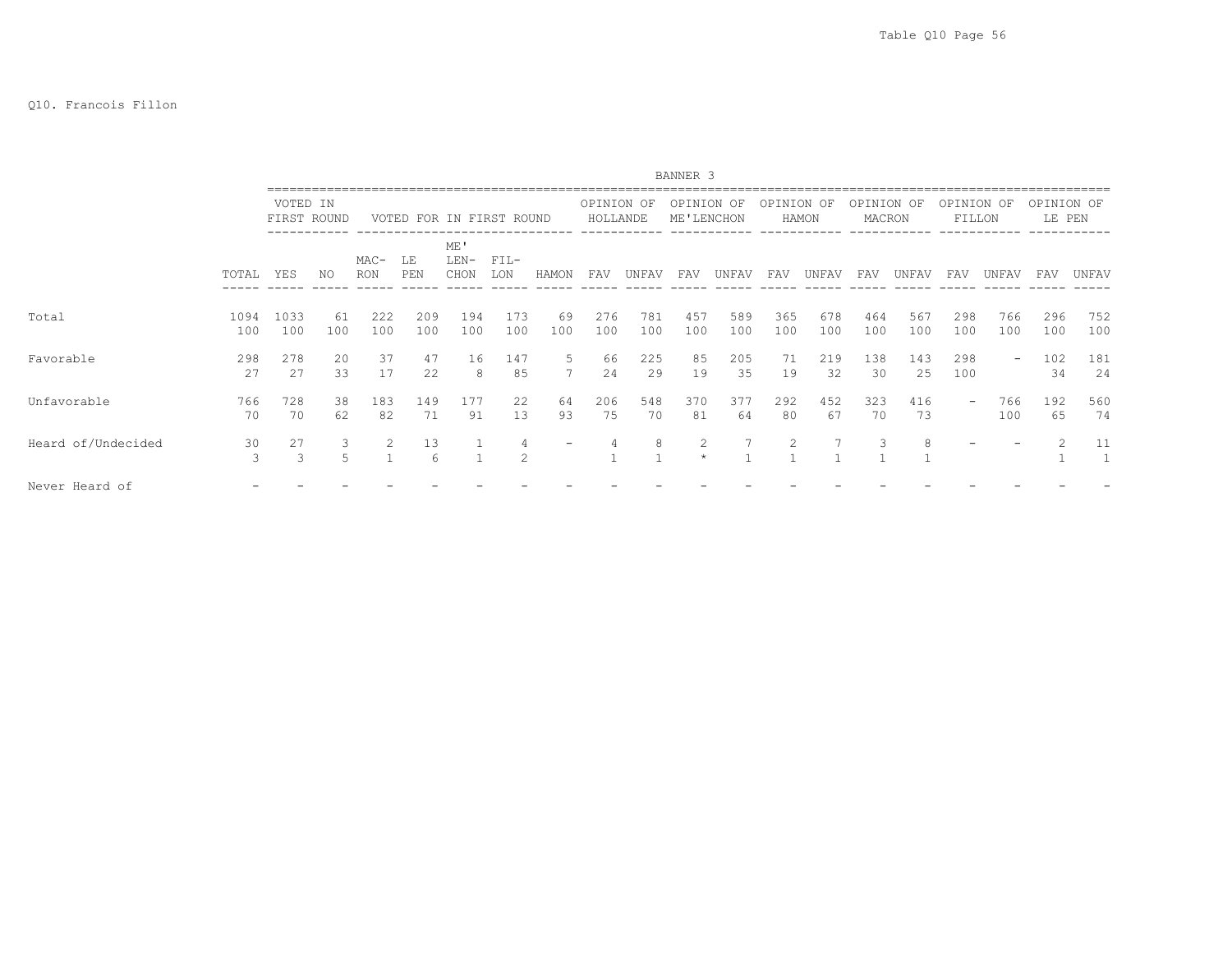|                    |                      |                         |           |               |                          |                       |                        |                                 |                         |                      | BANNER <sub>3</sub>      |            |                |                     |                      |            |                      |            |                      |                   |
|--------------------|----------------------|-------------------------|-----------|---------------|--------------------------|-----------------------|------------------------|---------------------------------|-------------------------|----------------------|--------------------------|------------|----------------|---------------------|----------------------|------------|----------------------|------------|----------------------|-------------------|
|                    |                      | VOTED IN<br>FIRST ROUND |           |               | VOTED FOR IN FIRST ROUND |                       |                        |                                 | OPINION OF<br>HOLLANDE  |                      | OPINION OF<br>ME'LENCHON |            | OPINION OF     | HAMON               | OPINION OF<br>MACRON |            | OPINION OF<br>FILLON |            | OPINION OF<br>LE PEN |                   |
|                    | TOTAL                | YES                     | NO        | $MAC-$<br>RON | LE<br>PEN                | ME'<br>$LEN-$<br>CHON | $FIL-$<br>LON          | HAMON                           | FAV                     | UNFAV                | FAV                      | UNFAV      | FAV            | UNFAV               | FAV                  | UNFAV      | FAV                  | UNFAV      | FAV                  | UNFAV             |
| Total              | 1094<br>100          | 1033<br>100             | 61<br>100 | 222<br>100    | 209<br>100               | 194<br>100            | 173<br>100             | 69<br>100                       | 276<br>100              | 781<br>100           | 457<br>100               | 589<br>100 | 365<br>100     | 678<br>100          | 464<br>100           | 567<br>100 | 298<br>100           | 766<br>100 | 296<br>100           | 752<br>100        |
| Favorable          | 296<br>27            | 286<br>28               | 10<br>16  | 21<br>9       | 165<br>79                | 21<br>11              | 49<br>28               | 8<br>12                         | 59<br>21                | 231<br>30            | 126<br>28                | 164<br>28  | 60<br>16       | 227<br>33           | 69<br>1.5            | 223<br>39  | 102<br>34            | 192<br>25  | 296<br>100           | $\qquad \qquad -$ |
| Unfavorable        | 752<br>69            | 704<br>68               | 48<br>79  | 200<br>90     | 25<br>12                 | 170<br>88             | 114<br>66              | 59<br>86                        | 216<br>78               | 520<br>67            | 326<br>71                | 406<br>69  | 298<br>82      | 431<br>64           | 390<br>84            | 322<br>57  | 181<br>61            | 560<br>73  | -                    | 752<br>100        |
| Heard of/Undecided | 46<br>$\overline{4}$ | 43<br>4                 | 3<br>5    | $\star$       | 19<br>$\circ$            | 3<br>$\mathfrak{D}$   | 10<br>$6 \overline{6}$ | $\overline{2}$<br>$\mathcal{L}$ | $\mathbf{1}$<br>$\star$ | 30<br>$\overline{4}$ | 5                        | 19<br>3    | $\mathfrak{D}$ | 20<br>$\mathcal{L}$ | 5                    | 22<br>4    | 15<br>.5             | 14<br>2    |                      |                   |
| Never Heard of     |                      |                         |           |               |                          |                       |                        |                                 |                         |                      |                          |            |                |                     |                      |            |                      |            |                      |                   |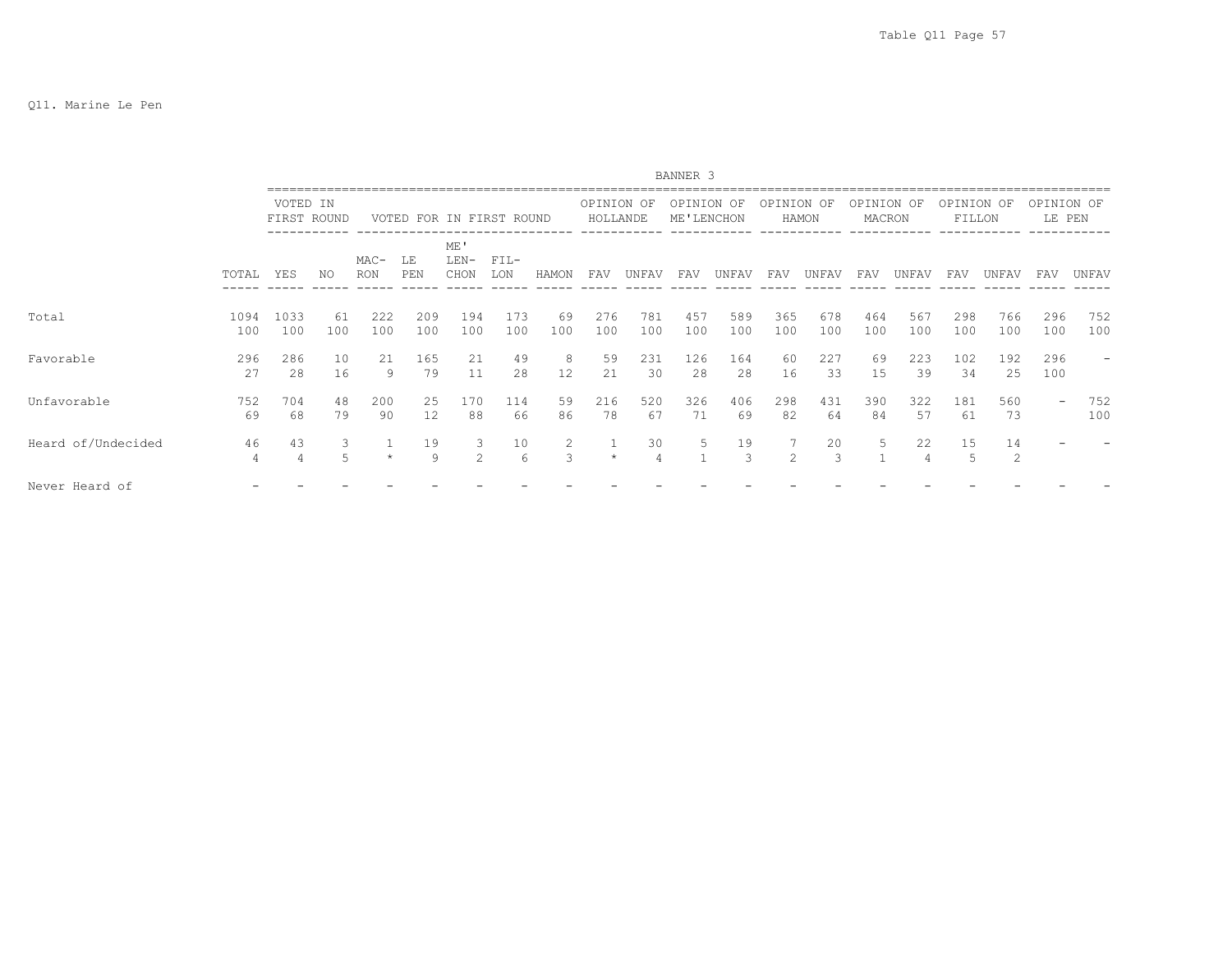Q12. In the election for president on May 7th, do you plan to vote for {ROTATE} Emmanuel Macron or Marine Le Pen?

|                                          |             |                         |           |                |                    |                          |               |           |                        |            | BANNER 3                 |            |            |            |                      |            |                      |            |                      |            |
|------------------------------------------|-------------|-------------------------|-----------|----------------|--------------------|--------------------------|---------------|-----------|------------------------|------------|--------------------------|------------|------------|------------|----------------------|------------|----------------------|------------|----------------------|------------|
|                                          |             | VOTED IN<br>FIRST ROUND |           |                |                    | VOTED FOR IN FIRST ROUND |               |           | OPINION OF<br>HOLLANDE |            | OPINION OF<br>ME'LENCHON |            | OPINION OF | HAMON      | OPINION OF<br>MACRON |            | OPINION OF<br>FILLON |            | OPINION OF<br>LE PEN |            |
|                                          | TOTAL       | YES                     | NO        | MAC-<br>RON    | LE<br>PEN          | ME'<br>$LEN-$<br>CHON    | $FIL-$<br>LON | HAMON     | FAV                    | UNFAV      | FAV                      | UNFAV      | FAV        | UNFAV      | FAV                  | UNFAV      | FAV                  | UNFAV      | FAV                  | UNFAV      |
| Total                                    | 1094<br>100 | 1033<br>100             | 61<br>100 | 222<br>100     | 209<br>100         | 194<br>100               | 173<br>100    | 69<br>100 | 276<br>100             | 781<br>100 | 457<br>100               | 589<br>100 | 365<br>100 | 678<br>100 | 464<br>100           | 567<br>100 | 298<br>100           | 766<br>100 | 296<br>100           | 752<br>100 |
| Emmanuel Macron                          | 510<br>47   | 476<br>46               | 34<br>56  | 204<br>92      | $\overline{2}$     | 79<br>41                 | 75<br>43      | 49<br>71  | 183<br>66              | 313<br>40  | 210<br>46                | 285<br>48  | 229<br>63  | 263<br>39  | 394<br>85            | 84<br>15   | 139<br>47            | 363<br>47  | 22                   | 487<br>65  |
| Marine Le Pen                            | 339<br>31   | 324<br>31               | 15<br>25  | 6<br>3         | 196<br>94          | 25<br>13                 | 69<br>40      | 9<br>13   | 40<br>14               | 292<br>37  | 120<br>26                | 204<br>35  | 47<br>13   | 277<br>41  | 27<br>6              | 304<br>54  | 115<br>39            | 216<br>28  | 250<br>84            | 63<br>8    |
| (Blank vote) Neither<br>Macron or Le Pen | 165<br>15   | 161<br>16               | 4         | $\mathfrak{D}$ | 5<br>$\mathcal{L}$ | 74<br>38                 | 18<br>10      | 9<br>13   | 37<br>13               | 122<br>16  | 97<br>21                 | 60<br>10   | 65<br>18   | 91<br>13   | 23<br>5              | 128<br>23  | 25<br>8              | 135<br>18  | 8<br>3               | 151<br>20  |
| Undecided                                | 80          | 72<br>7                 | 8<br>13   | 8              | 6<br>3             | 16<br>8                  | 11<br>6       | 2<br>3    | 16<br>6                | 54<br>7    | 30<br>7                  | 40         | 24<br>7    | 47         | 20<br>4              | 51<br>9    | 19<br>6              | 52<br>7    | 16<br>5.             | 51<br>7    |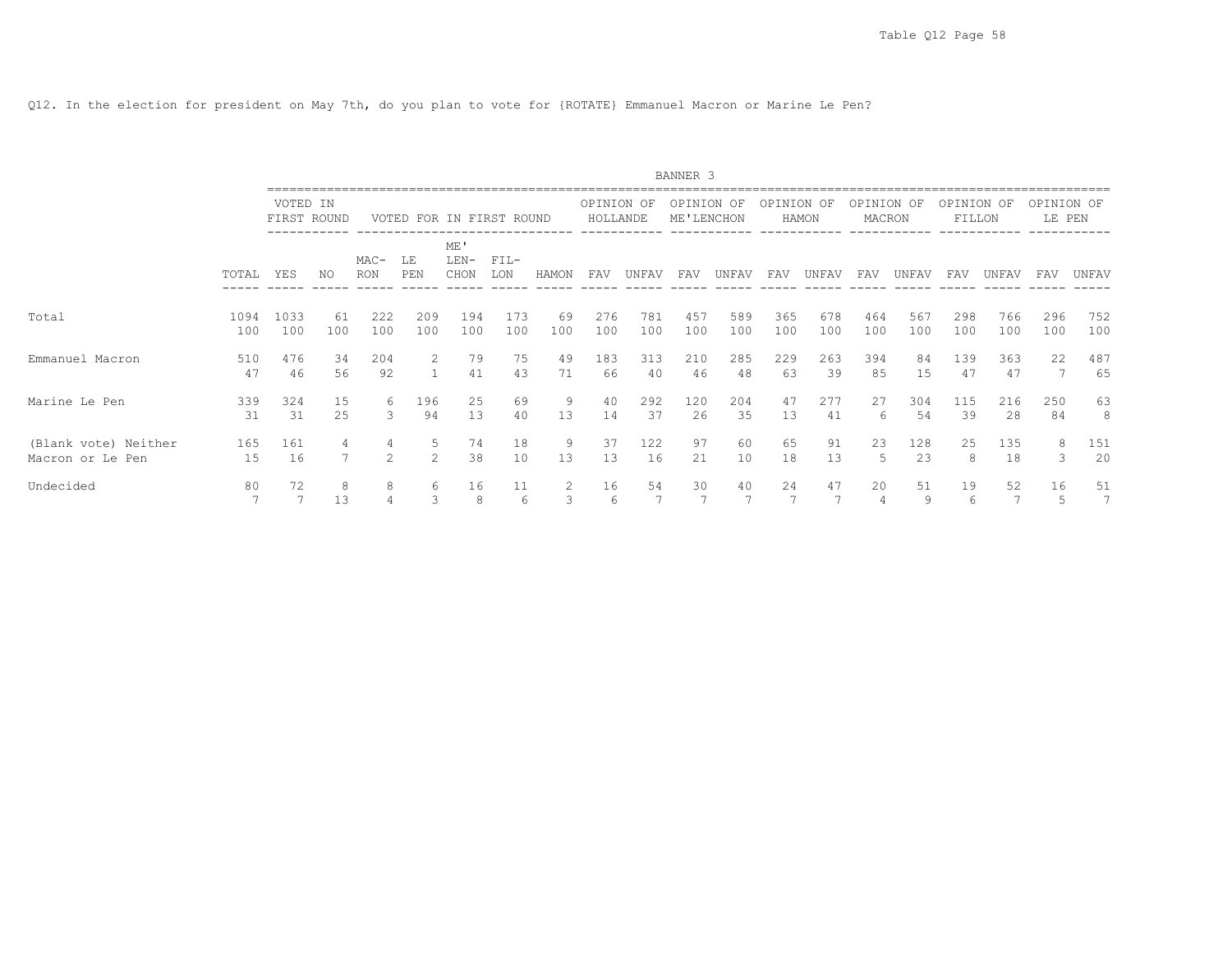Q13. Would you say you are sure of your choice or that you could change your mind?

|                   |             |                         |                |               |            |                          |                     |           |                        |            | BANNER 3                 |            |            |            |                      |            |                      |            |                      |            |
|-------------------|-------------|-------------------------|----------------|---------------|------------|--------------------------|---------------------|-----------|------------------------|------------|--------------------------|------------|------------|------------|----------------------|------------|----------------------|------------|----------------------|------------|
|                   |             | VOTED IN<br>FIRST ROUND |                |               |            | VOTED FOR IN FIRST ROUND |                     |           | OPINION OF<br>HOLLANDE |            | OPINION OF<br>ME'LENCHON |            | OPINION OF | HAMON      | OPINION OF<br>MACRON |            | OPINION OF<br>FILLON |            | OPINION OF<br>LE PEN |            |
|                   | TOTAL       | YES                     | NO.            | $MAC-$<br>RON | LE<br>PEN  | ME'<br>$LEN-$<br>CHON    | $FIL-$<br>LON       | HAMON     | <b>FAV</b>             | UNFAV      | FAV                      | UNFAV      | FAV        | UNFAV      | FAV                  | UNFAV      | FAV                  | UNFAV      | FAV                  | UNFAV      |
| THOSE WITH CHOICE | 1014<br>100 | 961<br>100              | 53<br>100      | 214<br>100    | 203<br>100 | 178<br>100               | 162<br>100          | 67<br>100 | 260<br>100             | 727<br>100 | 427<br>100               | 549<br>100 | 341<br>100 | 631<br>100 | 444<br>100           | 516<br>100 | 279<br>100           | 714<br>100 | 280<br>100           | 701<br>100 |
| Sure of choice    | 767<br>76   | 731<br>76               | 36<br>68       | 199<br>93     | 160<br>79  | 123<br>69                | 111<br>69           | 56<br>84  | 211<br>81              | 541<br>74  | 311<br>73                | 433<br>79  | 266<br>78  | 473<br>75  | 376<br>85            | 356<br>69  | 209<br>75            | 547<br>77  | 214<br>76            | 542<br>77  |
| Could change mind | 220<br>2.2  | 204<br>2.1              | 16<br>30       | 14            | 41<br>2.0  | 52<br>29                 | 48<br>30            | 10<br>15  | 42<br>16               | 169<br>2.3 | 104<br>2.4               | 102<br>19  | 70<br>21   | 138<br>22  | 58<br>13             | 147<br>28  | 62<br>2.2.           | 149<br>21  | 59<br>21             | 140<br>20  |
| Undecided/Refused | 27          | 26                      | $\mathfrak{D}$ |               | 2          | 3<br>$\mathcal{L}$       | 3<br>$\overline{2}$ |           | 3                      | 17<br>2    | $12 \,$<br>3             | 14<br>3    | 5          | 20         | 10<br>$\mathfrak{D}$ | 13<br>3    | 8<br>3               | 18<br>3    | Β                    | 19<br>3    |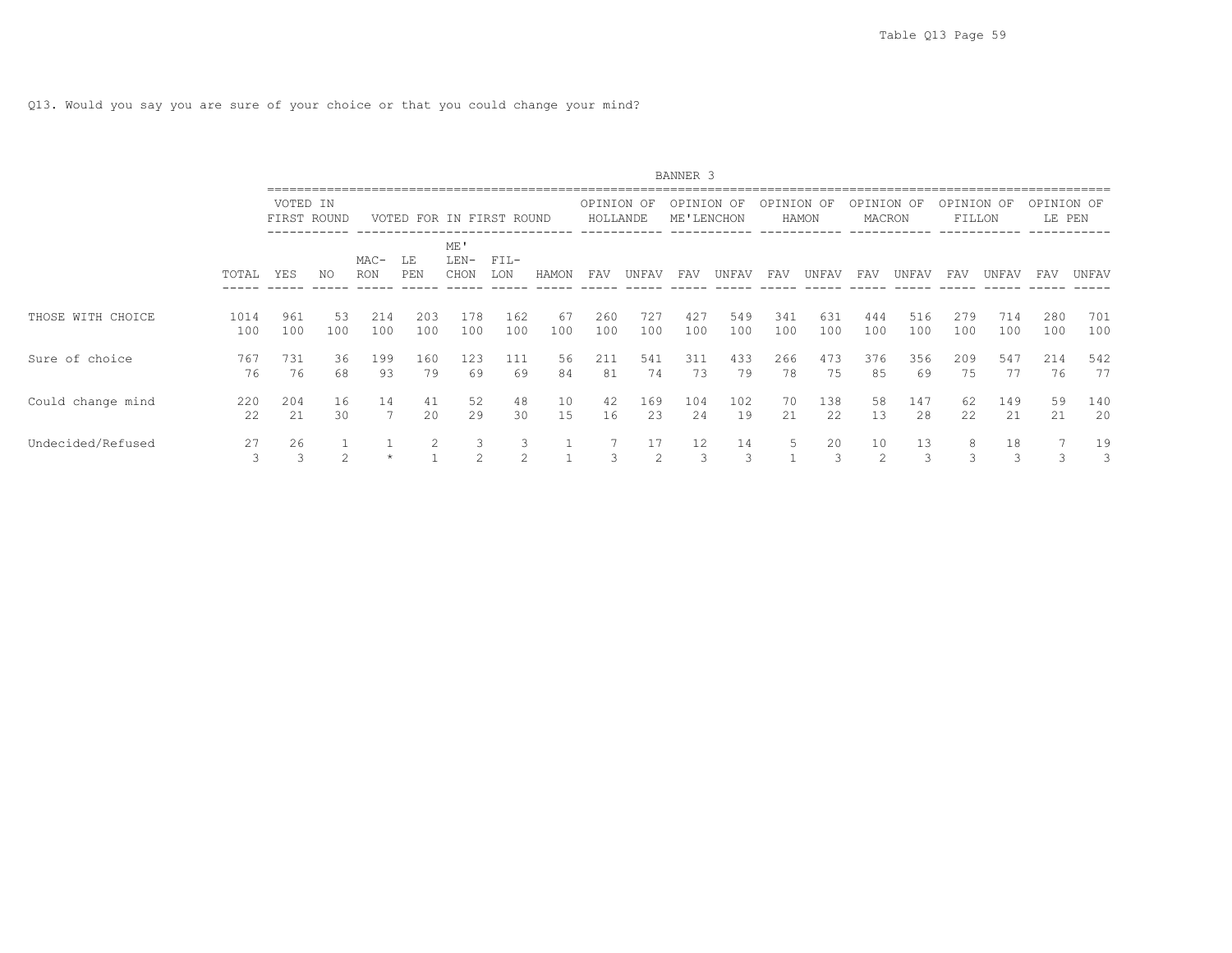Q14. Did you vote in the first round election on April 23rd?

|       |             |                          |           |                    |            |                          |               |           |                        |            | BANNER 3                 |            |            |            |                      |            |                      |            |                      |            |
|-------|-------------|--------------------------|-----------|--------------------|------------|--------------------------|---------------|-----------|------------------------|------------|--------------------------|------------|------------|------------|----------------------|------------|----------------------|------------|----------------------|------------|
|       |             | VOTED IN<br>FIRST ROUND  |           |                    |            | VOTED FOR IN FIRST ROUND |               |           | OPINION OF<br>HOLLANDE |            | OPINION OF<br>ME'LENCHON |            | OPINION OF | HAMON      | OPINION OF<br>MACRON |            | OPINION OF<br>FILLON |            | OPINION OF<br>LE PEN |            |
|       | TOTAL       | YES                      | NO        | MAC-<br><b>RON</b> | LE<br>PEN  | ME'<br>LEN-<br>CHON      | $FIL-$<br>LON | HAMON     | FAV                    | UNFAV      | FAV                      | UNFAV      | FAV        | UNFAV      | FAV                  | UNFAV      | FAV                  | UNFAV      | FAV                  | UNFAV      |
| Total | 1094<br>100 | 1033<br>100              | 61<br>100 | 222<br>100         | 209<br>100 | 194<br>100               | 173<br>100    | 69<br>100 | 276<br>100             | 781<br>100 | 457<br>100               | 589<br>100 | 365<br>100 | 678<br>100 | 464<br>100           | 567<br>100 | 298<br>100           | 766<br>100 | 296<br>100           | 752<br>100 |
| Yes   | 1033<br>94  | 1033<br>100              | $\sim$    | 222<br>100         | 209<br>100 | 194<br>100               | 173<br>100    | 69<br>100 | 261<br>95              | 740<br>95  | 430<br>94                | 561<br>95  | 342<br>94  | 644<br>95  | 435<br>94            | 539<br>95  | 278<br>93            | 728<br>95  | 286<br>97            | 704<br>94  |
| No    | 61<br>6     | $\overline{\phantom{0}}$ | 61<br>100 |                    |            |                          |               | -         | 15                     | 41         | 27<br>6                  | 28         | 23<br>6    | 34         | 29<br>b              | 28         | 20                   | 38         | 10                   | 48<br>6    |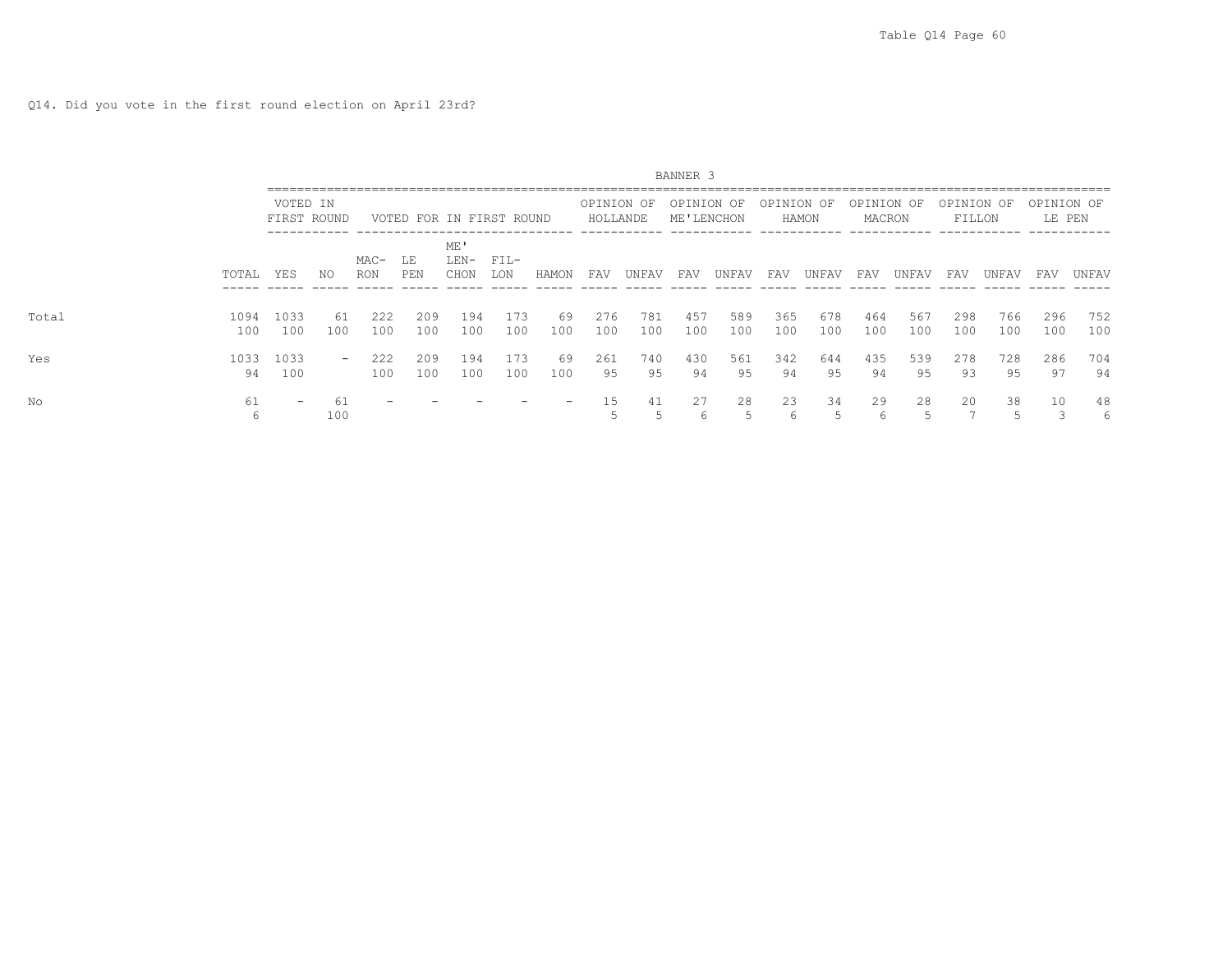Q15. At that time did you vote for…

|                                   |                      |                         |    |               |            |                        |                          |           |                        |                      | BANNER 3                  |                                |                              |                   |                      |                      |                      |                      |                         |                                |
|-----------------------------------|----------------------|-------------------------|----|---------------|------------|------------------------|--------------------------|-----------|------------------------|----------------------|---------------------------|--------------------------------|------------------------------|-------------------|----------------------|----------------------|----------------------|----------------------|-------------------------|--------------------------------|
|                                   |                      | VOTED IN<br>FIRST ROUND |    |               |            |                        | VOTED FOR IN FIRST ROUND |           | OPINION OF<br>HOLLANDE |                      | OPINION OF<br>ME'LENCHON  |                                | OPINION OF                   | HAMON             | OPINION OF<br>MACRON |                      | OPINION OF<br>FILLON |                      | OPINION OF<br>LE PEN    |                                |
|                                   | TOTAL                | YES                     | NO | $MAC-$<br>RON | LE<br>PEN  | ME '<br>$LEN-$<br>CHON | $FIL-$<br>LON            | HAMON     | FAV                    | UNFAV                | FAV                       | UNFAV                          | FAV                          | UNFAV             | FAV                  | UNFAV                | FAV                  | UNFAV                | FAV                     | UNFAV                          |
| THOSE WHO VOTED IN FIRST<br>ROUND | 1033<br>100          | 1033<br>100             |    | 222<br>100    | 209<br>100 | 194<br>100             | 173<br>100               | 69<br>100 | 261<br>100             | 740<br>100           | 430<br>100                | 561<br>100                     | 342<br>100                   | 644<br>100        | 435<br>100           | 539<br>100           | 278<br>100           | 728<br>100           | 286<br>100              | 704<br>100                     |
| Nathalie Arthaud                  | 6<br>$\mathbf{1}$    | 6<br>1                  |    |               |            |                        |                          |           | 3<br>$\mathbf{1}$      | 3<br>$\star$         | $\overline{c}$<br>$\star$ | $\overline{4}$<br>$\mathbf{1}$ | 2<br>$\mathbf{1}$            | 4<br>$\mathbf{1}$ |                      | 6<br>$\mathbf{1}$    | $\star$              | 5<br>$\mathbf{1}$    | $\mathbf{1}$<br>$\star$ | $\overline{4}$<br>$\mathbf{1}$ |
| Philippe Poutou                   | 15<br>$\overline{1}$ | 15<br>$\mathbf{1}$      |    |               |            |                        |                          |           | 5<br>$\overline{c}$    | 8<br>$\mathbf{1}$    | 6<br>$\mathbf{1}$         | 6<br>$\mathbf{1}$              | 6<br>$\mathbf{2}$            | 7<br>$\mathbf{1}$ |                      | 14<br>3              |                      | 12<br>2              | 4<br>$\mathbf{1}$       | 9<br>$\mathbf{1}$              |
| Jean-Luc Me'lenchon               | 194<br>19            | 194<br>19               |    |               |            | 194<br>100             |                          |           | 43<br>16               | 147<br>20            | 183<br>43                 | 11<br>$\overline{c}$           | 102<br>30                    | 87<br>14          | 48<br>11             | 139<br>26            | 16<br>6              | 177<br>24            | 2.1<br>7                | 170<br>24                      |
| Benoit Hamon                      | 69<br>7              | 69<br>7                 |    |               |            |                        |                          | 69<br>100 | 34<br>13               | 34<br>5              | 42<br>10                  | 26<br>5                        | 64<br>19                     | 4<br>$\mathbf{1}$ | 36<br>8              | 33<br>6              | 5<br>$\overline{c}$  | 64<br>9              | 8<br>3                  | 59<br>8                        |
| Emmanuel Macron                   | 222<br>21            | 222<br>21               |    | 222<br>100    |            |                        |                          |           | 98<br>38               | 122<br>16            | 54<br>13                  | 161<br>29                      | 83<br>24                     | 133<br>21         | 199<br>46            | 16<br>3              | 37<br>13             | 183<br>25            | 21<br>7                 | 200<br>28                      |
| Jean Lassalle                     | 18<br>2              | 18<br>$\overline{c}$    |    |               |            |                        |                          |           | 3<br>$\mathbf{1}$      | 15<br>$\overline{c}$ | 3<br>$\mathbf{1}$         | 15<br>3                        | 5<br>$\overline{1}$          | 12<br>2           | 11<br>3              | 6<br>$\mathbf{1}$    | 5<br>$\overline{c}$  | 13<br>2              | 3<br>1                  | 13<br>$\overline{c}$           |
| Francois Fillon                   | 173<br>17            | 173<br>17               |    |               |            |                        | 173<br>100               |           | 16<br>6                | 155<br>21            | 29<br>7                   | 141<br>25                      | 30<br>9                      | 140<br>22         | 68<br>16             | 89<br>17             | 147<br>53            | 22<br>3              | 49<br>17                | 114<br>16                      |
| Nicolas Dupont-Aignan             | 18<br>2              | 18<br>$\overline{c}$    |    |               |            |                        |                          |           | 3<br>$\mathbf{1}$      | 15<br>2              | 4<br>$\mathbf{1}$         | 14<br>2                        | $\mathbf{2}$<br>$\mathbf{1}$ | 16<br>2           | 5<br>$\mathbf{1}$    | 13<br>$\overline{c}$ | 3<br>$\mathbf{1}$    | 15<br>$\overline{c}$ | 5<br>$\overline{c}$     | 12<br>2                        |
| Marine Le Pen                     | 209<br>20            | 209<br>20               |    |               | 209<br>100 |                        |                          |           | 27<br>10               | 168<br>23            | 69<br>16                  | 121<br>22                      | 18<br>5                      | 170<br>26         | 24<br>6              | 172<br>32            | 47<br>17             | 149<br>20            | 165<br>58               | 25<br>$\overline{4}$           |
| Francois Asselineau               | 4                    | 4                       |    |               |            |                        |                          |           |                        | 4<br>$\mathbf{1}$    | 1<br>$\star$              | 3<br>$\overline{1}$            | 1<br>$\star$                 | 3<br>$\star$      | 1<br>$\star$         | 3<br>$\mathbf{1}$    |                      | 4<br>$\mathbf{1}$    | 1                       | 3<br>$\star$                   |
| Jacques Cheminade                 | 2                    | $\overline{c}$          |    |               |            |                        |                          |           |                        | 2                    | 1                         | 1                              | 1                            | 1                 | 1                    | 1                    |                      | $\overline{2}$       |                         |                                |
| Undecided                         |                      | n.                      |    |               |            |                        |                          |           |                        |                      |                           |                                |                              |                   |                      | $\ddot{}$            |                      |                      |                         |                                |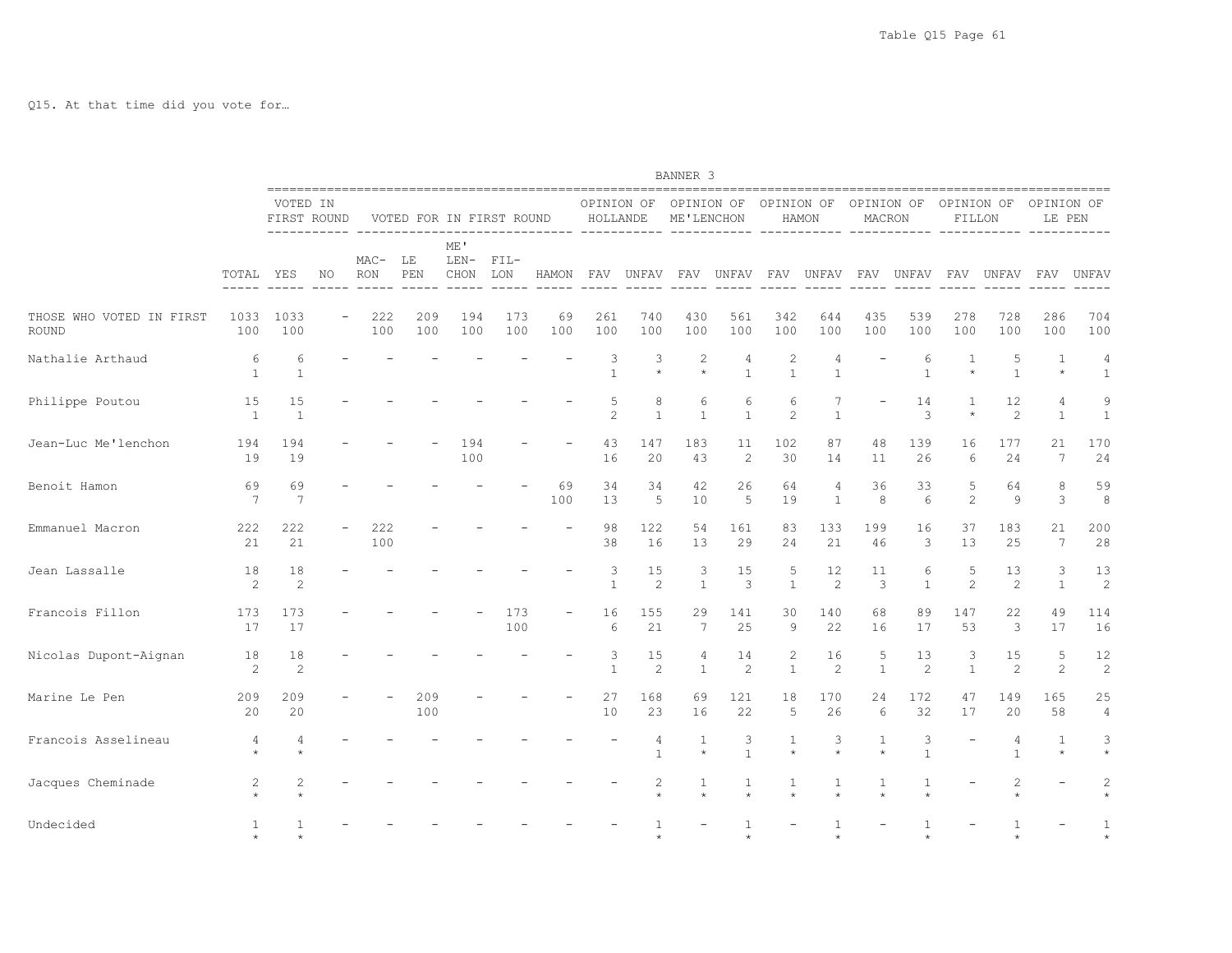Q15. At that time did you vote for…

|            |          |                         |    |             |           |                          |               |                          |                        |            | BANNER <sub>3</sub>      |                |            |                |     |                      |                      |       |                      |                |
|------------|----------|-------------------------|----|-------------|-----------|--------------------------|---------------|--------------------------|------------------------|------------|--------------------------|----------------|------------|----------------|-----|----------------------|----------------------|-------|----------------------|----------------|
|            |          | VOTED IN<br>FIRST ROUND |    |             |           | VOTED FOR IN FIRST ROUND |               |                          | OPINION OF<br>HOLLANDE |            | OPINION OF<br>ME'LENCHON |                | OPINION OF | HAMON          |     | OPINION OF<br>MACRON | OPINION OF<br>FILLON |       | OPINION OF<br>LE PEN |                |
|            | TOTAL    | YES                     | NO | MAC-<br>RON | LE<br>PEN | ME'<br>LEN-<br>CHON      | $FIL-$<br>LON | HAMON                    | FAV                    | UNFAV      | FAV                      | UNFAV          | FAV        | UNFAV          | FAV | UNFAV                | FAV                  | UNFAV | FAV                  | UNFAV          |
| Refused    | 67<br>6. | 67<br>h                 |    |             |           |                          |               | $\overline{\phantom{0}}$ | 2.1<br>8               | 39<br>٠'n, | 26<br>h                  | 33<br>6        | 2.1<br>6   | 39<br>h        | 30  | 2.5<br>'n.           | 12.                  | 50    | $\overline{4}$       | 62<br>9        |
| Blank Vote | 35       | 35                      |    |             |           |                          |               |                          | 8                      | 27         | 10<br>$\mathcal{D}$      | 24<br>$\Delta$ |            | 27<br>$\Delta$ | 12  | 21                   |                      | 31    | 4                    | 30<br>$\Delta$ |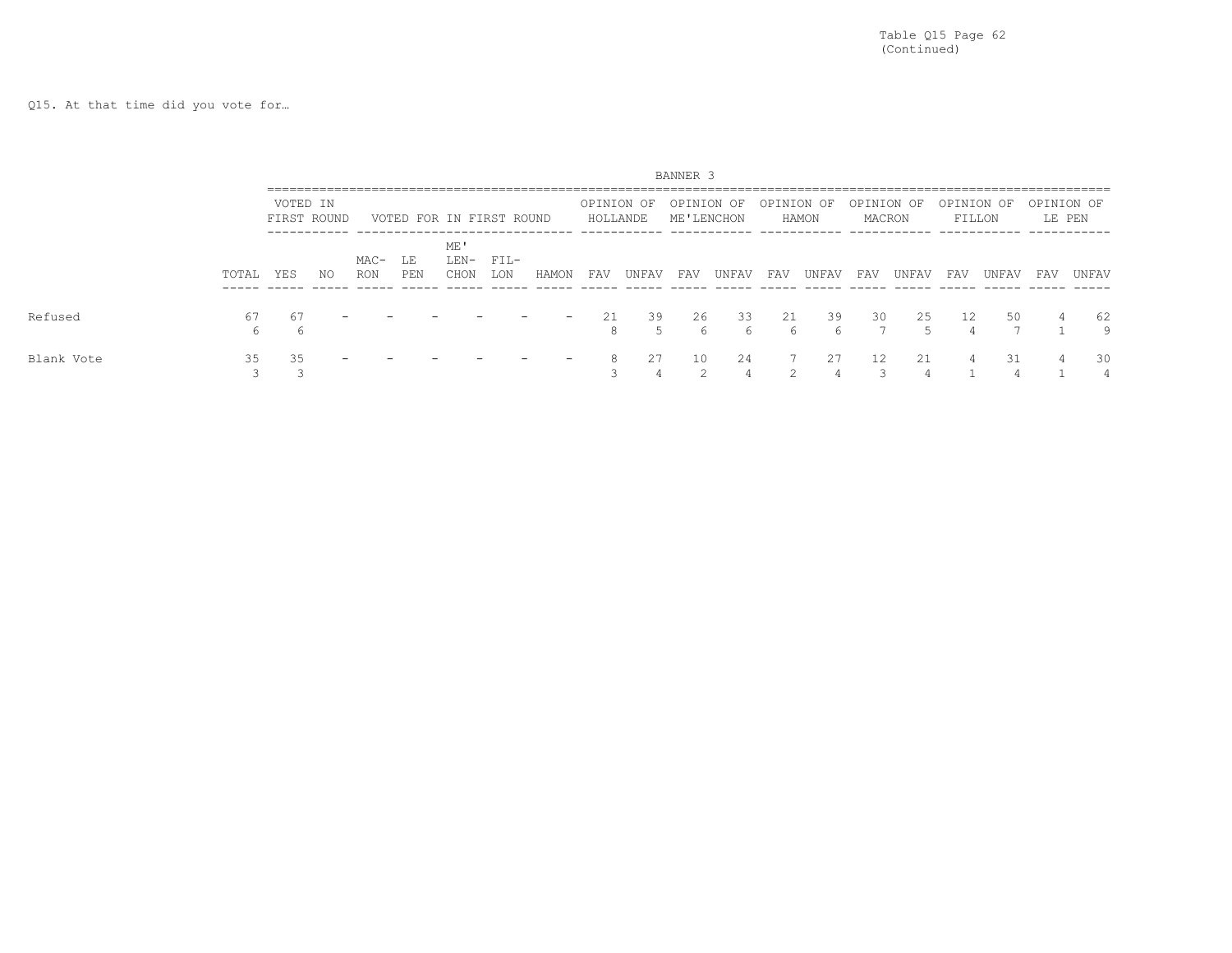Q16. What is your opinion of the European Union - generally favorable or unfavorable?

|             |             |                         |           |                      |            |                          |               |                          |                        |            | BANNER 3                 |                      |            |            |                      |            |                      |            |                      |            |
|-------------|-------------|-------------------------|-----------|----------------------|------------|--------------------------|---------------|--------------------------|------------------------|------------|--------------------------|----------------------|------------|------------|----------------------|------------|----------------------|------------|----------------------|------------|
|             |             | VOTED IN<br>FIRST ROUND |           |                      |            | VOTED FOR IN FIRST ROUND |               |                          | OPINION OF<br>HOLLANDE |            | OPINION OF<br>ME'LENCHON |                      | OPINION OF | HAMON      | OPINION OF<br>MACRON |            | OPINION OF<br>FILLON |            | OPINION OF<br>LE PEN |            |
|             | TOTAL       | <b>YES</b>              | NO.       | $MAC-$<br><b>RON</b> | LE<br>PEN  | ME'<br>$LEN-$<br>CHON    | $FIL-$<br>LON | HAMON                    | FAV                    | UNFAV      | FAV                      | UNFAV                | FAV        | UNFAV      | FAV                  | UNFAV      | FAV                  | UNFAV      | FAV                  | UNFAV      |
| Total       | 1094<br>100 | 1033<br>100             | 61<br>100 | 222<br>100           | 209<br>100 | 194<br>100               | 173<br>100    | 69<br>100                | 276<br>100             | 781<br>100 | 457<br>100               | 589<br>100           | 365<br>100 | 678<br>100 | 464<br>100           | 567<br>100 | 298<br>100           | 766<br>100 | 296<br>100           | 752<br>100 |
| Favorable   | 707<br>65   | 668<br>65               | 39<br>64  | 188<br>85            | 77<br>37   | 121<br>62                | 111<br>64     | 57<br>83                 | 227<br>82              | 456<br>58  | 280<br>61                | 400<br>68            | 275<br>75  | 406<br>60  | 384<br>83            | 283<br>50  | 194<br>65            | 494<br>64  | 123<br>42            | 569<br>76  |
| Unfavorable | 340<br>31   | 325<br>31               | 15<br>25  | 31<br>14             | 118<br>56  | 68<br>35                 | 52<br>30      | 12<br>17                 | 39<br>14               | 296<br>38  | 161<br>35                | 167<br>28            | 75<br>21   | 249<br>37  | 69<br>15             | 258<br>46  | 89<br>30             | 246<br>32  | 161<br>54            | 158<br>21  |
| Undecided   | 47<br>4     | 40                      | 11        |                      | 14         | 5                        | 10<br>6       | $\overline{\phantom{m}}$ | 10 <sup>°</sup><br>4   | 29<br>4    | 16<br>4                  | 22<br>$\overline{4}$ | 15         | 23         | 11<br>2              | 26<br>5    | 15                   | 26<br>3    | 12                   | 25<br>3    |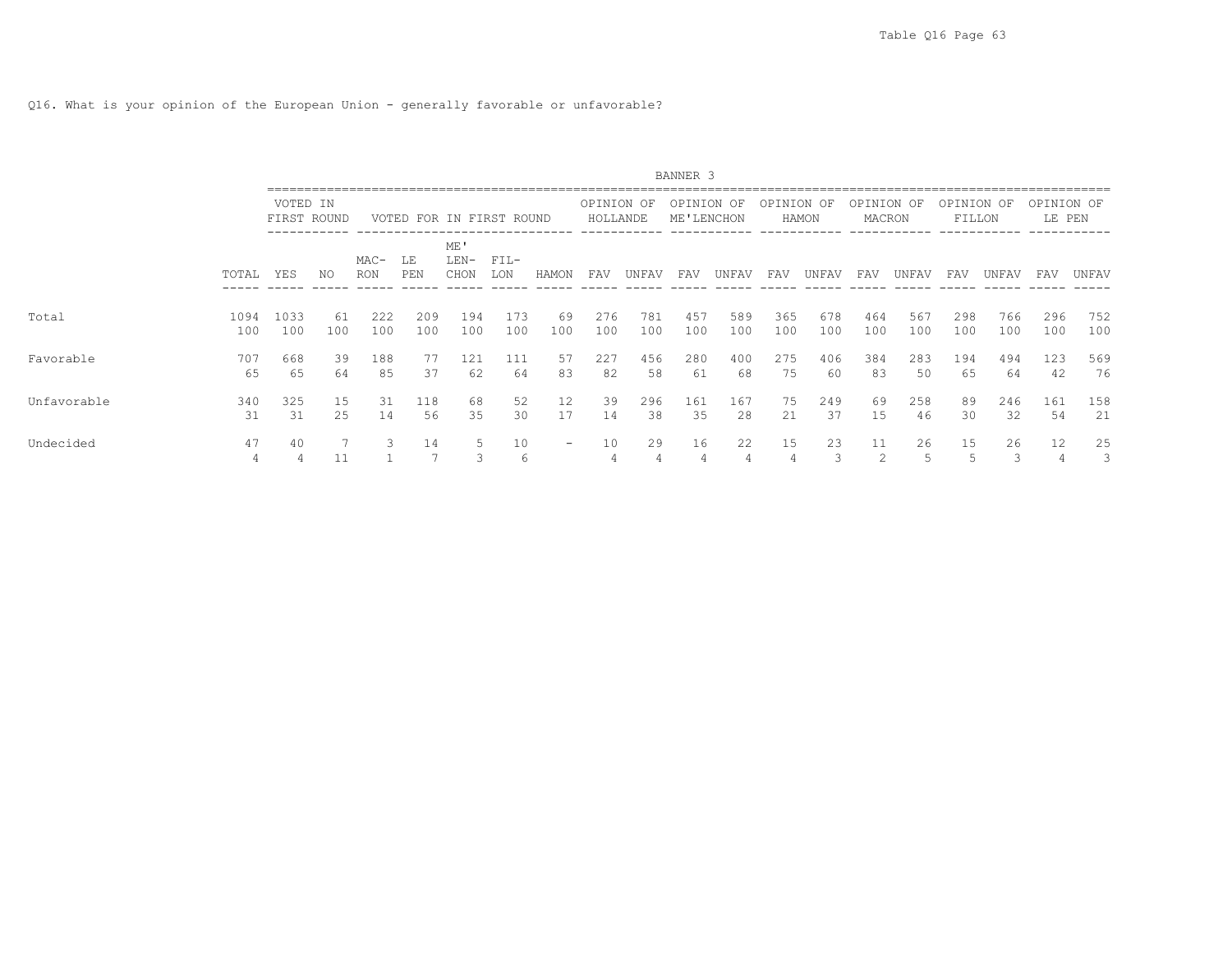Q17. Do you think France should vote to withdraw from the European Union like the United Kingdom did?

|           |             |                         |           |                |            |                          |               |           |                        |            | BANNER 3                 |            |                      |            |                      |            |                      |                      |                      |            |
|-----------|-------------|-------------------------|-----------|----------------|------------|--------------------------|---------------|-----------|------------------------|------------|--------------------------|------------|----------------------|------------|----------------------|------------|----------------------|----------------------|----------------------|------------|
|           |             | VOTED IN<br>FIRST ROUND |           |                |            | VOTED FOR IN FIRST ROUND |               |           | OPINION OF<br>HOLLANDE |            | OPINION OF<br>ME'LENCHON |            | OPINION OF           | HAMON      | OPINION OF<br>MACRON |            | OPINION OF<br>FILLON |                      | OPINION OF<br>LE PEN |            |
|           | TOTAL       | YES                     | NO.       | $MAC-$<br>RON  | LE<br>PEN  | ME'<br>$LEN-$<br>CHON    | $FIL-$<br>LON | HAMON     | <b>FAV</b>             | UNFAV      | FAV                      | UNFAV      | FAV                  | UNFAV      | FAV                  | UNFAV      | FAV                  | UNFAV                | FAV                  | UNFAV      |
| Total     | 1094<br>100 | 1033<br>100             | 61<br>100 | 222<br>100     | 209<br>100 | 194<br>100               | 173<br>100    | 69<br>100 | 276<br>100             | 781<br>100 | 457<br>100               | 589<br>100 | 365<br>100           | 678<br>100 | 464<br>100           | 567<br>100 | 298<br>100           | 766<br>100           | 296<br>100           | 752<br>100 |
| Yes       | 232<br>21   | 216<br>21               | 16<br>26  | 15             | 113<br>54  | 27<br>14                 | 29<br>17      | 3<br>4    | 34<br>12               | 193<br>25  | 105<br>23                | 116<br>20  | 48<br>13             | 174<br>26  | 52<br>11             | 175<br>31  | 55<br>18             | 174<br>23            | 153<br>52            | 69<br>9    |
| No        | 807<br>74   | 764<br>74               | 43<br>70  | 205<br>92      | 71<br>34   | 158<br>81                | 139<br>80     | 64<br>93  | 230<br>83              | 553<br>71  | 333<br>73                | 445<br>76  | 305<br>84            | 469<br>69  | 408<br>88            | 353<br>62  | 228<br>77            | 559<br>73            | 122<br>41            | 660<br>88  |
| Undecided | 55<br>5     | 53                      | 3         | $\overline{2}$ | 25<br>12   | 9                        | 5<br>3        | 2<br>3    | 12 <sup>°</sup><br>4   | 35<br>4    | 19<br>4                  | 28<br>.5   | 12 <sup>°</sup><br>3 | 35         | 4                    | 39         | 15<br>.5             | 33<br>$\overline{4}$ | 21                   | 23<br>3    |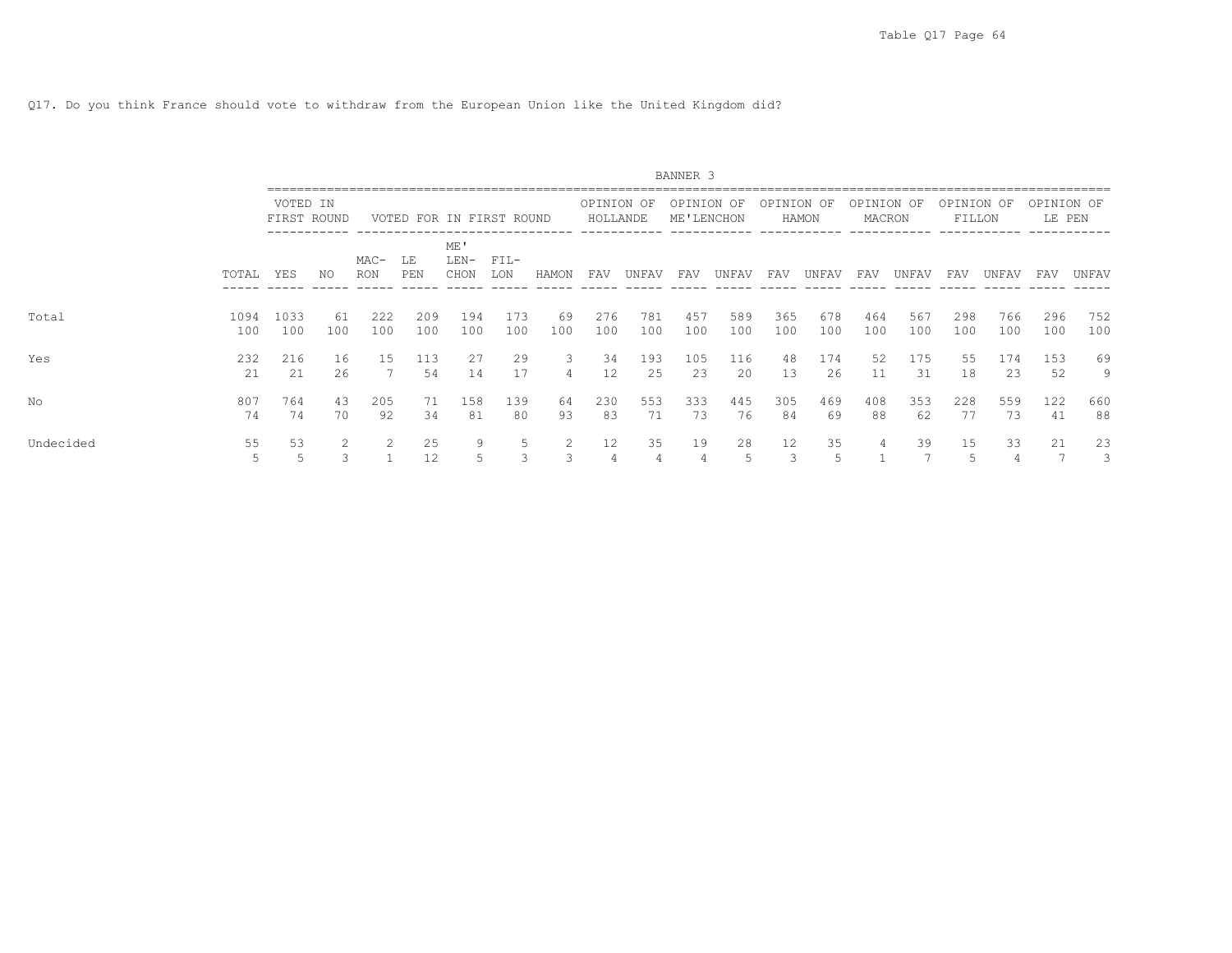|                    |             |                         |                |                      |                          |                       |               |           |                        |                          | BANNER 3                 |                      |                |            |                      |            |                      |            |                      |            |
|--------------------|-------------|-------------------------|----------------|----------------------|--------------------------|-----------------------|---------------|-----------|------------------------|--------------------------|--------------------------|----------------------|----------------|------------|----------------------|------------|----------------------|------------|----------------------|------------|
|                    |             | VOTED IN<br>FIRST ROUND |                |                      | VOTED FOR IN FIRST ROUND |                       |               |           | OPINION OF<br>HOLLANDE |                          | OPINION OF<br>ME'LENCHON |                      | OPINION OF     | HAMON      | OPINION OF<br>MACRON |            | OPINION OF<br>FILLON |            | OPINION OF<br>LE PEN |            |
|                    | TOTAL       | YES                     | NO.            | $MAC-$<br><b>RON</b> | LE<br>PEN                | ME'<br>$LEN-$<br>CHON | $FIL-$<br>LON | HAMON     | FAV                    | UNFAV                    | FAV                      | UNFAV                | FAV            | UNFAV      | FAV                  | UNFAV      | FAV                  | UNFAV      | FAV                  | UNFAV      |
| Total              | 1094<br>100 | 1033<br>100             | 61<br>100      | 222<br>100           | 209<br>100               | 194<br>100            | 173<br>100    | 69<br>100 | 276<br>100             | 781<br>100               | 457<br>100               | 589<br>100           | 365<br>100     | 678<br>100 | 464<br>100           | 567<br>100 | 298<br>100           | 766<br>100 | 296<br>100           | 752<br>100 |
| Favorable          | 142<br>13   | 129<br>12               | 13<br>21       | 16                   | 62<br>30                 | 12<br>6               | 17<br>10      | 2<br>3    | 31<br>11               | 107<br>14                | 50<br>11                 | 88<br>15             | 31<br>8        | 108<br>16  | 38<br>8              | 103<br>18  | 36<br>12             | 105<br>14  | 84<br>28             | 56<br>7    |
| Unfavorable        | 895<br>82   | 848<br>82               | 47<br>77       | 201<br>91            | 123<br>59                | 181<br>93             | 141<br>82     | 66<br>96  | 235<br>85              | 637<br>82                | 397<br>87                | 473<br>80            | 325<br>89      | 538<br>79  | 412<br>89            | 436<br>77  | 238<br>80            | 641<br>84  | 193<br>65            | 678<br>90  |
| Heard of/Undecided | 54<br>5     | 53<br>.5                | $\mathfrak{D}$ | 3                    | 24<br>11                 |                       | 14<br>8       |           | $\mathbf{3}$           | 37<br>5                  | 9<br>2                   | 26<br>$\overline{4}$ | $\mathfrak{D}$ | 31<br>-5   | 11<br>$\mathfrak{D}$ | 28<br>5    | 23<br>8              | 19<br>2    | 18<br>6              | 16<br>2    |
| Never Heard of     | 3           |                         |                |                      |                          |                       |               |           |                        | $\overline{\phantom{0}}$ |                          |                      |                |            |                      |            |                      |            |                      | 2          |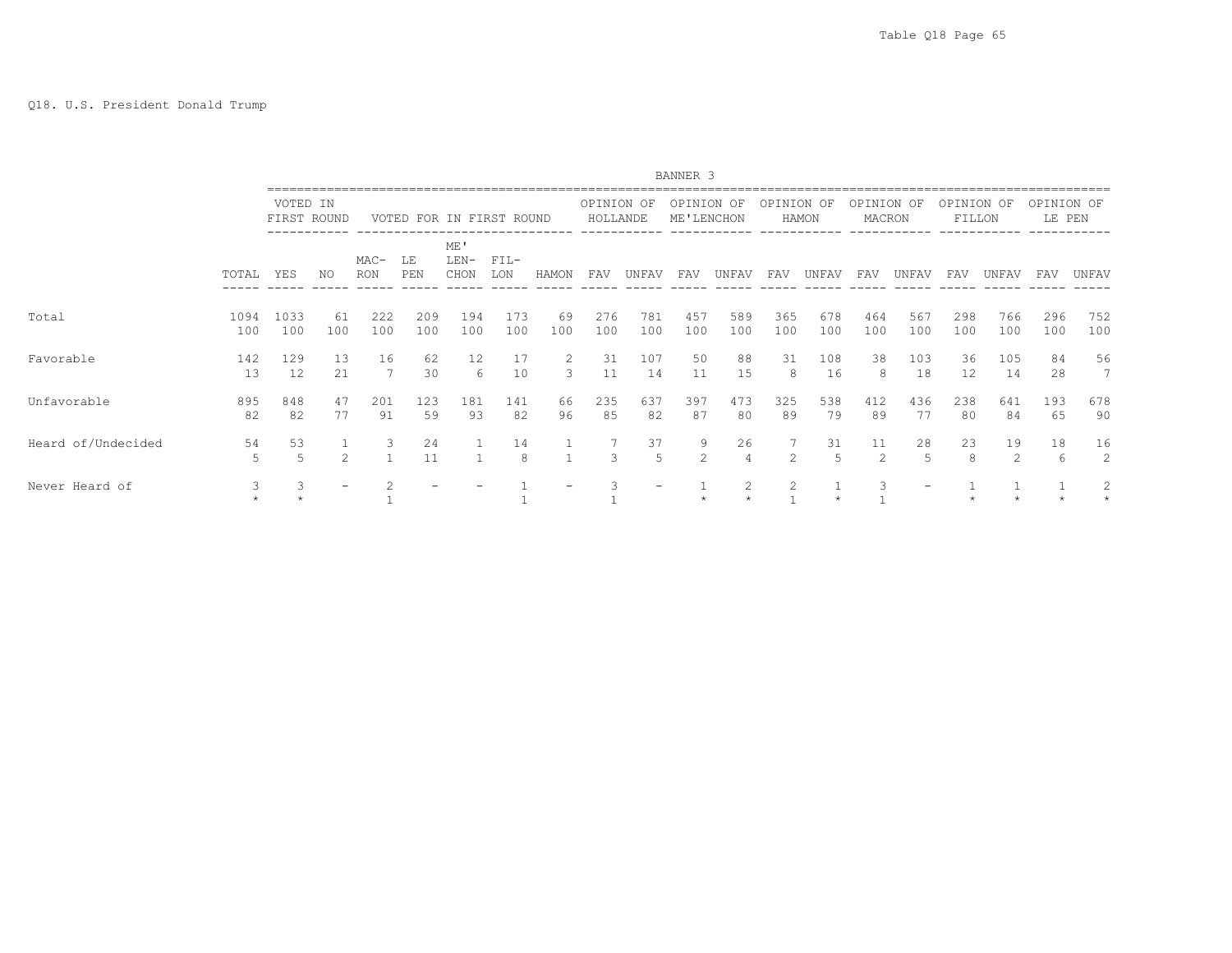|                    |           |           |             |                      |                          |                       |               |       |                        |           | BANNER 3                 |          |            |           |                      |          |                      |           |                      |           |
|--------------------|-----------|-----------|-------------|----------------------|--------------------------|-----------------------|---------------|-------|------------------------|-----------|--------------------------|----------|------------|-----------|----------------------|----------|----------------------|-----------|----------------------|-----------|
|                    |           | VOTED IN  | FIRST ROUND |                      | VOTED FOR IN FIRST ROUND |                       |               |       | OPINION OF<br>HOLLANDE |           | OPINION OF<br>ME'LENCHON |          | OPINION OF | HAMON     | OPINION OF<br>MACRON |          | OPINION OF<br>FILLON |           | OPINION OF<br>LE PEN |           |
|                    | TOTAL     | YES       | NO          | $MAC-$<br><b>RON</b> | LE<br>PEN                | ME'<br>$LEN-$<br>CHON | $FIL-$<br>LON | HAMON | FAV                    | UNFAV     | FAV                      | UNFAV    | FAV        | UNFAV     | FAV                  | UNFAV    | FAV                  | UNFAV     | FAV                  | UNFAV     |
| Total              | 1094      | 1033      | 61          | 222                  | 209                      | 194                   | 173           | 69    | 276                    | 781       | 457                      | 589      | 365        | 678       | 464                  | 567      | 298                  | 766       | 296                  | 752       |
|                    | 100       | 100       | 100         | 100                  | 100                      | 100                   | 100           | 100   | 100                    | 100       | 100                      | 100      | 100        | 100       | 100                  | 100      | 100                  | 100       | 100                  | 100       |
| Favorable          | 205       | 194       | 11          | 46                   | 43                       | 34                    | 38            | 11    | 59                     | 146       | 86                       | 118      | 69         | 134       | 105                  | 97       | 71                   | 133       | 63                   | 141       |
|                    | 19        | 19        | 18          | 21                   | 21                       | 18                    | 22            | 16    | 21                     | 19        | 19                       | 20       | 19         | 20        | 23                   | 17       | 24                   | 17        | 21                   | 19        |
| Unfavorable        | 475       | 449       | 26          | 105                  | 73                       | 98                    | 55            | 45    | 112                    | 356       | 211                      | 254      | 168        | 300       | 204                  | 257      | 101                  | 371       | 118                  | 347       |
|                    | 43        | 43        | 43          | 47                   | 35                       | 51                    | 32            | 65    | 41                     | 46        | 46                       | 43       | 46         | 44        | 44                   | 45       | 34                   | 48        | 40                   | 46        |
| Heard of/Undecided | 179<br>16 | 170<br>16 | 9<br>15     | 32<br>14             | 32<br>15                 | 38<br>20              | 38<br>22      | 3     | 48<br>17               | 118<br>15 | 78<br>17                 | 88<br>15 | 64<br>18   | 100<br>15 | 72<br>16             | 91<br>16 | 56<br>19             | 113<br>15 | 43<br>15             | 117<br>16 |
| Never Heard of     | 235       | 220       | 15          | 39                   | 61                       | 24                    | 42            | 10    | 57                     | 161       | 82                       | 129      | 64         | 144       | 83                   | 122      | 70                   | 149       | 72                   | 147       |
|                    | 21        | 21        | 25          | 18                   | 29                       | 12                    | 24            | 14    | 21                     | 21        | 18                       | 22       | 18         | 21        | 18                   | 22       | 23                   | 19        | 24                   | 20        |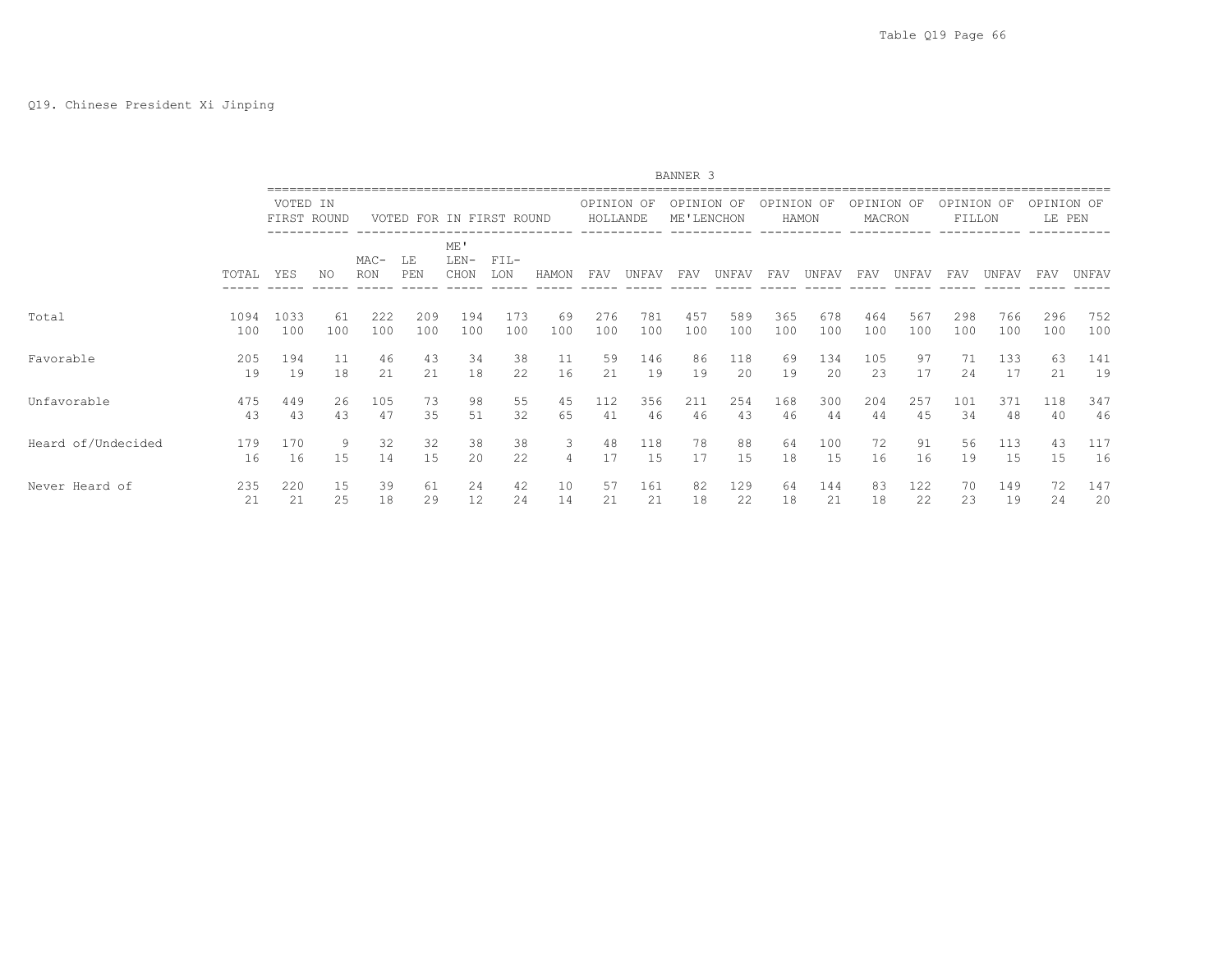|                    |             |                         |           |             |                          |                       |               |           |                        |            | BANNER 3   |            |            |            |                      |            |                      |            |                      |            |
|--------------------|-------------|-------------------------|-----------|-------------|--------------------------|-----------------------|---------------|-----------|------------------------|------------|------------|------------|------------|------------|----------------------|------------|----------------------|------------|----------------------|------------|
|                    |             | VOTED IN<br>FIRST ROUND |           |             | VOTED FOR IN FIRST ROUND |                       |               |           | OPINION OF<br>HOLLANDE |            | OPINION OF | ME'LENCHON | OPINION OF | HAMON      | OPINION OF<br>MACRON |            | OPINION OF<br>FILLON |            | OPINION OF<br>LE PEN |            |
|                    | TOTAL       | YES                     | ΝO        | MAC-<br>RON | LE<br>PEN                | ME'<br>$LEN-$<br>CHON | $FIL-$<br>LON | HAMON     | FAV                    | UNFAV      | FAV        | UNFAV      | FAV        | UNFAV      | FAV                  | UNFAV      | FAV                  | UNFAV      | FAV                  | UNFAV      |
| Total              | 1094<br>100 | 1033<br>100             | 61<br>100 | 222<br>100  | 209<br>100               | 194<br>100            | 173<br>100    | 69<br>100 | 276<br>100             | 781<br>100 | 457<br>100 | 589<br>100 | 365<br>100 | 678<br>100 | 464<br>100           | 567<br>100 | 298<br>100           | 766<br>100 | 296<br>100           | 752<br>100 |
| Favorable          | 223<br>20   | 206<br>20               | 17<br>28  | 24<br>11    | 76<br>36                 | 29<br>15              | 50<br>29      | 4<br>6    | 42<br>15               | 176<br>23  | 81<br>18   | 136<br>23  | 52<br>14   | 163<br>24  | 71<br>15             | 145<br>26  | 87<br>29             | 134<br>17  | 103<br>35            | 111<br>15  |
| Unfavorable        | 776<br>71   | 742<br>72               | 34<br>56  | 188<br>85   | 104<br>50                | 159<br>82             | 105<br>61     | 65<br>94  | 215<br>78              | 545<br>70  | 347<br>76  | 405<br>69  | 288<br>79  | 463<br>68  | 359<br>77            | 376<br>66  | 175<br>59            | 588<br>77  | 163<br>55            | 593<br>79  |
| Heard of/Undecided | 82<br>7     | 75<br>7                 | 11        | 6<br>3      | 27<br>13                 | 6<br>3                | 16<br>9       |           | 14<br>5                | 53         | 24<br>5    | 41         | 19<br>5    | 47         | 26<br>6              | 41<br>7    | 29<br>10             | 39<br>5    | 25<br>8              | 40<br>5    |
| Never Heard of     | 13          | 10                      | 3         | 2           |                          |                       |               |           | 5<br>$\mathfrak{D}$    |            | 5          |            | 6<br>2     | 5          | 8<br>2               | 5          |                      | 5          | 5                    | 8          |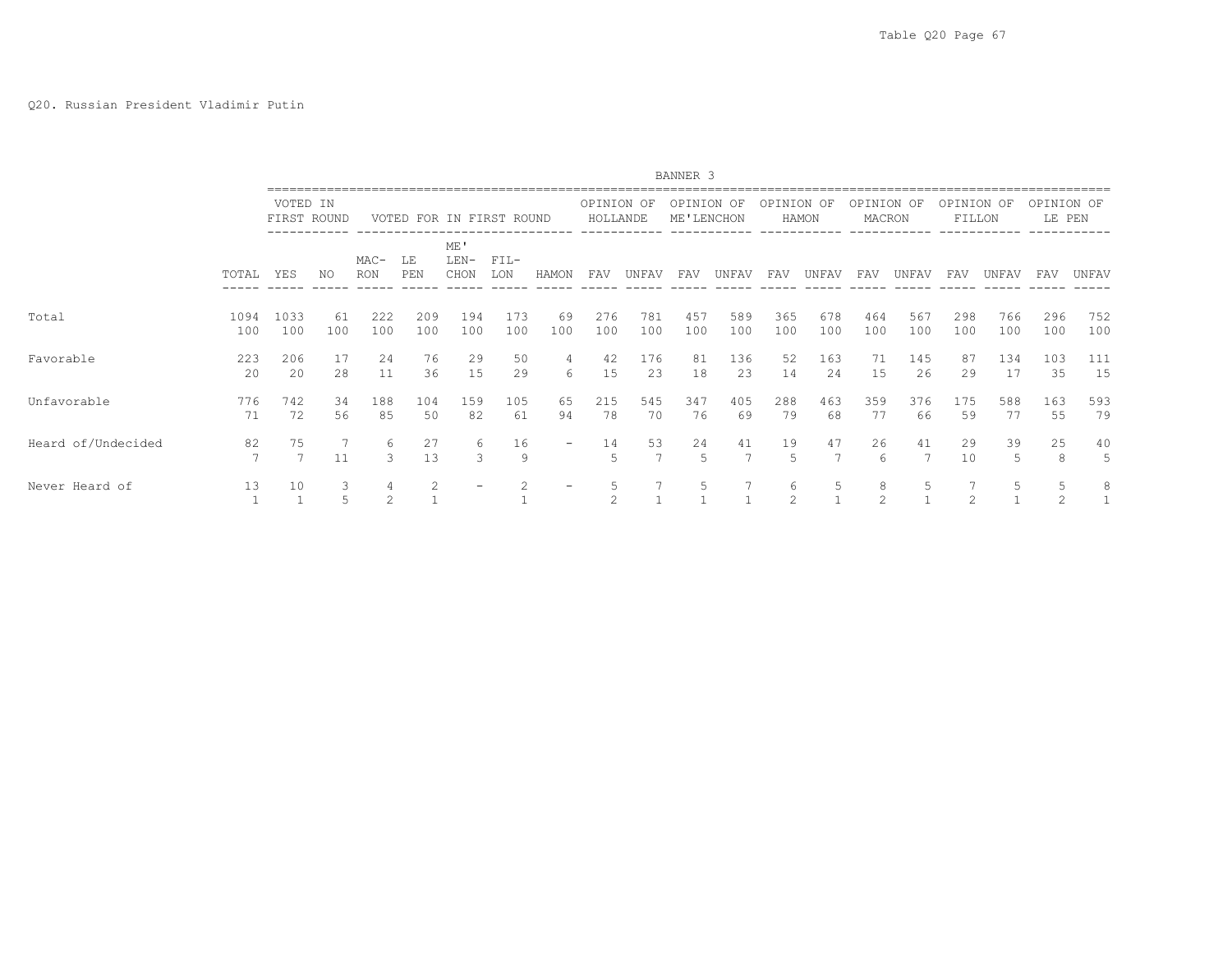# Q21. German Chancellor Angela Merkel

|                    |             |                         |           |             |                          |                     |               |           |                        |            | BANNER 3                 |            |            |            |                      |            |                      |            |                      |            |
|--------------------|-------------|-------------------------|-----------|-------------|--------------------------|---------------------|---------------|-----------|------------------------|------------|--------------------------|------------|------------|------------|----------------------|------------|----------------------|------------|----------------------|------------|
|                    |             | VOTED IN<br>FIRST ROUND |           |             | VOTED FOR IN FIRST ROUND |                     |               |           | OPINION OF<br>HOLLANDE |            | OPINION OF<br>ME'LENCHON |            | OPINION OF | HAMON      | OPINION OF<br>MACRON |            | OPINION OF<br>FILLON |            | OPINION OF<br>LE PEN |            |
|                    | TOTAL       | YES                     | NO        | MAC-<br>RON | LE<br>PEN                | ME'<br>LEN-<br>CHON | $FIL-$<br>LON | HAMON     | FAV                    | UNFAV      | FAV                      | UNFAV      | FAV        | UNFAV      | FAV                  | UNFAV      | FAV                  | UNFAV      | FAV                  | UNFAV      |
| Total              | 1094<br>100 | 1033<br>100             | 61<br>100 | 222<br>100  | 209<br>100               | 194<br>100          | 173<br>100    | 69<br>100 | 276<br>100             | 781<br>100 | 457<br>100               | 589<br>100 | 365<br>100 | 678<br>100 | 464<br>100           | 567<br>100 | 298<br>100           | 766<br>100 | 296<br>100           | 752<br>100 |
| Favorable          | 765<br>70   | 720<br>70               | 45<br>74  | 193<br>87   | 110<br>53                | 117<br>60           | 141<br>82     | 52<br>75  | 221<br>80              | 525<br>67  | 300<br>66                | 436<br>74  | 259<br>71  | 470<br>69  | 396<br>85            | 327<br>58  | 228<br>77            | 519<br>68  | 164<br>55            | 576<br>77  |
| Unfavorable        | 250<br>23   | 237<br>23               | 13<br>2.1 | 20<br>9     | 71<br>34                 | 65<br>34            | 21<br>12      | 15<br>22. | 43<br>16               | 202<br>26  | 131<br>29                | 113<br>19  | 82<br>22   | 167<br>25  | 49<br>11             | 199<br>35  | 48<br>16             | 201<br>26  | 112<br>38            | 133<br>18  |
| Heard of/Undecided | 72          | 69                      | 3         | 6<br>3      | 27<br>13                 | 11<br>6             | 10<br>6       | 2<br>3    | 9<br>3                 | 50<br>6    | 25<br>5                  | 34<br>6    | 22<br>6    | 38<br>6    | 16<br>3              | 38<br>7    | 18<br>6              | 44<br>6    | 18<br>6              | 38<br>5    |
| Never Heard of     |             |                         |           | 3           |                          |                     |               |           | 3                      | 4          |                          | 6          | 2          | 3          | 3                    | 3          |                      | 2          | $\mathfrak{D}$       | 5          |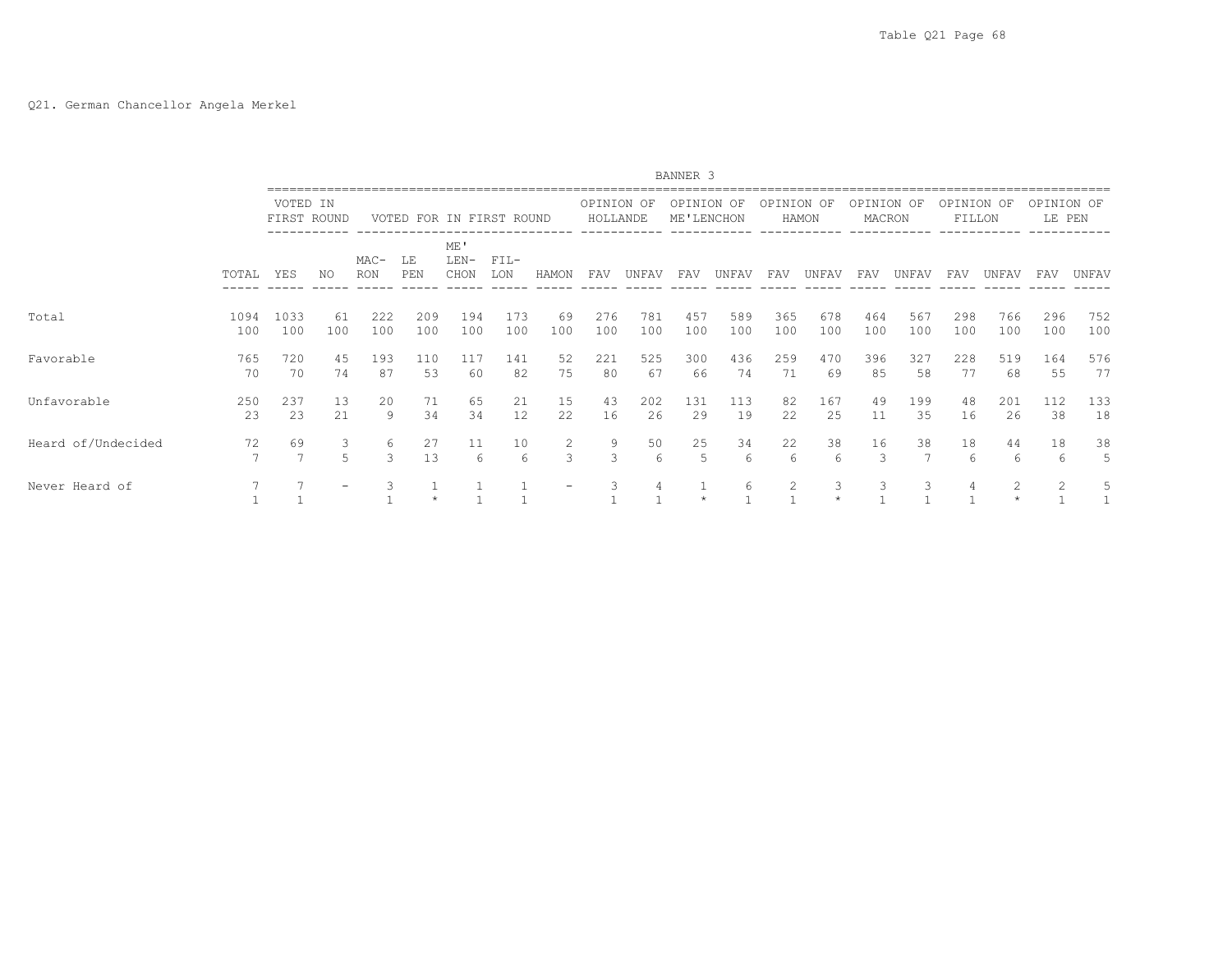|                    |           |           |             |                      |                          |                       |               |       |                        |                   | BANNER <sub>3</sub>      |          |            |           |                      |           |                      |           |                      |          |
|--------------------|-----------|-----------|-------------|----------------------|--------------------------|-----------------------|---------------|-------|------------------------|-------------------|--------------------------|----------|------------|-----------|----------------------|-----------|----------------------|-----------|----------------------|----------|
|                    |           | VOTED IN  | FIRST ROUND |                      | VOTED FOR IN FIRST ROUND |                       |               |       | OPINION OF<br>HOLLANDE |                   | OPINION OF<br>ME'LENCHON |          | OPINION OF | HAMON     | OPINION OF<br>MACRON |           | OPINION OF<br>FILLON |           | OPINION OF<br>LE PEN |          |
|                    | TOTAL     | YES       | NO.         | $MAC-$<br><b>RON</b> | LE<br>PEN                | ME'<br>$LEN-$<br>CHON | $FIL-$<br>LON | HAMON | FAV                    | UNFAV             | FAV                      | UNFAV    | FAV        | UNFAV     | FAV                  | UNFAV     | FAV                  | UNFAV     | <b>FAV</b>           | UNFAV    |
| Total              | 1094      | 1033      | 61          | 222                  | 209                      | 194                   | 173           | 69    | 276                    | 781               | 457                      | 589      | 365        | 678       | 464                  | 567       | 298                  | 766       | 296                  | 752      |
|                    | 100       | 100       | 100         | 100                  | 100                      | 100                   | 100           | 100   | 100                    | 100               | 100                      | 100      | 100        | 100       | 100                  | 100       | 100                  | 100       | 100                  | 100      |
| Favorable          | 172<br>16 | 150<br>15 | 22<br>36    | 24<br>11             | 45<br>22                 | 23<br>12              | 29<br>17      | 5     | 36<br>13               | 129<br>17         | 82<br>18                 | 89<br>15 | 56<br>15   | 113<br>17 | 67<br>14             | 105<br>19 | 56<br>19             | 112<br>15 | 71<br>24             | 98<br>13 |
| Unfavorable        | 380       | 370       | 10          | 115                  | 37                       | 68                    | 69            | 30    | 109                    | 269               | 147                      | 231      | 146        | 231       | 195                  | 176       | 93                   | 285       | 69                   | 309      |
|                    | 35        | 36        | 16          | 52                   | 18                       | 35                    | 40            | 43    | 39                     | 34                | 32                       | 39       | 40         | 34        | 42                   | 31        | 31                   | 37        | 23                   | 41       |
| Heard of/Undecided | 149       | 139       | 10          | 27                   | 30                       | 32                    | 22            | 8     | 40                     | 94                | 66                       | 66       | 42         | 91        | 61                   | 68        | 40                   | 97        | 35                   | 98       |
|                    | 14        | 13        | 16          | 12                   | 14                       | 16                    | 13            | 12    | 14                     | $12 \overline{ }$ | 14                       | 11       | 12         | 13        | 13                   | 12        | 13                   | 13        | 12                   | 13       |
| Never Heard of     | 393       | 374       | 19          | 56                   | 97                       | 71                    | 53            | 26    | 91                     | 289               | 162                      | 203      | 121        | 243       | 141                  | 218       | 109                  | 272       | 121                  | 247      |
|                    | 36        | 36        | 31          | 25                   | 46                       | 37                    | 31            | 38    | 33                     | 37                | 35                       | 34       | 33         | 36        | 30                   | 38        | 37                   | 36        | 41                   | 33       |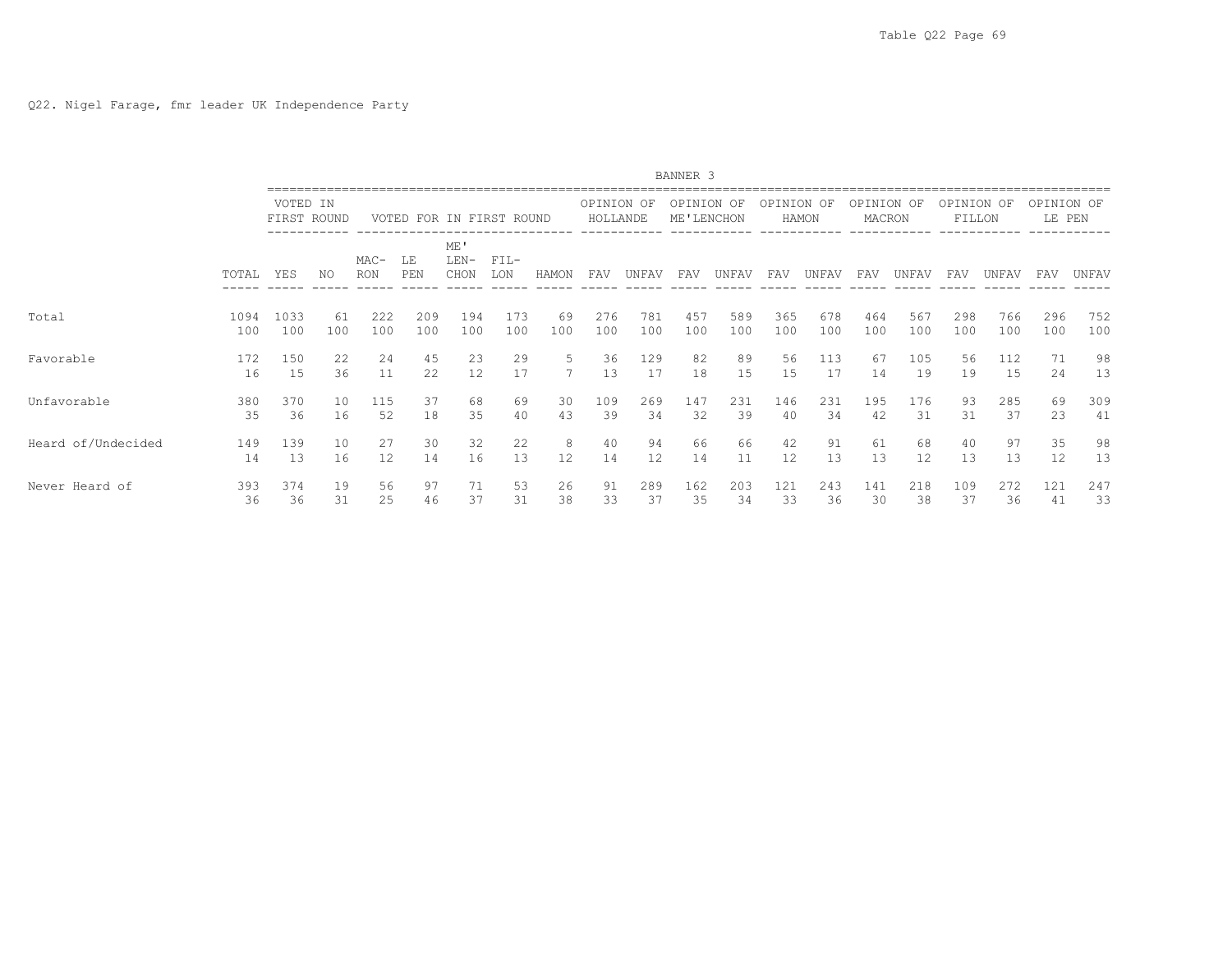|                    |             |                         |           |               |                          |                       |               |                 |                        |            | BANNER 3                 |            |            |                      |                      |            |                      |            |                      |                    |
|--------------------|-------------|-------------------------|-----------|---------------|--------------------------|-----------------------|---------------|-----------------|------------------------|------------|--------------------------|------------|------------|----------------------|----------------------|------------|----------------------|------------|----------------------|--------------------|
|                    |             | VOTED IN<br>FIRST ROUND |           |               | VOTED FOR IN FIRST ROUND |                       |               |                 | OPINION OF<br>HOLLANDE |            | OPINION OF<br>ME'LENCHON |            | OPINION OF | HAMON                | OPINION OF<br>MACRON |            | OPINION OF<br>FILLON |            | OPINION OF<br>LE PEN |                    |
|                    | TOTAL       | YES                     | NO.       | $MAC-$<br>RON | LE<br>PEN                | ME'<br>$LEN-$<br>CHON | $FIL-$<br>LON | HAMON           | FAV                    | UNFAV      | FAV                      | UNFAV      | FAV        | UNFAV                | FAV                  | UNFAV      | FAV                  | UNFAV      | FAV                  | UNFAV              |
| Total              | 1094<br>100 | 1033<br>100             | 61<br>100 | 222<br>100    | 209<br>100               | 194<br>100            | 173<br>100    | 69<br>100       | 276<br>100             | 781<br>100 | 457<br>100               | 589<br>100 | 365<br>100 | 678<br>100           | 464<br>100           | 567<br>100 | 298<br>100           | 766<br>100 | 296<br>100           | 752<br>100         |
| Favorable          | 981<br>90   | 928<br>90               | 53<br>87  | 213<br>96     | 174<br>83                | 173<br>89             | 155<br>90     | 67<br>97        | 259<br>94              | 698<br>89  | 418<br>91                | 528<br>90  | 348<br>95  | 593<br>87            | 446<br>96            | 487<br>86  | 268<br>90            | 693<br>90  | 254<br>86            | 695<br>92          |
| Unfavorable        | 83<br>8     | 78<br>8                 | 5.<br>8   | 8             | 19<br>9                  | 20<br>10              | 13<br>8       | 2<br>3          | 14<br>5                | 64<br>8    | 35<br>8                  | 45<br>8    | 13<br>4    | 69<br>10             | 16<br>3              | 64<br>11   | 20                   | 62<br>8    | 34<br>11             | 46<br>6            |
| Heard of/Undecided | 30<br>3     | 27<br>3                 |           |               | 16<br>8                  |                       | 5<br>3        | $\qquad \qquad$ | 3                      | 19<br>2    | 4                        | 16<br>3    | 4          | 16<br>$\mathfrak{D}$ | 2                    | 16         | 10<br>3              | 11         | 8                    | 11<br>$\mathbf{1}$ |
| Never Heard of     |             |                         |           |               |                          |                       |               |                 |                        |            |                          |            |            |                      |                      |            |                      |            |                      |                    |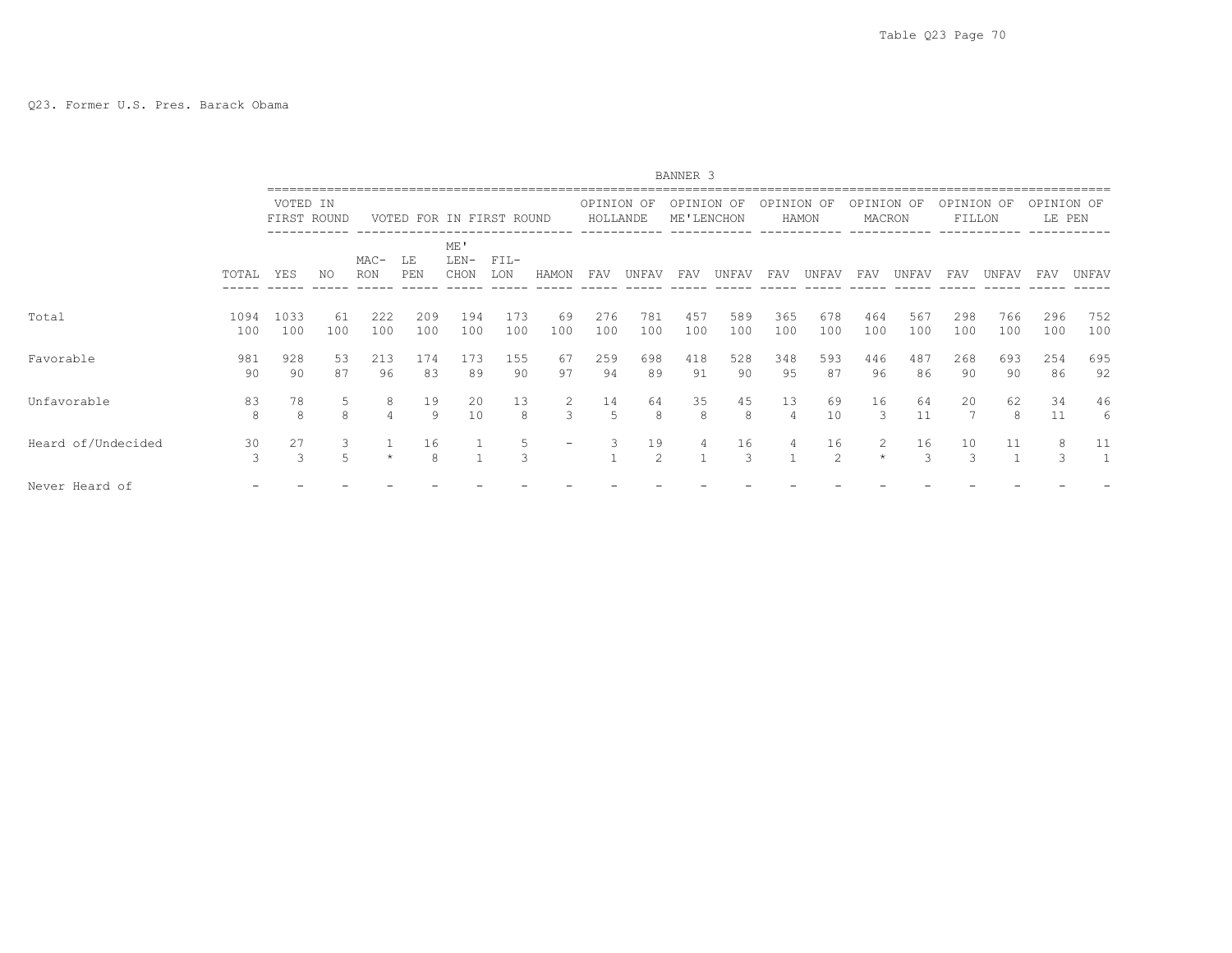|                    |           |           |             |                      |                          |                       |                 |       |                        |           | BANNER <sub>3</sub>      |          |            |          |                      |          |                      |          |                      |          |
|--------------------|-----------|-----------|-------------|----------------------|--------------------------|-----------------------|-----------------|-------|------------------------|-----------|--------------------------|----------|------------|----------|----------------------|----------|----------------------|----------|----------------------|----------|
|                    |           | VOTED IN  | FIRST ROUND |                      | VOTED FOR IN FIRST ROUND |                       |                 |       | OPINION OF<br>HOLLANDE |           | OPINION OF<br>ME'LENCHON |          | OPINION OF | HAMON    | OPINION OF<br>MACRON |          | OPINION OF<br>FILLON |          | OPINION OF<br>LE PEN |          |
|                    | TOTAL     | YES       | NO          | $MAC-$<br><b>RON</b> | LE<br>PEN                | ME'<br>$LEN-$<br>CHON | $FIL-$<br>LON   | HAMON | FAV                    | UNFAV     | FAV                      | UNFAV    | FAV        | UNFAV    | FAV                  | UNFAV    | FAV                  | UNFAV    | FAV                  | UNFAV    |
| Total              | 1094      | 1033      | 61          | 222                  | 209                      | 194                   | 173             | 69    | 276                    | 781       | 457                      | 589      | 365        | 678      | 464                  | 567      | 298                  | 766      | 296                  | 752      |
|                    | 100       | 100       | 100         | 100                  | 100                      | 100                   | 100             | 100   | 100                    | 100       | 100                      | 100      | 100        | 100      | 100                  | 100      | 100                  | 100      | 100                  | 100      |
| Favorable          | 374       | 355       | 19          | 56                   | 105                      | 60                    | 69              | 16    | 67                     | 298       | 163                      | 201      | 111        | 256      | 143                  | 226      | 123                  | 247      | 153                  | 208      |
|                    | 34        | 34        | 31          | 25                   | 50                       | 31                    | 40              | 23    | 24                     | 38        | 36                       | 34       | 30         | 38       | 31                   | 40       | 41                   | 32       | 52                   | 28       |
| Unfavorable        | 445       | 424       | 21          | 129                  | 41                       | 88                    | 62              | 38    | 149                    | 290       | 187                      | 251      | 177        | 255      | 220                  | 205      | 106                  | 333      | 69                   | 371      |
|                    | 41        | 41        | 34          | 58                   | 2.0                      | 45                    | 36              | 55    | 54                     | 37        | 41                       | 43       | 48         | 38       | 47                   | 36       | 36                   | 43       | 23                   | 49       |
| Heard of/Undecided | 129       | 121       | 8           | 18                   | 25                       | 27                    | 17              | 10    | 28                     | 89        | 53                       | 62       | 48         | 68       | 56                   | 56       | 28                   | 93       | 24                   | 88       |
|                    | 12        | 12        | 13          | 8                    | 12                       | 14                    | 10 <sup>°</sup> | 14    | 10                     | 11        | 12                       | 11       | 13         | 10       | 12                   | 10       | 9                    | 12       | 8                    | 12       |
| Never Heard of     | 146<br>13 | 133<br>13 | 13<br>21    | 19<br>9              | 38<br>18                 | 19<br>10              | 25<br>14        | 5     | 32<br>12               | 104<br>13 | 54<br>12                 | 75<br>13 | 29<br>8    | 99<br>15 | 45<br>10             | 80<br>14 | 41<br>14             | 93<br>12 | 50<br>17             | 85<br>11 |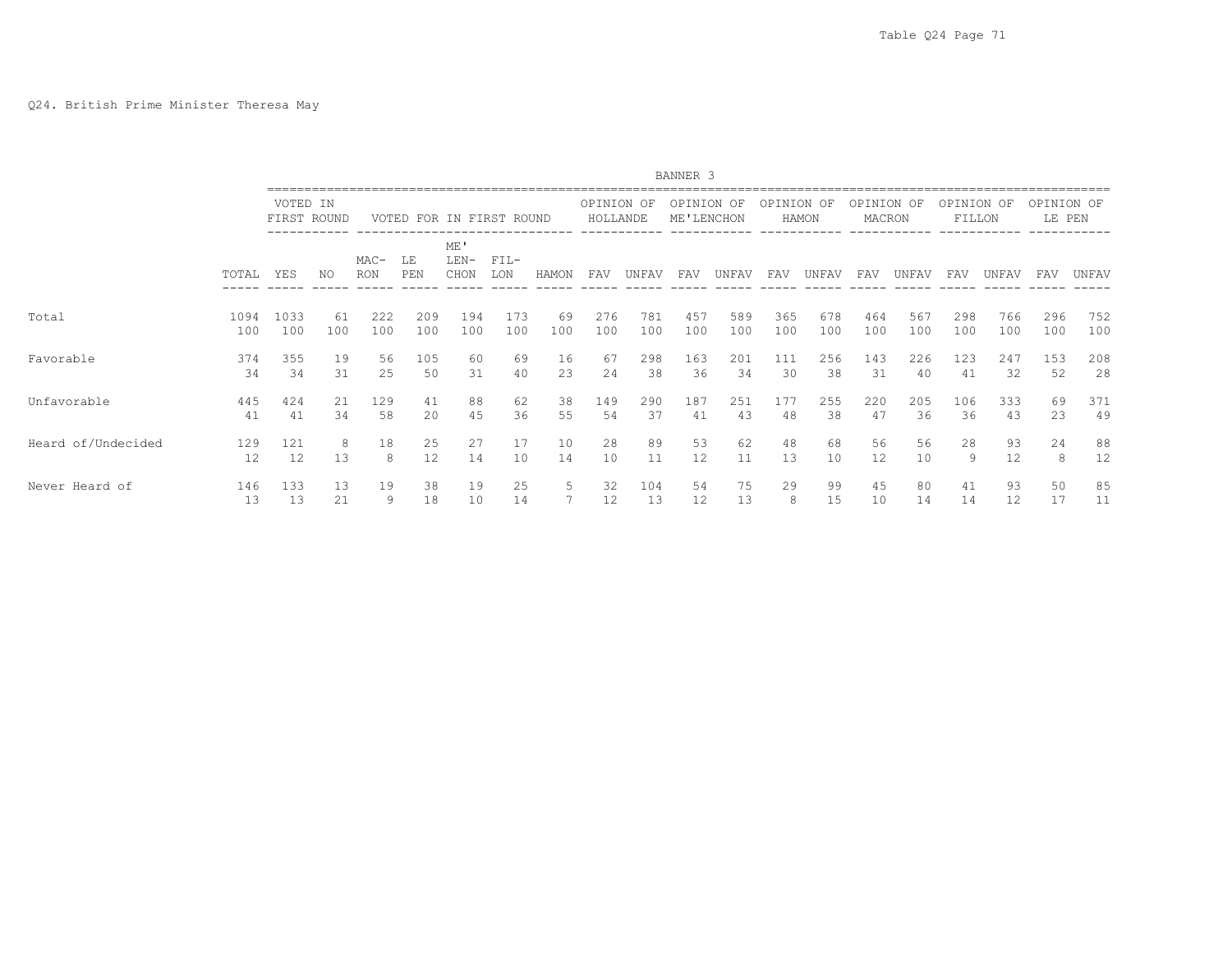|                    |           |           |             |                      |                          |                       |               |        |                        |          | BANNER <sub>3</sub>      |         |            |          |                      |          |                      |          |                      |         |
|--------------------|-----------|-----------|-------------|----------------------|--------------------------|-----------------------|---------------|--------|------------------------|----------|--------------------------|---------|------------|----------|----------------------|----------|----------------------|----------|----------------------|---------|
|                    |           | VOTED IN  | FIRST ROUND |                      | VOTED FOR IN FIRST ROUND |                       |               |        | OPINION OF<br>HOLLANDE |          | OPINION OF<br>ME'LENCHON |         | OPINION OF | HAMON    | OPINION OF<br>MACRON |          | OPINION OF<br>FILLON |          | OPINION OF<br>LE PEN |         |
|                    | TOTAL     | YES       | NO.         | $MAC-$<br><b>RON</b> | LE<br>PEN                | ME'<br>$LEN-$<br>CHON | $FIL-$<br>LON | HAMON  | FAV                    | UNFAV    | FAV                      | UNFAV   | FAV        | UNFAV    | FAV                  | UNFAV    | FAV                  | UNFAV    | <b>FAV</b>           | UNFAV   |
| Total              | 1094      | 1033      | 61          | 222                  | 209                      | 194                   | 173           | 69     | 276                    | 781      | 457                      | 589     | 365        | 678      | 464                  | 567      | 298                  | 766      | 296                  | 752     |
|                    | 100       | 100       | 100         | 100                  | 100                      | 100                   | 100           | 100    | 100                    | 100      | 100                      | 100     | 100        | 100      | 100                  | 100      | 100                  | 100      | 100                  | 100     |
| Favorable          | 336       | 318       | 18          | 76                   | 48                       | 88                    | 28            | 38     | 115                    | 215      | 186                      | 144     | 162        | 166      | 160                  | 166      | 79                   | 255      | 76                   | 258     |
|                    | 31        | 31        | 30          | 34                   | 23                       | 45                    | 16            | 55     | 42                     | 28       | 41                       | 24      | 44         | 24       | 34                   | 29       | 27                   | 33       | 26                   | 34      |
| Unfavorable        | 232       | 216       | 16          | 41                   | 56                       | 16                    | 64            | 6      | 35                     | 193      | 60                       | 169     | 34         | 195      | 92                   | 138      | 85                   | 143      | 84                   | 143     |
|                    | 2.1       | 21        | 26          | 18                   | 2.7                      | 8                     | 37            | 9      | 13                     | 25       | 13                       | 29      | 9          | 29       | 20                   | 24       | 29                   | 19       | 28                   | 19      |
| Heard of/Undecided | 124<br>11 | 117<br>11 | 11          | 21<br>9              | 24<br>11                 | 30<br>15              | 19<br>11      | 6<br>9 | 32<br>12               | 83<br>11 | 59<br>13                 | 53<br>9 | 37<br>10   | 73<br>11 | 43<br>9              | 65<br>11 | 30<br>10             | 84<br>11 | 41<br>14             | 71<br>9 |
| Never Heard of     | 402       | 382       | 20          | 84                   | 81                       | 60                    | 62            | 19     | 94                     | 290      | 152                      | 223     | 132        | 244      | 169                  | 198      | 104                  | 284      | 95                   | 280     |
|                    | 37        | 37        | 33          | 38                   | 39                       | 31                    | 36            | 28     | 34                     | 37       | 33                       | 38      | 36         | 36       | 36                   | 35       | 35                   | 37       | 32                   | 37      |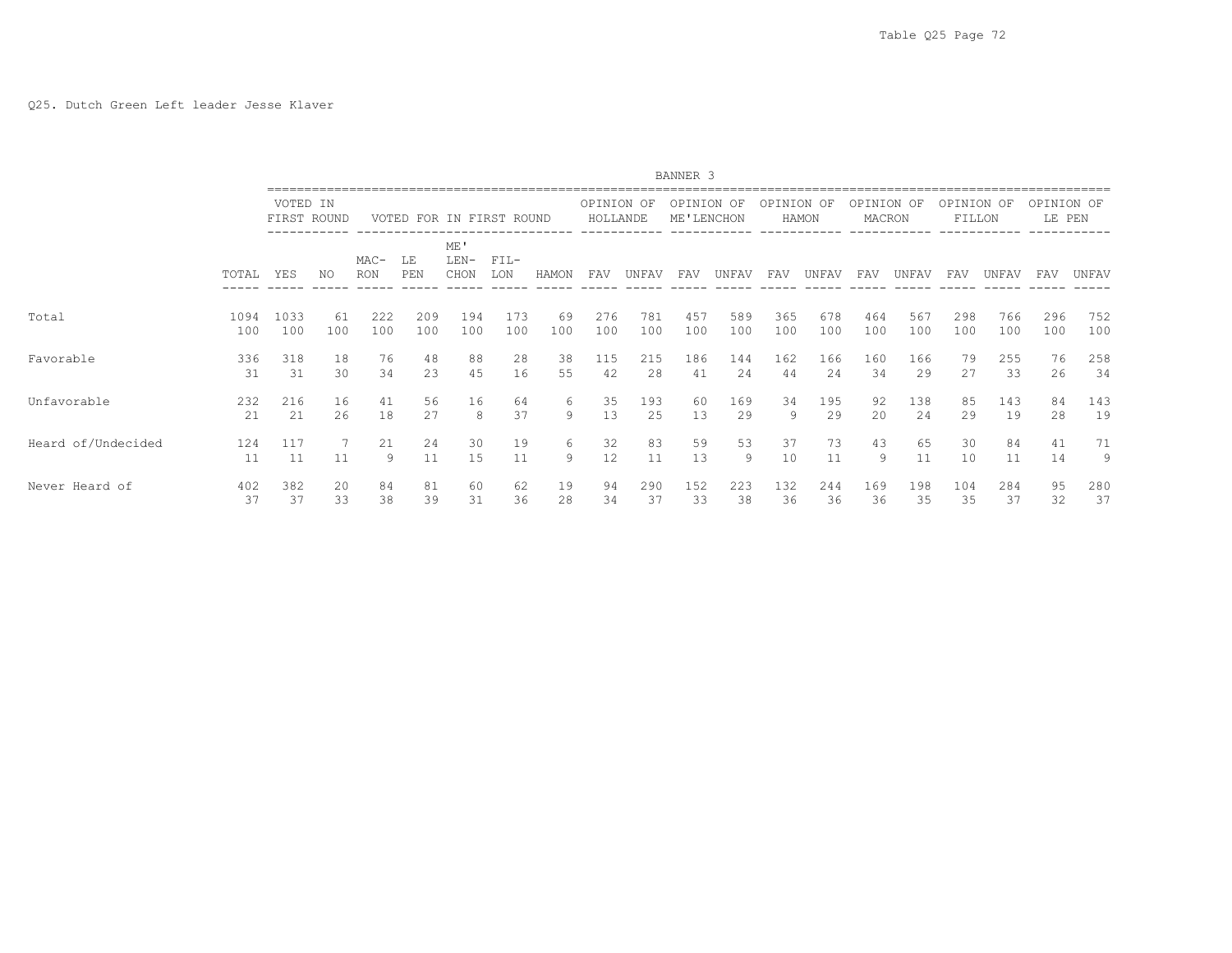Q26. Overall, how would you define your political leanings - Left, Center, or Right?

|           |             |                         |           |                      |                          |                       |               |           |                        |            | BANNER 3                 |            |            |            |                      |            |                      |            |                      |                       |
|-----------|-------------|-------------------------|-----------|----------------------|--------------------------|-----------------------|---------------|-----------|------------------------|------------|--------------------------|------------|------------|------------|----------------------|------------|----------------------|------------|----------------------|-----------------------|
|           |             | VOTED IN<br>FIRST ROUND |           |                      | VOTED FOR IN FIRST ROUND |                       |               |           | OPINION OF<br>HOLLANDE |            | OPINION OF<br>ME'LENCHON |            | OPINION OF | HAMON      | OPINION OF<br>MACRON |            | OPINION OF<br>FILLON |            | OPINION OF<br>LE PEN |                       |
|           | TOTAL       | YES                     | ΝO        | $MAC-$<br><b>RON</b> | LE<br>PEN                | ME'<br>$LEN-$<br>CHON | $FIL-$<br>LON | HAMON     | FAV                    | UNFAV      | FAV                      | UNFAV      | FAV        | UNFAV      | FAV                  | UNFAV      | FAV                  | UNFAV      | FAV                  | UNFAV                 |
| Total     | 1094<br>100 | 1033<br>100             | 61<br>100 | 222<br>100           | 209<br>100               | 194<br>100            | 173<br>100    | 69<br>100 | 276<br>100             | 781<br>100 | 457<br>100               | 589<br>100 | 365<br>100 | 678<br>100 | 464<br>100           | 567<br>100 | 298<br>100           | 766<br>100 | 296<br>100           | 752<br>100            |
| Left      | 374<br>34   | 356<br>34               | 18<br>30  | 78<br>35             | 22<br>11                 | 151<br>78             | 8<br>5        | 56<br>81  | 150<br>54              | 217<br>28  | 251<br>55                | 114<br>19  | 225<br>62  | 140<br>21  | 163<br>35            | 195<br>34  | 38<br>13             | 332<br>43  | 44<br>15             | 328<br>44             |
| Center    | 277<br>25   | 264<br>26               | 13<br>21  | 99<br>4.5            | 30<br>14                 | 28<br>14              | 41<br>24      | 9<br>13   | 80<br>29               | 191<br>2.4 | 90<br>2.0                | 178<br>30  | 74<br>20   | 192<br>2.8 | 166<br>36            | 96<br>17   | 71<br>2.4            | 198<br>26  | 60<br>20             | 203<br>27             |
| Right     | 340<br>31   | 319<br>31               | 21<br>34  | 36<br>16             | 118<br>56                | 15<br>8               | 119<br>69     |           | 33<br>12               | 301<br>39  | 86<br>19                 | 244<br>41  | 46<br>13   | 282<br>42  | 109<br>23            | 217<br>38  | 170<br>57            | 165<br>22  | 163<br>55            | 165<br>22             |
| Undecided | 103<br>9    | 94<br>9                 | 9<br>15   | 9<br>4               | 39<br>19                 |                       | 5<br>3        | 3<br>4    | 13<br>5                | 72<br>9    | 30                       | 53<br>9    | 20<br>5    | 64<br>9    | 26<br>6              | 59<br>10   | 19<br>6              | 71<br>9    | 29<br>10             | 56<br>$7\phantom{.0}$ |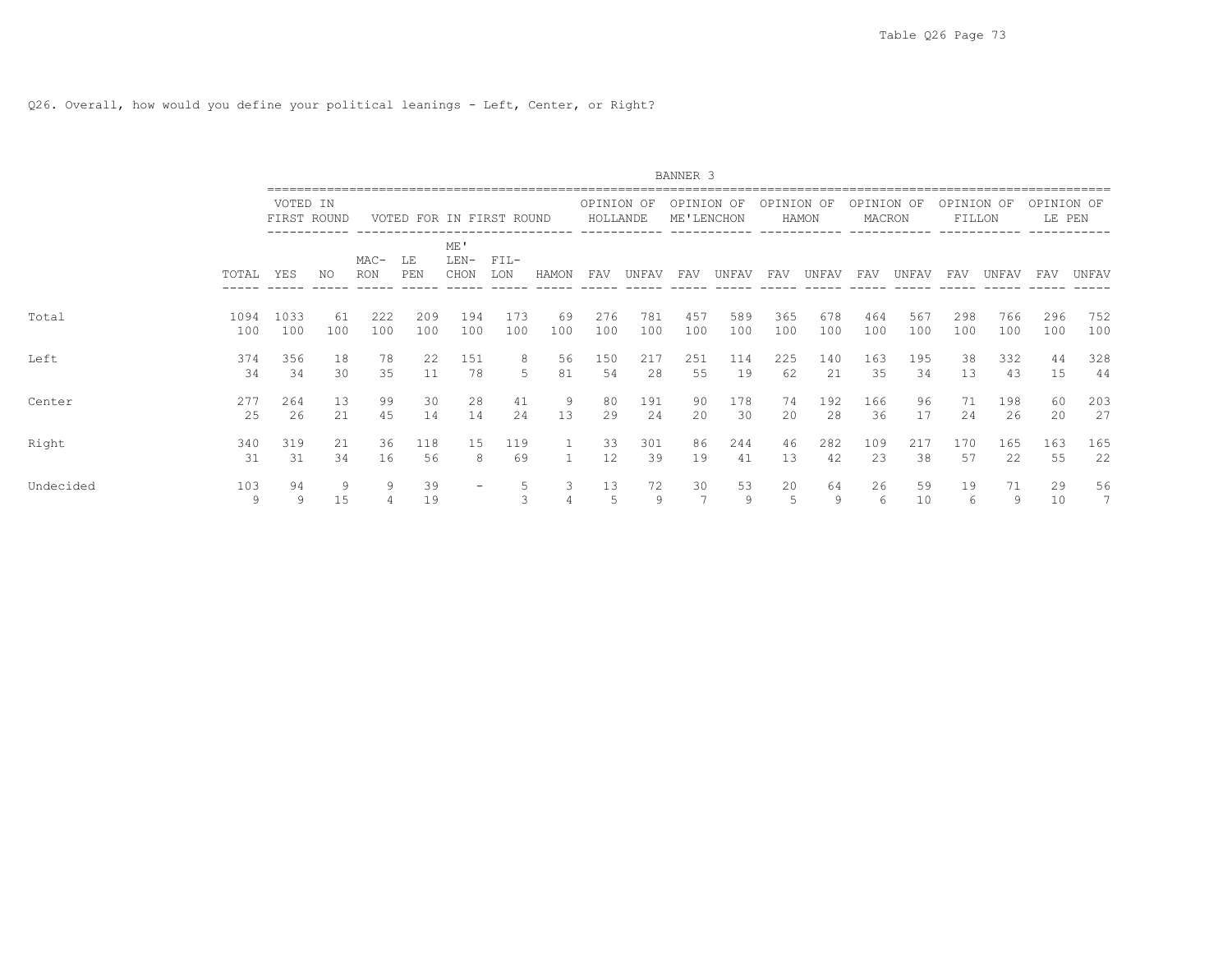|                      |                      |                         |         |                              |                   |                       |                              |                   |                        |                    | BANNER 3                 |                       |                     |                       |                      |                      |                      |                       |                      |                       |
|----------------------|----------------------|-------------------------|---------|------------------------------|-------------------|-----------------------|------------------------------|-------------------|------------------------|--------------------|--------------------------|-----------------------|---------------------|-----------------------|----------------------|----------------------|----------------------|-----------------------|----------------------|-----------------------|
|                      |                      | VOTED IN<br>FIRST ROUND |         |                              |                   |                       | VOTED FOR IN FIRST ROUND     |                   | OPINION OF<br>HOLLANDE |                    | OPINION OF<br>ME'LENCHON |                       | OPINION OF          | HAMON                 | OPINION OF<br>MACRON |                      | OPINION OF<br>FILLON |                       | OPINION OF<br>LE PEN |                       |
|                      | TOTAL                | -----------<br>YES      | NO      | $MAC-$<br><b>RON</b>         | LE<br>PEN         | ME'<br>$LEN-$<br>CHON | $FTL-$<br>LON                | HAMON             | FAV                    | --------<br>UNFAV  | FAV                      | ------------<br>UNFAV | FAV                 | ------------<br>UNFAV | ------------<br>FAV  | UNFAV                | FAV                  | ------------<br>UNFAV | FAV                  | ------------<br>UNFAV |
| Total                | 1094                 | 1033                    | 61      | 222                          | 209               | 194                   | 173                          | 69                | 276                    | 781                | 457                      | 589                   | 365                 | 678                   | 464                  | 567                  | 298                  | 766                   | 296                  | 752                   |
|                      | 100                  | 100                     | 100     | 100                          | 100               | 100                   | 100                          | 100               | 100                    | 100                | 100                      | 100                   | 100                 | 100                   | 100                  | 100                  | 100                  | 100                   | 100                  | 100                   |
| LO / NPA             | 19<br>$\overline{c}$ | 19<br>$\overline{c}$    |         | 2<br>$\mathbf{1}$            | 3<br>$\mathbf{1}$ | 5<br>3                |                              | 1<br>$\mathbf{1}$ | 10<br>$\overline{4}$   | 9<br>$\mathbf{1}$  | 11<br>$\overline{c}$     | 7<br>$\mathbf{1}$     | 9<br>$\overline{c}$ | 9<br>$\mathbf{1}$     | .5<br>$\mathbf{1}$   | 12<br>$\overline{c}$ | 3<br>$\mathbf{1}$    | 16<br>$\overline{c}$  | 7<br>2               | 12<br>$\overline{c}$  |
| La France Insoumise  | 111                  | 106                     | 5       | 3                            | 4                 | 84                    | 2                            | 4                 | 26                     | 83                 | 101                      | 9                     | 60                  | 49                    | 18                   | 90                   | 9                    | 102                   | 14                   | 97                    |
|                      | 10                   | 10                      | 8       | $\mathbf{1}$                 | 2                 | 43                    | $\mathbf{1}$                 | 6                 | 9                      | 11                 | 22                       | $\overline{c}$        | 16                  | $7\phantom{.0}$       | $\overline{4}$       | 16                   | 3                    | 13                    | 5                    | 13                    |
| Parti Socialiste     | 138                  | 125                     | 13      | 37                           | 7                 | 28                    | 6                            | 33                | 72                     | 63                 | 79                       | 54                    | 78                  | 55                    | 85                   | 46                   | 19                   | 117                   | 16                   | 119                   |
|                      | 13                   | 12                      | 21      | 17                           | 3                 | 14                    | 3                            | 48                | 26                     | 8                  | 17                       | 9                     | 21                  | 8                     | 18                   | 8                    | 6                    | 15                    | 5                    | 16                    |
| Europe Ecologie, Les | 58                   | 52                      | 6       | 8                            | 11                | 13                    | $\overline{\phantom{0}}$     | 10                | 17                     | 41                 | 26                       | 30                    | 28                  | 29                    | 18                   | 38                   | 12                   | 44                    | 12                   | 44                    |
| Verts                | 5                    | 5                       | 10      | 4                            | 5                 | $7\phantom{.0}$       |                              | 14                | 6                      | 5                  | 6                        | 5                     | 8                   | 4                     | $\overline{4}$       | $7\phantom{.0}$      | $\overline{4}$       | $6\,$                 | $\overline{4}$       | 6                     |
| En Marche!           | 148<br>14            | 141<br>14               | 7<br>11 | 107<br>48                    |                   | 8<br>$\overline{4}$   | 8<br>5                       | 3<br>4            | 60<br>22               | 85<br>11           | 43<br>9                  | 103<br>17             | 61<br>17            | 85<br>13              | 140<br>30            | 7<br>1               | 29<br>10             | 118<br>15             | 16<br>5              | 132<br>18             |
| UDI                  | 31                   | 30                      | 1       | 7                            | 2                 | 3                     | 13                           | $\mathbf{1}$      | 5                      | 26                 | 9                        | 22                    | 9                   | 22                    | 20                   | 11                   | 16                   | 15                    | 6                    | 23                    |
|                      | 3                    | 3                       | 2       | 3                            | $\mathbf{1}$      | $\overline{c}$        | 8                            | $\mathbf{1}$      | 2                      | 3                  | $\mathbf{2}$             | $\overline{4}$        | $\overline{c}$      | 3                     | $\overline{4}$       | $\overline{c}$       | 5                    | 2                     | 2                    | 3                     |
| Les Republicains     | 169                  | 163                     | 6       | 18                           | 24                | 4                     | 104                          | 1                 | 14                     | 154                | 27                       | 139                   | 25                  | 140                   | 65                   | 94                   | 113                  | 52                    | 43                   | 118                   |
|                      | 15                   | 16                      | 10      | 8                            | 11                | 2                     | 60                           | $\mathbf{1}$      | 5                      | 20                 | 6                        | 24                    | $7\phantom{.0}$     | 21                    | 14                   | 17                   | 38                   | $7\phantom{.0}$       | 15                   | 16                    |
| Debout la France     | 39                   | 37                      | 2       | 8                            | 10                | 9                     | $\mathbf{2}$                 | $\mathbf{1}$      | 8                      | 30                 | 19                       | 19                    | 11                  | 26                    | 14                   | 22                   | 9                    | 30                    | 21                   | 18                    |
|                      | $\overline{4}$       | 4                       | 3       | $\overline{4}$               | 5                 | 5                     | $\mathbf{1}$                 | $\mathbf{1}$      | 3                      | $\overline{4}$     | $\overline{4}$           | 3                     | 3                   | 4                     | $\mathbf{3}$         | $\overline{4}$       | 3                    | $\overline{4}$        | 7                    | $\mathbf{2}$          |
| Front National       | 124<br>11            | 122<br>12               | 2<br>3  | $\overline{\phantom{a}}$     | 101<br>48         | $\overline{4}$<br>2   | 11<br>6                      | 1<br>$\mathbf{1}$ | 11<br>4                | 111<br>14          | 46<br>10                 | 74<br>13              | 12<br>3             | 108<br>16             | 11<br>2              | 112<br>20            | 30<br>10             | 94<br>12              | 114<br>39            | 8<br>$\mathbf{1}$     |
| Without Partisan     | 184                  | 170                     | 14      | 24                           | 38                | 21                    | 20                           | 8                 | 32                     | 134                | 62                       | 96                    | 48                  | 112                   | 67                   | 91                   | 42                   | 125                   | 37                   | 124                   |
| sympathy/Independent | 17                   | 16                      | 23      | 11                           | 18                | 11                    | 12                           | 12                | 12                     | 17                 | 14                       | 16                    | 13                  | 17                    | 14                   | 16                   | 14                   | 16                    | 13                   | 16                    |
| Other                | 15<br>$\overline{1}$ | 15<br>$\mathbf{1}$      |         | $\mathbf{2}$<br>$\mathbf{1}$ | 1<br>$\star$      | 3<br>$\overline{c}$   | $\mathbf{2}$<br>$\mathbf{1}$ | $\mathbf{2}$<br>3 | 4<br>$\mathbf{1}$      | 10<br>$\mathbf{1}$ | 7<br>$\overline{c}$      | 8<br>$\mathbf{1}$     | 4<br>$\mathbf{1}$   | 10<br>1               | 4<br>$\mathbf{1}$    | 11<br>2              | 2<br>$\mathbf{1}$    | 13<br>2               | 3<br>$\mathbf{1}$    | 12<br>$\overline{c}$  |
| Undecided            | 58                   | 53                      | 5       | 6                            | 8                 | 12                    | 5                            | 4                 | 17                     | 35                 | 27                       | 28                    | 20                  | 33                    | 17                   | 33                   | 14                   | 40                    | 7                    | 45                    |
|                      | 5                    | 5                       | 8       | 3                            | 4                 | 6                     | 3                            | 6                 | 6                      | 4                  | 6                        | 5                     | 5                   | 5                     | $\overline{4}$       | 6                    | .5                   | 5                     | 2                    | 6                     |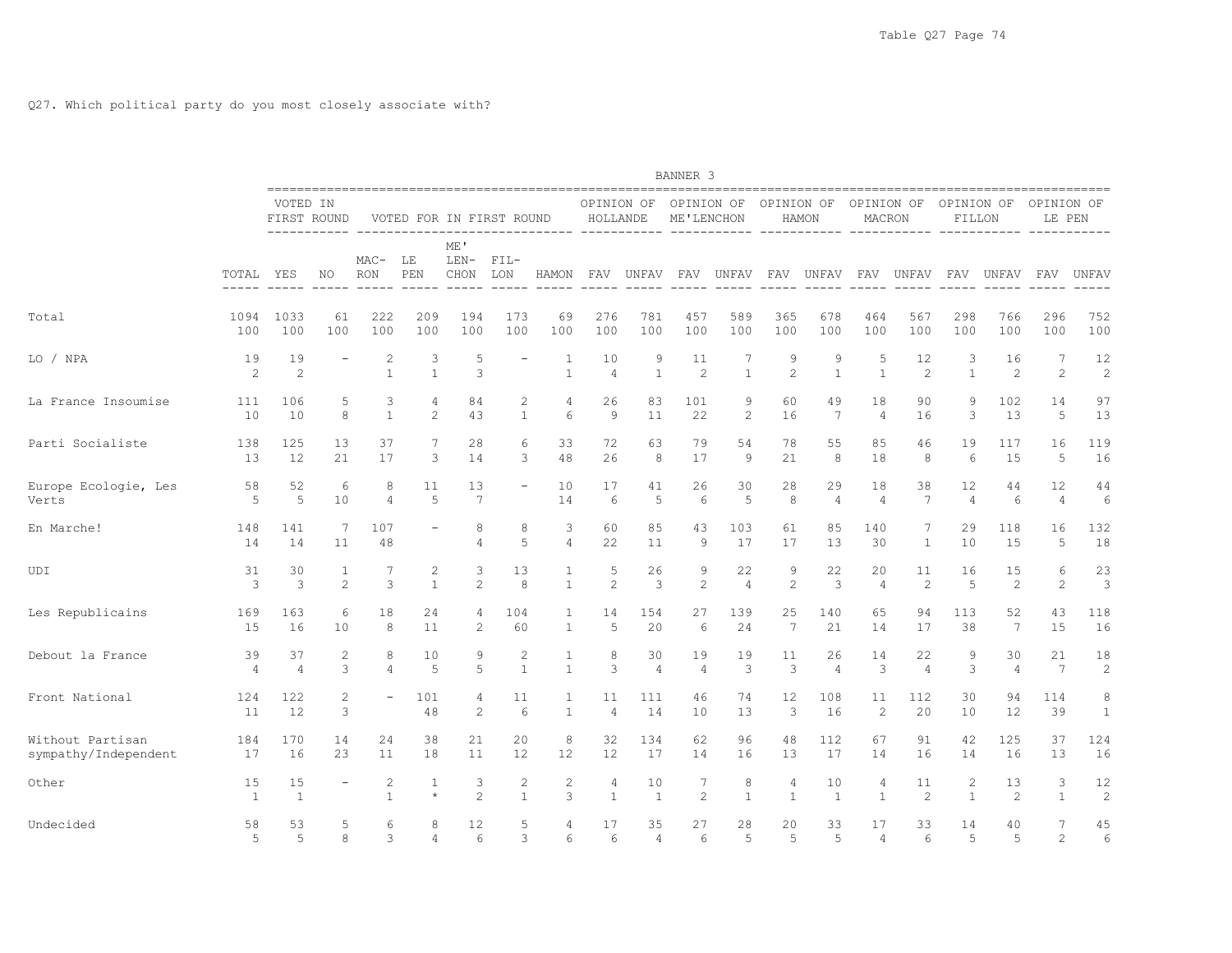|                        |       |                         |                            |                      |                          |                       |               |       |                        |       | BANNER 3                 |                |            |       |                      |       |                      |              |                      |       |
|------------------------|-------|-------------------------|----------------------------|----------------------|--------------------------|-----------------------|---------------|-------|------------------------|-------|--------------------------|----------------|------------|-------|----------------------|-------|----------------------|--------------|----------------------|-------|
|                        |       | VOTED IN<br>FIRST ROUND |                            |                      | VOTED FOR IN FIRST ROUND |                       |               |       | OPINION OF<br>HOLLANDE |       | OPINION OF<br>ME'LENCHON |                | OPINION OF | HAMON | OPINION OF<br>MACRON |       | OPINION OF<br>FILLON |              | OPINION OF<br>LE PEN |       |
|                        | TOTAL | YES                     | NO.                        | $MAC-$<br><b>RON</b> | LE<br>PEN                | ME'<br>$LEN-$<br>CHON | $FIL-$<br>LON | HAMON | <b>FAV</b>             | UNFAV | FAV                      | UNFAV          | FAV        | UNFAV | FAV                  | UNFAV | <b>FAV</b>           | UNFAV        | FAV                  | UNFAV |
| Total                  | 1094  | 1033                    | 61                         | 222                  | 209                      | 194                   | 173           | 69    | 276                    | 781   | 457                      | 589            | 365        | 678   | 464                  | 567   | 298                  | 766          | 296                  | 752   |
|                        | 100   | 100                     | 100                        | 100                  | 100                      | 100                   | 100           | 100   | 100                    | 100   | 100                      | 100            | 100        | 100   | 100                  | 100   | 100                  | 100          | 100                  | 100   |
| Below the baccalaureat | 258   | 242                     | 16                         | 46                   | 69                       | 36                    | 32            | 15    | 63                     | 184   | 105                      | 142            | 73         | 168   | 91                   | 150   | 62                   | 189          | 97                   | 151   |
|                        | 24    | 23                      | 26                         | 21                   | 33                       | 19                    | 18            | 22    | 23                     | 24    | 23                       | 24             | 20         | 25    | 20                   | 26    | 21                   | 25           | 33                   | 20    |
| Baccalaureat           | 256   | 237                     | 19                         | 38                   | 66                       | 42                    | 42            | 9     | 63                     | 185   | 97                       | 144            | 82         | 159   | 107                  | 136   | 76                   | 173          | 79                   | 163   |
|                        | 23    | 23                      | 31                         | 17                   | 32                       | 22                    | 24            | 13    | 23                     | 24    | 21                       | 24             | 22         | 23    | 23                   | 24    | 26                   | 23           | 27                   | 22    |
| First cycle of higher  | 216   | 206                     | 10                         | 48                   | 33                       | 42                    | 28            | 17    | 55                     | 155   | 102                      | 104            | 79         | 127   | 92                   | 108   | 47                   | 162          | 55                   | 153   |
| education              | 20    | 20                      | 16                         | 22                   | 16                       | 22                    | 16            | 25    | 20                     | 20    | 22                       | 18             | 22         | 19    | 20                   | 19    | 16                   | 21           | 19                   | 20    |
| Upper secondary/post   | 351   | 337                     | 14                         | 90                   | 39                       | 71                    | 67            | 28    | 95                     | 248   | 145                      | 195            | 127        | 217   | 169                  | 167   | 104                  | 239          | 61                   | 278   |
| graduate               | 32    | 33                      | 23                         | 41                   | 19                       | 37                    | 39            | 41    | 34                     | 32    | 32                       | 33             | 35         | 32    | 36                   | 29    | 35                   | 31           | 21                   | 37    |
| Refused                | 13    | 11                      | $\mathbf{2}^{\prime}$<br>3 |                      | 2                        | 3<br>2                | 4<br>2        |       |                        | 9     | 8<br>$\overline{c}$      | $\overline{4}$ | 4          |       | 5                    | 6     | 9<br>3               | 3<br>$\star$ | 4                    | 7     |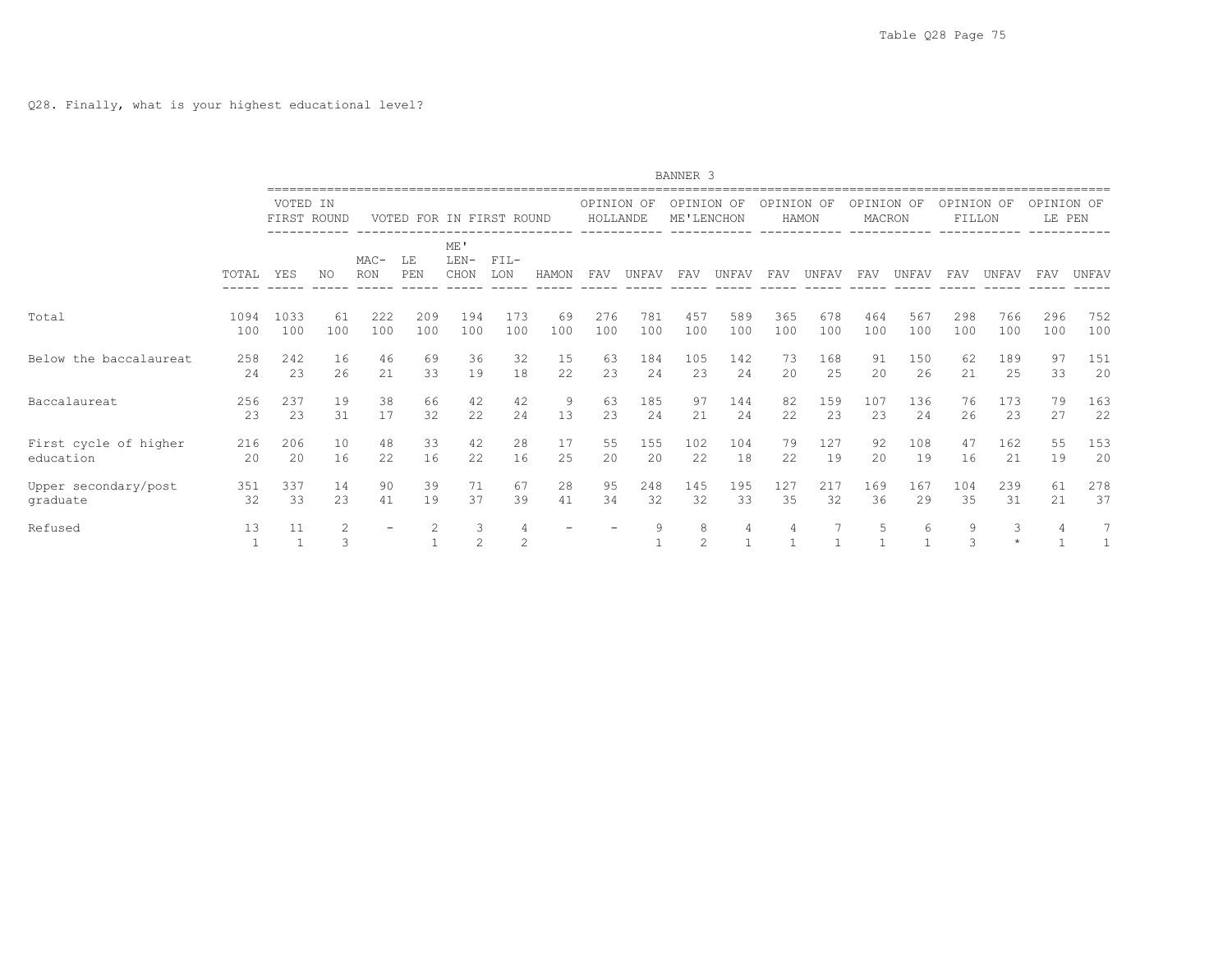Q5. Do you feel the country is headed in the right direction or is on the wrong track?

|                 |             |            |            |            |               |            |             |                   | BANNER 4   |                   |            |            |             |            |                   |                      |            |
|-----------------|-------------|------------|------------|------------|---------------|------------|-------------|-------------------|------------|-------------------|------------|------------|-------------|------------|-------------------|----------------------|------------|
|                 |             | OPINION OF | TRUMP      | OPINION    | OF<br>JINPING | OPINION    | OF<br>PUTIN | OPINION<br>MERKEL | OF         | OPINION<br>FARAGE | OF         | OPINION    | OF<br>OBAMA |            | OPINION OF<br>MAY | OPINION OF<br>KLAVER |            |
|                 | TOTAL       | FAV        | UNFAV      | FAV        | UNFAV         | FAV        | UNFAV       | FAV               | UNFAV      | FAV               | UNFAV      | FAV        | UNFAV       | FAV        | UNFAV             | FAV                  | UNFAV      |
| Total           | 1094<br>100 | 142<br>100 | 895<br>100 | 205<br>100 | 475<br>100    | 223<br>100 | 776<br>100  | 765<br>100        | 250<br>100 | 172<br>100        | 380<br>100 | 981<br>100 | 83<br>100   | 374<br>100 | 445<br>100        | 336<br>100           | 232<br>100 |
| Right Direction | 211<br>19   | 2.4<br>17  | 177<br>20  | 62<br>30   | 74<br>16      | 33<br>15   | 161<br>21   | 176<br>23         | 25<br>10   | 35<br>20          | 85<br>22   | 198<br>20  | 11<br>13    | 73<br>20   | 97<br>22          | 83<br>25             | 33<br>14   |
| Wrong Track     | 739<br>68   | 110<br>77  | 599<br>67  | 127<br>62  | 352<br>74     | 163<br>73  | 526<br>68   | 486<br>64         | 208<br>83  | 128<br>74         | 252<br>66  | 658<br>67  | 63<br>76    | 270<br>72  | 288<br>65         | 219<br>65            | 182<br>78  |
| Undecided       | 144<br>13   | 8<br>6     | 119<br>13  | 16<br>8    | 49<br>10      | 27<br>12   | 89<br>11    | 103<br>13         | 17<br>7    | 9                 | 43         | 125<br>13  | 9<br>11     | 31<br>8    | 60<br>13          | 34<br>10             | 17         |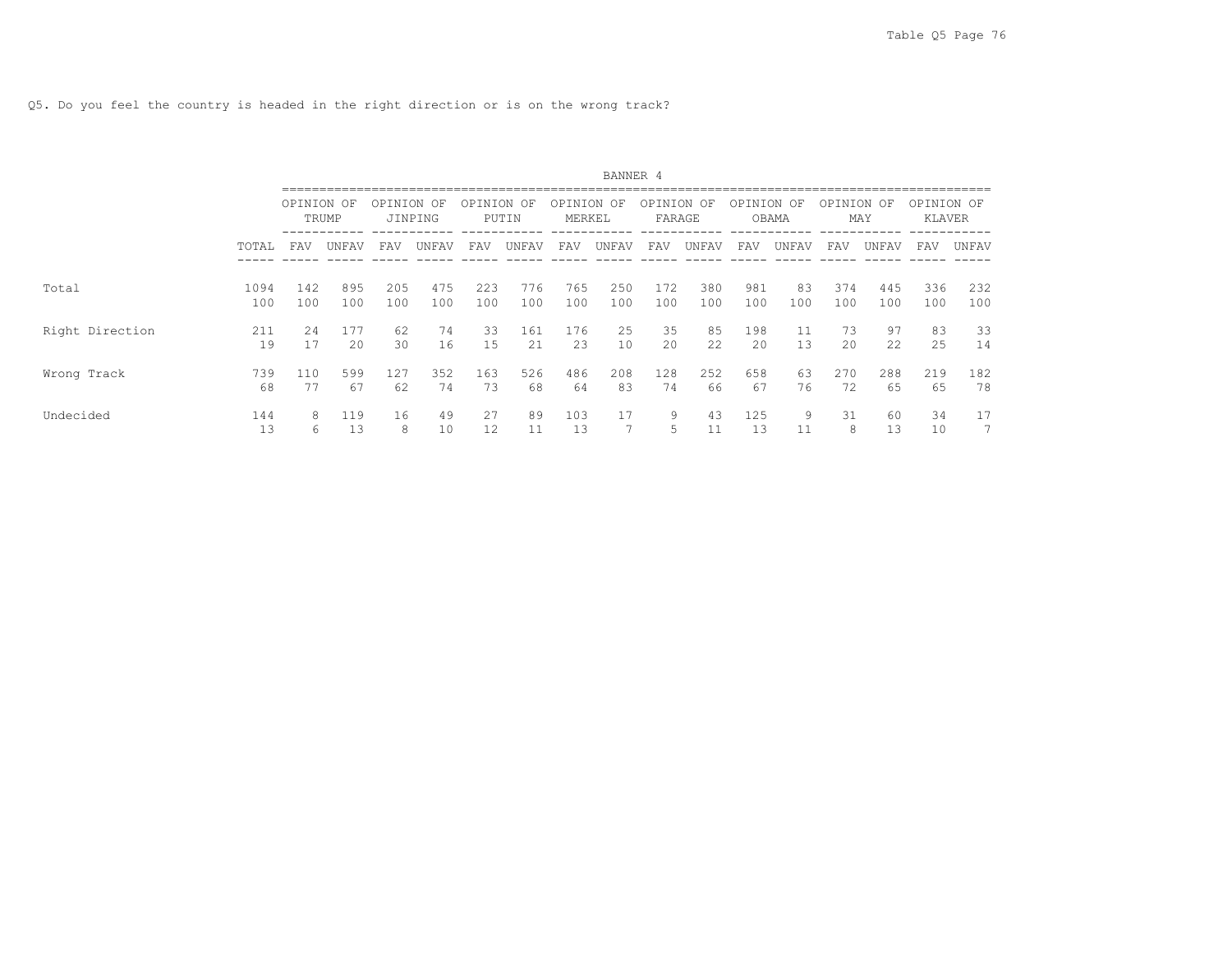# Q6. Francois Hollande

|                    |             |                    |            |            |                 |              |                      |                      | BANNER 4            |                      |            |                     |           |                     |                   |                             |            |
|--------------------|-------------|--------------------|------------|------------|-----------------|--------------|----------------------|----------------------|---------------------|----------------------|------------|---------------------|-----------|---------------------|-------------------|-----------------------------|------------|
|                    |             | OPINION OF         | TRUMP      | OPINION    | – OF<br>JINPING | OPINION OF   | PUTIN                | OPINION OF<br>MERKEL |                     | OPINION OF<br>FARAGE |            | OPINION OF          | OBAMA     | OPINION OF          | MAY               | OPINION OF<br><b>KLAVER</b> |            |
|                    | TOTAL       | FAV                | UNFAV      | FAV        | UNFAV           | FAV          | UNFAV                | FAV                  | UNFAV               | FAV                  | UNFAV      | FAV                 | UNFAV     | FAV                 | UNFAV             | FAV                         | UNFAV      |
| Total              | 1094<br>100 | 142<br>100         | 895<br>100 | 205<br>100 | 475<br>100      | 223<br>100   | 776<br>100           | 765<br>100           | 250<br>100          | 172<br>100           | 380<br>100 | 981<br>100          | 83<br>100 | 374<br>100          | 445<br>100        | 336<br>100                  | 232<br>100 |
| Favorable          | 276<br>25   | 31<br>22           | 235<br>2.6 | 59<br>29   | 112<br>24       | 42<br>19     | 215<br>2.8           | 221<br>29            | 43<br>17            | 36<br>2.1            | 109<br>29  | 259<br>26           | 14<br>17  | 67<br>18            | 149<br>33         | 115<br>34                   | 35<br>15   |
| Unfavorable        | 781<br>71   | 107<br>75          | 637<br>71  | 146<br>71  | 356<br>75       | 176<br>79    | 545<br>70            | 525<br>69            | 202<br>81           | 129<br>75            | 269<br>71  | 698<br>71           | 64<br>77  | 298<br>80           | 290<br>65         | 215<br>64                   | 193<br>83  |
| Heard of/Undecided | 37<br>3     | 4<br>$\mathcal{L}$ | 23<br>3    |            |                 | 5<br>$2^{1}$ | 16<br>$\mathfrak{D}$ | 19<br>$\mathcal{L}$  | 5<br>$\mathfrak{D}$ | $\overline{4}$       | 2          | 24<br>$\mathcal{L}$ | 5<br>6    | 9<br>$\mathfrak{D}$ | 6<br>$\mathbf{a}$ | 6<br>$\mathfrak{D}$         | 4<br>2     |
| Never Heard of     |             |                    |            |            |                 |              |                      |                      |                     |                      |            |                     |           |                     |                   |                             |            |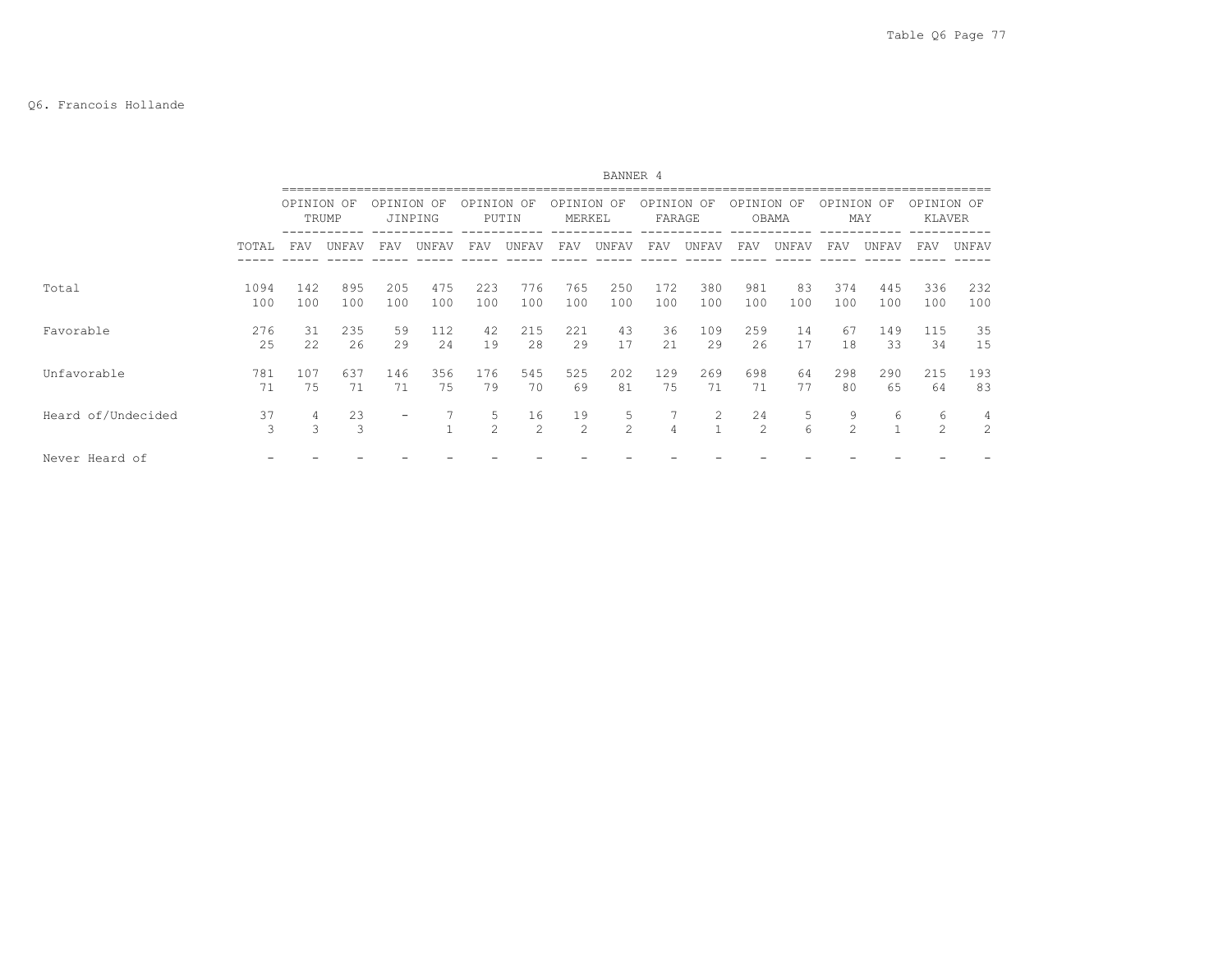## Q7. Jean-Luc Me'lenchon

|                    |              |            |            |            |                    |                    |                     |                      | BANNER 4            |                   |            |            |                     |                     |               |                      |            |
|--------------------|--------------|------------|------------|------------|--------------------|--------------------|---------------------|----------------------|---------------------|-------------------|------------|------------|---------------------|---------------------|---------------|----------------------|------------|
|                    |              | OPINION OF | TRUMP      | OPTNTON    | OF<br>JINPING      | OPTNTON            | OF<br>PUTIN         | OPINION<br>MERKEL    | OF                  | OPTNTON<br>FARAGE | OF         | OPTNTON    | OF<br>OBAMA         | OPINION OF          | MAY           | OPINION OF<br>KLAVER |            |
|                    | TOTAL        | FAV        | UNFAV      | FAV        | UNFAV              | FAV                | UNFAV               | FAV                  | UNFAV               | FAV               | UNFAV      | FAV        | UNFAV               | FAV                 | UNFAV         | FAV                  | UNFAV      |
| Total              | 1094<br>100  | 142<br>100 | 895<br>100 | 205<br>100 | 475<br>100         | 223<br>100         | 776<br>100          | 765<br>100           | 250<br>100          | 172<br>100        | 380<br>100 | 981<br>100 | 83<br>100           | 374<br>100          | 445<br>100    | 336<br>100           | 232<br>100 |
| Favorable          | 457<br>42    | 50<br>35   | 397<br>44  | 86<br>42   | 211<br>44          | 81<br>36           | 347<br>45           | 300<br>39            | 131<br>52           | 82<br>48          | 147<br>39  | 418<br>43  | 35<br>42            | 163<br>44           | 187<br>42     | 186<br>55            | 60<br>26   |
| Unfavorable        | 589<br>54    | 88<br>62   | 473<br>53  | 118<br>58  | 254<br>53          | 136<br>61          | 405<br>52           | 436<br>57            | 113<br>45           | 89<br>52          | 231<br>61  | 528<br>54  | 45<br>54            | 201<br>54           | 251<br>56     | 144<br>43            | 169<br>73  |
| Heard of/Undecided | 46<br>4      | 4<br>3     | 2.4<br>3   | $\star$    | 9<br>$\mathcal{L}$ | 6<br>$\mathcal{S}$ | 23<br>$\mathcal{L}$ | 28<br>$\overline{4}$ | 5<br>$\mathfrak{D}$ | $\mathbf{1}$      | 2          | 34<br>3    | 3<br>$\overline{4}$ | 9<br>$\mathfrak{D}$ | $\mathcal{P}$ | 5<br>$\mathbf{A}$    | 2          |
| Never Heard of     | 2<br>$\star$ |            |            |            |                    |                    |                     |                      |                     |                   |            |            |                     |                     |               |                      |            |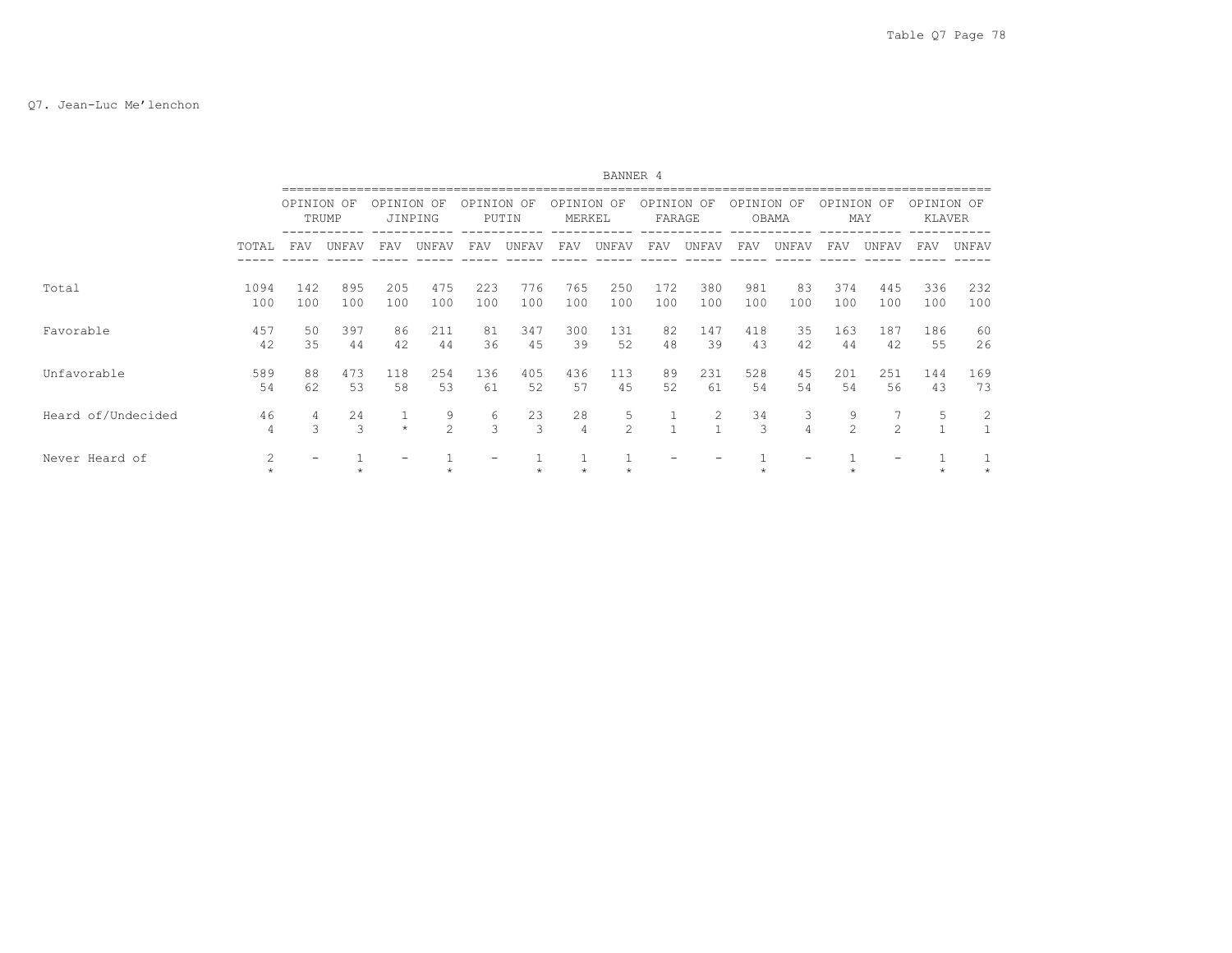|                    |              |            |              |            |              |               |                     |                      | BANNER 4     |                      |            |                      |           |            |                     |                      |            |
|--------------------|--------------|------------|--------------|------------|--------------|---------------|---------------------|----------------------|--------------|----------------------|------------|----------------------|-----------|------------|---------------------|----------------------|------------|
|                    |              | OPINION OF | TRUMP        | OPINION OF | JINPING      | OPINION OF    | PUTIN               | OPINION OF<br>MERKEL |              | OPINION OF<br>FARAGE |            | OPINION OF           | OBAMA     | OPINION OF | MAY                 | OPINION OF<br>KLAVER |            |
|                    | TOTAL        | FAV        | UNFAV        | FAV        | UNFAV        | FAV           | UNFAV               | FAV                  | UNFAV        | FAV                  | UNFAV      | FAV                  | UNFAV     | FAV        | UNFAV               | FAV                  | UNFAV      |
| Total              | 1094<br>100  | 142<br>100 | 895<br>100   | 205<br>100 | 475<br>100   | 223<br>100    | 776<br>100          | 765<br>100           | 250<br>100   | 172<br>100           | 380<br>100 | 981<br>100           | 83<br>100 | 374<br>100 | 445<br>100          | 336<br>100           | 232<br>100 |
| Favorable          | 365<br>33    | 31<br>22   | 325<br>36    | 69<br>34   | 168<br>35    | 52<br>23      | 288<br>37           | 259<br>34            | 82<br>33     | 56<br>33             | 146<br>38  | 348<br>35            | 13<br>16  | 111<br>30  | 177<br>40           | 162<br>48            | 34<br>15   |
| Unfavorable        | 678<br>62    | 108<br>76  | 538<br>60    | 134<br>65  | 300<br>63    | 163<br>73     | 463<br>60           | 470<br>61            | 167<br>67    | 113<br>66            | 231<br>61  | 593<br>60            | 69<br>83  | 256<br>68  | 255<br>57           | 166<br>49            | 195<br>84  |
| Heard of/Undecided | 47<br>4      | 2          | 29<br>3      | 2          | $\mathbf{1}$ | $\mathcal{L}$ | 22<br>$\mathcal{R}$ | 34<br>4              | 1<br>$\star$ | 2                    | 2          | 36<br>$\overline{4}$ |           | 5          | 12<br>$\mathcal{L}$ | 8<br>$\mathfrak{D}$  | 2          |
| Never Heard of     | 4<br>$\star$ |            | 3<br>$\star$ |            |              |               | 3                   | 2                    |              |                      |            | 4                    |           |            |                     |                      |            |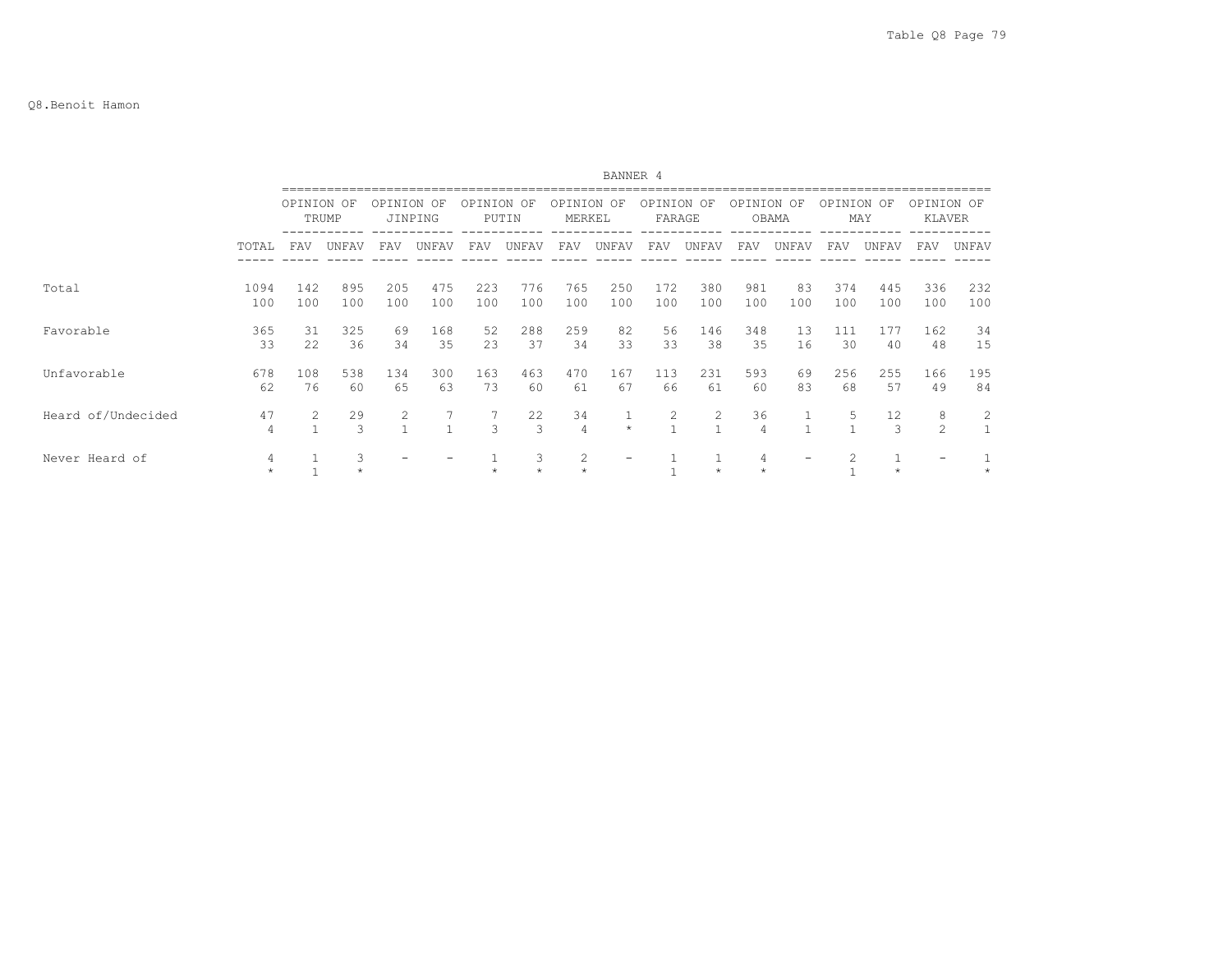|                    |             | BANNER 4   |            |            |               |            |             |                   |                     |                          |                     |            |                     |            |            |                      |            |
|--------------------|-------------|------------|------------|------------|---------------|------------|-------------|-------------------|---------------------|--------------------------|---------------------|------------|---------------------|------------|------------|----------------------|------------|
|                    |             | OPINION OF | TRUMP      | OPINION    | OF<br>JINPING | OPINION    | OF<br>PUTIN | OPINION<br>MERKEL | OF                  | OPINION OF<br>FARAGE     |                     | OPINION    | OF<br>OBAMA         | OPINION OF | MAY        | OPINION OF<br>KLAVER |            |
|                    | TOTAL       | FAV        | UNFAV      | FAV        | UNFAV         | FAV        | UNFAV       | FAV               | UNFAV               | FAV                      | UNFAV               | FAV        | UNFAV               | FAV        | UNFAV      | FAV                  | UNFAV      |
| Total              | 1094<br>100 | 142<br>100 | 895<br>100 | 205<br>100 | 475<br>100    | 223<br>100 | 776<br>100  | 765<br>100        | 250<br>100          | 172<br>100               | 380<br>100          | 981<br>100 | 83<br>100           | 374<br>100 | 445<br>100 | 336<br>100           | 232<br>100 |
| Favorable          | 464<br>42   | 38<br>2.7  | 412<br>46  | 105<br>51  | 204<br>43     | 71<br>32   | 359<br>46   | 396<br>52         | 49<br>20            | 67<br>39                 | 195<br>51           | 446<br>45  | 16<br>19            | 143<br>38  | 220<br>49  | 160<br>48            | 92<br>40   |
| Unfavorable        | 567<br>52   | 103<br>73  | 436<br>49  | 97<br>47   | 257<br>54     | 145<br>65  | 376<br>48   | 327<br>43         | 199<br>80           | 105<br>61                | 176<br>46           | 487<br>50  | 64<br>77            | 226<br>60  | 205<br>46  | 166<br>49            | 138<br>59  |
| Heard of/Undecided | 63<br>6     |            | 47<br>5    | 3          | 14<br>3       | 3          | 41<br>5     | 42<br>5           | 2<br>$\overline{1}$ | $\overline{\phantom{0}}$ | 9<br>$\mathfrak{D}$ | 48<br>5    | 3<br>$\overline{4}$ | 5          | 20<br>4    | 10<br>3              | 2          |
| Never Heard of     |             |            |            |            |               |            |             |                   |                     |                          |                     |            |                     |            |            |                      |            |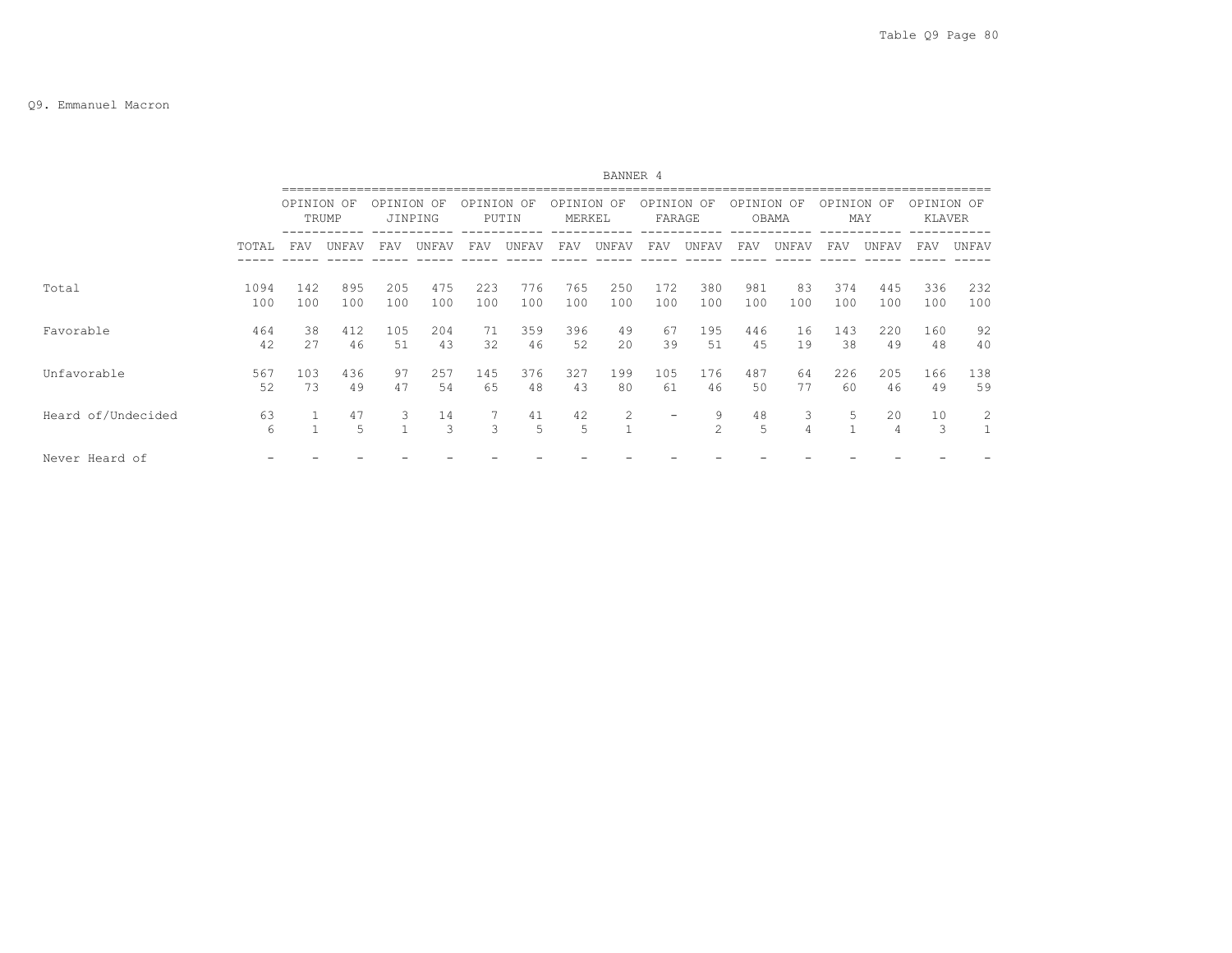|                    |             |            |                      |            |                   |            |                      |                   | BANNER 4                |                    |                |                      |             |            |            |                      |                     |
|--------------------|-------------|------------|----------------------|------------|-------------------|------------|----------------------|-------------------|-------------------------|--------------------|----------------|----------------------|-------------|------------|------------|----------------------|---------------------|
|                    |             | OPINION OF | TRUMP                | OPTNTON    | OF<br>JINPING     | OPINION OF | PUTIN                | OPTNTON<br>MERKEL | OF                      | OPINION<br>FARAGE  | OF             | OPTNTON              | OF<br>OBAMA | OPINION    | OF<br>MAY  | OPINION OF<br>KLAVER |                     |
|                    | TOTAL       | FAV        | UNFAV                | FAV        | UNFAV             | FAV        | UNFAV                | FAV               | UNFAV                   | FAV                | UNFAV          | FAV                  | UNFAV       | FAV        | UNFAV      | FAV                  | UNFAV               |
| Total              | 1094<br>100 | 142<br>100 | 895<br>100           | 205<br>100 | 475<br>100        | 223<br>100 | 776<br>100           | 765<br>100        | 250<br>100              | 172<br>100         | 380<br>100     | 981<br>100           | 83<br>100   | 374<br>100 | 445<br>100 | 336<br>100           | 232<br>100          |
| Favorable          | 298<br>2.7  | 36<br>25   | 238<br>2.7           | 71<br>35   | 101<br>21         | 87<br>39   | 175<br>2.3           | 228<br>30         | 48<br>19                | 56<br>33           | 93<br>2.4      | 268<br>2.7           | 20<br>2.4   | 123<br>33  | 106<br>2.4 | 79<br>24             | 85<br>37            |
| Unfavorable        | 766<br>70   | 105<br>74  | 641<br>72            | 133<br>65  | 371<br>78         | 134<br>60  | 588<br>76            | 519<br>68         | 201<br>80               | 112<br>65          | 285<br>75      | 693<br>71            | 62<br>75    | 247<br>66  | 333<br>75  | 255<br>76            | 143<br>62           |
| Heard of/Undecided | 30<br>3     |            | 16<br>$\mathfrak{D}$ | $\star$    | 3<br>$\mathbf{1}$ | 2          | 13<br>$\mathfrak{D}$ | 18<br>2           | $\mathbf{1}$<br>$\star$ | 4<br>$\mathcal{L}$ | $\overline{2}$ | 20<br>$\mathfrak{D}$ |             | 4          | 6          | 2<br>$\mathbf{1}$    | 4<br>$\overline{2}$ |
| Never Heard of     |             |            |                      |            |                   |            |                      |                   |                         |                    |                |                      |             |            |            |                      |                     |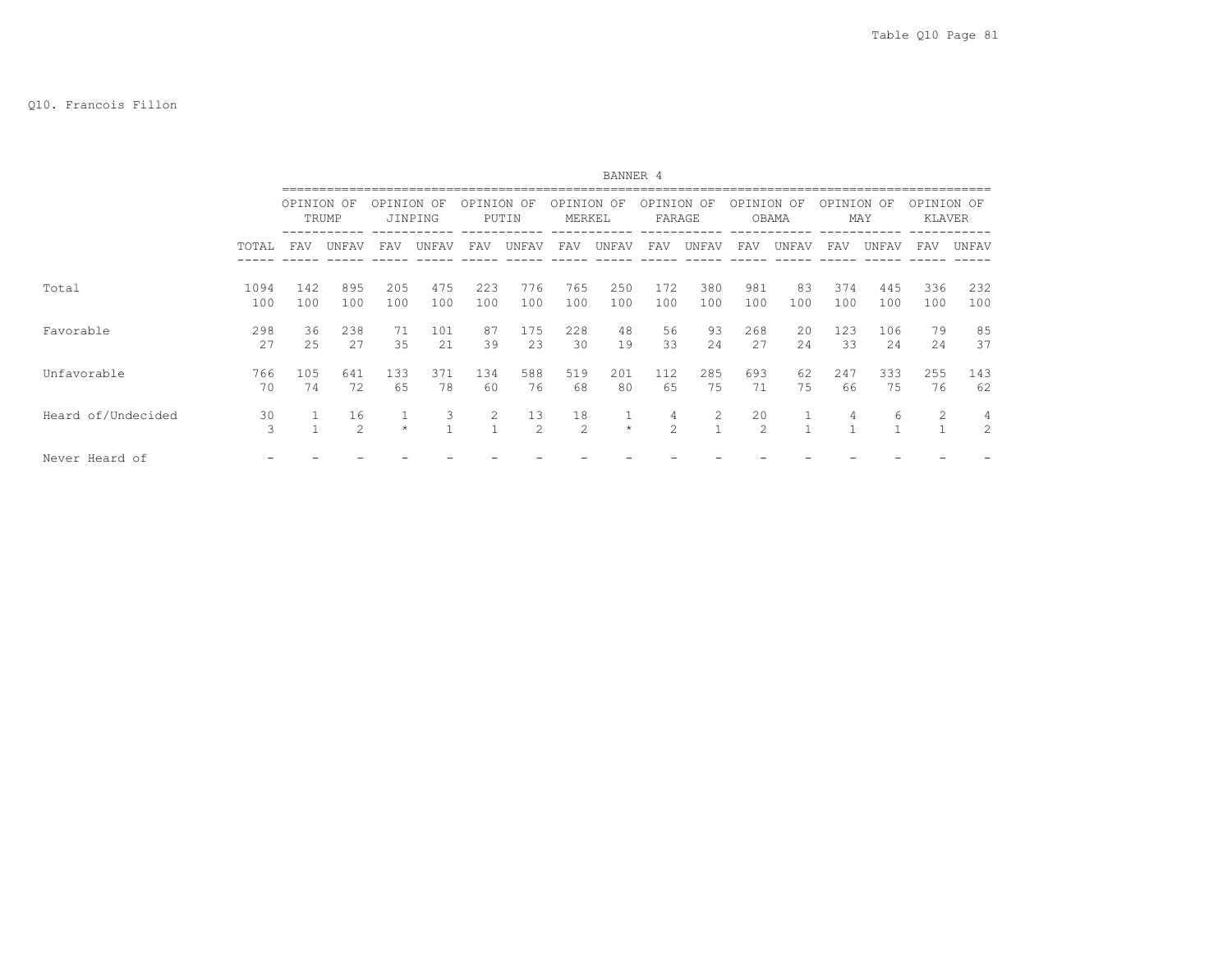|                    |             |            | BANNER 4   |            |               |            |             |                   |                     |                      |            |            |                     |            |            |                      |                     |
|--------------------|-------------|------------|------------|------------|---------------|------------|-------------|-------------------|---------------------|----------------------|------------|------------|---------------------|------------|------------|----------------------|---------------------|
|                    |             | OPINION OF | TRUMP      | OPINION    | OF<br>JINPING | OPINION    | OF<br>PUTIN | OPINION<br>MERKEL | OF                  | OPINION OF<br>FARAGE |            | OPINION    | OF<br>OBAMA         | OPINION OF | MAY        | OPINION OF<br>KLAVER |                     |
|                    | TOTAL       | FAV        | UNFAV      | FAV        | UNFAV         | FAV        | UNFAV       | FAV               | UNFAV               | FAV                  | UNFAV      | FAV        | UNFAV               | FAV        | UNFAV      | FAV                  | UNFAV               |
| Total              | 1094<br>100 | 142<br>100 | 895<br>100 | 205<br>100 | 475<br>100    | 223<br>100 | 776<br>100  | 765<br>100        | 250<br>100          | 172<br>100           | 380<br>100 | 981<br>100 | 83<br>100           | 374<br>100 | 445<br>100 | 336<br>100           | 232<br>100          |
| Favorable          | 296<br>27   | 84<br>59   | 193<br>22  | 63<br>31   | 118<br>25     | 103<br>46  | 163<br>21   | 164<br>21         | 112<br>45           | 71<br>41             | 69<br>18   | 254<br>26  | 34<br>41            | 153<br>41  | 69<br>16   | 76<br>23             | 84<br>36            |
| Unfavorable        | 752<br>69   | 56<br>39   | 678<br>76  | 141<br>69  | 347<br>73     | 111<br>50  | 593<br>76   | 576<br>75         | 133<br>53           | 98<br>57             | 309<br>81  | 695<br>71  | 46<br>55            | 208<br>56  | 371<br>83  | 258<br>77            | 143<br>62           |
| Heard of/Undecided | 46<br>4     | 2          | 24<br>3    | $\star$    | 10<br>2       | 9<br>4     | 20<br>3     | 25<br>3           | 5<br>$\overline{2}$ | 3<br>$\mathcal{L}$   | 2          | 32<br>3    | 3<br>$\overline{4}$ | 13<br>3    | 5          | 2<br>$\mathbf{1}$    | 5<br>$\overline{2}$ |
| Never Heard of     |             |            |            |            |               |            |             |                   |                     |                      |            |            |                     |            |            |                      |                     |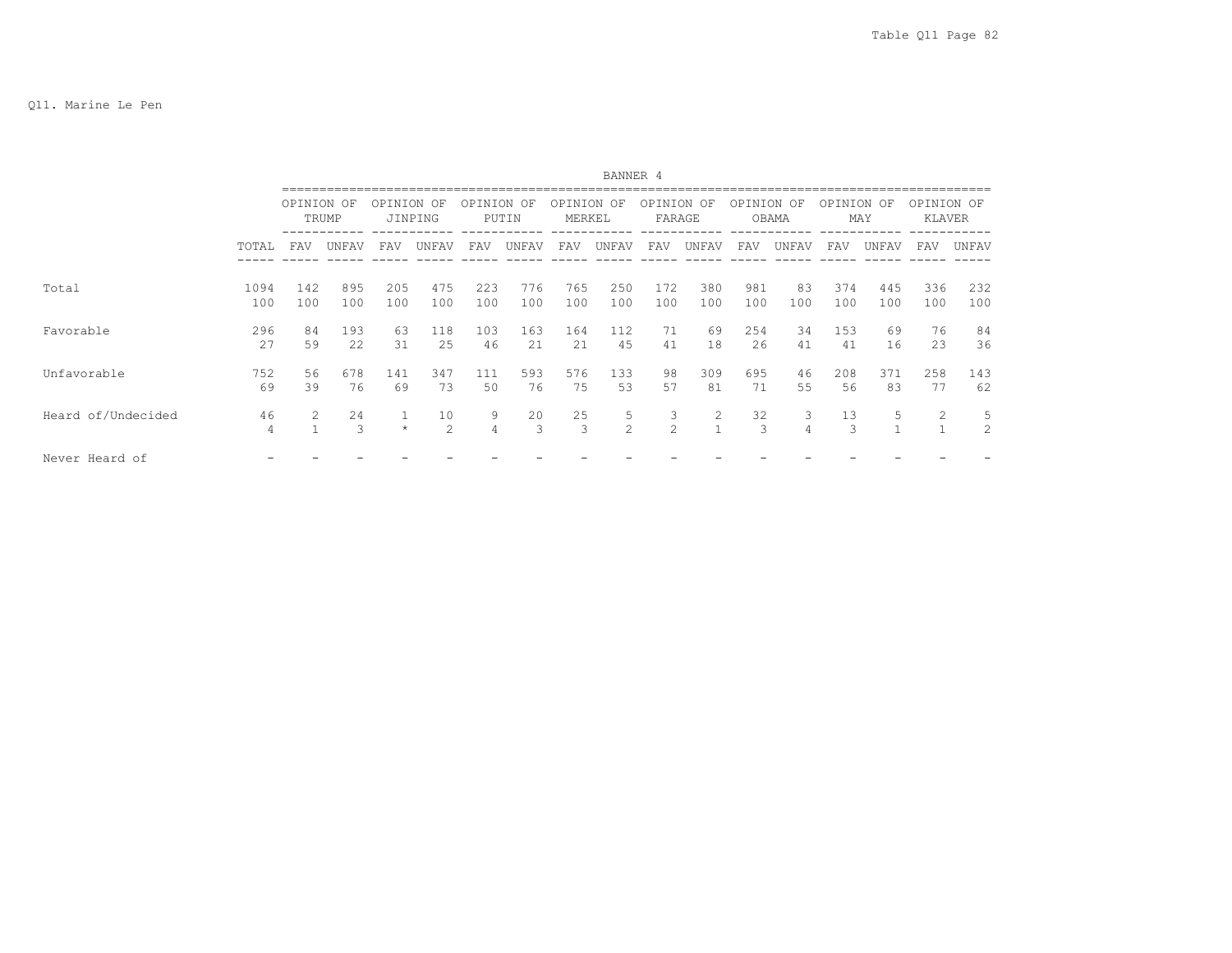Q12. In the election for president on May 7th, do you plan to vote for {ROTATE} Emmanuel Macron or Marine Le Pen?

|                      |                      |            |                      |         |                      |                      |             |                   | BANNER 4 |                   |         |         |             |            |         |                             |         |
|----------------------|----------------------|------------|----------------------|---------|----------------------|----------------------|-------------|-------------------|----------|-------------------|---------|---------|-------------|------------|---------|-----------------------------|---------|
|                      |                      | OPINION OF | TRUMP                | OPINION | OF<br>JINPING        | OPINION              | OF<br>PUTIN | OPINION<br>MERKEL | OF       | OPINION<br>FARAGE | OF      | OPINION | OF<br>OBAMA | OPINION OF | MAY     | OPINION OF<br><b>KLAVER</b> |         |
|                      | TOTAL                | FAV        | UNFAV                | FAV     | UNFAV                | FAV                  | UNFAV       | FAV               | UNFAV    | FAV               | UNFAV   | FAV     | UNFAV       | <b>FAV</b> | UNFAV   | <b>FAV</b>                  | UNFAV   |
| Total                | 1094                 | 142        | 895                  | 205     | 475                  | 223                  | 776         | 765               | 250      | 172               | 380     | 981     | 83          | 374        | 445     | 336                         | 232     |
|                      | 100                  | 100        | 100                  | 100     | 100                  | 100                  | 100         | 100               | 100      | 100               | 100     | 100     | 100         | 100        | 100     | 100                         | 100     |
| Emmanuel Macron      | 510                  | 32         | 465                  | 100     | 234                  | 61                   | 412         | 426               | 57       | 69                | 212     | 483     | 19          | 133        | 259     | 197                         | 83      |
|                      | 47                   | 23         | 52                   | 49      | 49                   | 27                   | 53          | 56                | 23       | 40                | 56      | 49      | 23          | 36         | 58      | 59                          | 36      |
| Marine Le Pen        | 339                  | 92         | 219                  | 68      | 129                  | 123                  | 180         | 194               | 116      | 75                | 81      | 286     | 40          | 164        | 81      | 74                          | 98      |
|                      | 31                   | 65         | 24                   | 33      | 27                   | 55                   | 23          | 25                | 46       | 44                | 2.1     | 29      | 48          | 44         | 18      | 22                          | 42      |
| (Blank vote) Neither | 165                  | 5          | 152                  | 28      | 80                   | 24                   | 132         | 102               | 52       | 17                | 67      | 144     | 16          | 49         | 77      | 57                          | 29      |
| Macron or Le Pen     | 15                   |            | 17                   | 14      | 17                   | 11                   | 17          | 13                | 21       | 10                | 18      | 15      | 19          | 13         | 17      | 17                          | 13      |
| Undecided            | 80<br>$\overline{7}$ | 11<br>8    | 59<br>$\overline{7}$ | 9       | 32<br>$\overline{ }$ | 15<br>$\overline{ }$ | 52          | 43<br>6           | 25<br>10 | 11<br>6           | 20<br>5 | 68<br>7 | 8<br>10     | 28<br>7    | 28<br>6 | 8<br>2                      | 22<br>9 |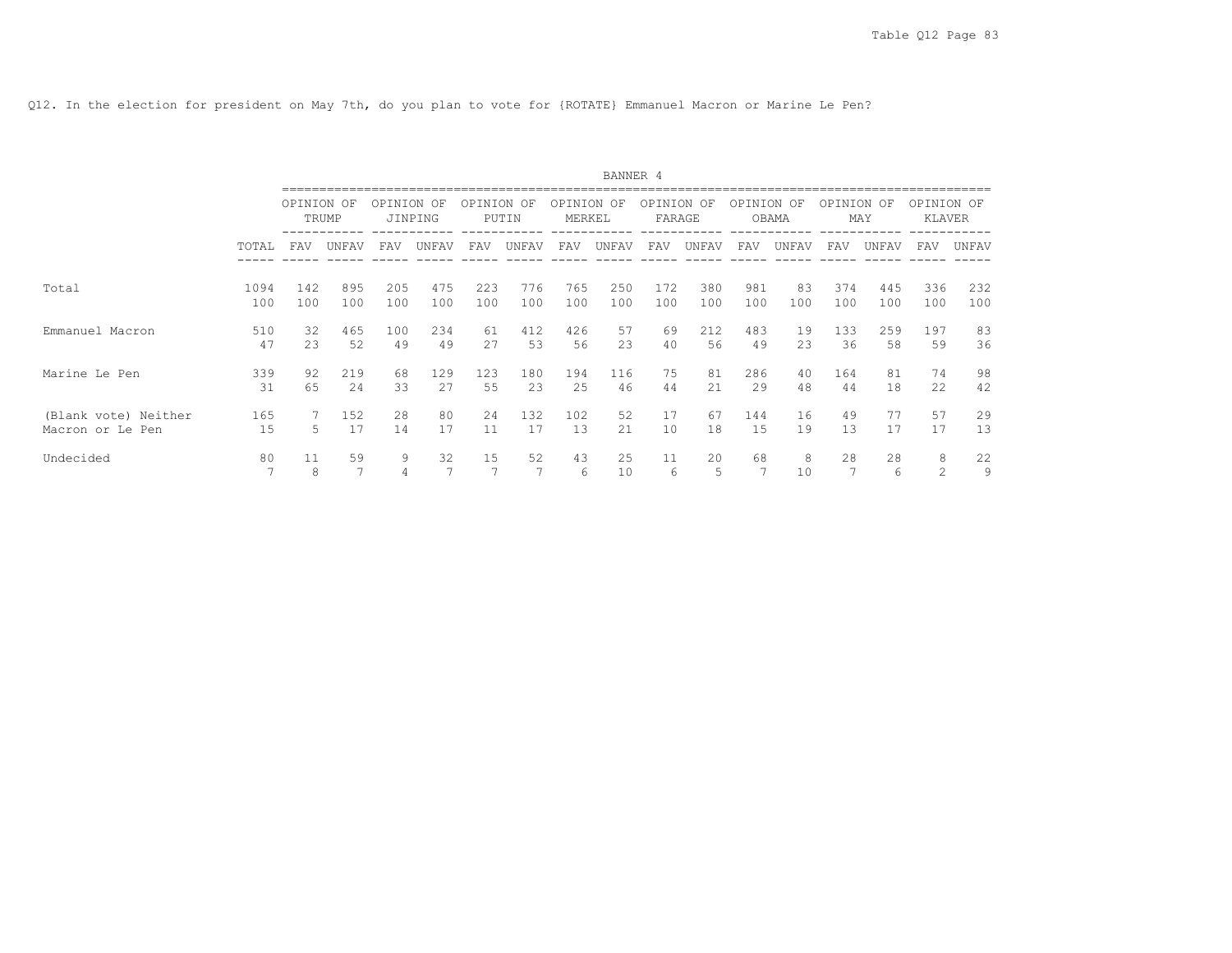|                   |             | BANNER 4    |               |            |                |                |                |                      |            |                   |               |            |           |            |            |                      |            |
|-------------------|-------------|-------------|---------------|------------|----------------|----------------|----------------|----------------------|------------|-------------------|---------------|------------|-----------|------------|------------|----------------------|------------|
|                   |             | OPINION     | - OF<br>TRUMP | OPINION    | OF<br>JINPING  | OPINION        | OF<br>PUTIN    | OPINION<br>MERKEL    | OF         | OPINION<br>FARAGE | OF            | OPINION OF | OBAMA     | OPINION OF | MAY        | OPINION OF<br>KLAVER |            |
|                   | TOTAL       | FAV         | UNFAV         | FAV        | UNFAV          | FAV            | UNFAV          | FAV                  | UNFAV      | FAV               | UNFAV         | FAV        | UNFAV     | FAV        | UNFAV      | FAV                  | UNFAV      |
| THOSE WITH CHOICE | 1014<br>100 | 131<br>100  | 836<br>100    | 196<br>100 | 443<br>100     | 208<br>100     | 724<br>100     | 722<br>100           | 225<br>100 | 161<br>100        | 360<br>100    | 913<br>100 | 75<br>100 | 346<br>100 | 417<br>100 | 328<br>100           | 210<br>100 |
| Sure of choice    | 767<br>76   | 104<br>79   | 634<br>76     | 153<br>78  | 342<br>77      | 157<br>75      | 554<br>77      | 554<br>77            | 167<br>74  | 120<br>75         | 286<br>79     | 699<br>77  | 56<br>75  | 255<br>74  | 336<br>81  | 249<br>76            | 163<br>78  |
| Could change mind | 220<br>22   | 2.4<br>18   | 180<br>22     | 41<br>21   | 94<br>21       | 47<br>23       | 153<br>21      | 150<br>21            | 51<br>23   | 39<br>24          | 67<br>19      | 188<br>21  | 19<br>25  | 80<br>23   | 79<br>19   | 71<br>22             | 42<br>20   |
| Undecided/Refused | 27<br>3     | 3<br>$\sim$ | 22<br>3       | 2          | $\mathfrak{D}$ | $\mathfrak{D}$ | $\perp$ /<br>2 | 18<br>$\overline{c}$ | 3          | 2                 | $\mathcal{L}$ | 26<br>3    | -         | ₹          | $\star$    | 8<br>$\mathfrak{D}$  | 5<br>2     |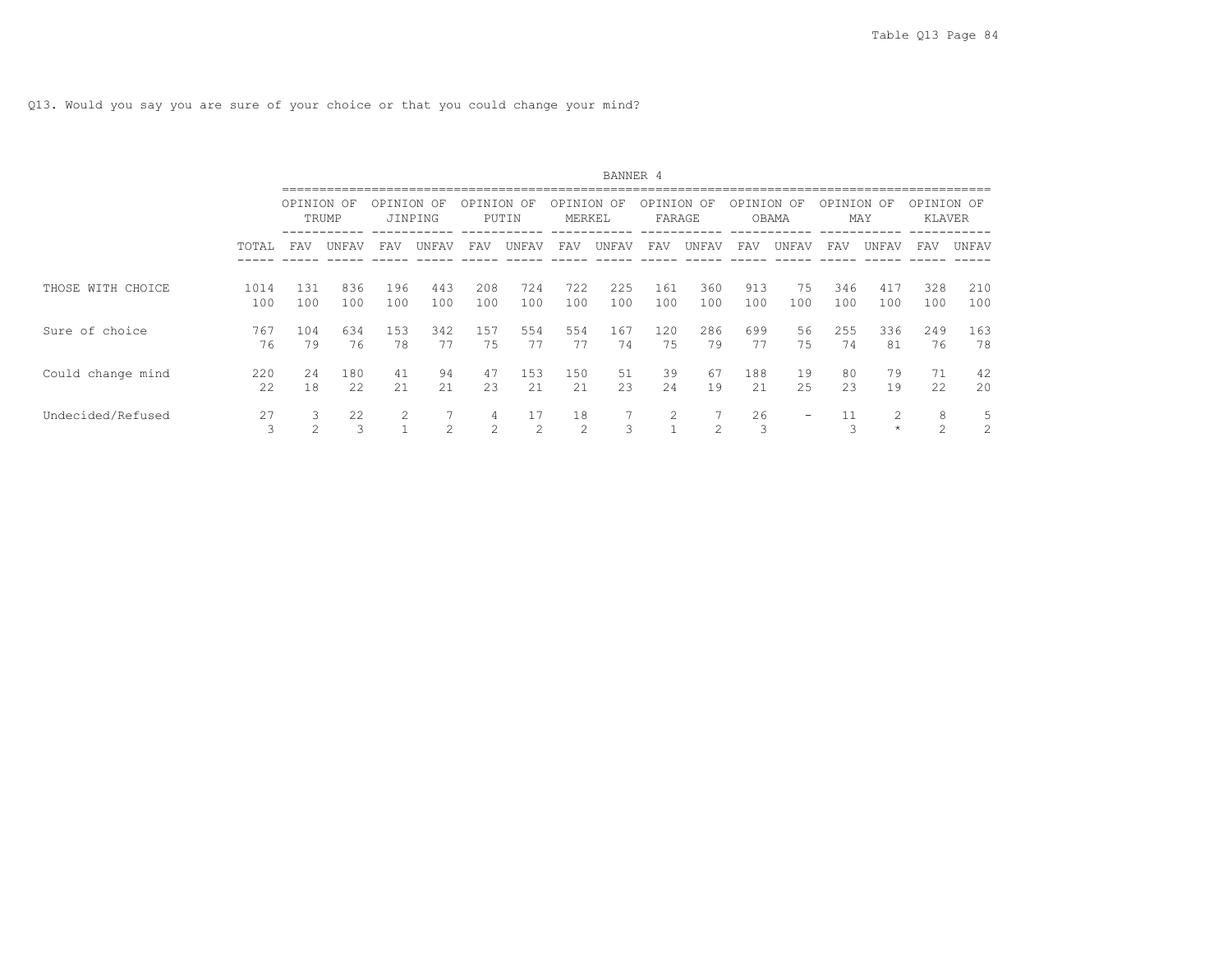Q14. Did you vote in the first round election on April 23rd?

|       |             |            |            |            |            |            |            |                      | BANNER 4   |                      |            |            |           |            |            |                      |            |
|-------|-------------|------------|------------|------------|------------|------------|------------|----------------------|------------|----------------------|------------|------------|-----------|------------|------------|----------------------|------------|
|       |             | OPINION OF | TRUMP      | OPINION OF | JINPING    | OPINION OF | PUTIN      | OPINION OF<br>MERKEL |            | OPINION OF<br>FARAGE |            | OPINION OF | OBAMA     | OPINION OF | MAY        | OPINION OF<br>KLAVER |            |
|       | TOTAL       | FAV        | UNFAV      | FAV        | UNFAV      | FAV        | UNFAV      | FAV                  | UNFAV      | FAV                  | UNFAV      | FAV        | UNFAV     | FAV        | UNFAV      | FAV                  | UNFAV      |
| Total | 1094<br>100 | 142<br>100 | 895<br>100 | 205<br>100 | 475<br>100 | 223<br>100 | 776<br>100 | 765<br>100           | 250<br>100 | 172<br>100           | 380<br>100 | 981<br>100 | 83<br>100 | 374<br>100 | 445<br>100 | 336<br>100           | 232<br>100 |
| Yes   | 1033<br>94  | 129<br>91  | 848<br>95  | 194<br>95  | 449<br>95  | 206<br>92  | 742<br>96  | 720<br>94            | 237<br>95  | 150<br>87            | 370<br>97  | 928<br>95  | 78<br>94  | 355<br>95  | 424<br>95  | 318<br>95            | 216<br>93  |
| Νo    | 61<br>6     | 13<br>9    | 47<br>5    |            | 26<br>ς    | 17<br>8    | 34         | 45<br>6              | 13         | 22<br>13             | 10         | 53<br>5    | 5<br>6    | 19<br>5    | 21         | 18<br>5              | 16<br>⇁    |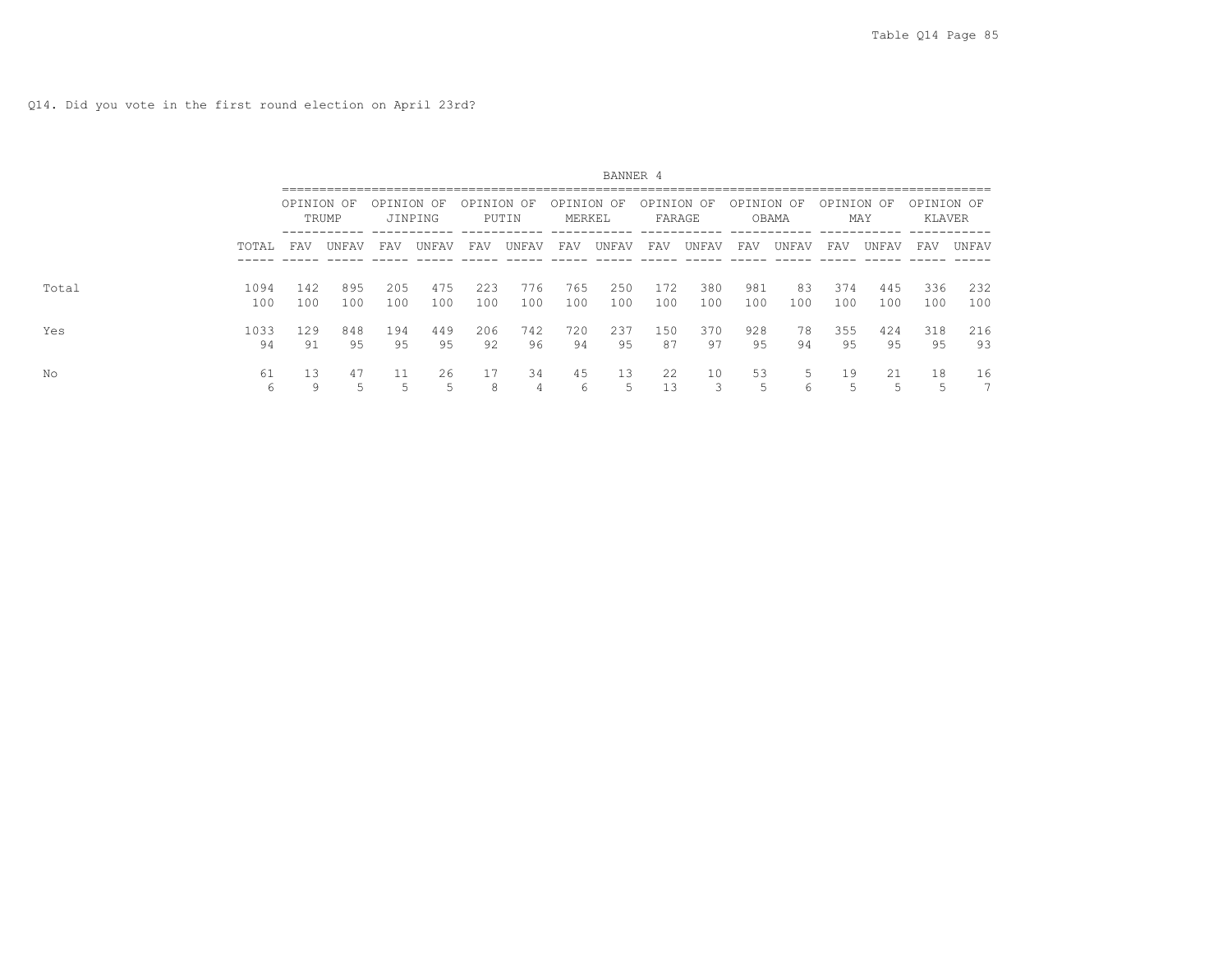Q15. At that time did you vote for…

|                          |                   |                              | BANNER 4                |                              |                         |                   |                     |                         |                         |                      |                              |                    |                              |                         |                         |                                |                         |
|--------------------------|-------------------|------------------------------|-------------------------|------------------------------|-------------------------|-------------------|---------------------|-------------------------|-------------------------|----------------------|------------------------------|--------------------|------------------------------|-------------------------|-------------------------|--------------------------------|-------------------------|
|                          |                   | OPINION OF                   | TRUMP                   | OPINION OF                   | JINPING                 | OPINION OF        | PUTIN               | OPINION OF<br>MERKEL    | -----                   | OPINION OF<br>FARAGE |                              | OPINION OF         | OBAMA                        | OPINION OF              | MAY                     | OPINION OF<br>KLAVER           |                         |
|                          | TOTAL             | FAV                          | ------<br>UNFAV         | $- - - -$<br>FAV             | UNFAV                   | ---- -----<br>FAV | UNFAV               | FAV                     | UNFAV                   | FAV                  | UNFAV                        | ----- -----<br>FAV | -----<br>UNFAV               | $- - - -$<br>FAV        | -----<br>UNFAV          | FAV                            | UNFAV                   |
| THOSE WHO VOTED IN FIRST | 1033              | 129                          | 848                     | 194                          | 449                     | 206               | 742                 | 720                     | 237                     | 150                  | 370                          | 928                | 78                           | 355                     | 424                     | 318                            | 216                     |
| ROUND                    | 100               | 100                          | 100                     | 100                          | 100                     | 100               | 100                 | 100                     | 100                     | 100                  | 100                          | 100                | 100                          | 100                     | 100                     | 100                            | 100                     |
| Nathalie Arthaud         | 6<br>$\mathbf{1}$ | $\mathbf{1}$<br>$\mathbf{1}$ | 5<br>$\mathbf{1}$       | 1<br>$\mathbf{1}$            | $\mathbf{1}$<br>$\star$ |                   | 4<br>$\overline{1}$ | 3<br>$\star$            | 3<br>$\mathbf{1}$       | 1<br>$\mathbf{1}$    | $\mathbf{2}$<br>$\mathbf{1}$ | 6<br>$\mathbf{1}$  | $\overline{\phantom{0}}$     | $\mathbf{1}$<br>$\star$ | $\mathbf{2}$<br>$\star$ | $\overline{c}$<br>$\mathbf{1}$ | $\mathbf{1}$<br>$\star$ |
| Philippe Poutou          | 15                | $\mathbf{1}$                 | 12                      | $\mathbf{2}$                 | 8                       | $\overline{c}$    | 11                  | 10                      | $\overline{c}$          | 3                    | 7                            | 12                 | 3                            | 5                       | 6                       | 7                              | 2                       |
|                          | $\mathbf{1}$      | $\mathbf{1}$                 | $\mathbf{1}$            | $\mathbf{1}$                 | $\overline{2}$          | $\mathbf{1}$      | $\overline{1}$      | $\mathbf{1}$            | $\mathbf{1}$            | $\mathfrak{D}$       | $\mathfrak{D}$               | $\mathbf{1}$       | $\overline{4}$               | $\mathbf{1}$            | $\mathbf{1}$            | $\overline{2}$                 | $\mathbf{1}$            |
| Jean-Luc Me'lenchon      | 194               | 12                           | 181                     | 34                           | 98                      | 29                | 159                 | 117                     | 65                      | 23                   | 68                           | 173                | 20                           | 60                      | 88                      | 88                             | 16                      |
|                          | 19                | $\circ$                      | 21                      | 18                           | 22                      | 14                | 21                  | 16                      | 27                      | 15                   | 18                           | 19                 | 26                           | 17                      | 21                      | 28                             | 7                       |
| Benoit Hamon             | 69                | $\mathbf{2}$                 | 66                      | 11                           | 45                      | 4                 | 65                  | 52                      | 15                      | 5                    | 30                           | 67                 | 2                            | 16                      | 38                      | 38                             | 6                       |
|                          | 7                 | $\overline{c}$               | 8                       | 6                            | 10                      | $\overline{c}$    | 9                   | $7\overline{ }$         | 6                       | 3                    | 8                            | 7                  | 3                            | 5                       | 9                       | 12                             | 3                       |
| Emmanuel Macron          | 222               | 16                           | 201                     | 46                           | 105                     | 24                | 188                 | 193                     | 20                      | 24                   | 115                          | 213                | 8                            | 56                      | 129                     | 76                             | 41                      |
|                          | 21                | 12.                          | 2.4                     | 24                           | 23                      | 12.               | 25                  | 27                      | 8                       | 16                   | 31                           | 23                 | 10                           | 16                      | 30                      | 24                             | 19                      |
| Jean Lassalle            | 18                | 1                            | 17                      | 4                            | 8                       | 5                 | 12                  | 14                      | 4                       | 3                    | 6                            | 17                 | 1                            | 6                       | 9                       | $7\phantom{.0}$                | 3                       |
|                          | $\mathbf{2}$      | $\mathbf{1}$                 | 2                       | $\overline{2}$               | 2                       | $\overline{c}$    | $\overline{c}$      | $\overline{c}$          | $\overline{c}$          | $\overline{c}$       | 2                            | $\overline{c}$     | $\mathbf{1}$                 | $\overline{c}$          | $\overline{c}$          | $\mathbf{2}$                   | $\mathbf{1}$            |
| Francois Fillon          | 173               | 17                           | 141                     | 38                           | 55                      | 50                | 105                 | 141                     | 21                      | 29                   | 69                           | 155                | 13                           | 69                      | 62                      | 28                             | 64                      |
|                          | 17                | 13                           | 17                      | 20                           | 12                      | 24                | 14                  | 20                      | $\mathcal{G}$           | 19                   | 19                           | 17                 | 17                           | 19                      | 15                      | 9                              | 30                      |
| Nicolas Dupont-Aignan    | 18                | 7                            | 10                      | $\mathbf{1}$                 | 13                      | 3                 | 13                  | 15                      | 3                       | 7                    | 6                            | 17                 | $\mathbf{1}$                 | 9                       | 7                       | 5                              | 5                       |
|                          | 2                 | 5                            | $\mathbf{1}$            | $\mathbf{1}$                 | 3                       | $\mathbf{1}$      | 2                   | 2                       | $\mathbf{1}$            | 5                    | 2                            | $\overline{c}$     | $\mathbf{1}$                 | 3                       | 2                       | 2                              | 2                       |
| Marine Le Pen            | 209               | 62                           | 123                     | 43                           | 73                      | 76                | 104                 | 110                     | 71                      | 45                   | 37                           | 174                | 19                           | 105                     | 41                      | 48                             | 56                      |
|                          | 20                | 48                           | 15                      | 22                           | 16                      | 37                | 14                  | 15                      | 30                      | 30                   | 10                           | 19                 | 24                           | 30                      | 10                      | 15                             | 26                      |
| Francois Asselineau      | 4<br>$\star$      | 1<br>$\mathbf{1}$            | 3<br>$\star$            | $\mathbf{1}$<br>$\mathbf{1}$ | 2<br>$\star$            |                   | 4<br>$\mathbf{1}$   | $\mathbf{1}$<br>$\star$ | 2<br>$\mathbf{1}$       | 1<br>$\mathbf{1}$    | $\overline{\phantom{a}}$     | 3<br>$\star$       | $\mathbf{1}$<br>$\mathbf{1}$ | 3<br>$\mathbf{1}$       | $\mathbf{1}$<br>$\star$ | $\overline{\phantom{a}}$       | $\mathbf{1}$<br>$\star$ |
| Jacques Cheminade        | 2<br>$\star$      | $\mathbf{1}$<br>$\mathbf{1}$ | $\mathbf{1}$<br>$\star$ | 1<br>$\mathbf{1}$            | 1<br>$\star$            |                   | 2                   | 2<br>$\star$            |                         |                      | $\mathbf{1}$<br>$\star$      | 2<br>$\star$       | $\overline{\phantom{0}}$     | $\mathbf{1}$<br>$\star$ |                         | $\overline{c}$<br>$\mathbf{1}$ |                         |
| Undecided                | 1<br>$\star$      |                              | $\mathbf{1}$<br>$\star$ |                              |                         |                   |                     |                         | $\mathbf{1}$<br>$\star$ |                      |                              |                    |                              |                         |                         |                                | $\mathbf{1}$<br>$\star$ |
| Refused                  | 67                | 4                            | 57                      | 5                            | 26                      | 10                | 45                  | 42                      | 19                      | $\overline{4}$       | 18                           | 58                 | 7                            | 13                      | 29                      | 10                             | 10                      |
|                          | 6                 | 3                            | 7                       | 3                            | 6                       | 5                 | 6                   | 6                       | 8                       | 3                    | 5                            | 6                  | 9                            | $\overline{4}$          | 7                       | 3                              | 5                       |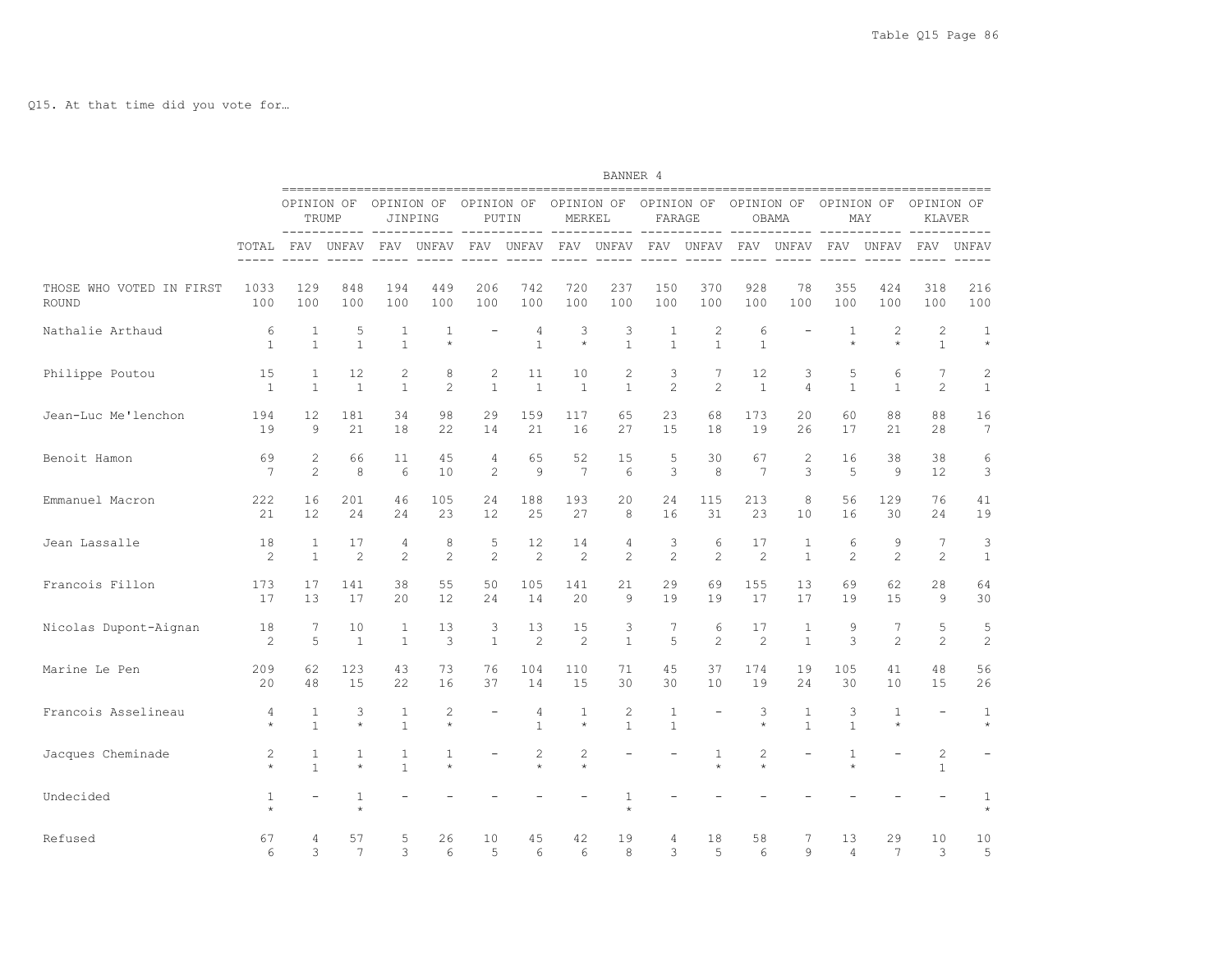Q15. At that time did you vote for…

|            |       |            |       |     |                       |            |       |        | BANNER 4 |        |       |     |                                                      |     |       |            |         |
|------------|-------|------------|-------|-----|-----------------------|------------|-------|--------|----------|--------|-------|-----|------------------------------------------------------|-----|-------|------------|---------|
|            |       | OPINION OF | TRUMP |     | OPINION OF<br>JINPING | OPINION OF | PUTIN | MERKEL |          | FARAGE |       |     | OPINION OF OPINION OF OPINION OF OPINION OF<br>OBAMA |     | MAY   | OPINION OF | KLAVER  |
|            | TOTAL | FAV        | UNFAV | FAV | UNFAV                 | FAV        | UNFAV | FAV    | UNFAV    | FAV    | UNFAV | FAV | UNFAV                                                | FAV | UNFAV | FAV        | UNFAV   |
| Blank Vote | 35    | 4          | 30    |     | -14                   |            | 30    | 20     | 11<br>ц  | 5.     | - 11  | 31  | - 3                                                  |     | 12    |            | 10<br>5 |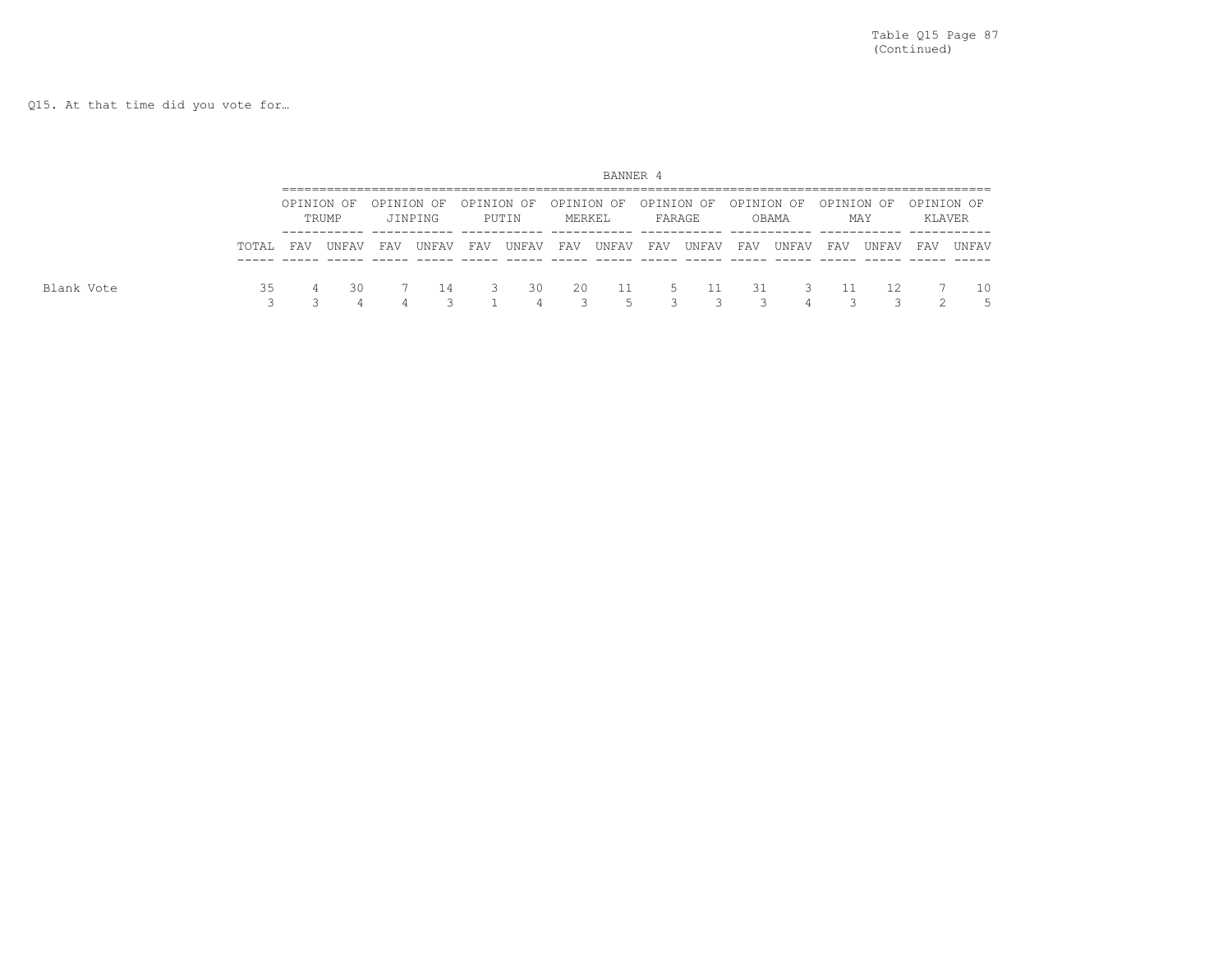Q16. What is your opinion of the European Union - generally favorable or unfavorable?

|             |             |            |            |            |               |            |             |                   | BANNER 4   |                      |            |                      |                     |                    |            |                      |                     |
|-------------|-------------|------------|------------|------------|---------------|------------|-------------|-------------------|------------|----------------------|------------|----------------------|---------------------|--------------------|------------|----------------------|---------------------|
|             |             | OPINION OF | TRUMP      | OPINION    | OF<br>JINPING | OPINION    | OF<br>PUTIN | OPINION<br>MERKEL | OF         | OPINION OF<br>FARAGE |            | OPINION              | OF<br>OBAMA         | OPINION OF         | MAY        | OPINION OF<br>KLAVER |                     |
|             | TOTAL       | FAV        | UNFAV      | FAV        | UNFAV         | FAV        | UNFAV       | FAV               | UNFAV      | FAV                  | UNFAV      | FAV                  | UNFAV               | FAV                | UNFAV      | FAV                  | UNFAV               |
| Total       | 1094<br>100 | 142<br>100 | 895<br>100 | 205<br>100 | 475<br>100    | 223<br>100 | 776<br>100  | 765<br>100        | 250<br>100 | 172<br>100           | 380<br>100 | 981<br>100           | 83<br>100           | 374<br>100         | 445<br>100 | 336<br>100           | 232<br>100          |
| Favorable   | 707<br>65   | 63<br>44   | 624<br>70  | 150<br>73  | 299<br>63     | 116<br>52  | 539<br>69   | 567<br>74         | 106<br>42  | 110<br>64            | 262<br>69  | 655<br>67            | 42<br>51            | 204<br>55          | 330<br>74  | 237<br>71            | 141<br>61           |
| Unfavorable | 340<br>31   | 75<br>53   | 242<br>27  | 52<br>25   | 165<br>35     | 94<br>42   | 215<br>28   | 172<br>22         | 139<br>56  | 58<br>34             | 105<br>28  | 289<br>29            | 39<br>47            | 162<br>43          | 101<br>23  | 92<br>27             | 87<br>38            |
| Undecided   | 47<br>4     | 4<br>3     | 29<br>3    | 3          | 11<br>2       | 13<br>6    | 22          | 26<br>3           | 5<br>2     | 4<br>$\mathcal{L}$   | 13<br>3    | 37<br>$\overline{4}$ | 2<br>$\mathfrak{D}$ | 8<br>$\mathcal{L}$ | 14<br>3    | 7<br>$\sim$          | 4<br>$\overline{c}$ |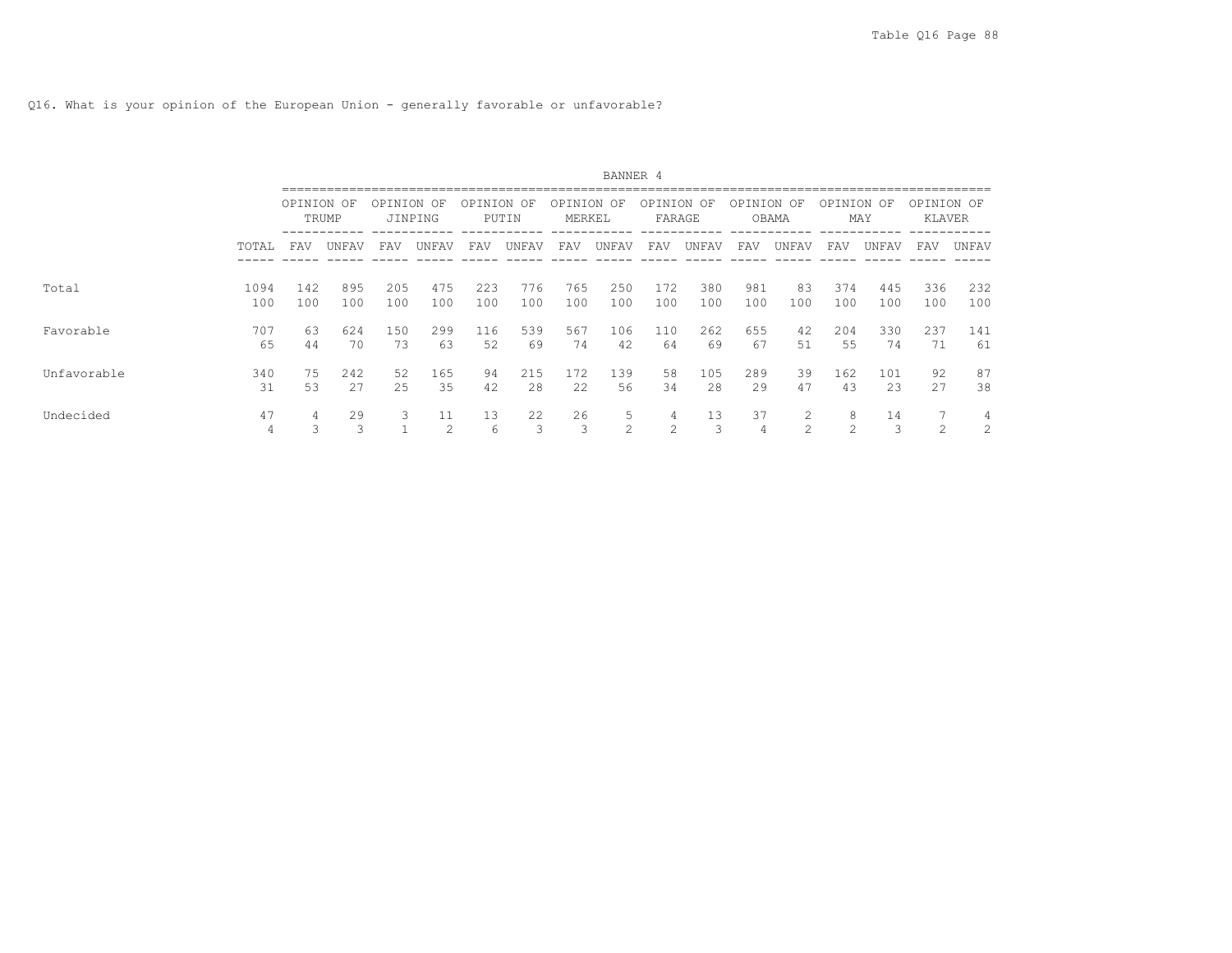Q17. Do you think France should vote to withdraw from the European Union like the United Kingdom did?

|           |             |            | BANNER 4   |            |            |            |            |                      |            |                      |            |            |             |            |              |                      |            |
|-----------|-------------|------------|------------|------------|------------|------------|------------|----------------------|------------|----------------------|------------|------------|-------------|------------|--------------|----------------------|------------|
|           |             | OPINION OF | TRUMP      | OPINION OF | JINPING    | OPINION OF | PUTIN      | OPINION OF<br>MERKEL |            | OPINION OF<br>FARAGE |            | OPINION    | OF<br>OBAMA | OPINION OF | MAY          | OPINION OF<br>KLAVER |            |
|           | TOTAL       | FAV        | UNFAV      | FAV        | UNFAV      | FAV        | UNFAV      | FAV                  | UNFAV      | FAV                  | UNFAV      | FAV        | UNFAV       | FAV        | UNFAV        | FAV                  | UNFAV      |
| Total     | 1094<br>100 | 142<br>100 | 895<br>100 | 205<br>100 | 475<br>100 | 223<br>100 | 776<br>100 | 765<br>100           | 250<br>100 | 172<br>100           | 380<br>100 | 981<br>100 | 83<br>100   | 374<br>100 | 445<br>100   | 336<br>100           | 232<br>100 |
| Yes       | 232<br>21   | 70<br>49   | 143<br>16  | 40<br>20   | 98<br>21   | 82<br>37   | 125<br>16  | 108<br>14            | 107<br>43  | 61<br>35             | 53<br>14   | 189<br>19  | 34<br>41    | 134<br>36  | 39<br>9      | 52<br>15             | 67<br>29   |
| Νo        | 807<br>74   | 67<br>47   | 716<br>80  | 157<br>77  | 368<br>77  | 131<br>59  | 622<br>80  | 625<br>82            | 135<br>54  | 108<br>63            | 317<br>83  | 754<br>77  | 43<br>52    | 227<br>61  | 395<br>89    | 274<br>82            | 157<br>68  |
| Undecided | 55<br>5     | 4          | 36<br>4    | 8          | 9<br>2     | 10<br>4    | 29<br>4    | 32<br>4              | 8<br>3     | $\bigcirc$           | 10         | 38<br>4    | 6           | 13<br>3    | 11<br>$\sim$ | 10<br>3              | 8<br>3     |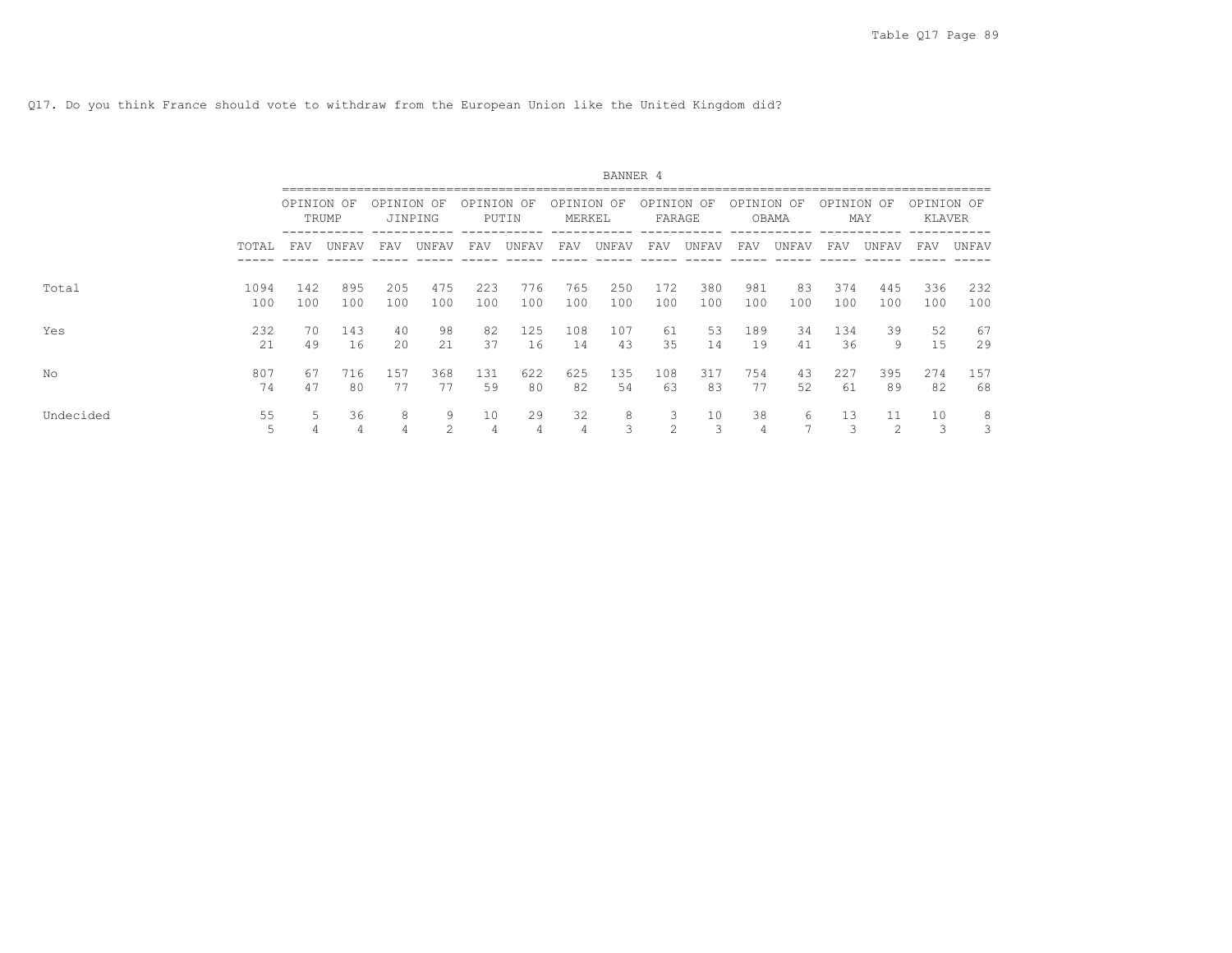|                    |              |                          |                          |            |                   |            |            |                      | BANNER 4   |                      |            |            |           |                      |            |                      |            |
|--------------------|--------------|--------------------------|--------------------------|------------|-------------------|------------|------------|----------------------|------------|----------------------|------------|------------|-----------|----------------------|------------|----------------------|------------|
|                    |              | OPINION OF               | TRUMP                    | OPINION    | OF<br>JINPING     | OPINION OF | PUTIN      | OPINION OF<br>MERKEL |            | OPINION OF<br>FARAGE |            | OPINION OF | OBAMA     | OPINION OF           | MAY        | OPINION OF<br>KLAVER |            |
|                    | TOTAL        | FAV                      | UNFAV                    | FAV        | UNFAV             | FAV        | UNFAV      | FAV                  | UNFAV      | FAV                  | UNFAV      | FAV        | UNFAV     | <b>FAV</b>           | UNFAV      | FAV                  | UNFAV      |
| Total              | 1094<br>100  | 142<br>100               | 895<br>100               | 205<br>100 | 475<br>100        | 223<br>100 | 776<br>100 | 765<br>100           | 250<br>100 | 172<br>100           | 380<br>100 | 981<br>100 | 83<br>100 | 374<br>100           | 445<br>100 | 336<br>100           | 232<br>100 |
| Favorable          | 142<br>13    | 142<br>100               | $\overline{\phantom{a}}$ | 43<br>21   | 60<br>13          | 74<br>33   | 56         | 80<br>10             | 54<br>22   | 38<br>22             | 44<br>12   | 114<br>12  | 23<br>28  | 72<br>19             | 43<br>10   | 31<br>9              | 45<br>19   |
| Unfavorable        | 895<br>82    | $\overline{\phantom{0}}$ | 895<br>100               | 156<br>76  | 412<br>87         | 140<br>63  | 709<br>91  | 653<br>85            | 188<br>75  | 130<br>76            | 328<br>86  | 830<br>85  | 55<br>66  | 287<br>77            | 396<br>89  | 300<br>89            | 178<br>77  |
| Heard of/Undecided | 54<br>5      |                          |                          | 6<br>ς     | 3<br>$\mathbf{A}$ | 8          | 10         | 30<br>4              | 8<br>3     | 4<br>2               | 8<br>2     | 34<br>3    | 5<br>ĥ    | 14<br>$\overline{4}$ | 6          | 4                    | 9<br>4     |
| Never Heard of     | 3<br>$\star$ |                          |                          |            |                   |            |            | 2                    |            |                      |            |            |           |                      |            | $\star$              |            |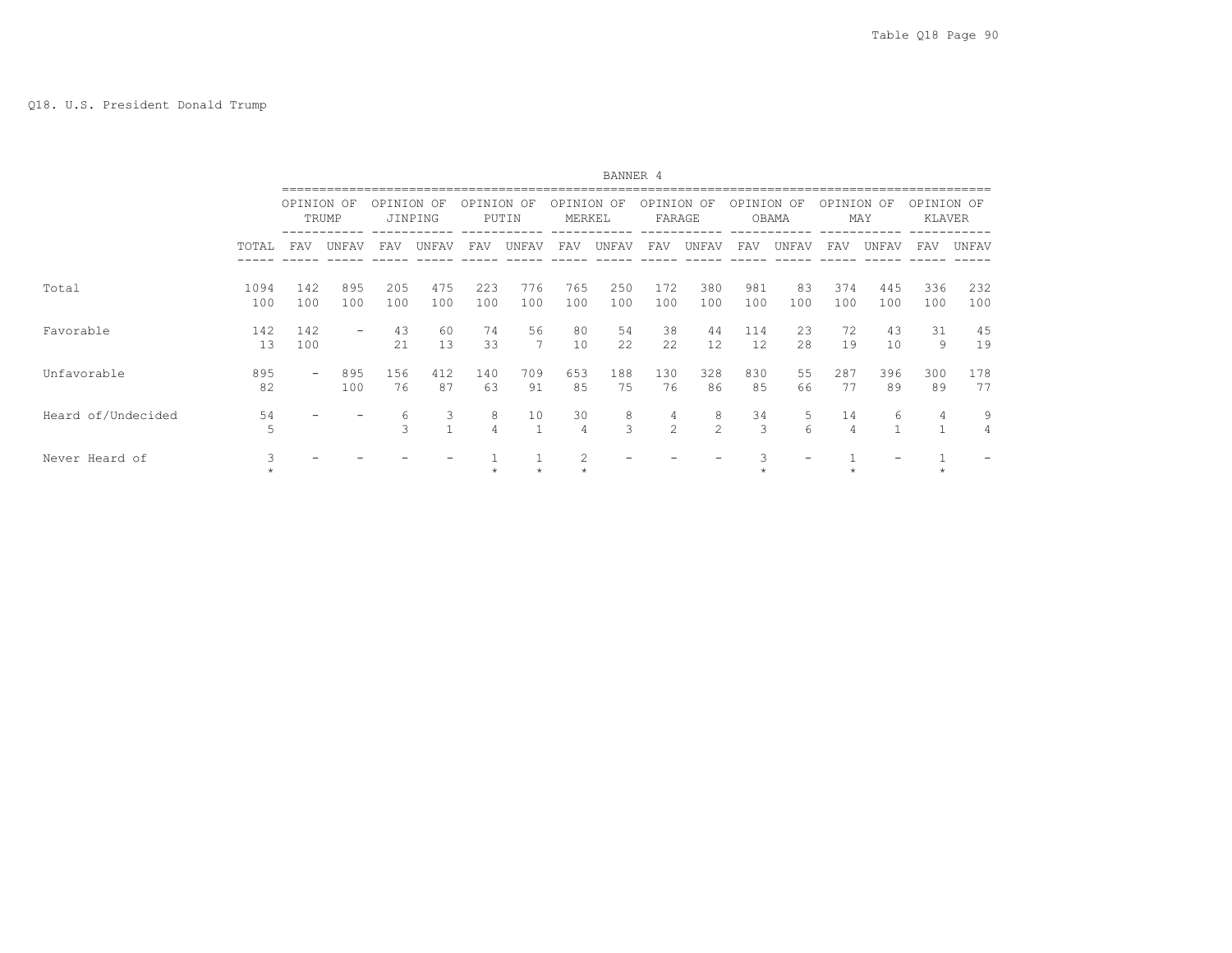|                    |             |            |            |            |                          |            |            |                      | BANNER 4   |                      |            |            |           |            |            |                      |            |
|--------------------|-------------|------------|------------|------------|--------------------------|------------|------------|----------------------|------------|----------------------|------------|------------|-----------|------------|------------|----------------------|------------|
|                    |             | OPINION OF | TRUMP      | OPINION OF | JINPING                  | OPINION OF | PUTIN      | OPINION OF<br>MERKEL |            | OPINION OF<br>FARAGE |            | OPINION OF | OBAMA     | OPINION OF | MAY        | OPINION OF<br>KLAVER |            |
|                    | TOTAL       | <b>FAV</b> | UNFAV      | FAV        | UNFAV                    | FAV        | UNFAV      | FAV                  | UNFAV      | FAV                  | UNFAV      | FAV        | UNFAV     | FAV        | UNFAV      | FAV                  | UNFAV      |
| Total              | 1094<br>100 | 142<br>100 | 895<br>100 | 205<br>100 | 475<br>100               | 223<br>100 | 776<br>100 | 765<br>100           | 250<br>100 | 172<br>100           | 380<br>100 | 981<br>100 | 83<br>100 | 374<br>100 | 445<br>100 | 336<br>100           | 232<br>100 |
| Favorable          | 205<br>19   | 43<br>30   | 156<br>17  | 205<br>100 | $\overline{\phantom{m}}$ | 70<br>31   | 130<br>17  | 155<br>20            | 43<br>17   | 52<br>30             | 90<br>2.4  | 190<br>19  | 14<br>17  | 103<br>2.8 | 79<br>18   | 85<br>25             | 51<br>22   |
| Unfavorable        | 475<br>43   | 60<br>42   | 412<br>46  | -          | 475<br>100               | 65<br>29   | 398<br>51  | 327<br>43            | 136<br>54  | 94<br>55             | 216<br>57  | 420<br>43  | 50<br>60  | 172<br>46  | 249<br>56  | 183<br>54            | 123<br>53  |
| Heard of/Undecided | 179<br>16   | 14<br>10   | 143<br>16  |            | -                        | 31<br>14   | 108<br>14  | 121<br>16            | 31<br>12   | 12<br>7              | 46<br>12   | 155<br>16  | 10<br>12  | 42<br>11   | 60<br>13   | 43<br>13             | 22<br>9    |
| Never Heard of     | 235<br>21   | 25<br>18   | 184<br>21  |            | $\overline{\phantom{0}}$ | 57<br>26   | 140<br>18  | 162<br>21            | 40<br>16   | 14<br>8              | 28         | 216<br>22  | 9<br>11   | 57<br>15   | 57<br>13   | 25<br>7              | 36<br>16   |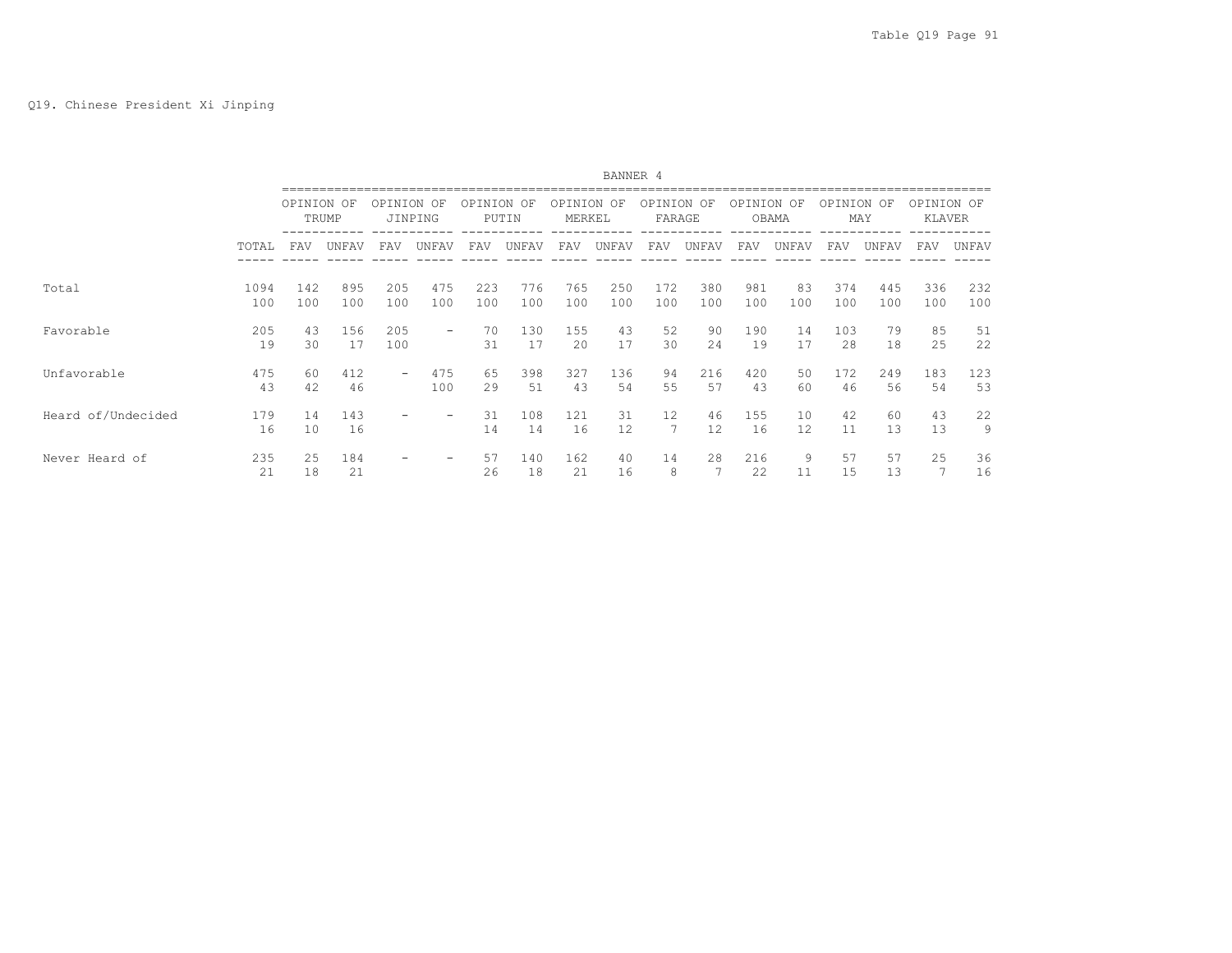|                    |                      |            |            |                     |               |            |                          |                   | BANNER 4   |                   |            |                   |                          |                      |            |                      |            |
|--------------------|----------------------|------------|------------|---------------------|---------------|------------|--------------------------|-------------------|------------|-------------------|------------|-------------------|--------------------------|----------------------|------------|----------------------|------------|
|                    |                      | OPINION OF | TRUMP      | OPTNTON             | OF<br>JINPING | OPTNTON    | OF<br>PUTIN              | OPINION<br>MERKEL | OF         | OPTNTON<br>FARAGE | OF         | OPTNTON           | OF<br>OBAMA              | OPTNION OF           | MAY        | OPINION OF<br>KLAVER |            |
|                    | TOTAL                | FAV        | UNFAV      | FAV                 | UNFAV         | FAV        | UNFAV                    | FAV               | UNFAV      | FAV               | UNFAV      | FAV               | UNFAV                    | FAV                  | UNFAV      | FAV                  | UNFAV      |
| Total              | 1094<br>100          | 142<br>100 | 895<br>100 | 205<br>100          | 475<br>100    | 223<br>100 | 776<br>100               | 765<br>100        | 250<br>100 | 172<br>100        | 380<br>100 | 981<br>100        | 83<br>100                | 374<br>100           | 445<br>100 | 336<br>100           | 232<br>100 |
| Favorable          | 223<br>20            | 74<br>52   | 140<br>16  | 70<br>34            | 65<br>14      | 223<br>100 | $\overline{\phantom{0}}$ | 136<br>18         | 71<br>28   | 58<br>34          | 61<br>16   | 189<br>19         | 30<br>36                 | 109<br>29            | 69<br>16   | 58<br>17             | 59<br>25   |
| Unfavorable        | 776<br>71            | 56<br>39   | 709<br>79  | 130<br>63           | 398<br>84     |            | 776<br>100               | 582<br>76         | 162<br>65  | 107<br>62         | 305<br>80  | 722<br>74         | 48<br>58                 | 250<br>67            | 361<br>81  | 264<br>79            | 163<br>70  |
| Heard of/Undecided | 82<br>$\overline{7}$ | 11<br>8    | 37<br>4    | 4<br>$\mathfrak{D}$ | 11<br>2       |            |                          | 39<br>5           | 17<br>7    | 6<br>3            | 13<br>3    | 57<br>$6^{\circ}$ | 5<br>6                   | 14<br>$\overline{4}$ | 13<br>3    | 13<br>4              | 9<br>4     |
| Never Heard of     | 13<br>$\mathbf{1}$   |            | 9          |                     |               |            |                          | 8                 | -          |                   | $\star$    | 13                | $\overline{\phantom{m}}$ |                      | 2          |                      |            |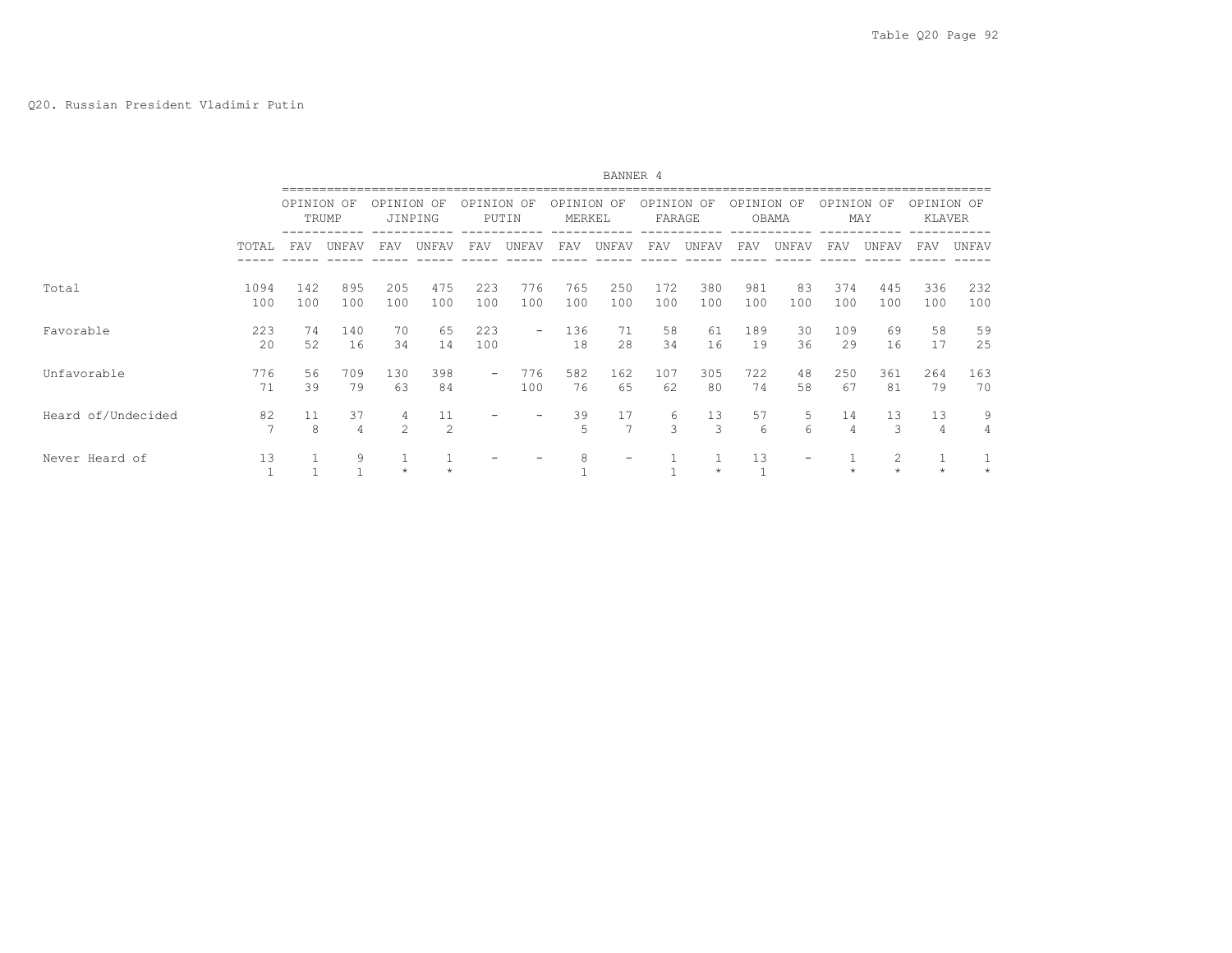|                    |                      |                |              |                    |               |            |             |                          | BANNER 4   |                   |                    |            |                 |            |            |                      |            |
|--------------------|----------------------|----------------|--------------|--------------------|---------------|------------|-------------|--------------------------|------------|-------------------|--------------------|------------|-----------------|------------|------------|----------------------|------------|
|                    |                      | OPINION OF     | TRUMP        | OPINION            | OF<br>JINPING | OPINION    | OF<br>PUTIN | OPINION<br>MERKEL        | OF         | OPINION<br>FARAGE | OF                 | OPINION    | OF<br>OBAMA     | OPINION OF | MAY        | OPINION OF<br>KLAVER |            |
|                    | TOTAL                | FAV            | UNFAV        | FAV                | UNFAV         | FAV        | UNFAV       | FAV                      | UNFAV      | FAV               | UNFAV              | FAV        | UNFAV           | FAV        | UNFAV      | FAV                  | UNFAV      |
| Total              | 1094<br>100          | 142<br>100     | 895<br>100   | 205<br>100         | 475<br>100    | 223<br>100 | 776<br>100  | 765<br>100               | 250<br>100 | 172<br>100        | 380<br>100         | 981<br>100 | 83<br>100       | 374<br>100 | 445<br>100 | 336<br>100           | 232<br>100 |
| Favorable          | 765<br>70            | 80<br>56       | 653<br>73    | 155<br>76          | 327<br>69     | 136<br>61  | 582<br>75   | 765<br>100               | -          | 125<br>73         | 274<br>72          | 727<br>74  | 32<br>39        | 274<br>73  | 320<br>72  | 255<br>76            | 150<br>65  |
| Unfavorable        | 250<br>23            | 54<br>38       | 188<br>21    | 43<br>21           | 136<br>29     | 71<br>32   | 162<br>21   | $\overline{\phantom{0}}$ | 250<br>100 | 40<br>23          | 98<br>26           | 196<br>20  | 46<br>55        | 94<br>25   | 108<br>24  | 71<br>21             | 81<br>35   |
| Heard of/Undecided | 72<br>$\overline{7}$ | 6<br>4         | 50<br>6      | 6<br>$\mathcal{L}$ | 12<br>3       | 14<br>6    | 30<br>4     |                          |            | 4                 | 8<br>$\mathcal{L}$ | 51<br>.5   | 5<br>$\epsilon$ | 5          | 16         | 10<br>3              | $\star$    |
| Never Heard of     | 7                    | $\overline{c}$ | 4<br>$\star$ |                    |               |            | 2           |                          |            |                   |                    |            |                 |            |            |                      |            |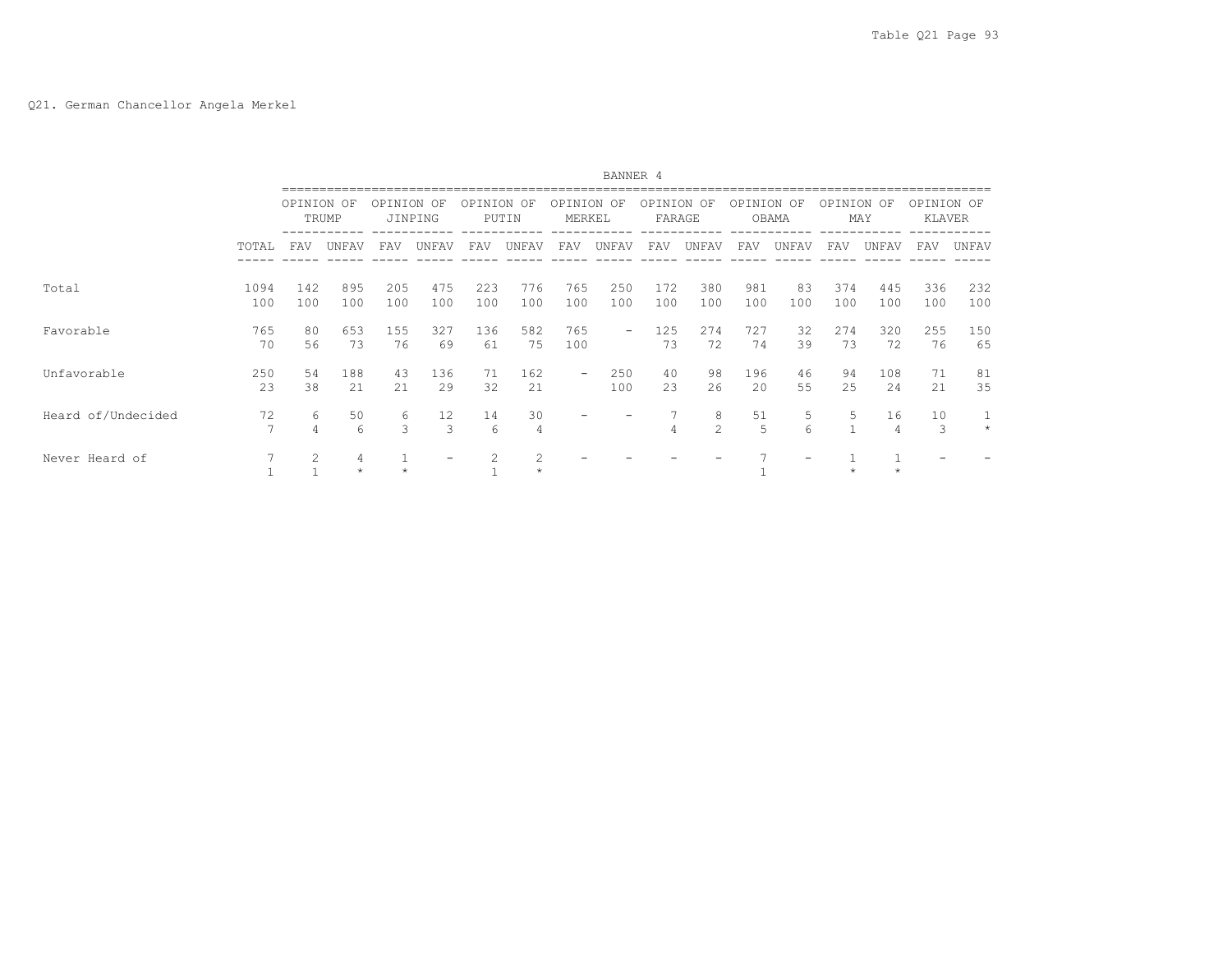|                    |             |            |            |            |            |            |            |                      | BANNER 4   |                          |                          |            |           |            |            |                      |            |
|--------------------|-------------|------------|------------|------------|------------|------------|------------|----------------------|------------|--------------------------|--------------------------|------------|-----------|------------|------------|----------------------|------------|
|                    |             | OPINION OF | TRUMP      | OPINION OF | JINPING    | OPINION OF | PUTIN      | OPINION OF<br>MERKEL |            | OPINION OF<br>FARAGE     |                          | OPINION OF | OBAMA     | OPINION OF | MAY        | OPINION OF<br>KLAVER |            |
|                    | TOTAL       | <b>FAV</b> | UNFAV      | FAV        | UNFAV      | <b>FAV</b> | UNFAV      | FAV                  | UNFAV      | <b>FAV</b>               | UNFAV                    | FAV        | UNFAV     | <b>FAV</b> | UNFAV      | FAV                  | UNFAV      |
| Total              | 1094<br>100 | 142<br>100 | 895<br>100 | 205<br>100 | 475<br>100 | 223<br>100 | 776<br>100 | 765<br>100           | 250<br>100 | 172<br>100               | 380<br>100               | 981<br>100 | 83<br>100 | 374<br>100 | 445<br>100 | 336<br>100           | 232<br>100 |
| Favorable          | 172<br>16   | 38<br>27   | 130<br>15  | 52<br>25   | 94<br>20   | 58<br>26   | 107<br>14  | 125<br>16            | 40<br>16   | 172<br>100               | $\overline{\phantom{0}}$ | 161<br>16  | 10<br>12  | 107<br>29  | 45<br>10   | 84<br>25             | 50<br>22   |
| Unfavorable        | 380<br>35   | 44<br>31   | 328<br>37  | 90<br>44   | 216<br>45  | 61<br>27   | 305<br>39  | 274<br>36            | 98<br>39   | $\overline{\phantom{0}}$ | 380<br>100               | 342<br>35  | 33<br>40  | 108<br>29  | 241<br>54  | 147<br>44            | 121<br>52  |
| Heard of/Undecided | 149<br>14   | 1.5<br>11  | 113<br>13  | 24<br>12.  | 48<br>10   | 23<br>10   | 98<br>13   | 105<br>14            | 24<br>10   |                          | -                        | 125<br>13  | 12<br>14  | 48<br>13   | 45<br>10   | 26<br>8              | 18<br>8    |
| Never Heard of     | 393<br>36   | 45<br>32   | 324<br>36  | 39<br>19   | 117<br>25  | 81<br>36   | 266<br>34  | 261<br>34            | 88<br>35   |                          | -                        | 353<br>36  | 28<br>34  | 111<br>30  | 114<br>26  | 79<br>24             | 43<br>19   |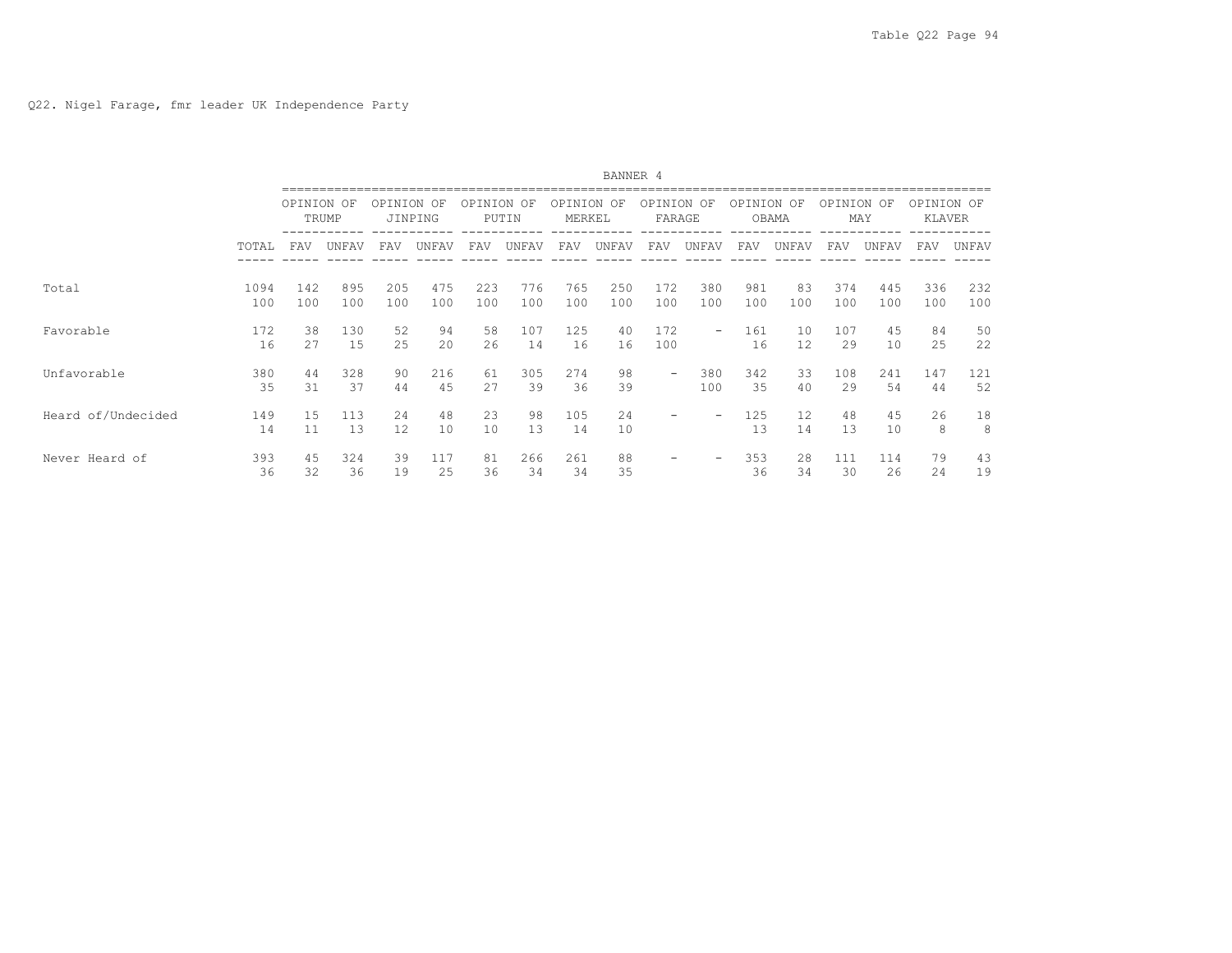|                    |             |            |                    |            |                   |                     |            |                   | BANNER 4   |                   |            |            |                          |            |              |                      |                     |
|--------------------|-------------|------------|--------------------|------------|-------------------|---------------------|------------|-------------------|------------|-------------------|------------|------------|--------------------------|------------|--------------|----------------------|---------------------|
|                    |             | OPINION OF | TRUMP              | OPTNTON    | OF<br>JINPING     | OPINION OF          | PUTIN      | OPTNTON<br>MERKEL | OF         | OPTNTON<br>FARAGE | OF         | OPINION    | OF<br>OBAMA              | OPTNTON    | OF<br>MAY    | OPINION OF<br>KLAVER |                     |
|                    | TOTAL       | <b>FAV</b> | UNFAV              | FAV        | UNFAV             | FAV                 | UNFAV      | FAV               | UNFAV      | FAV               | UNFAV      | FAV        | UNFAV                    | FAV        | UNFAV        | FAV                  | UNFAV               |
| Total              | 1094<br>100 | 142<br>100 | 895<br>100         | 205<br>100 | 475<br>100        | 223<br>100          | 776<br>100 | 765<br>100        | 250<br>100 | 172<br>100        | 380<br>100 | 981<br>100 | 83<br>100                | 374<br>100 | 445<br>100   | 336<br>100           | 232<br>100          |
| Favorable          | 981<br>90   | 114<br>80  | 830<br>93          | 190<br>93  | 420<br>88         | 189<br>85           | 722<br>93  | 727<br>95         | 196<br>78  | 161<br>94         | 342<br>90  | 981<br>100 | $\overline{\phantom{0}}$ | 335<br>90  | 407<br>91    | 314<br>93            | 200<br>86           |
| Unfavorable        | 83<br>8     | 23<br>16   | 55<br>6            | 14<br>7    | 50<br>11          | 30<br>13            | 48<br>6    | 32<br>4           | 46<br>18   | 10<br>6           | 33<br>9    |            | 83<br>100                | 34<br>9    | 36<br>8      | 18<br>5              | 28<br>12            |
| Heard of/Undecided | 30<br>3     | 5.<br>4    | 10<br>$\mathbf{1}$ | $\star$    | 5<br>$\mathbf{1}$ | 4<br>$\mathfrak{D}$ | 6          | 6                 | 8<br>3     | $\mathbf{1}$      | 5          |            |                          |            | 2<br>$\star$ | 4<br>$\mathbf{1}$    | 4<br>$\overline{c}$ |
| Never Heard of     |             |            |                    |            |                   |                     |            |                   |            |                   |            |            |                          |            |              |                      |                     |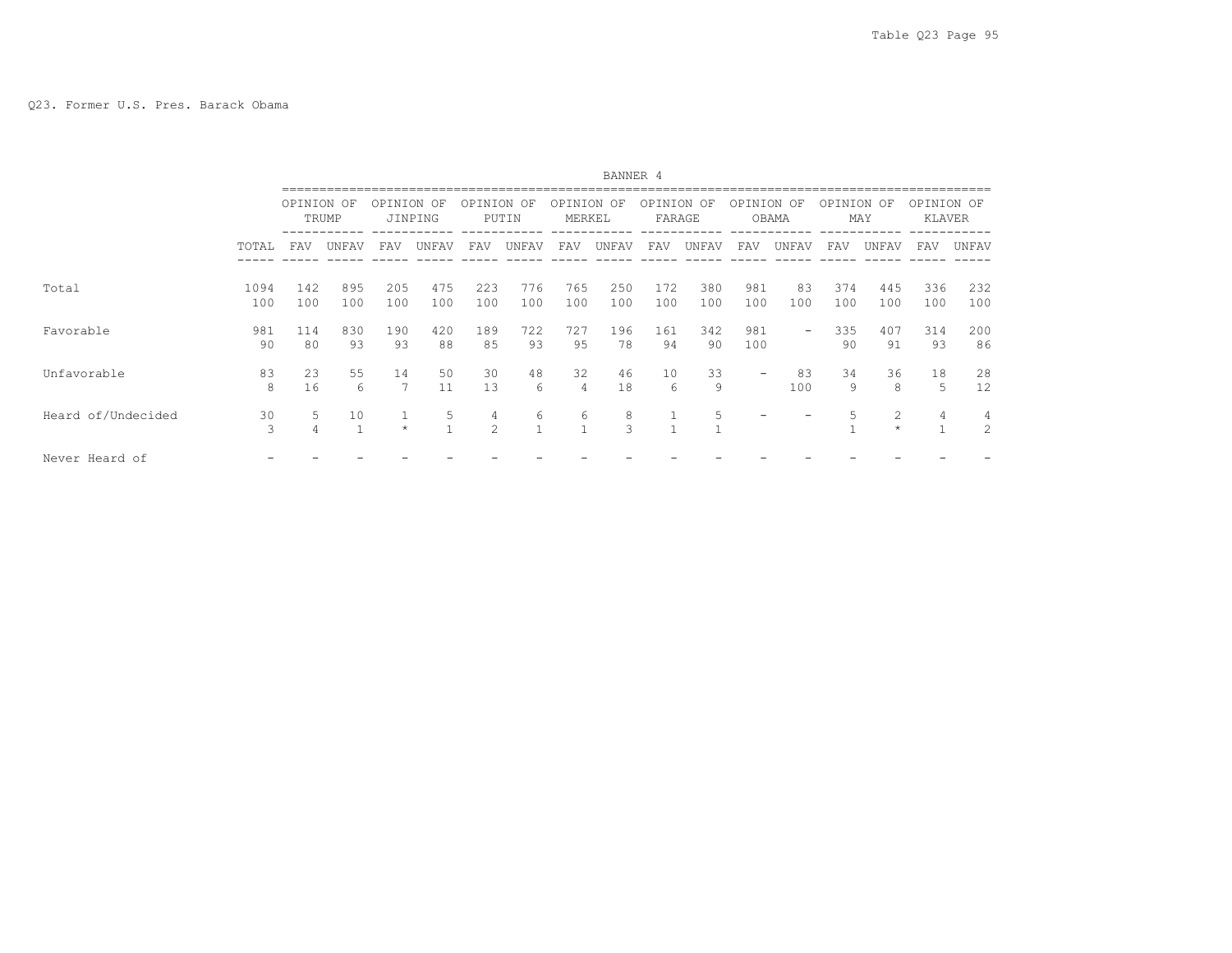|                    |             |            |            |            |            |            |            |                      | BANNER 4   |                      |            |            |                     |                          |            |                      |            |
|--------------------|-------------|------------|------------|------------|------------|------------|------------|----------------------|------------|----------------------|------------|------------|---------------------|--------------------------|------------|----------------------|------------|
|                    |             | OPINION OF | TRUMP      | OPINION OF | JINPING    | OPINION OF | PUTIN      | OPINION OF<br>MERKEL |            | OPINION OF<br>FARAGE |            | OPINION OF | OBAMA               | OPINION OF               | MAY        | OPINION OF<br>KLAVER |            |
|                    | TOTAL       | FAV        | UNFAV      | FAV        | UNFAV      | <b>FAV</b> | UNFAV      | <b>FAV</b>           | UNFAV      | <b>FAV</b>           | UNFAV      | FAV        | UNFAV               | <b>FAV</b>               | UNFAV      | <b>FAV</b>           | UNFAV      |
| Total              | 1094<br>100 | 142<br>100 | 895<br>100 | 205<br>100 | 475<br>100 | 223<br>100 | 776<br>100 | 765<br>100           | 250<br>100 | 172<br>100           | 380<br>100 | 981<br>100 | 83<br>100           | 374<br>100               | 445<br>100 | 336<br>100           | 232<br>100 |
| Favorable          | 374<br>34   | 72<br>51   | 287<br>32  | 103<br>50  | 172<br>36  | 109<br>49  | 250<br>32  | 274<br>36            | 94<br>38   | 107<br>62            | 108<br>2.8 | 335<br>34  | 34<br>41            | 374<br>100               | -          | 127<br>38            | 96<br>41   |
| Unfavorable        | 445<br>41   | 43<br>30   | 396<br>44  | 79<br>39   | 249<br>52  | 69<br>31   | 361<br>47  | 320<br>42            | 108<br>43  | 45<br>2.6            | 241<br>63  | 407<br>41  | 36<br>43            | $\overline{\phantom{0}}$ | 445<br>100 | 162<br>48            | 112<br>48  |
| Heard of/Undecided | 129<br>12   | 5.         | 105<br>12  | 13<br>6    | 32<br>7    | 17<br>8    | 81<br>10   | 74<br>10             | 23<br>9    | 10<br>6              | 22<br>6    | 109<br>11  | 8                   |                          |            | 26<br>8              | 13<br>6    |
| Never Heard of     | 146<br>13   | 2.0<br>14  | 107<br>12  | 10<br>5    | 22<br>5    | 28<br>13   | 84         | 97<br>13             | 25<br>10   | 10<br>6              | 9<br>2     | 130<br>13  | 6<br>$\overline{ }$ |                          |            | 21<br>6              | 11<br>5    |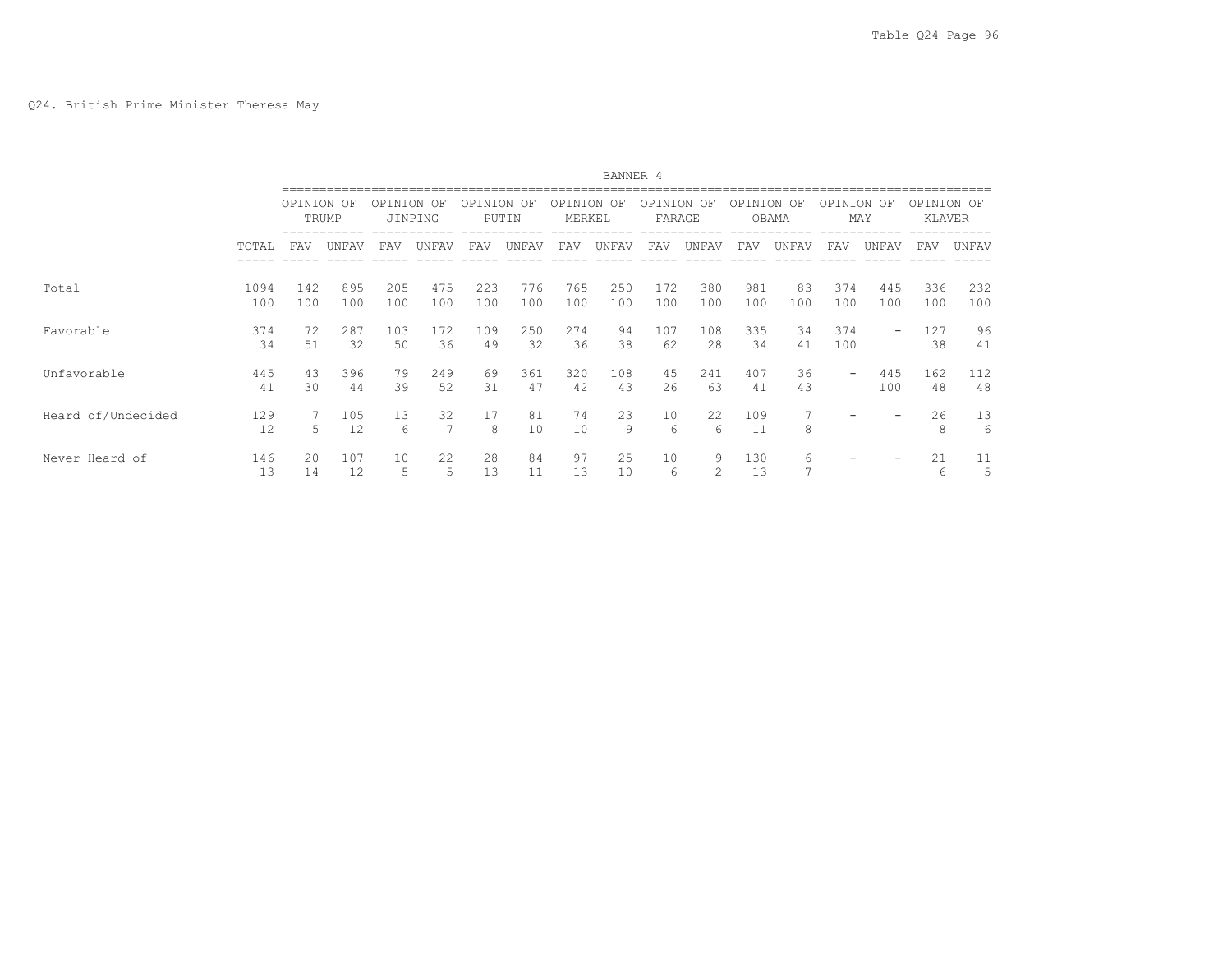|                    |             |            |            |            |            |            |            |                      | BANNER 4   |                      |            |            |           |            |            |                          |            |
|--------------------|-------------|------------|------------|------------|------------|------------|------------|----------------------|------------|----------------------|------------|------------|-----------|------------|------------|--------------------------|------------|
|                    |             | OPINION OF | TRUMP      | OPINION OF | JINPING    | OPINION OF | PUTIN      | OPINION OF<br>MERKEL |            | OPINION OF<br>FARAGE |            | OPINION OF | OBAMA     | OPINION OF | MAY        | OPINION OF<br>KLAVER     |            |
|                    | TOTAL       | FAV        | UNFAV      | FAV        | UNFAV      | FAV        | UNFAV      | FAV                  | UNFAV      | FAV                  | UNFAV      | FAV        | UNFAV     | <b>FAV</b> | UNFAV      | FAV                      | UNFAV      |
| Total              | 1094<br>100 | 142<br>100 | 895<br>100 | 205<br>100 | 475<br>100 | 223<br>100 | 776<br>100 | 765<br>100           | 250<br>100 | 172<br>100           | 380<br>100 | 981<br>100 | 83<br>100 | 374<br>100 | 445<br>100 | 336<br>100               | 232<br>100 |
| Favorable          | 336<br>31   | 31<br>22   | 300<br>34  | 85<br>41   | 183<br>39  | 58<br>26   | 264<br>34  | 255<br>33            | 71<br>28   | 84<br>49             | 147<br>39  | 314<br>32  | 18<br>22  | 127<br>34  | 162<br>36  | 336<br>100               |            |
| Unfavorable        | 232<br>21   | 45<br>32   | 178<br>2.0 | 51<br>25   | 123<br>26  | 59<br>26   | 163<br>21  | 150<br>20            | 81<br>32   | 50<br>29             | 121<br>32  | 200<br>20  | 28<br>34  | 96<br>2.6  | 112<br>25  | $\overline{\phantom{0}}$ | 232<br>100 |
| Heard of/Undecided | 124<br>11   | 9<br>6     | 102<br>11  | 10<br>5    | 51<br>11   | 19<br>9    | 86<br>11   | 84<br>11             | 21<br>8    | 10<br>6              | 30<br>8    | 107<br>11  | 12<br>14  | 38<br>10   | 42<br>9    |                          |            |
| Never Heard of     | 402<br>37   | 57<br>40   | 315<br>35  | 59<br>29   | 118<br>25  | 87<br>39   | 263<br>34  | 276<br>36            | 77<br>31   | 28<br>16             | 82<br>22   | 360<br>37  | 25<br>30  | 113<br>30  | 129<br>29  |                          |            |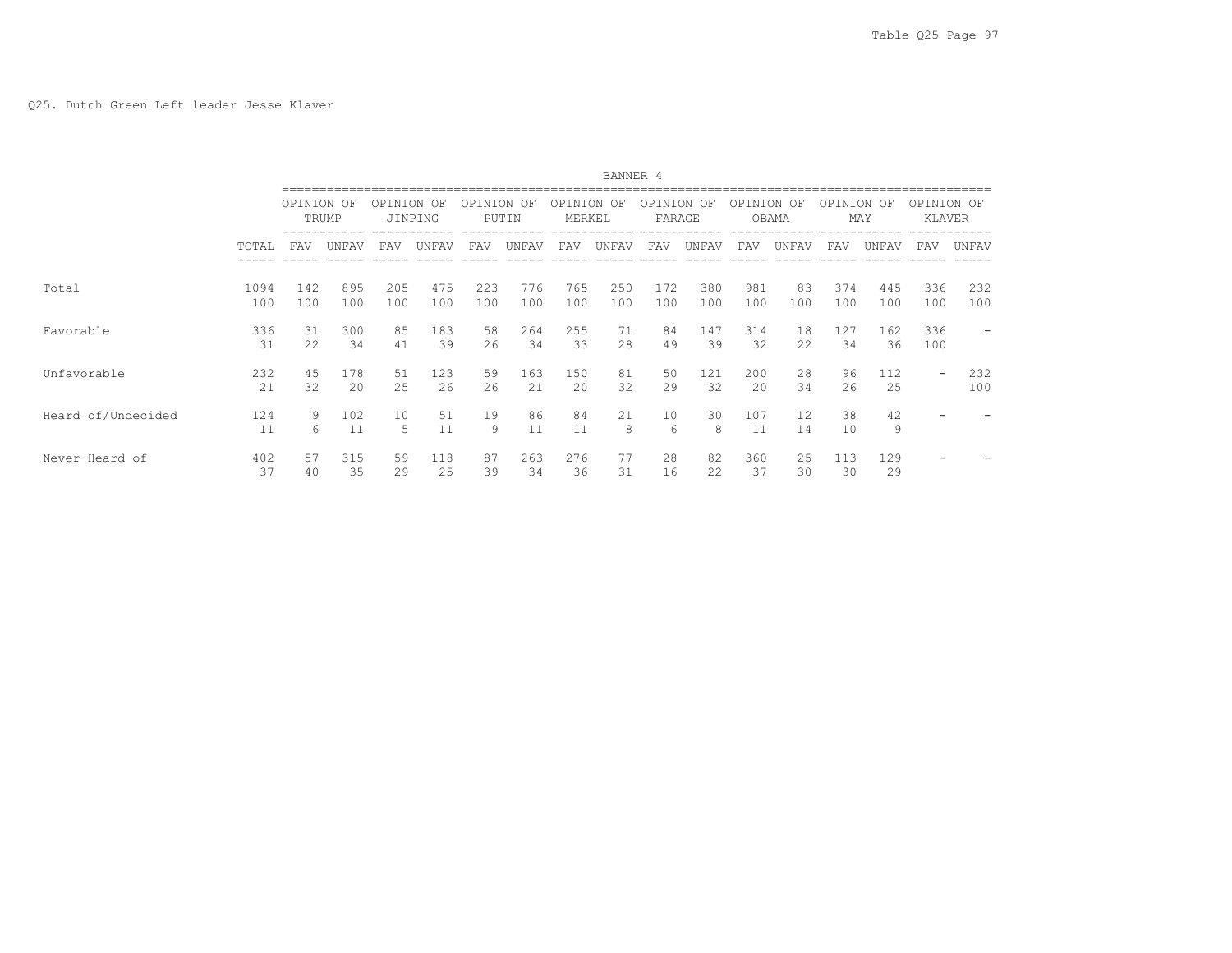Q26. Overall, how would you define your political leanings - Left, Center, or Right?

|           |          |            |         |            |         |            |       |                      | BANNER 4 |                      |         |            |          |            |         |                      |         |
|-----------|----------|------------|---------|------------|---------|------------|-------|----------------------|----------|----------------------|---------|------------|----------|------------|---------|----------------------|---------|
|           |          | OPINION OF | TRUMP   | OPINION OF | JINPING | OPINION OF | PUTIN | OPINION OF<br>MERKEL |          | OPINION OF<br>FARAGE |         | OPINION OF | OBAMA    | OPINION OF | MAY     | OPINION OF<br>KLAVER |         |
|           | TOTAL    | <b>FAV</b> | UNFAV   | FAV        | UNFAV   | FAV        | UNFAV | FAV                  | UNFAV    | FAV                  | UNFAV   | <b>FAV</b> | UNFAV    | FAV        | UNFAV   | FAV                  | UNFAV   |
| Total     | 1094     | 142        | 895     | 205        | 475     | 223        | 776   | 765                  | 250      | 172                  | 380     | 981        | 83       | 374        | 445     | 336                  | 232     |
|           | 100      | 100        | 100     | 100        | 100     | 100        | 100   | 100                  | 100      | 100                  | 100     | 100        | 100      | 100        | 100     | 100                  | 100     |
| Left      | 374      | 34         | 330     | 65         | 178     | 38         | 317   | 254                  | 94       | 45                   | 154     | 350        | 20       | 91         | 198     | 166                  | 40      |
|           | 34       | 2.4        | 37      | 32         | 37      | 17         | 41    | 33                   | 38       | 2.6                  | 41      | 36         | 24       | 2.4        | 44      | 49                   | 17      |
| Center    | 277      | 2.2.       | 240     | 56         | 126     | 34         | 225   | 223                  | 46       | 39                   | 104     | 255        | 19       | 95         | 118     | 76                   | 63      |
|           | 25       | 1.5        | 2.7     | 2.7        | 27      | 15         | 29    | 29                   | 18       | 2.3                  | 27      | 26         | 23       | 2.5        | 27      | 23                   | 2.7     |
| Right     | 340      | 72         | 250     | 73         | 138     | 126        | 183   | 236                  | 82       | 77                   | 98      | 300        | 33       | 160        | 105     | 74                   | 115     |
|           | 31       | 51         | 28      | 36         | 29      | 57         | 24    | 31                   | 33       | 45                   | 26      | 31         | 40       | 43         | 24      | 22                   | 50      |
| Undecided | 103<br>9 | 14<br>10   | 75<br>8 | 11<br>5    | 33      | 25<br>11   | 51    | 52                   | 28<br>11 | 11<br>6              | 24<br>6 | 76<br>8    | 11<br>13 | 28<br>⇁    | 24<br>5 | 20<br>6              | 14<br>6 |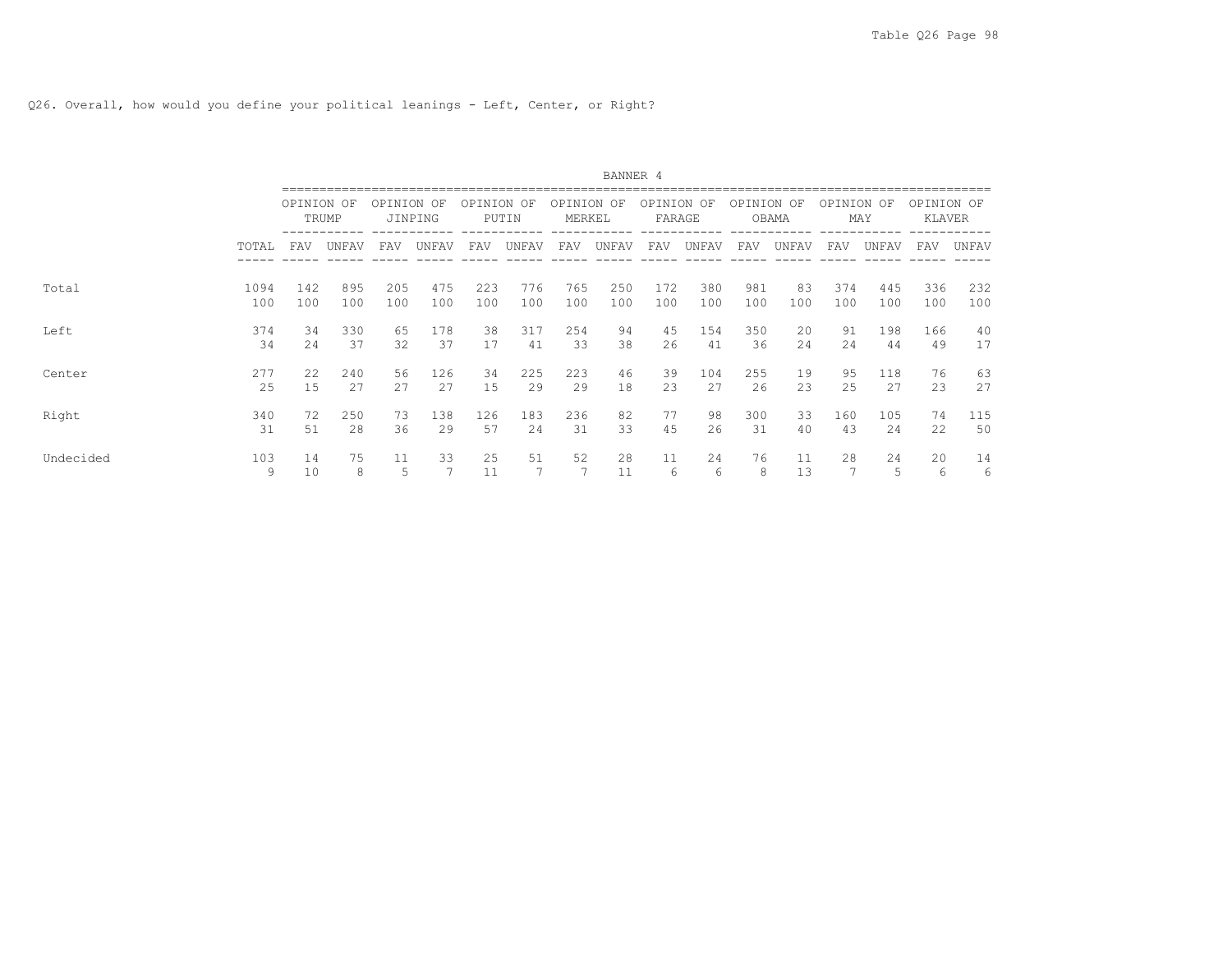|                      |                      |                |                 |                      |                        |                    |                        |                      | BANNER 4                       |                                 |                        |                                   |                        |                |                |                             |                |
|----------------------|----------------------|----------------|-----------------|----------------------|------------------------|--------------------|------------------------|----------------------|--------------------------------|---------------------------------|------------------------|-----------------------------------|------------------------|----------------|----------------|-----------------------------|----------------|
|                      |                      | OPINION OF     | TRUMP           | OPINION OF           | JINPING                | OPINION OF         | PUTIN                  | MERKEL               |                                | OPINION OF OPINION OF<br>FARAGE |                        | OPINION OF                        | OBAMA                  | OPINION OF     | MAY            | OPINION OF<br><b>KLAVER</b> |                |
|                      | TOTAL<br>$- - - - -$ | FAV            | UNFAV           | FAV<br>$- - - - - -$ | UNFAV<br>$- - - - - -$ | FAV<br>$- - - - -$ | UNFAV<br>$- - - - - -$ | FAV<br>$- - - - - -$ | ----<br>UNFAV<br>$- - - - - -$ | FAV<br>$- - - - - -$            | UNFAV<br>$- - - - - -$ | ---- ----<br>FAV<br>$- - - - - -$ | UNFAV<br>$- - - - - -$ | FAV            | UNFAV          | FAV                         | <b>UNFAV</b>   |
| Total                | 1094                 | 142            | 895             | 205                  | 475                    | 223                | 776                    | 765                  | 250                            | 172                             | 380                    | 981                               | 83                     | 374            | 445            | 336                         | 232            |
|                      | 100                  | 100            | 100             | 100                  | 100                    | 100                | 100                    | 100                  | 100                            | 100                             | 100                    | 100                               | 100                    | 100            | 100            | 100                         | 100            |
| LO / NPA             | 19                   | 4              | 15              | 3                    | 10                     | 3                  | 14                     | 11                   | 6                              | $\overline{4}$                  | 8                      | 18                                | $\mathbf{1}$           | 6              | 7              | 9                           | $\overline{c}$ |
|                      | 2                    | 3              | 2               | $\mathbf{1}$         | 2                      | $\mathbf{1}$       | 2                      | $\mathbf{1}$         | 2                              | 2                               | 2                      | $\overline{c}$                    | $\mathbf{1}$           | 2              | 2              | 3                           | $\mathbf{1}$   |
| La France Insoumise  | 111                  | 5              | 105             | 19                   | 58                     | 18                 | 90                     | 58                   | 46                             | 17                              | 40                     | 103                               | 8                      | 37             | 49             | 53                          | 13             |
|                      | 10                   | $\overline{4}$ | 12              | 9                    | 12                     | 8                  | 12                     | 8                    | 18                             | 10                              | 11                     | 10                                | 10                     | 10             | 11             | 16                          | 6              |
| Parti Socialiste     | 138                  | 11             | 124             | 22                   | 64                     | 12                 | 118                    | 112                  | 18                             | 18                              | 51                     | 132                               | 6                      | 27             | 74             | 59                          | 13             |
|                      | 13                   | 8              | 14              | 11                   | 13                     | 5                  | 15                     | 15                   | 7                              | 10                              | 13                     | 13                                | $7\overline{ }$        | 7              | 17             | 18                          | 6              |
| Europe Ecologie, Les | 58                   | 8              | 48              | 12                   | 25                     | 10                 | 43                     | 44                   | 11                             | 7                               | 24                     | 56                                | $\mathbf{1}$           | 20             | 24             | 27                          | 8              |
| Verts                | 5                    | $\epsilon$     | 5               | $6\overline{6}$      | 5                      | $\overline{4}$     | 6                      | 6                    | $\overline{4}$                 | $\overline{4}$                  | 6                      | 6                                 | $\mathbf{1}$           | 5              | 5              | 8                           | 3              |
| En Marche!           | 148                  | 9              | 136             | 32                   | 72                     | 17                 | 120                    | 135                  | 10                             | 20                              | 75                     | 144                               | $\overline{4}$         | 44             | 76             | 55                          | 28             |
|                      | 14                   | 6              | 1.5             | 16                   | 15                     | 8                  | 1.5                    | 18                   | $\overline{4}$                 | 12.                             | 2.0                    | 15                                | 5                      | 12.            | 17             | 16                          | 12             |
| UDI                  | 31                   | $\mathbf{1}$   | 28              | 7                    | 15                     | 3                  | 24                     | 27                   | 4                              | 5                               | 12                     | 27                                | 4                      | 8              | 17             | $7\phantom{.0}$             | 5              |
|                      | 3                    | $\mathbf{1}$   | 3               | 3                    | 3                      | $\mathbf{1}$       | $\mathbf{3}$           | $\overline{4}$       | $\mathfrak{D}$                 | 3                               | 3                      | 3                                 | 5                      | $\mathfrak{D}$ | $\overline{4}$ | $\overline{2}$              | 2              |
| Les Republicains     | 169                  | 16             | 148             | 44                   | 60                     | 57                 | 104                    | 132                  | 27                             | 30                              | 60                     | 153                               | 14                     | 76             | 63             | 38                          | 56             |
|                      | 15                   | 11             | 17              | 21                   | 13                     | 2.6                | 13                     | 17                   | 11                             | 17                              | 16                     | 16                                | 17                     | 2.0            | 14             | 11                          | 24             |
| Debout la France     | 39                   | 9              | 29              | 9                    | 22                     | 8                  | 30                     | 21                   | 16                             | 7                               | 13                     | 36                                | 3                      | 18             | 12             | 10                          | 11             |
|                      | 4                    | 6              | 3               | $\overline{4}$       | 5                      | $\overline{4}$     | $\overline{4}$         | 3                    | 6                              | $\overline{4}$                  | 3                      | $\overline{4}$                    | $\overline{4}$         | .5             | 3              | 3                           | 5              |
| Front National       | 124                  | 49             | 67              | 22                   | 48                     | 53                 | 55                     | 58                   | 53                             | 34                              | 18                     | 100                               | 19                     | 69             | 18             | 2.4                         | 43             |
|                      | 11                   | 35             | $7\phantom{.0}$ | 11                   | 10                     | 24                 | $7\phantom{.0}$        | 8                    | 21                             | 20                              | 5                      | 10                                | 23                     | 18             | $\overline{4}$ | 7                           | 19             |
| Without Partisan     | 184                  | 20             | 139             | 25                   | 74                     | 32                 | 127                    | 127                  | 33                             | 19                              | 55                     | 152                               | 16                     | 56             | 70             | 38                          | 36             |
| sympathy/Independent | 17                   | 14             | 16              | 12                   | 16                     | 14                 | 16                     | 17                   | 13                             | 11                              | 14                     | 15                                | 19                     | 15             | 16             | 11                          | 16             |
| Other                | 15                   | 2              | 12              | $\mathbf{1}$         | 11                     | 3                  | 11                     | 8                    | 7                              | $\overline{c}$                  | 9                      | 11                                | 4                      | 4              | 10             | 5                           | 2              |
|                      | 1                    | $\mathbf{1}$   | $\mathbf{1}$    | $\star$              | 2                      | $\mathbf{1}$       | $\overline{1}$         | $\mathbf{1}$         | $\mathbf{3}$                   | $\mathbf{1}$                    | 2                      | 1                                 | 5                      | $\mathbf{1}$   | 2              | $\mathbf{1}$                | $\mathbf{1}$   |
| Undecided            | 58                   | 8              | 44              | 9                    | 16                     | 7                  | 40                     | 32                   | 19                             | 9                               | 15                     | 49                                | 3                      | 9              | 25             | 11                          | 15             |
|                      | 5                    | 6              | 5               | $\overline{4}$       | 3                      | 3                  | 5                      | 4                    | 8                              | 5                               | $\overline{4}$         | 5                                 | 4                      | $\overline{a}$ | 6              | 3                           | 6              |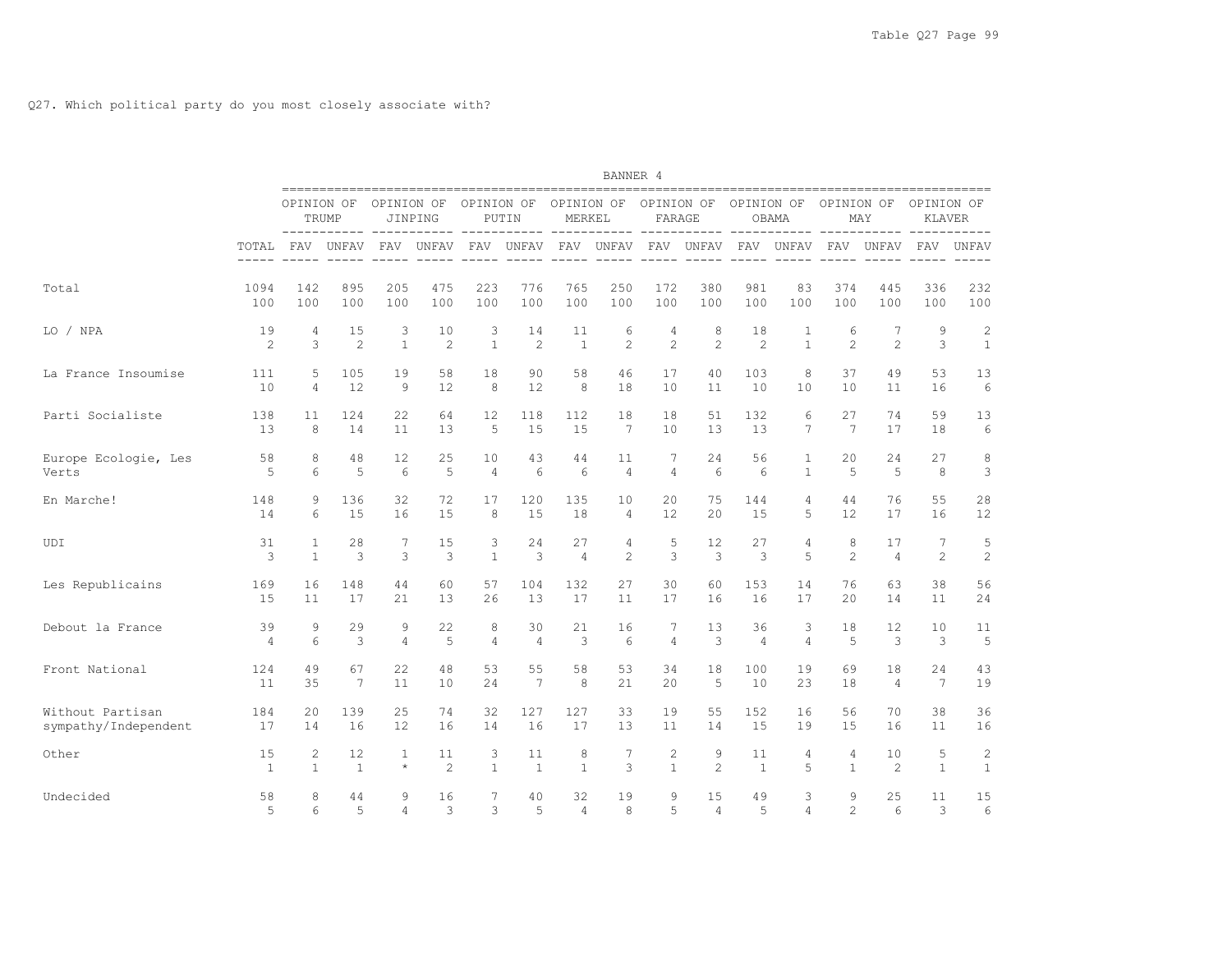|                        |                      | BANNER 4           |                   |            |                         |                     |              |                      |                          |                      |       |                   |                     |            |         |                             |       |
|------------------------|----------------------|--------------------|-------------------|------------|-------------------------|---------------------|--------------|----------------------|--------------------------|----------------------|-------|-------------------|---------------------|------------|---------|-----------------------------|-------|
|                        |                      | OPINION OF         | TRUMP             | OPINION OF | JINPING                 | OPINION OF          | PUTIN        | OPINION OF<br>MERKEL |                          | OPINION OF<br>FARAGE |       | OPINION OF        | OBAMA               | OPINION OF | MAY     | OPINION OF<br><b>KLAVER</b> |       |
|                        | TOTAL                | FAV                | UNFAV             | <b>FAV</b> | UNFAV                   | <b>FAV</b>          | UNFAV        | <b>FAV</b>           | UNFAV                    | <b>FAV</b>           | UNFAV | <b>FAV</b>        | UNFAV               | <b>FAV</b> | UNFAV   | <b>FAV</b>                  | UNFAV |
| Total                  | 1094                 | 142                | 895               | 205        | 475                     | 223                 | 776          | 765                  | 250                      | 172                  | 380   | 981               | 83                  | 374        | 445     | 336                         | 232   |
|                        | 100                  | 100                | 100               | 100        | 100                     | 100                 | 100          | 100                  | 100                      | 100                  | 100   | 100               | 100                 | 100        | 100     | 100                         | 100   |
| Below the baccalaureat | 258                  | 45                 | 194               | 48         | 96                      | 63                  | 162          | 168                  | 69                       | 42                   | 68    | 227               | 22                  | 87         | 93      | 65                          | 61    |
|                        | 24                   | 32                 | 22                | 23         | 20                      | 2.8                 | 21           | 22                   | 28                       | 24                   | 18    | 23                | 2.7                 | 2.3        | 2.1     | 19                          | 26    |
| Baccalaureat           | 256                  | 32                 | 215               | 47         | 118                     | 56                  | 177          | 172                  | 62                       | 45                   | 84    | 233               | 14                  | 107        | 84      | 74                          | 61    |
|                        | 23                   | 23                 | 24                | 23         | 25                      | 25                  | 23           | 22                   | 25                       | 26                   | 22    | 24                | 17                  | 2.9        | 19      | 22                          | 26    |
| First cycle of higher  | 216                  | 31                 | 174               | 36         | 106                     | 39                  | 164          | 155                  | 48                       | 33                   | 76    | 197               | 16                  | 73         | 92      | 77                          | 42    |
| education              | 20                   | 22                 | 19                | 18         | 22                      | 17                  | 21           | 20                   | 19                       | 19                   | 2.0   | 2.0               | 19                  | 2.0        | 21      | 23                          | 18    |
| Upper secondary/post   | 351                  | 31                 | 306               | 73         | 154                     | 61                  | 270          | 262                  | 71                       | 50                   | 150   | 316               | 29                  | 103        | 175     | 115                         | 68    |
| graduate               | 32                   | 22                 | 34                | 36         | 32                      | 2.7                 | 35           | 34                   | 28                       | 29                   | 39    | 32                | 35                  | 28         | 39      | 34                          | 29    |
| Refused                | 13<br>$\overline{1}$ | 3<br>$\mathcal{L}$ | 6<br>$\mathbf{1}$ | $\star$    | $\mathbf{1}$<br>$\star$ | 4<br>$\mathfrak{D}$ | 3<br>$\star$ | 8                    | $\overline{\phantom{a}}$ | $\overline{c}$       | 2     | 8<br>$\mathbf{1}$ | 2<br>$\mathfrak{D}$ | 4          | $\star$ | 5                           |       |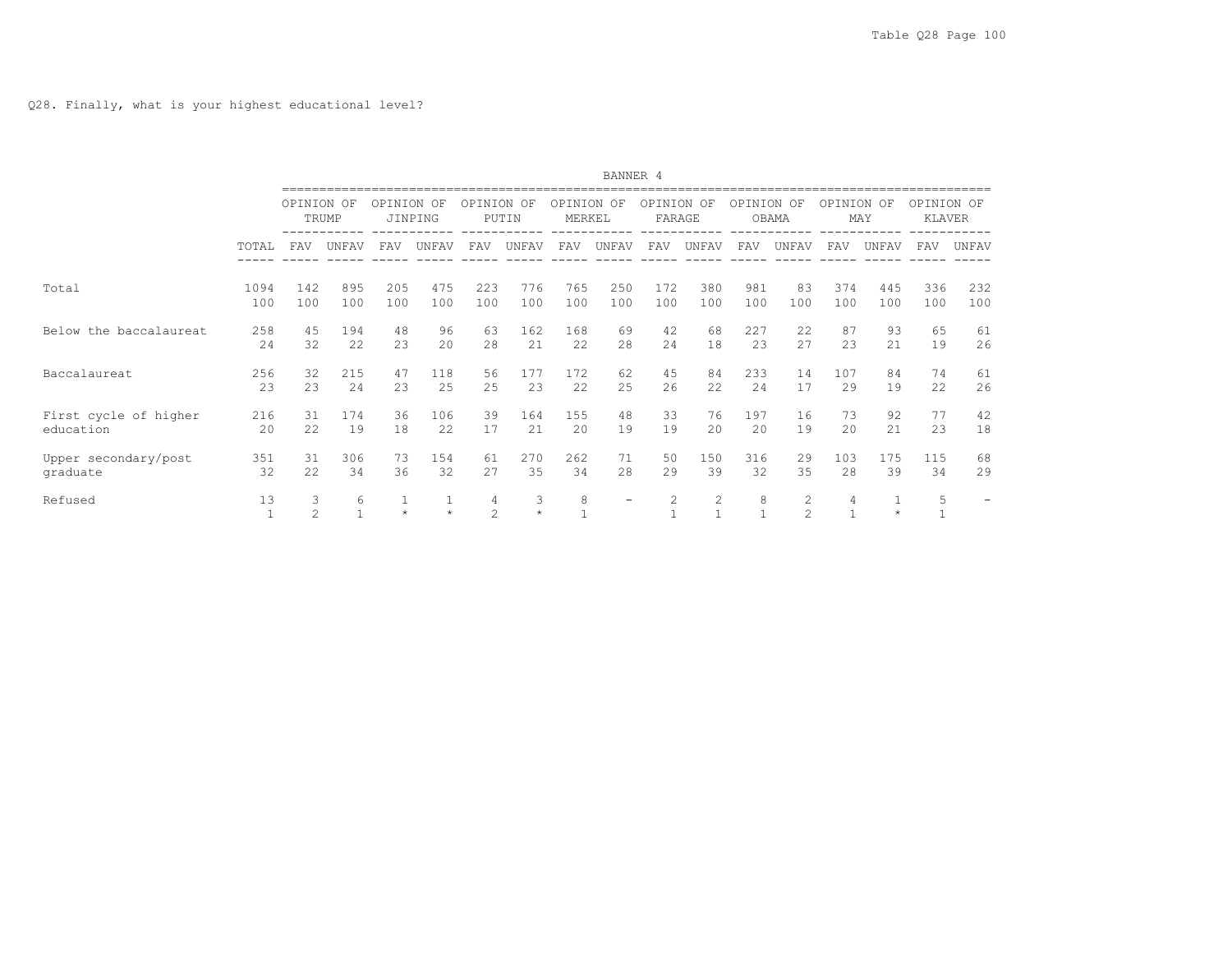Q5. Do you feel the country is headed in the right direction or is on the wrong track?

|                 |             |           |                                       |                          |                                                 |               | BANNER 5  |                         |                        |                |                          |                      |           |
|-----------------|-------------|-----------|---------------------------------------|--------------------------|-------------------------------------------------|---------------|-----------|-------------------------|------------------------|----------------|--------------------------|----------------------|-----------|
|                 |             |           |                                       |                          |                                                 |               |           | POLITICAL PARTY         |                        |                |                          |                      |           |
|                 | TOTAL       | LO/NPA    | LA<br>FRANCE<br>INSOUM-<br><b>ISE</b> | PARTI<br>SOCIAL-<br>ISTE | <b>EUROPE</b><br><b>ECOLOGI</b><br>LES<br>VERTS | EN<br>MARCHE! | UDI       | LES<br>REPUB-<br>LICANS | DEBOUT<br>LA<br>FRANCE | FRONT<br>NAT'L | WITHOUT<br>PARTI-<br>SAN | OTHER                | UND       |
| Total           | 1094<br>100 | 19<br>100 | 111<br>100                            | 138<br>100               | 58<br>100                                       | 148<br>100    | 31<br>100 | 169<br>100              | 39<br>100              | 124<br>100     | 184<br>100               | 15<br>100            | 58<br>100 |
| Right Direction | 211<br>19   | -         | 12<br>11                              | 33<br>24                 | 8<br>14                                         | 63<br>43      | 8<br>26   | 25<br>15                | 10<br>26               | 12<br>10       | 30<br>16                 | 2<br>13              | 8<br>14   |
| Wrong Track     | 739<br>68   | 16<br>84  | 93<br>84                              | 86<br>62                 | 38<br>66                                        | 72<br>49      | 15<br>48  | 122<br>72               | 24<br>62               | 105<br>85      | 119<br>65                | 9<br>60              | 40<br>69  |
| Undecided       | 144<br>13   | 3<br>16   | 6<br>5                                | 19<br>14                 | 12<br>21                                        | 13<br>9       | 8<br>26   | 22<br>13                | 5<br>13                | 7<br>6         | 35<br>19                 | $\overline{4}$<br>27 | 10<br>17  |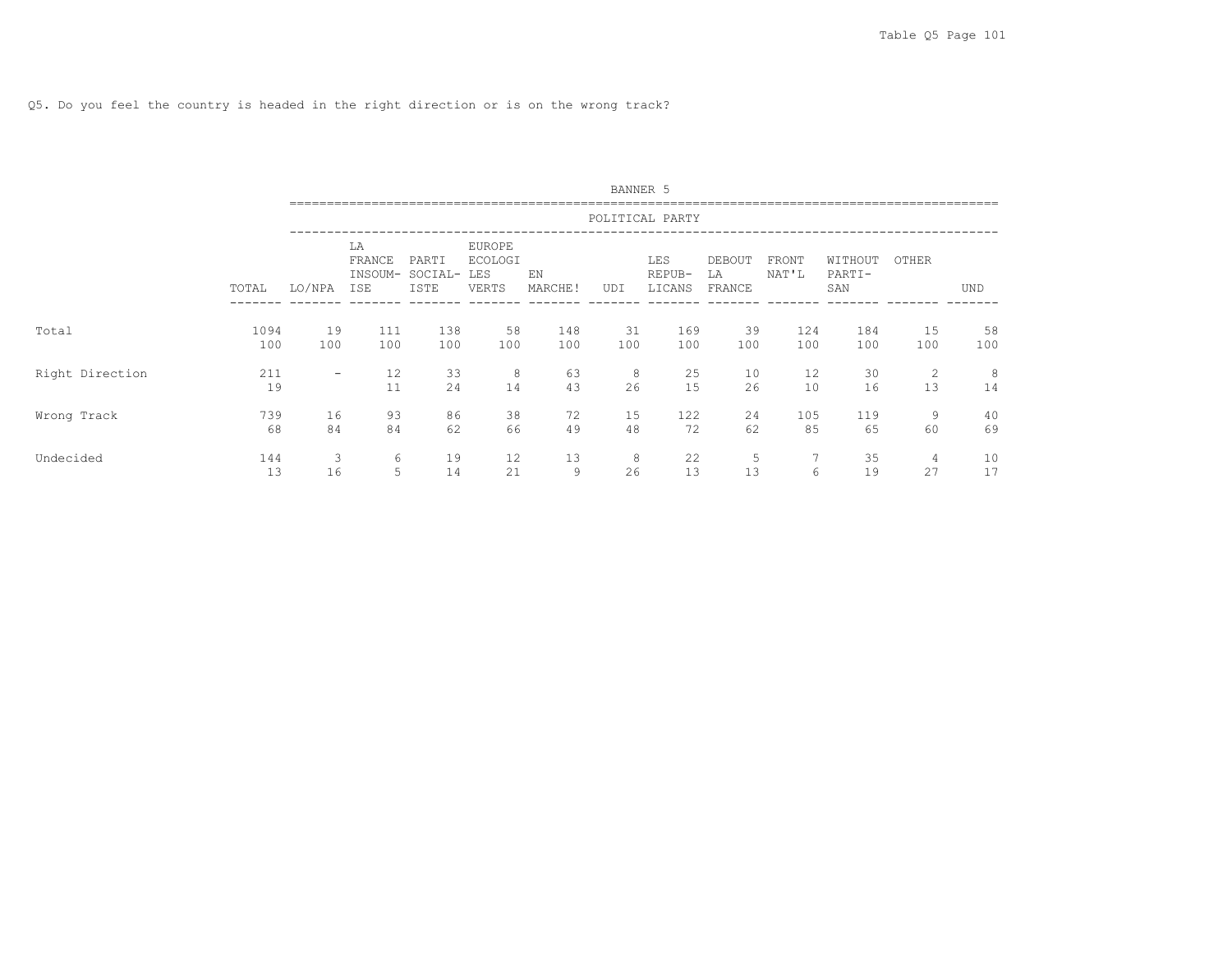# Q6. Francois Hollande

|                    |                    |                          |                                  |                          |                                                 |                     | BANNER 5  |                         |                        |                     |                          |                |            |
|--------------------|--------------------|--------------------------|----------------------------------|--------------------------|-------------------------------------------------|---------------------|-----------|-------------------------|------------------------|---------------------|--------------------------|----------------|------------|
|                    |                    |                          |                                  |                          |                                                 |                     |           | POLITICAL PARTY         |                        |                     |                          |                |            |
|                    | TOTAL              | LO/NPA                   | LA<br>FRANCE<br>INSOUM-<br>ISE   | PARTI<br>SOCIAL-<br>ISTE | <b>EUROPE</b><br><b>ECOLOGI</b><br>LES<br>VERTS | EN<br>MARCHE!       | UDI       | LES<br>REPUB-<br>LICANS | DEBOUT<br>LA<br>FRANCE | FRONT<br>NAT'L      | WITHOUT<br>PARTI-<br>SAN | OTHER          | <b>UND</b> |
| Total              | 1094<br>100        | 19<br>100                | 111<br>100                       | 138<br>100               | 58<br>100                                       | 148<br>100          | 31<br>100 | 169<br>100              | 39<br>100              | 124<br>100          | 184<br>100               | 15<br>100      | 58<br>100  |
| Favorable          | 276<br>25          | 10<br>53                 | 26<br>23                         | 72<br>52                 | 17<br>29                                        | 60<br>41            | 5<br>16   | 14<br>8                 | 8<br>21                | 11<br>9             | 32<br>17                 | 4<br>27        | 17<br>29   |
| Unfavorable        | 781<br>71          | 9<br>47                  | 83<br>75                         | 63<br>46                 | 41<br>71                                        | 85<br>57            | 26<br>84  | 154<br>91               | 30<br>77               | 111<br>90           | 134<br>73                | 10<br>67       | 35<br>60   |
| Heard of/Undecided | 37<br>$\mathbf{3}$ | $\overline{\phantom{m}}$ | $\overline{c}$<br>$\overline{2}$ | 3<br>$\overline{2}$      | $-$                                             | 3<br>$\overline{c}$ | -         | $\mathbf{1}$            | $\mathbf{1}$<br>3      | 2<br>$\overline{c}$ | 18<br>10                 | $\overline{7}$ | 6<br>10    |
| Never Heard of     |                    |                          |                                  |                          |                                                 |                     |           |                         |                        |                     |                          |                |            |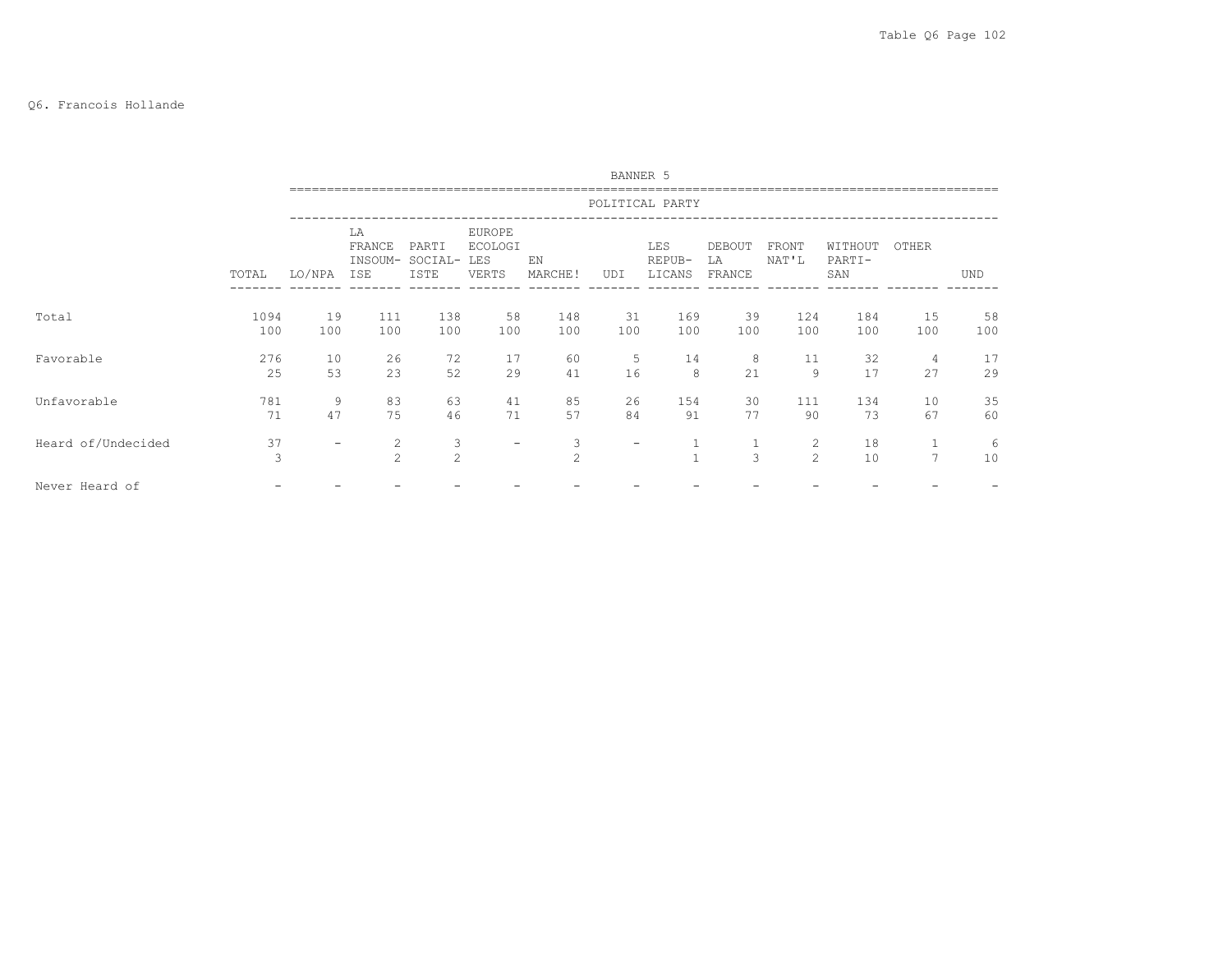# Q7. Jean-Luc Me'lenchon

|                    |             |                   |                                |                          |                                          |                                | BANNER 5  |                         |                        |                |                          |                          |            |
|--------------------|-------------|-------------------|--------------------------------|--------------------------|------------------------------------------|--------------------------------|-----------|-------------------------|------------------------|----------------|--------------------------|--------------------------|------------|
|                    |             |                   |                                |                          |                                          |                                |           | POLITICAL PARTY         |                        |                |                          |                          |            |
|                    | TOTAL       | LO/NPA            | LA<br>FRANCE<br>INSOUM-<br>ISE | PARTI<br>SOCIAL-<br>ISTE | EUROPE<br><b>ECOLOGI</b><br>LES<br>VERTS | EN<br>MARCHE!                  | UDI       | LES<br>REPUB-<br>LICANS | DEBOUT<br>LA<br>FRANCE | FRONT<br>NAT'L | WITHOUT<br>PARTI-<br>SAN | OTHER                    | <b>UND</b> |
| Total              | 1094<br>100 | 19<br>100         | 111<br>100                     | 138<br>100               | 58<br>100                                | 148<br>100                     | 31<br>100 | 169<br>100              | 39<br>100              | 124<br>100     | 184<br>100               | 15<br>100                | 58<br>100  |
| Favorable          | 457<br>42   | 11<br>58          | 101<br>91                      | 79<br>57                 | 26<br>45                                 | 43<br>29                       | 9<br>29   | 27<br>16                | 19<br>49               | 46<br>37       | 62<br>34                 | 7<br>47                  | 27<br>47   |
| Unfavorable        | 589<br>54   | 7<br>37           | 9<br>8                         | 54<br>39                 | 30<br>52                                 | 103<br>70                      | 22<br>71  | 139<br>82               | 19<br>49               | 74<br>60       | 96<br>52                 | 8<br>53                  | 28<br>48   |
| Heard of/Undecided | 46<br>4     | $\mathbf{1}$<br>5 | $\mathcal{L}$                  | 5<br>$\overline{4}$      | $\mathbf{1}$<br>$\overline{2}$           | $\overline{c}$<br>$\mathbf{1}$ | -         | 2                       | 1<br>$\overline{3}$    | 4<br>3         | 26<br>14                 | $\overline{\phantom{0}}$ | 3<br>5     |
| Never Heard of     | 2           |                   |                                |                          | $\overline{c}$                           |                                |           |                         |                        |                |                          |                          |            |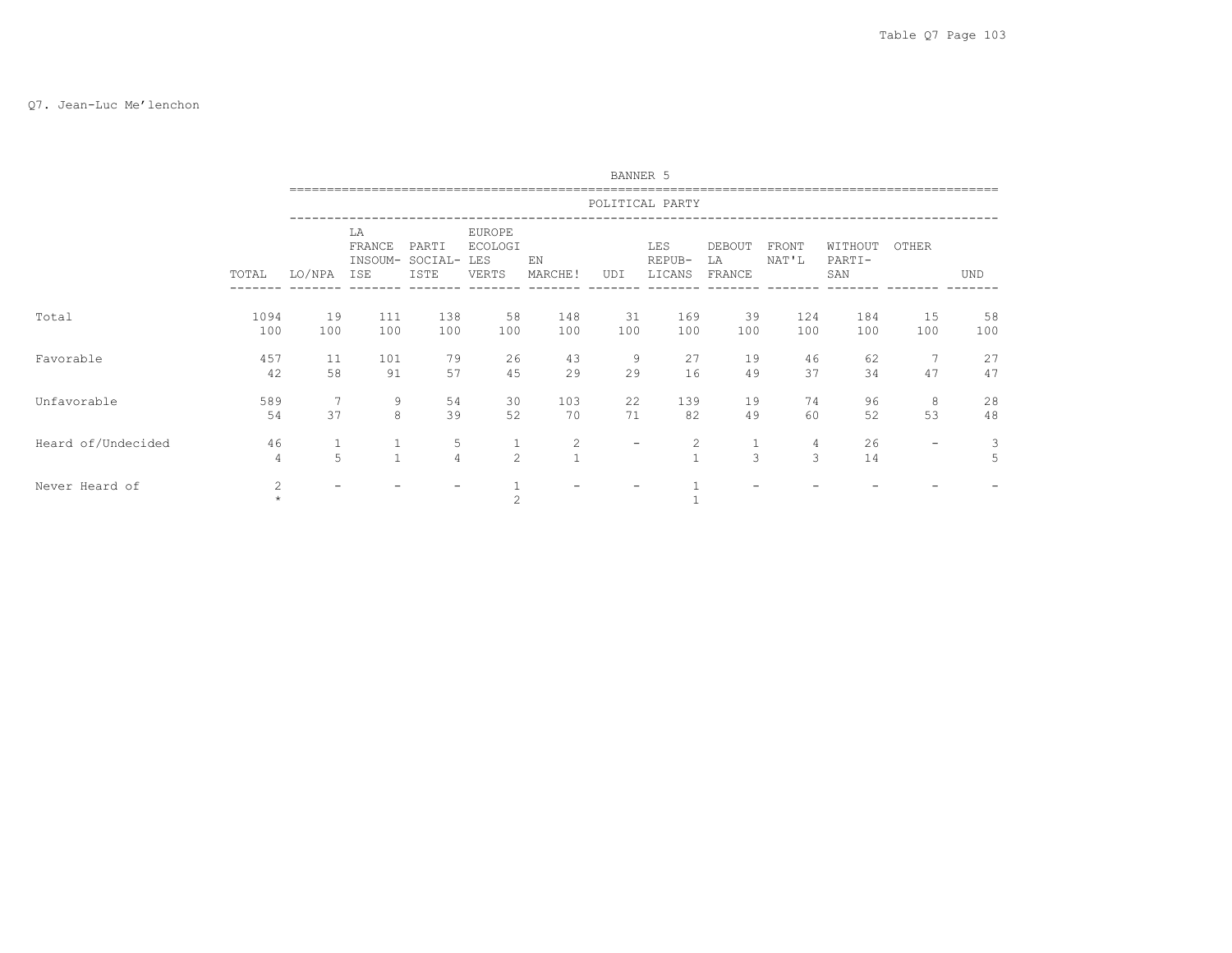#### Q8.Benoit Hamon

|                    |             |                          |                                |                          |                                          |                              | BANNER 5          |                         |                        |                |                          |                |            |
|--------------------|-------------|--------------------------|--------------------------------|--------------------------|------------------------------------------|------------------------------|-------------------|-------------------------|------------------------|----------------|--------------------------|----------------|------------|
|                    |             |                          |                                |                          |                                          |                              |                   | POLITICAL PARTY         |                        |                |                          |                |            |
|                    | TOTAL       | LO/NPA                   | LA<br>FRANCE<br>INSOUM-<br>ISE | PARTI<br>SOCIAL-<br>ISTE | EUROPE<br><b>ECOLOGI</b><br>LES<br>VERTS | EN<br>MARCHE!                | UDI               | LES<br>REPUB-<br>LICANS | DEBOUT<br>LA<br>FRANCE | FRONT<br>NAT'L | WITHOUT<br>PARTI-<br>SAN | OTHER          | <b>UND</b> |
| Total              | 1094<br>100 | 19<br>100                | 111<br>100                     | 138<br>100               | 58<br>100                                | 148<br>100                   | 31<br>100         | 169<br>100              | 39<br>100              | 124<br>100     | 184<br>100               | 15<br>100      | 58<br>100  |
| Favorable          | 365<br>33   | 9<br>47                  | 60<br>54                       | 78<br>57                 | 28<br>48                                 | 61<br>41                     | 9<br>29           | 25<br>15                | 11<br>28               | 12<br>10       | 48<br>26                 | 4<br>27        | 20<br>34   |
| Unfavorable        | 678<br>62   | 9<br>47                  | 49<br>44                       | 55<br>40                 | 29<br>50                                 | 85<br>57                     | 22<br>71          | 140<br>83               | 26<br>67               | 108<br>87      | 112<br>61                | 10<br>67       | 33<br>57   |
| Heard of/Undecided | 47<br>4     | $\overline{\phantom{m}}$ | 2<br>$\overline{c}$            | 4<br>$\mathfrak{Z}$      | $\overline{c}$                           | $\mathbf{2}$<br>$\mathbf{1}$ | $\qquad \qquad -$ | 3<br>$\overline{c}$     | 1<br>3                 | 4<br>3         | 24<br>13                 | $\overline{7}$ | 5<br>9     |
| Never Heard of     | 4           | 5                        |                                |                          |                                          |                              |                   |                         | 3                      |                |                          |                |            |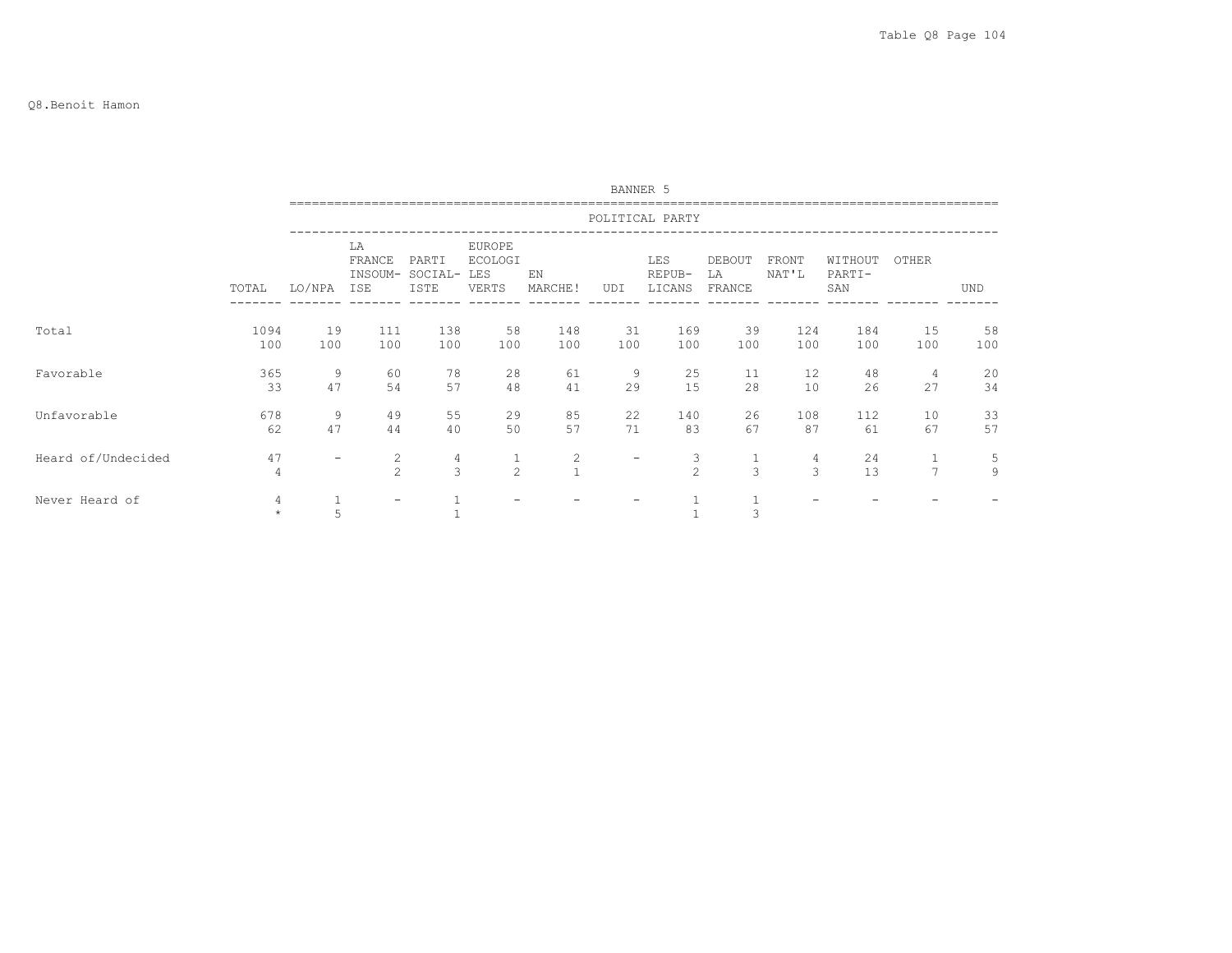#### Q9. Emmanuel Macron

|                    |             |           |                     |                                         |                                                 |               | BANNER 5                 |                         |                        |                              |                          |                          |            |
|--------------------|-------------|-----------|---------------------|-----------------------------------------|-------------------------------------------------|---------------|--------------------------|-------------------------|------------------------|------------------------------|--------------------------|--------------------------|------------|
|                    |             |           |                     |                                         |                                                 |               |                          | POLITICAL PARTY         |                        |                              |                          |                          |            |
|                    | TOTAL       | LO/NPA    | LA<br>FRANCE<br>ISE | PARTI<br>INSOUM- SOCIAL-<br><b>ISTE</b> | <b>EUROPE</b><br><b>ECOLOGI</b><br>LES<br>VERTS | EN<br>MARCHE! | UDI                      | LES<br>REPUB-<br>LICANS | DEBOUT<br>LA<br>FRANCE | FRONT<br>NAT'L               | WITHOUT<br>PARTI-<br>SAN | OTHER                    | <b>UND</b> |
| Total              | 1094<br>100 | 19<br>100 | 111<br>100          | 138<br>100                              | 58<br>100                                       | 148<br>100    | 31<br>100                | 169<br>100              | 39<br>100              | 124<br>100                   | 184<br>100               | 15<br>100                | 58<br>100  |
| Favorable          | 464<br>42   | -5<br>26  | 18<br>16            | 85<br>62                                | 18<br>31                                        | 140<br>95     | 20<br>65                 | 65<br>38                | 14<br>36               | 11<br>9                      | 67<br>36                 | 4<br>2.7                 | 17<br>29   |
| Unfavorable        | 567<br>52   | 12<br>63  | 90<br>81            | 46<br>33                                | 38<br>66                                        | 5             | 11<br>35                 | 94<br>56                | 22<br>56               | 112<br>90                    | 91<br>49                 | 11<br>73                 | 33<br>57   |
| Heard of/Undecided | 63<br>6     | 2<br>11   | 3<br>$\mathbf{3}$   | 7<br>5                                  | $\overline{c}$<br>3                             | $\mathbf{1}$  | $\overline{\phantom{a}}$ | 10<br>$6\overline{6}$   | 3<br>8                 | $\mathbf{1}$<br>$\mathbf{1}$ | 26<br>14                 | $\overline{\phantom{m}}$ | 8<br>14    |
| Never Heard of     |             |           |                     |                                         |                                                 |               |                          |                         |                        |                              |                          |                          |            |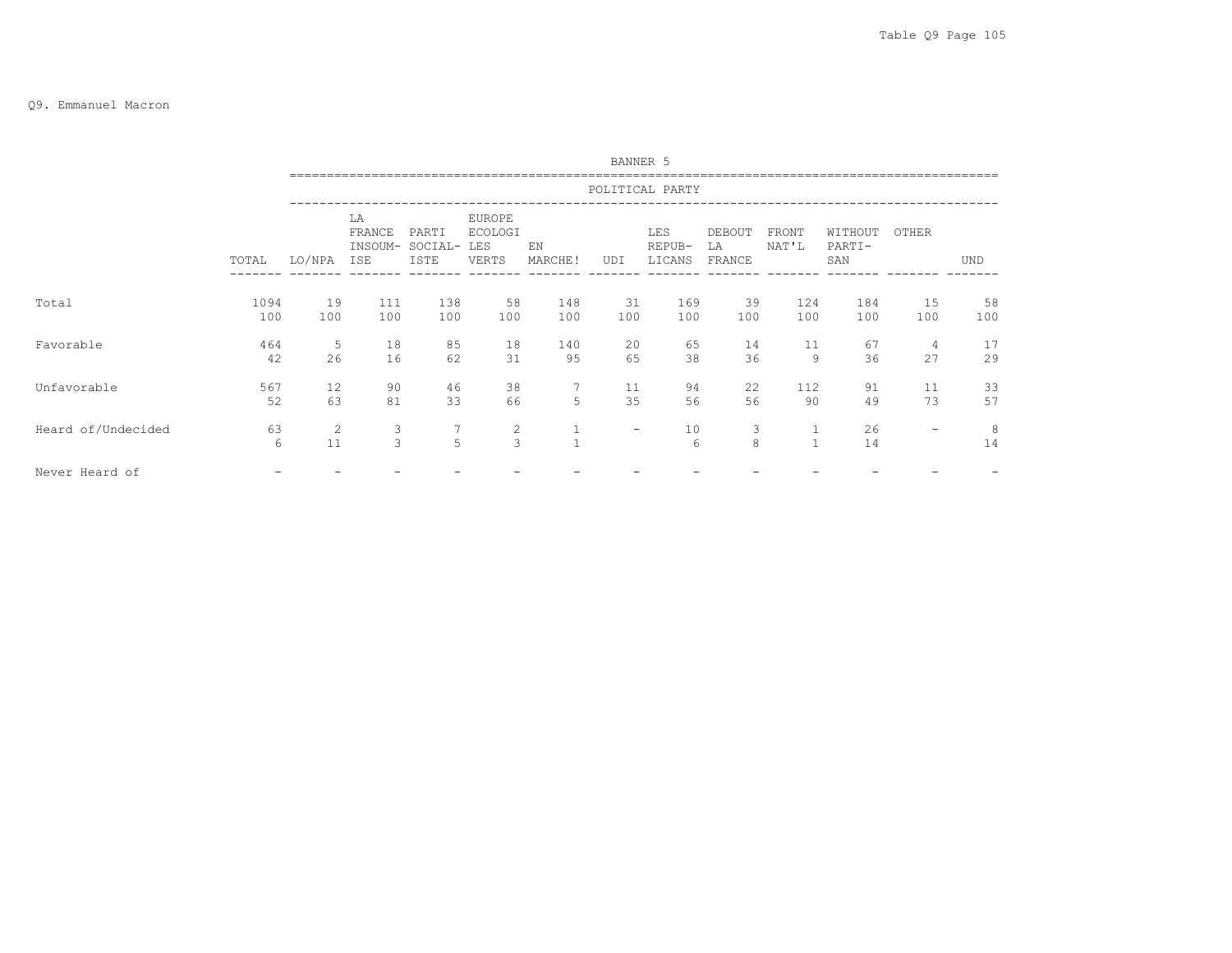# Q10. Francois Fillon

|                    |             |                          |                                |                          |                                          |               | BANNER 5  |                         |                        |                |                          |           |                      |
|--------------------|-------------|--------------------------|--------------------------------|--------------------------|------------------------------------------|---------------|-----------|-------------------------|------------------------|----------------|--------------------------|-----------|----------------------|
|                    |             |                          |                                |                          |                                          |               |           | POLITICAL PARTY         |                        |                |                          |           |                      |
|                    | TOTAL       | LO/NPA                   | LA<br>FRANCE<br>INSOUM-<br>ISE | PARTI<br>SOCIAL-<br>ISTE | EUROPE<br><b>ECOLOGI</b><br>LES<br>VERTS | EN<br>MARCHE! | UDI       | LES<br>REPUB-<br>LICANS | DEBOUT<br>LA<br>FRANCE | FRONT<br>NAT'L | WITHOUT<br>PARTI-<br>SAN | OTHER     | <b>UND</b>           |
| Total              | 1094<br>100 | 19<br>100                | 111<br>100                     | 138<br>100               | 58<br>100                                | 148<br>100    | 31<br>100 | 169<br>100              | 39<br>100              | 124<br>100     | 184<br>100               | 15<br>100 | 58<br>100            |
| Favorable          | 298<br>27   | 3<br>16                  | 9<br>8                         | 19<br>14                 | 12<br>21                                 | 29<br>20      | 16<br>52  | 113<br>67               | 9<br>23                | 30<br>24       | 42<br>23                 | 2<br>13   | 14<br>24             |
| Unfavorable        | 766<br>70   | 16<br>84                 | 102<br>92                      | 117<br>85                | 44<br>76                                 | 118<br>80     | 15<br>48  | 52<br>31                | 30<br>77               | 94<br>76       | 125<br>68                | 13<br>87  | 40<br>69             |
| Heard of/Undecided | 30<br>3     | $\overline{\phantom{m}}$ |                                | 2<br>$\mathbf{1}$        | $\overline{c}$<br>3                      | $\mathbf{1}$  | -         | 4<br>$\mathfrak{D}$     |                        |                | 17<br>9                  | -         | 4<br>$7\phantom{.0}$ |
| Never Heard of     |             |                          |                                |                          |                                          |               |           |                         |                        |                |                          |           |                      |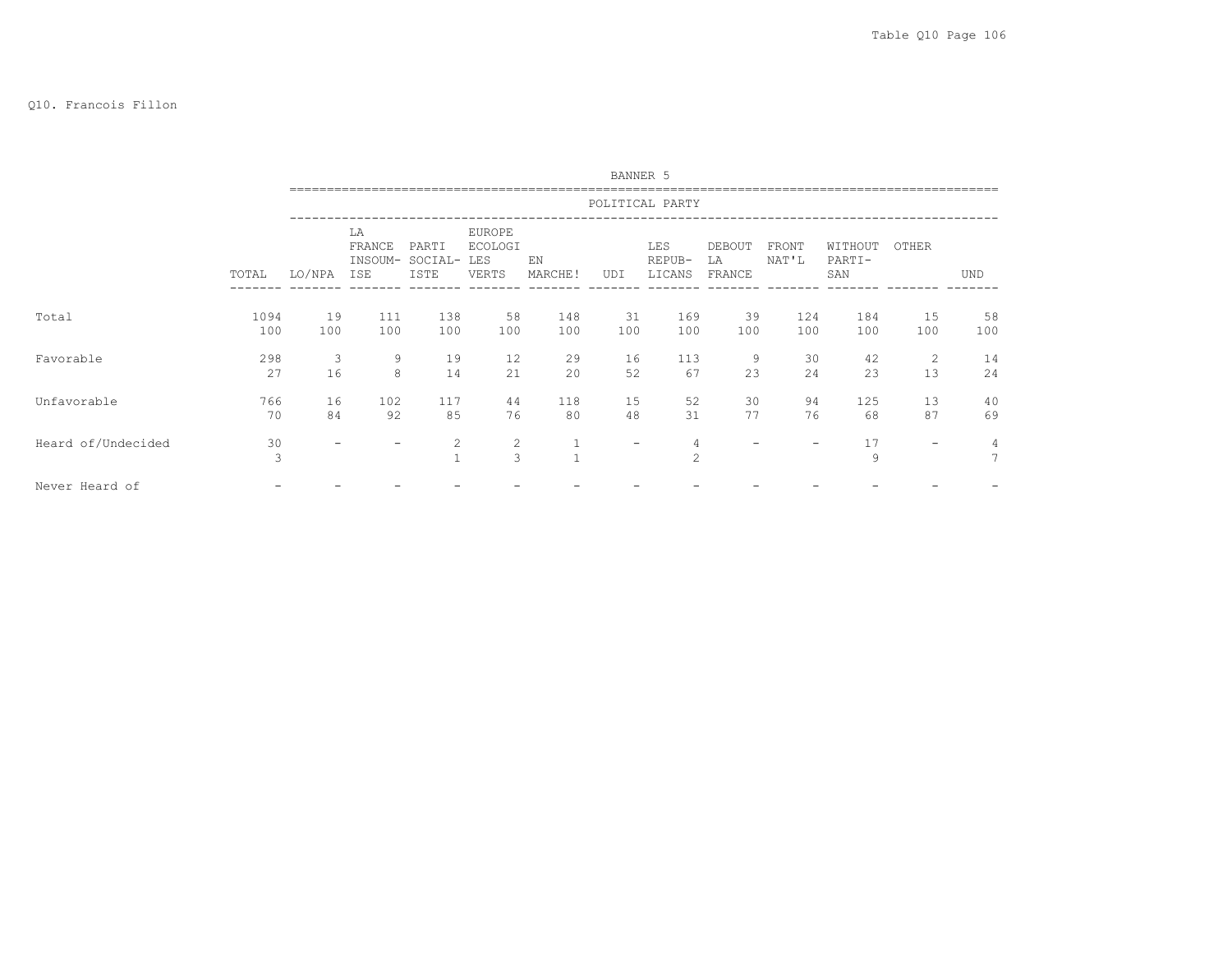|                    |             |           |                                |                          |                                                 |                          | BANNER 5              |                         |                        |                                |                          |                          |            |
|--------------------|-------------|-----------|--------------------------------|--------------------------|-------------------------------------------------|--------------------------|-----------------------|-------------------------|------------------------|--------------------------------|--------------------------|--------------------------|------------|
|                    |             |           |                                |                          |                                                 |                          |                       | POLITICAL PARTY         |                        |                                |                          |                          |            |
|                    | TOTAL       | LO/NPA    | LA<br>FRANCE<br>INSOUM-<br>ISE | PARTI<br>SOCIAL-<br>ISTE | <b>EUROPE</b><br><b>ECOLOGI</b><br>LES<br>VERTS | EN<br>MARCHE!            | UDI                   | LES<br>REPUB-<br>LICANS | DEBOUT<br>LA<br>FRANCE | FRONT<br>NAT'L                 | WITHOUT<br>PARTI-<br>SAN | OTHER                    | <b>UND</b> |
| Total              | 1094<br>100 | 19<br>100 | 111<br>100                     | 138<br>100               | 58<br>100                                       | 148<br>100               | 31<br>100             | 169<br>100              | 39<br>100              | 124<br>100                     | 184<br>100               | 15<br>100                | 58<br>100  |
| Favorable          | 296<br>27   | -7<br>37  | 14<br>13                       | 16<br>12                 | 12<br>21                                        | 16<br>11                 | 6<br>19               | 43<br>25                | 21<br>54               | 114<br>92                      | 37<br>20                 | 3<br>20                  | 7<br>12    |
| Unfavorable        | 752<br>69   | 12<br>63  | 97<br>87                       | 119<br>86                | 44<br>76                                        | 132<br>89                | 23<br>74              | 118<br>70               | 18<br>46               | 8<br>6                         | 124<br>67                | 12<br>80                 | 45<br>78   |
| Heard of/Undecided | 46<br>4     |           |                                | 3<br>2                   | $\mathbf{2}$<br>3                               | $\overline{\phantom{0}}$ | 2<br>$6 \overline{6}$ | 8<br>5                  | $\qquad \qquad$        | $\mathbf{2}$<br>$\overline{2}$ | 23<br>13                 | $\overline{\phantom{m}}$ | 6<br>10    |
| Never Heard of     |             |           |                                |                          |                                                 |                          |                       |                         |                        |                                |                          |                          |            |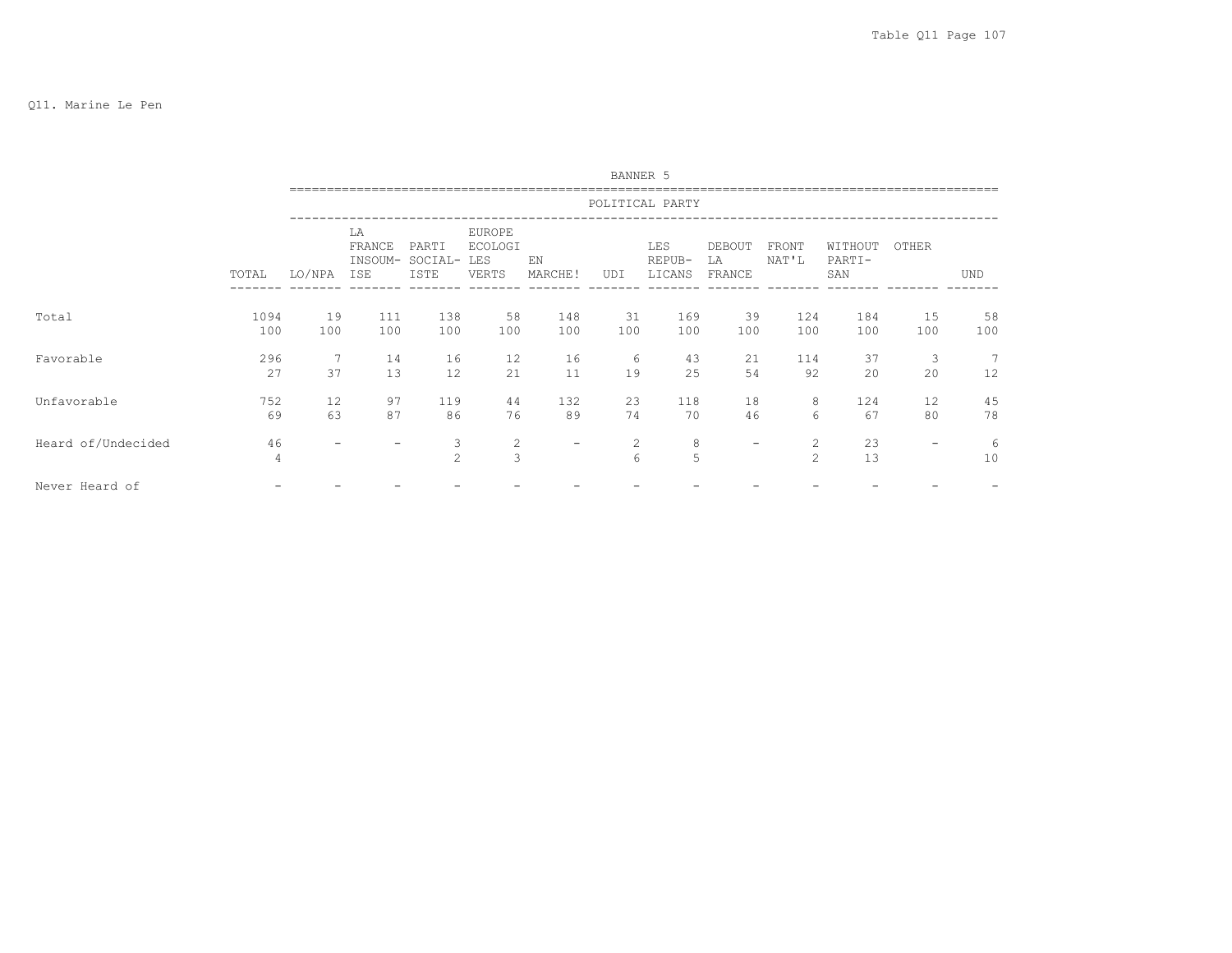Q12. In the election for president on May 7th, do you plan to vote for {ROTATE} Emmanuel Macron or Marine Le Pen?

|                                          |             |                      |                                |                          |                                          |                   | BANNER 5          |                         |                        |                                  |                          |           |            |
|------------------------------------------|-------------|----------------------|--------------------------------|--------------------------|------------------------------------------|-------------------|-------------------|-------------------------|------------------------|----------------------------------|--------------------------|-----------|------------|
|                                          |             |                      |                                |                          |                                          |                   |                   | POLITICAL PARTY         |                        |                                  |                          |           |            |
|                                          | TOTAL       | LO/NPA               | LA<br>FRANCE<br>INSOUM-<br>ISE | PARTI<br>SOCIAL-<br>ISTE | EUROPE<br><b>ECOLOGI</b><br>LES<br>VERTS | EN<br>MARCHE!     | UDI               | LES<br>REPUB-<br>LICANS | DEBOUT<br>LA<br>FRANCE | FRONT<br>NAT'L                   | WITHOUT<br>PARTI-<br>SAN | OTHER     | <b>UND</b> |
| Total                                    | 1094<br>100 | 19<br>100            | 111<br>100                     | 138<br>100               | 58<br>100                                | 148<br>100        | 31<br>100         | 169<br>100              | 39<br>100              | 124<br>100                       | 184<br>100               | 15<br>100 | 58<br>100  |
| Emmanuel Macron                          | 510<br>47   | 6<br>32              | 39<br>35                       | 100<br>72                | 28<br>48                                 | 139<br>94         | 18<br>58          | 69<br>41                | 14<br>36               | 3<br>2                           | 69<br>38                 | 5<br>33   | 20<br>34   |
| Marine Le Pen                            | 339<br>31   | 7<br>37              | 13<br>12                       | 16<br>12                 | 16<br>28                                 | 2<br>$\mathbf{1}$ | 9<br>29           | 71<br>42                | 19<br>49               | 119<br>96                        | 51<br>28                 | 3<br>20   | 13<br>22   |
| (Blank vote) Neither<br>Macron or Le Pen | 165<br>15   | $\overline{4}$<br>21 | 49<br>44                       | 16<br>12                 | 12<br>21                                 | -                 | 3<br>10           | 15<br>9                 | 5<br>13                | $\overline{\phantom{0}}$         | 42<br>23                 | 5<br>33   | 14<br>24   |
| Undecided                                | 80<br>7     | 2<br>11              | 10<br>9                        | 6<br>$\overline{4}$      | 2<br>3                                   | 5                 | $\mathbf{1}$<br>3 | 14<br>8                 | 3                      | $\overline{c}$<br>$\overline{c}$ | 22<br>12                 | 2<br>13   | 11<br>19   |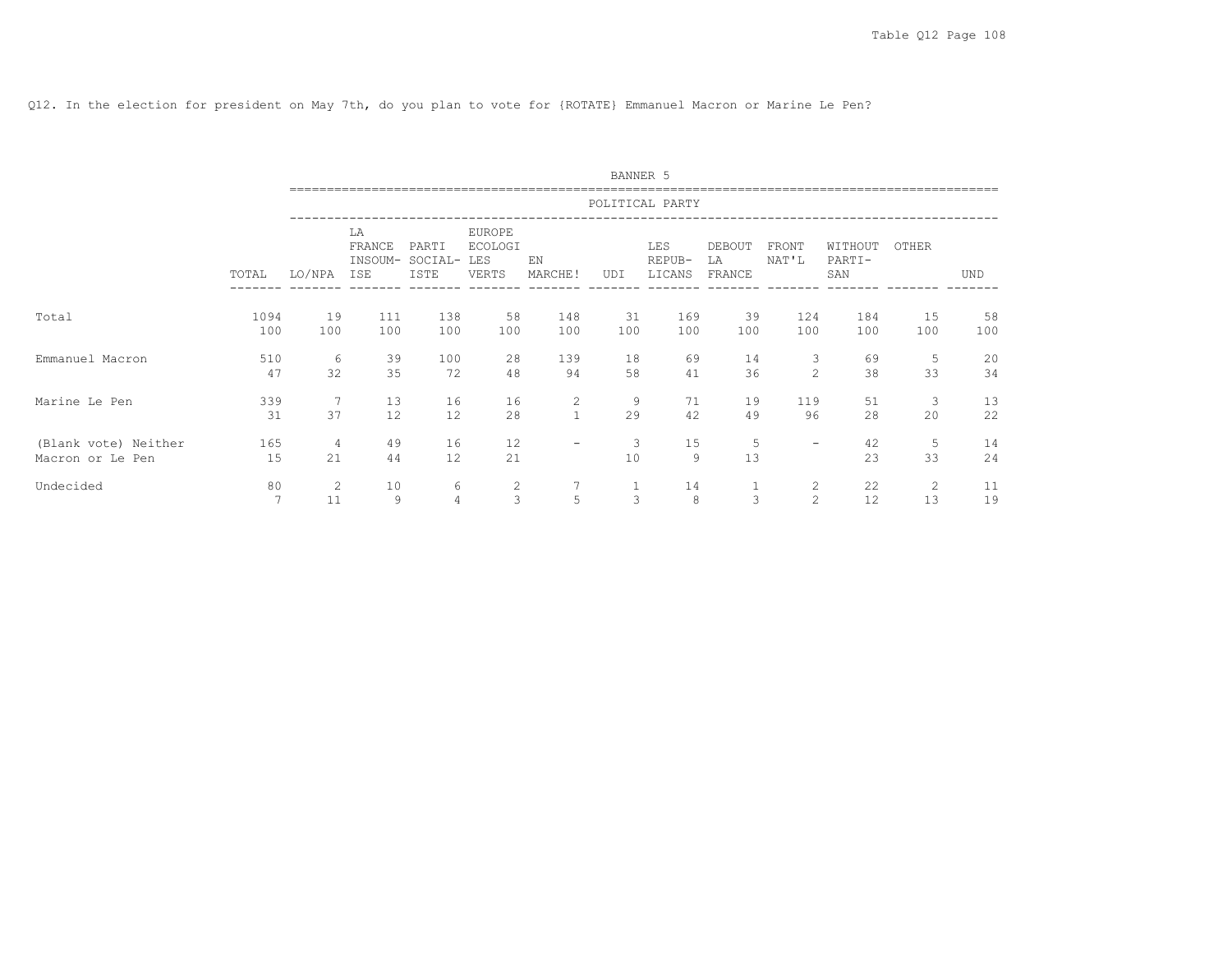Q13. Would you say you are sure of your choice or that you could change your mind?

|                   |             |                      |                                |                          |                                          |                     | BANNER 5          |                                |                          |                     |                          |                          |            |
|-------------------|-------------|----------------------|--------------------------------|--------------------------|------------------------------------------|---------------------|-------------------|--------------------------------|--------------------------|---------------------|--------------------------|--------------------------|------------|
|                   |             |                      |                                |                          |                                          |                     |                   | POLITICAL PARTY                |                          |                     |                          |                          |            |
|                   | TOTAL       | LO/NPA               | LA<br>FRANCE<br>INSOUM-<br>ISE | PARTI<br>SOCIAL-<br>ISTE | EUROPE<br><b>ECOLOGI</b><br>LES<br>VERTS | EN<br>MARCHE!       | UDI               | <b>LES</b><br>REPUB-<br>LICANS | DEBOUT<br>LA<br>FRANCE   | FRONT<br>NAT'L      | WITHOUT<br>PARTI-<br>SAN | OTHER                    | <b>UND</b> |
| THOSE WITH CHOICE | 1014<br>100 | 17<br>100            | 101<br>100                     | 132<br>100               | 56<br>100                                | 141<br>100          | 30<br>100         | 155<br>100                     | 38<br>100                | 122<br>100          | 162<br>100               | 13<br>100                | 47<br>100  |
| Sure of choice    | 767<br>76   | 10<br>59             | 72<br>71                       | 114<br>86                | 38<br>68                                 | 120<br>85           | 22<br>73          | 117<br>75                      | 25<br>66                 | 105<br>86           | 106<br>65                | 8<br>62                  | 30<br>64   |
| Could change mind | 220<br>22   | 5<br>29              | 27<br>27                       | 17<br>13                 | 16<br>29                                 | 18<br>13            | 8<br>27           | 36<br>23                       | 13<br>34                 | 14<br>11            | 48<br>30                 | 5<br>38                  | 13<br>28   |
| Undecided/Refused | 27<br>3     | $\overline{2}$<br>12 | 2<br>$\mathfrak{D}$            | $\mathbf{1}$             | 2<br>$\overline{4}$                      | 3<br>$\mathfrak{D}$ | $\qquad \qquad -$ | 2                              | $\overline{\phantom{m}}$ | 3<br>$\mathfrak{D}$ | 8<br>5                   | $\overline{\phantom{0}}$ | 4<br>9     |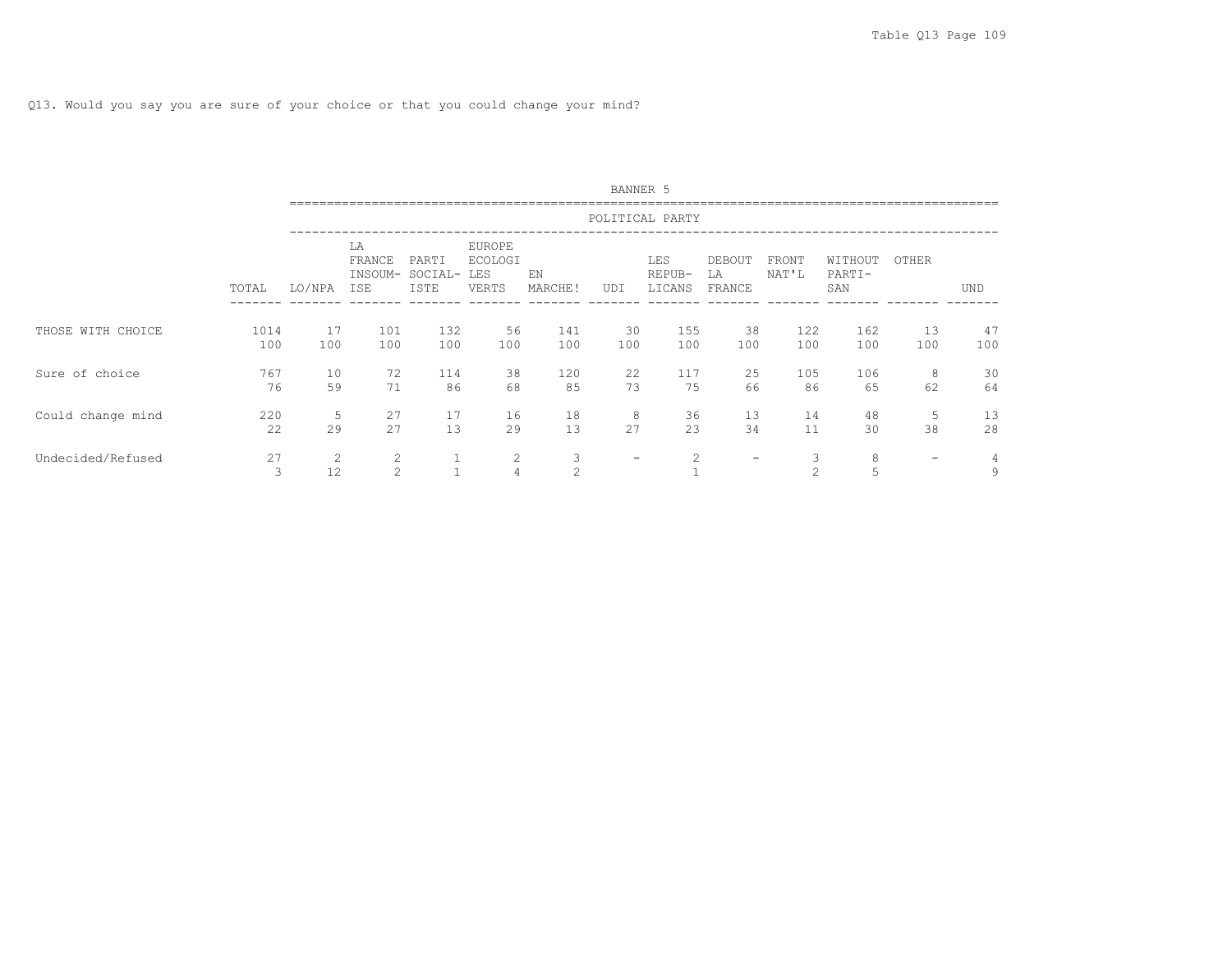|       |             |           |                     |                                      |                                   |               | BANNER 5  |                         |                        |                |                          |                          |           |
|-------|-------------|-----------|---------------------|--------------------------------------|-----------------------------------|---------------|-----------|-------------------------|------------------------|----------------|--------------------------|--------------------------|-----------|
|       |             |           |                     |                                      |                                   |               |           | POLITICAL PARTY         |                        |                |                          |                          |           |
|       | TOTAL       | LO/NPA    | LA<br>FRANCE<br>ISE | PARTI<br>INSOUM- SOCIAL- LES<br>ISTE | EUROPE<br><b>ECOLOGI</b><br>VERTS | ΕN<br>MARCHE! | UDI       | LES<br>REPUB-<br>LICANS | DEBOUT<br>LA<br>FRANCE | FRONT<br>NAT'L | WITHOUT<br>PARTI-<br>SAN | OTHER                    | UND       |
| Total | 1094<br>100 | 19<br>100 | 111<br>100          | 138<br>100                           | 58<br>100                         | 148<br>100    | 31<br>100 | 169<br>100              | 39<br>100              | 124<br>100     | 184<br>100               | 15<br>100                | 58<br>100 |
| Yes   | 1033<br>94  | 19<br>100 | 106<br>95           | 125<br>91                            | 52<br>90                          | 141<br>95     | 30<br>97  | 163<br>96               | 37<br>95               | 122<br>98      | 170<br>92                | 15<br>100                | 53<br>91  |
| No    | 61<br>6     | -         | 5<br>5              | 13<br>9                              | 6<br>10                           | 5             | 3         | 6<br>4                  | 2<br>5                 | 2<br>2         | 14<br>8                  | $\overline{\phantom{0}}$ | 5<br>9    |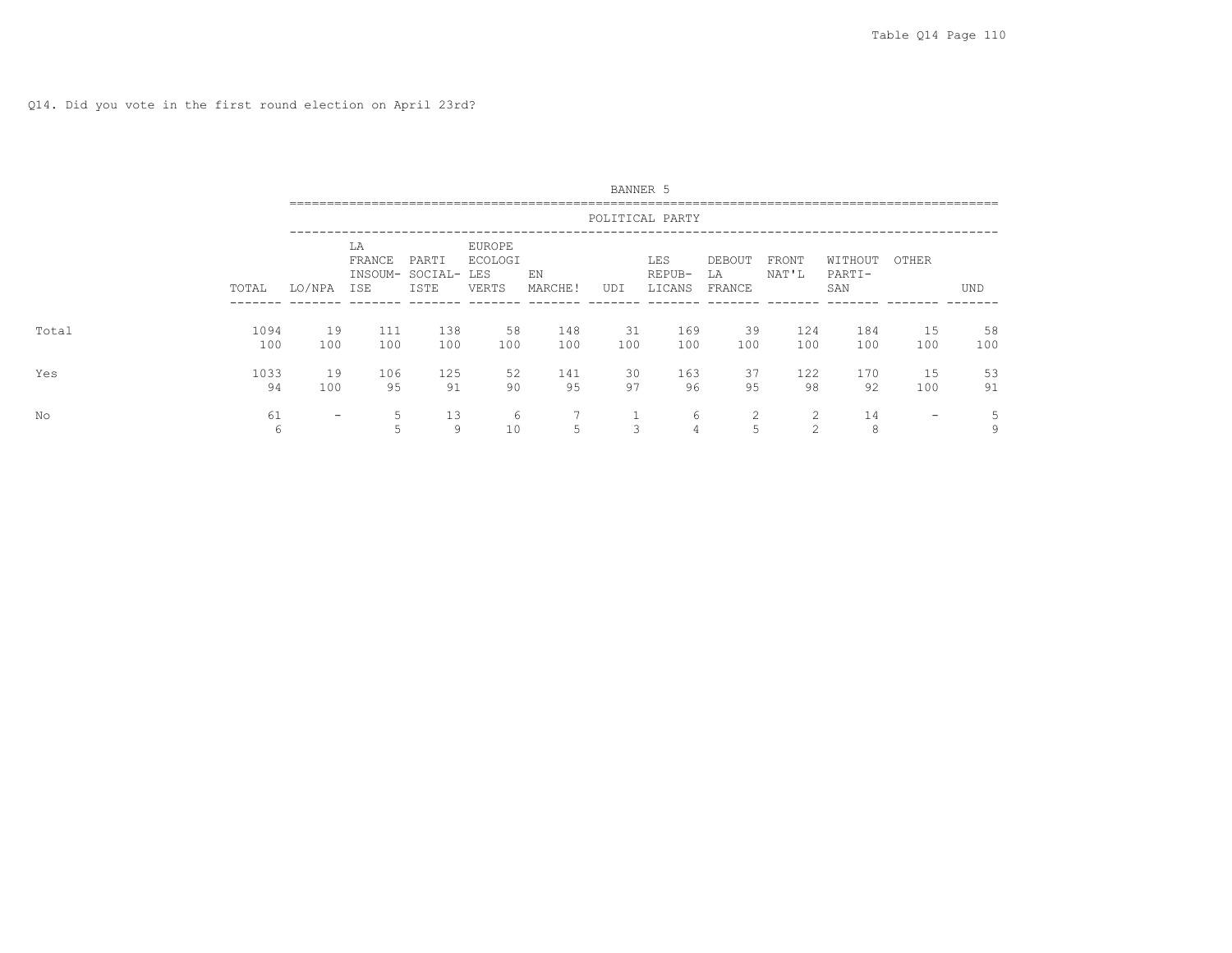Q15. At that time did you vote for…

|                                   |                             |                          |                                  |                              |                                          |                              | BANNER 5                                 |                              |                          |                                  |                              |                                 |                                  |
|-----------------------------------|-----------------------------|--------------------------|----------------------------------|------------------------------|------------------------------------------|------------------------------|------------------------------------------|------------------------------|--------------------------|----------------------------------|------------------------------|---------------------------------|----------------------------------|
|                                   |                             |                          |                                  |                              |                                          |                              |                                          | POLITICAL PARTY              |                          |                                  |                              |                                 |                                  |
|                                   | TOTAL                       | LO/NPA ISE               | LΑ<br>FRANCE PARTI               | INSOUM- SOCIAL- LES<br>ISTE  | <b>EUROPE</b><br><b>ECOLOGI</b><br>VERTS | ΕN<br>MARCHE!                | UDI                                      | LES<br>REPUB-<br>LICANS      | DEBOUT<br>LΑ<br>FRANCE   | FRONT<br>NAT'L                   | WITHOUT<br>PARTI-<br>SAN     | OTHER                           | <b>UND</b>                       |
| THOSE WHO VOTED IN FIRST<br>ROUND | 1033<br>100                 | 19<br>100                | 106<br>100                       | 125<br>100                   | 52<br>100                                | 141<br>100                   | 30<br>100                                | 163<br>100                   | 37<br>100                | 122<br>100                       | 170<br>100                   | 15<br>100                       | 53<br>100                        |
| Nathalie Arthaud                  | 6<br>$\mathbf{1}$           | 2<br>11                  | $\overline{\phantom{a}}$         | $\mathbf{1}$<br>$\mathbf{1}$ |                                          |                              |                                          | $\mathbf{1}$<br>$\mathbf{1}$ |                          |                                  | $\mathbf{2}$<br>$\mathbf{1}$ |                                 |                                  |
| Philippe Poutou                   | 15<br>$\overline{1}$        | 2<br>11                  | $\mathbf{2}$<br>$\overline{c}$   | 3<br>$\overline{c}$          |                                          |                              |                                          | 1<br>$\mathbf{1}$            |                          |                                  | 5<br>3                       |                                 | $\overline{c}$<br>$\overline{4}$ |
| Jean-Luc Me'lenchon               | 194<br>19                   | 5<br>26                  | 84<br>79                         | 28<br>22                     | 13<br>25                                 | 8<br>6                       | 3<br>10                                  | 4<br>$\overline{2}$          | 9<br>24                  | 4<br>3                           | 21<br>12                     | 3<br>20                         | 12<br>23                         |
| Benoit Hamon                      | 69<br>$7\phantom{.0}$       | $\mathbf{1}$<br>5        | 4<br>4                           | 33<br>26                     | 10 <sup>°</sup><br>19                    | 3<br>$\mathbf{2}$            | $\mathbf{1}$<br>3                        | $\mathbf{1}$<br>$\mathbf{1}$ | $\mathbf{1}$<br>3        | $\mathbf{1}$<br>$\mathbf{1}$     | 8<br>5                       | 2<br>13                         | 4<br>8                           |
| Emmanuel Macron                   | 222<br>21                   | 2<br>11                  | 3<br>3                           | 37<br>30                     | 8<br>15                                  | 107<br>76                    | $7\overline{ }$<br>23                    | 18<br>11                     | 8<br>22                  |                                  | 24<br>14                     | 2<br>13                         | 6<br>11                          |
| Jean Lassalle                     | 18<br>2                     |                          | $\overline{\phantom{m}}$         | $\mathbf{1}$<br>$\mathbf{1}$ | $\overline{c}$<br>$\overline{4}$         | 3<br>2                       | $\mathbf{1}$<br>3                        | 3<br>$\overline{2}$          | $\mathbf{1}$<br>3        | ÷                                | 6<br>$\overline{4}$          | $\mathbf{1}$<br>$7\phantom{.0}$ |                                  |
| Francois Fillon                   | 173<br>17                   | $\overline{\phantom{0}}$ | $\overline{c}$<br>$\overline{c}$ | 6<br>5                       |                                          | 8<br>6                       | 13<br>43                                 | 104<br>64                    | 2<br>5                   | 11<br>9                          | 20<br>$12 \overline{ }$      | 2<br>13                         | 5<br>9                           |
| Nicolas Dupont-Aignan             | 18<br>$\mathbf{2}^{\prime}$ | $\mathbf{1}$<br>5        | $\mathbf{2}$<br>$\overline{c}$   |                              |                                          | $\mathbf{2}$<br>$\mathbf{1}$ | $\overline{c}$<br>$7\phantom{.0}$        | $\mathbf{2}$<br>$\mathbf{1}$ | 5<br>14                  | $\overline{c}$<br>$\overline{c}$ |                              |                                 | $\overline{c}$<br>$\overline{4}$ |
| Marine Le Pen                     | 209<br>20                   | 3<br>16                  | $\overline{4}$<br>$\overline{4}$ | 7<br>6                       | 11<br>21                                 |                              | $\mathbf{2}^{\prime}$<br>$7\phantom{.0}$ | 24<br>15                     | 10<br>27                 | 101<br>83                        | 38<br>22                     | $\mathbf{1}$<br>$7\phantom{.0}$ | 8<br>15                          |
| Francois Asselineau               | 4<br>$\star$                |                          |                                  |                              |                                          |                              |                                          | $\mathbf{1}$<br>$\mathbf{1}$ | $\overline{\phantom{a}}$ | $\mathbf{1}$<br>$\mathbf{1}$     | $\mathbf{1}$<br>$\mathbf{1}$ | $\mathbf{1}$<br>$7\phantom{.0}$ |                                  |
| Jacques Cheminade                 | $\overline{c}$              |                          |                                  |                              |                                          |                              | $\mathbf{1}$<br>3                        |                              |                          |                                  | 1<br>$\mathbf{1}$            |                                 |                                  |
| Undecided                         | 1                           |                          |                                  |                              |                                          |                              |                                          |                              |                          |                                  |                              |                                 | 1<br>$\overline{c}$              |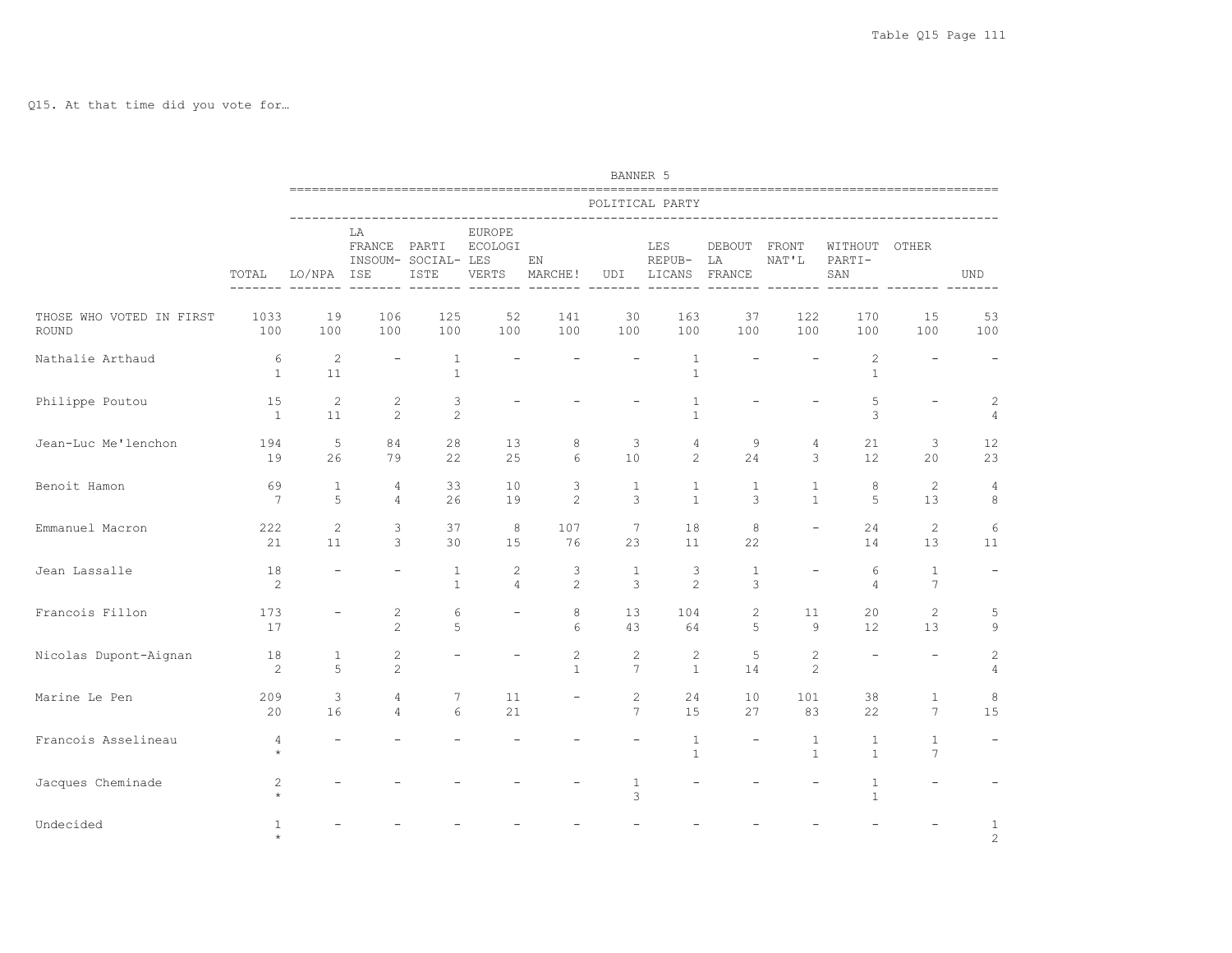Q15. At that time did you vote for…

|            |         |                          |                     |                                      |                            |               |                          | BANNER 5                |                          |                     |                                     |                     |         |
|------------|---------|--------------------------|---------------------|--------------------------------------|----------------------------|---------------|--------------------------|-------------------------|--------------------------|---------------------|-------------------------------------|---------------------|---------|
|            |         |                          |                     |                                      |                            |               |                          | POLITICAL PARTY         |                          |                     | ----------------------------------- |                     |         |
|            | TOTAL   | LO/NPA                   | LA<br>FRANCE<br>ISE | PARTI<br>INSOUM- SOCIAL- LES<br>ISTE | EUROPE<br>ECOLOGI<br>VERTS | EN<br>MARCHE! | UDI                      | LES<br>REPUB-<br>LICANS | DEBOUT<br>LA<br>FRANCE   | FRONT<br>NAT'L      | WITHOUT<br>PARTI-<br>SAN            | OTHER               | UND     |
| Refused    | 67<br>h | 16                       | 5<br>5              | 2                                    | 3<br>6                     | 8<br>6        | $\overline{\phantom{0}}$ | $\sim$                  | 3                        | 2<br>$\mathfrak{D}$ | 29<br>17                            | $\overline{ }$      | 9<br>17 |
| Blank Vote | 35      | $\overline{\phantom{a}}$ | -                   | 6                                    | 5<br>10                    | $\mathcal{D}$ | $\overline{\phantom{0}}$ |                         | $\overline{\phantom{0}}$ | -                   | 15<br>a                             | $\mathcal{D}$<br>13 | 4<br>8  |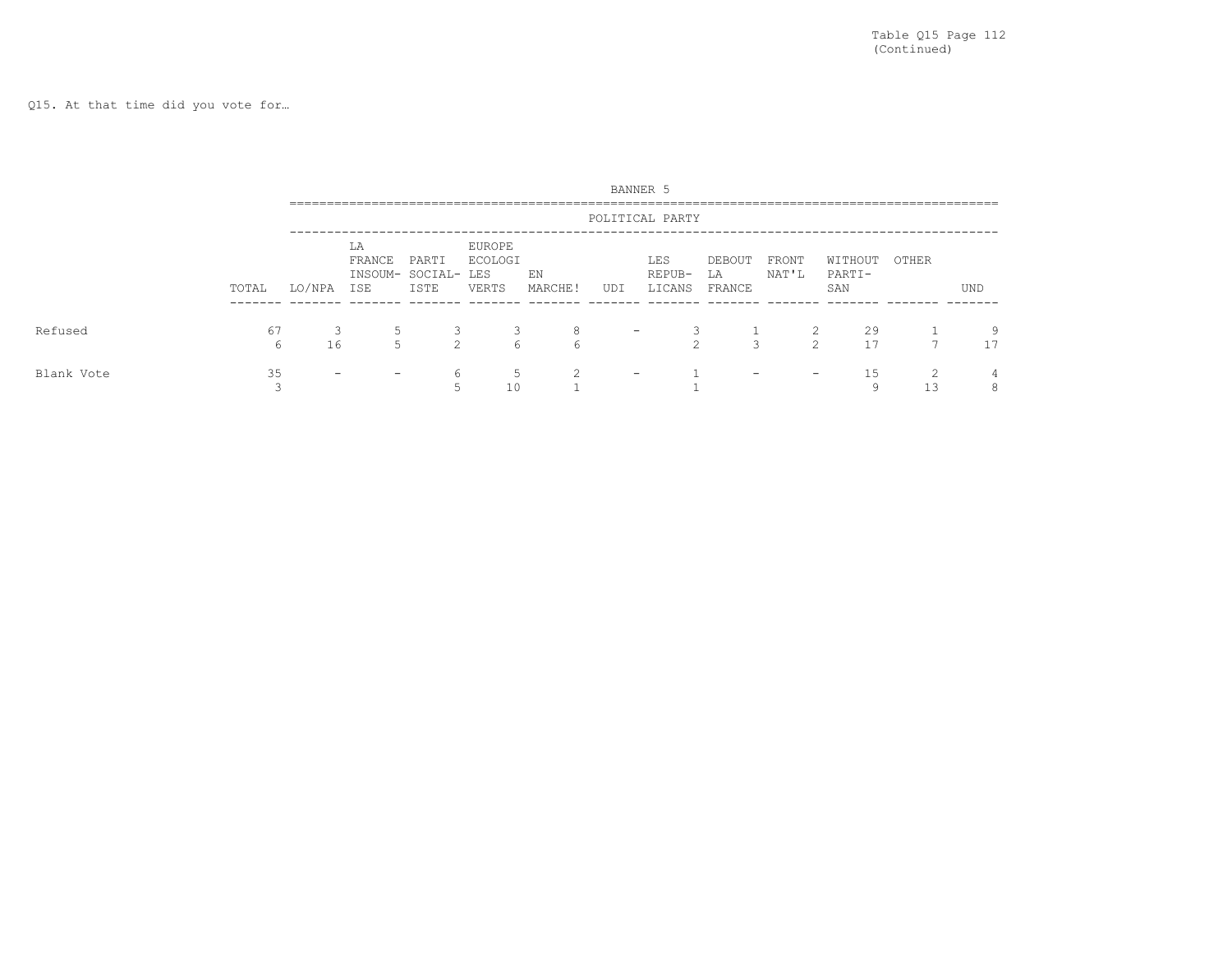Q16. What is your opinion of the European Union - generally favorable or unfavorable?

|             |             |                   |                                       |                          |                                          |               | BANNER 5                 |                         |                        |                |                          |                          |           |
|-------------|-------------|-------------------|---------------------------------------|--------------------------|------------------------------------------|---------------|--------------------------|-------------------------|------------------------|----------------|--------------------------|--------------------------|-----------|
|             |             |                   |                                       |                          |                                          |               |                          | POLITICAL PARTY         |                        |                |                          |                          |           |
|             | TOTAL       | LO/NPA            | LA<br>FRANCE<br>INSOUM-<br><b>ISE</b> | PARTI<br>SOCIAL-<br>ISTE | EUROPE<br><b>ECOLOGI</b><br>LES<br>VERTS | EN<br>MARCHE! | UDI                      | LES<br>REPUB-<br>LICANS | DEBOUT<br>LA<br>FRANCE | FRONT<br>NAT'L | WITHOUT<br>PARTI-<br>SAN | OTHER                    | UND       |
| Total       | 1094<br>100 | 19<br>100         | 111<br>100                            | 138<br>100               | 58<br>100                                | 148<br>100    | 31<br>100                | 169<br>100              | 39<br>100              | 124<br>100     | 184<br>100               | 15<br>100                | 58<br>100 |
| Favorable   | 707<br>65   | 12<br>63          | 59<br>53                              | 110<br>80                | 37<br>64                                 | 128<br>86     | 21<br>68                 | 121<br>72               | 21<br>54               | 43<br>35       | 105<br>57                | 10<br>67                 | 40<br>69  |
| Unfavorable | 340<br>31   | 37                | 46<br>41                              | 25<br>18                 | 19<br>33                                 | 16<br>11      | 10<br>32                 | 42<br>25                | 18<br>46               | 75<br>60       | 67<br>36                 | 5<br>33                  | 10<br>17  |
| Undecided   | 47<br>4     | $\qquad \qquad -$ | 6<br>5                                | 3<br>2                   | 2<br>3                                   | 4<br>3        | $\overline{\phantom{m}}$ | 6                       | $\qquad \qquad -$      | 6<br>5         | 12<br>$\overline{ }$     | $\overline{\phantom{a}}$ | 8<br>14   |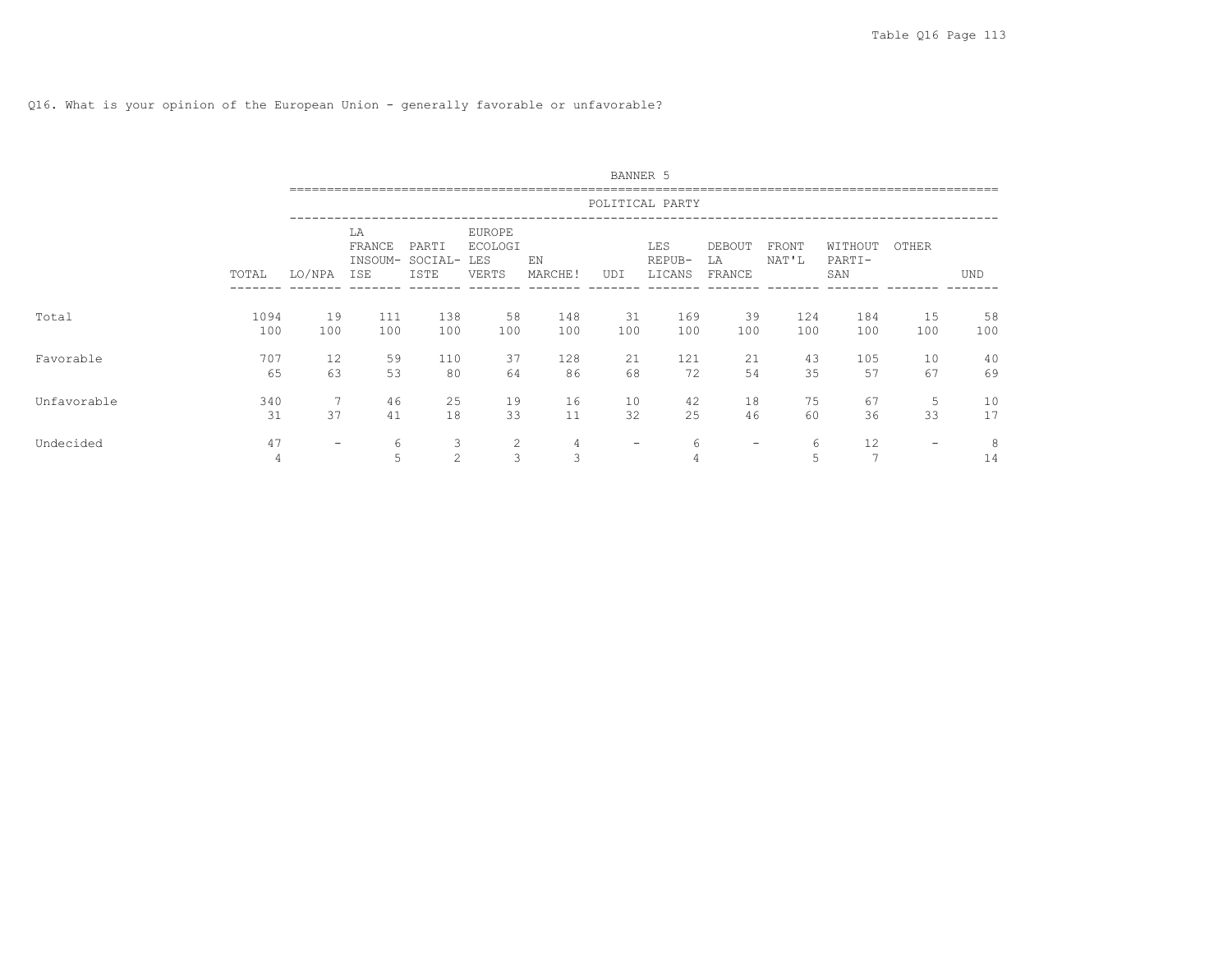# Q17. Do you think France should vote to withdraw from the European Union like the United Kingdom did?

|           |             |           |                                |                          |                                          |               | BANNER 5  |                                |                        |                |                          |                          |            |
|-----------|-------------|-----------|--------------------------------|--------------------------|------------------------------------------|---------------|-----------|--------------------------------|------------------------|----------------|--------------------------|--------------------------|------------|
|           |             |           |                                |                          |                                          |               |           | POLITICAL PARTY                |                        |                |                          |                          |            |
|           | TOTAL       | LO/NPA    | LA<br>FRANCE<br>INSOUM-<br>ISE | PARTI<br>SOCIAL-<br>ISTE | EUROPE<br><b>ECOLOGI</b><br>LES<br>VERTS | EN<br>MARCHE! | UDI       | <b>LES</b><br>REPUB-<br>LICANS | DEBOUT<br>LA<br>FRANCE | FRONT<br>NAT'L | WITHOUT<br>PARTI-<br>SAN | OTHER                    | <b>UND</b> |
| Total     | 1094<br>100 | 19<br>100 | 111<br>100                     | 138<br>100               | 58<br>100                                | 148<br>100    | 31<br>100 | 169<br>100                     | 39<br>100              | 124<br>100     | 184<br>100               | 15<br>100                | 58<br>100  |
| Yes       | 232<br>21   | 5<br>26   | 20<br>18                       | 14<br>10                 | 12                                       | 9<br>6        | 4<br>13   | 27<br>16                       | 14<br>36               | 81<br>65       | 40<br>22                 | $\overline{ }$           | 10<br>17   |
| No        | 807<br>74   | 11<br>58  | 87<br>78                       | 122<br>88                | 48<br>83                                 | 136<br>92     | 27<br>87  | 140<br>83                      | 25<br>64               | 33<br>27       | 124<br>67                | 14<br>93                 | 40<br>69   |
| Undecided | 55<br>5     | 3<br>16   | 4<br>4                         | 2<br>$\mathbf{1}$        | 3<br>5                                   | 3<br>2        | -         | 2                              | $\qquad \qquad$        | 10<br>8        | 20<br>11                 | $\overline{\phantom{a}}$ | 8<br>14    |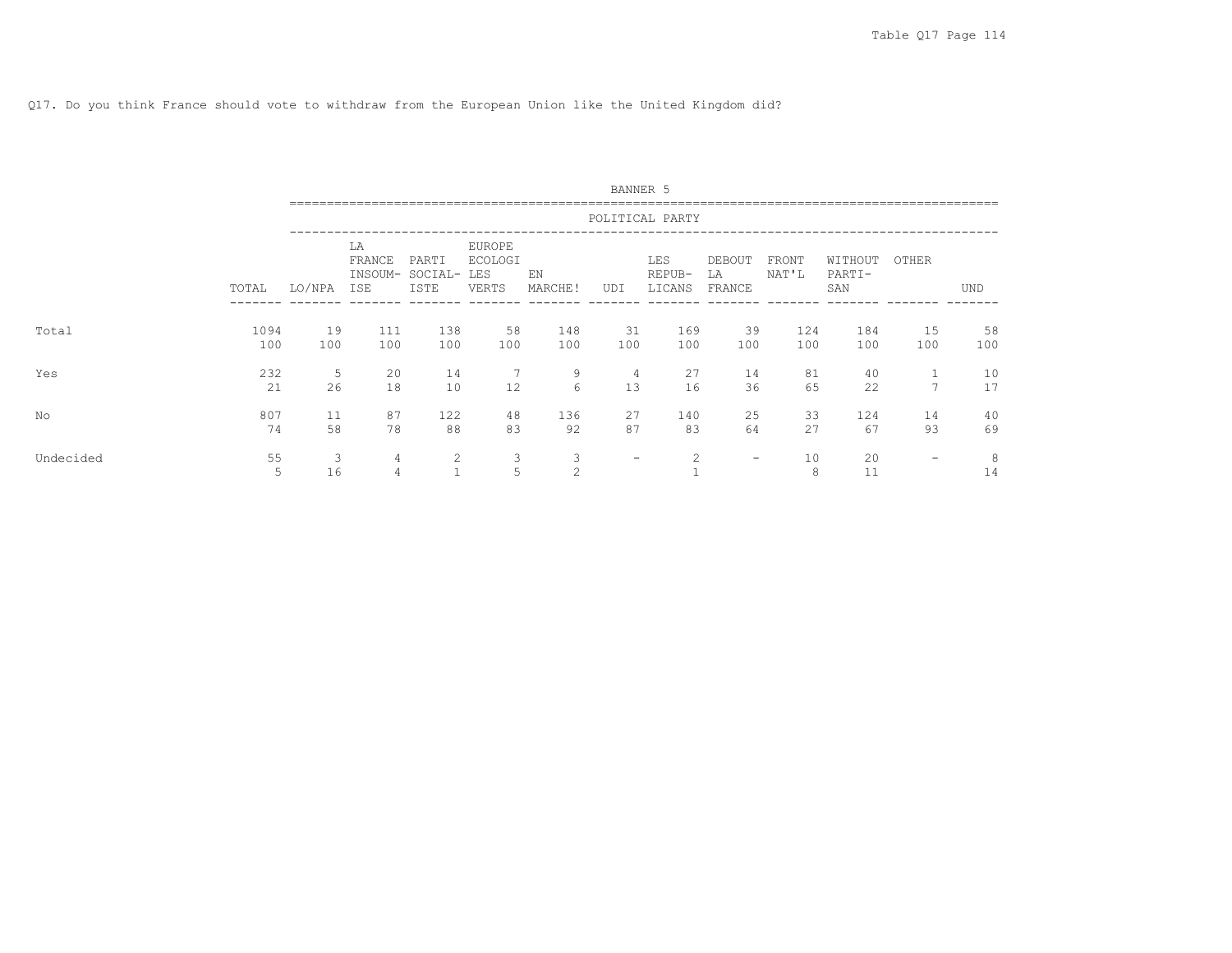#### Q18. U.S. President Donald Trump

|                    |              |           |                                |                          |                                                        |                 | <b>BANNER 5</b>            |                         |                        |                |                          |                |            |
|--------------------|--------------|-----------|--------------------------------|--------------------------|--------------------------------------------------------|-----------------|----------------------------|-------------------------|------------------------|----------------|--------------------------|----------------|------------|
|                    |              |           |                                |                          |                                                        |                 |                            | POLITICAL PARTY         |                        |                |                          |                |            |
|                    | TOTAL        | LO/NPA    | LA<br>FRANCE<br>INSOUM-<br>ISE | PARTI<br>SOCIAL-<br>ISTE | <b>EUROPE</b><br><b>ECOLOGI</b><br><b>LES</b><br>VERTS | EN<br>MARCHE!   | UDI                        | LES<br>REPUB-<br>LICANS | DEBOUT<br>LA<br>FRANCE | FRONT<br>NAT'L | WITHOUT<br>PARTI-<br>SAN | OTHER          | <b>UND</b> |
| Total              | 1094<br>100  | 19<br>100 | 111<br>100                     | 138<br>100               | 58<br>100                                              | 148<br>100      | 31<br>100                  | 169<br>100              | 39<br>100              | 124<br>100     | 184<br>100               | 15<br>100      | 58<br>100  |
| Favorable          | 142<br>13    | 4<br>21   | 5<br>5                         | 11<br>8                  | 8<br>14                                                | 9<br>$\sqrt{6}$ | $\mathbf{1}$<br>3          | 16<br>9                 | 9<br>23                | 49<br>40       | 20<br>11                 | 2<br>13        | 8<br>14    |
| Unfavorable        | 895<br>82    | 15<br>79  | 105<br>95                      | 124<br>90                | 48<br>83                                               | 136<br>92       | 28<br>90                   | 148<br>88               | 29<br>74               | 67<br>54       | 139<br>76                | 12<br>80       | 44<br>76   |
| Heard of/Undecided | 54<br>5      | -         |                                | 3<br>$\overline{c}$      | $\mathbf{2}$<br>3                                      | $\mathbf{1}$    | $\mathbf{2}^{\prime}$<br>6 | 5<br>3                  | $\mathbf{1}$<br>3      | 8<br>6         | 24<br>13                 | $\overline{7}$ | 6<br>10    |
| Never Heard of     | 3<br>$\star$ |           |                                |                          |                                                        | $\overline{2}$  |                            |                         |                        |                |                          |                |            |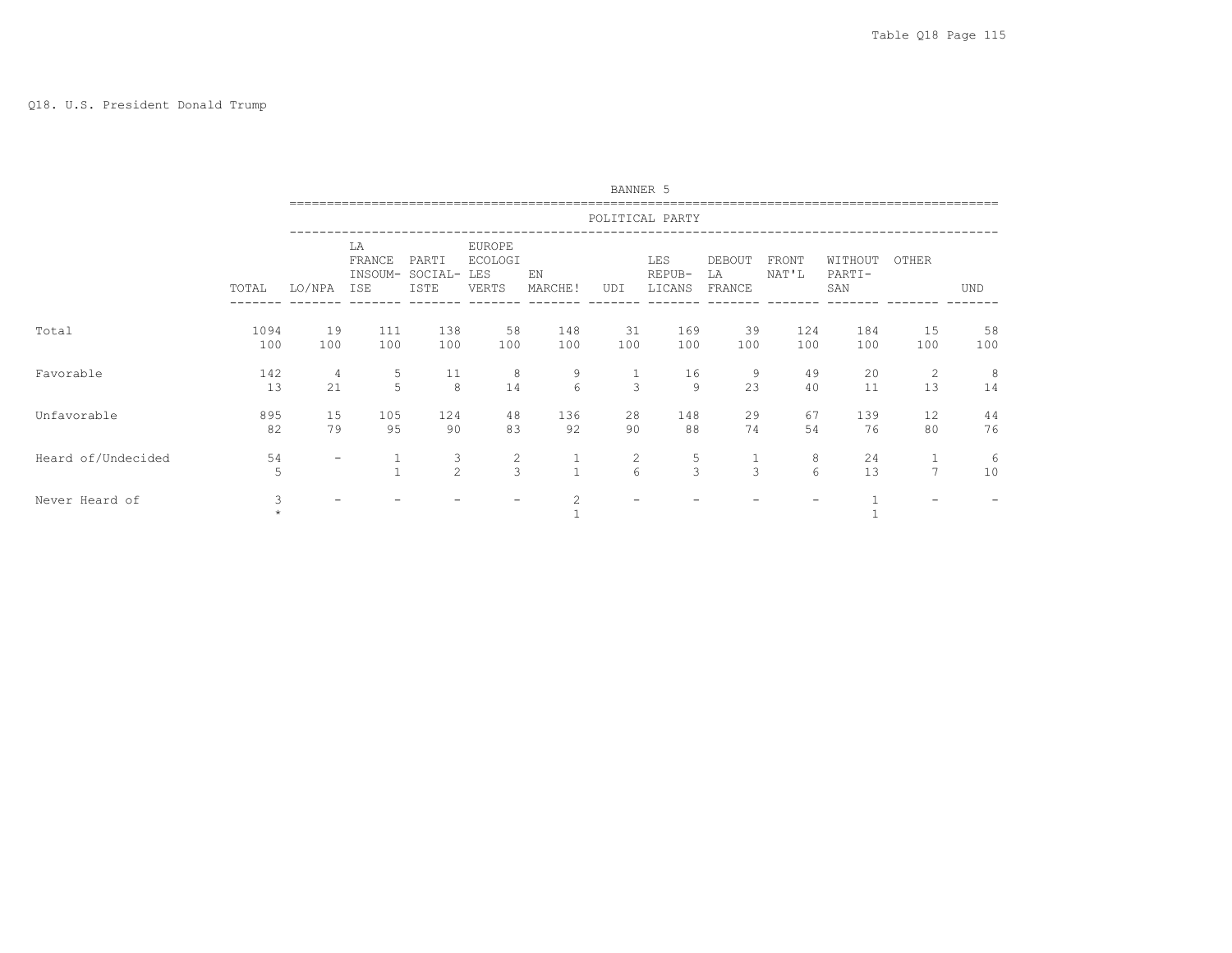# Q19. Chinese President Xi Jinping

|                    |           |                |                                |                          |                                          |               | BANNER 5     |                         |                        |                |                          |                |            |
|--------------------|-----------|----------------|--------------------------------|--------------------------|------------------------------------------|---------------|--------------|-------------------------|------------------------|----------------|--------------------------|----------------|------------|
|                    |           |                |                                |                          |                                          |               |              | POLITICAL PARTY         |                        |                |                          |                |            |
|                    | TOTAL     | LO/NPA         | LA<br>FRANCE<br>INSOUM-<br>ISE | PARTI<br>SOCIAL-<br>ISTE | EUROPE<br><b>ECOLOGI</b><br>LES<br>VERTS | EN<br>MARCHE! | UDI          | LES<br>REPUB-<br>LICANS | DEBOUT<br>LA<br>FRANCE | FRONT<br>NAT'L | WITHOUT<br>PARTI-<br>SAN | OTHER          | <b>UND</b> |
| Total              | 1094      | 19             | 111                            | 138                      | 58                                       | 148           | 31           | 169                     | 39                     | 124            | 184                      | 15             | 58         |
|                    | 100       | 100            | 100                            | 100                      | 100                                      | 100           | 100          | 100                     | 100                    | 100            | 100                      | 100            | 100        |
| Favorable          | 205<br>19 | 3<br>16        | 19<br>17                       | 22<br>16                 | 12<br>21                                 | 32<br>22      | 7<br>23      | 44<br>26                | 9<br>23                | 22<br>18       | 25<br>14                 | $\overline{7}$ | 9<br>16    |
| Unfavorable        | 475       | 10             | 58                             | 64                       | 25                                       | 72            | 15           | 60                      | 22                     | 48             | 74                       | 11             | 16         |
|                    | 43        | 53             | 52                             | 46                       | 43                                       | 49            | 48           | 36                      | 56                     | 39             | 40                       | 73             | 28         |
| Heard of/Undecided | 179       | 2              | 22                             | 24                       | 6                                        | 21            | 8            | 31                      | 3                      | 18             | 30                       | 2              | 12         |
|                    | 16        | 11             | 20                             | 17                       | 10                                       | 14            | 26           | 18                      | 8                      | 15             | 16                       | 13             | 21         |
| Never Heard of     | 235       | $\overline{4}$ | 12                             | 28                       | 15                                       | 23            | $\mathbf{1}$ | 34                      | 5                      | 36             | 55                       | 1              | 21         |
|                    | 21        | 21             | 11                             | 20                       | 26                                       | 16            | 3            | 20                      | 13                     | 29             | 30                       | $\overline{7}$ | 36         |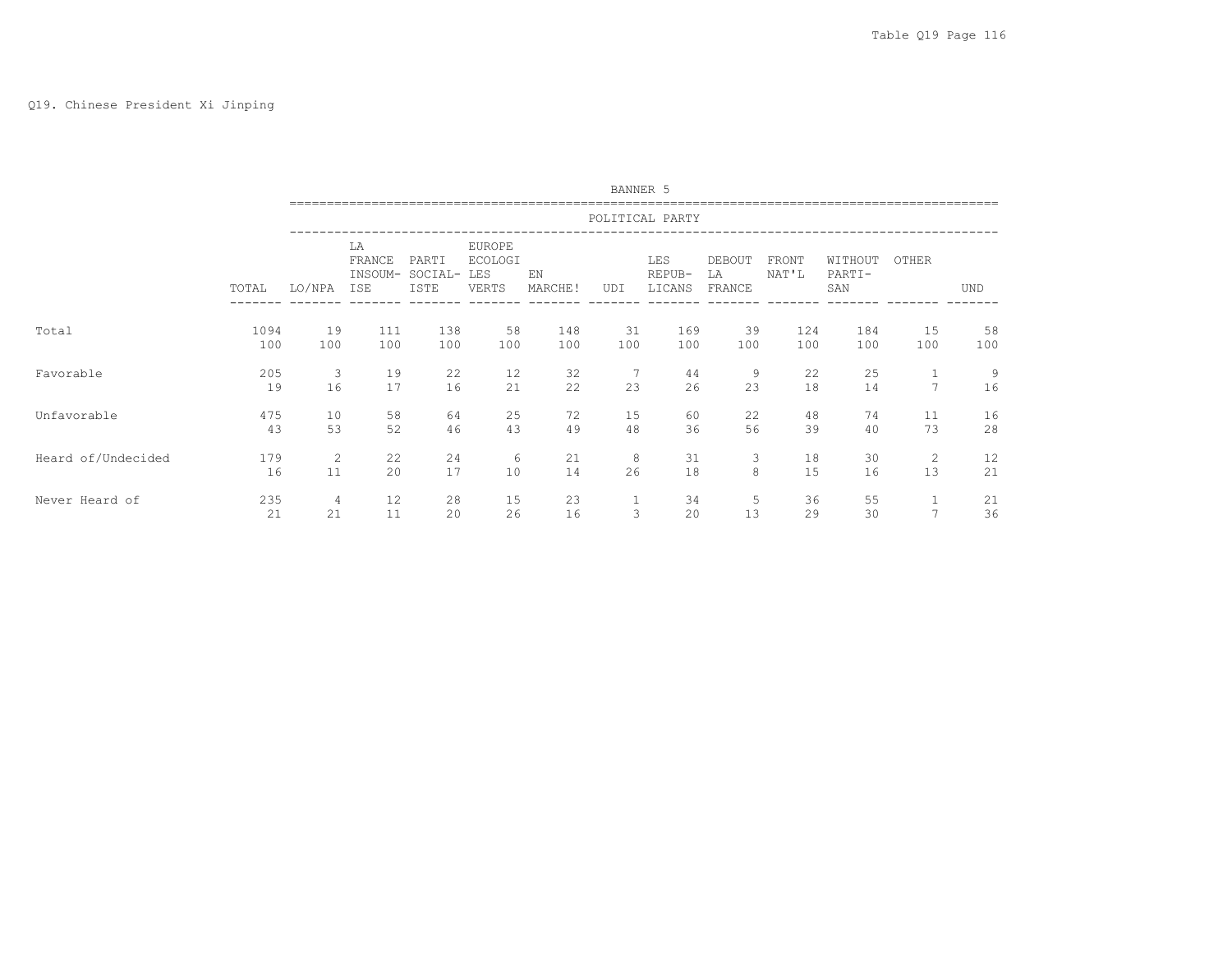#### Q20. Russian President Vladimir Putin

|                    |                      |                   |                                |                                |                                                 |               | BANNER 5             |                                |                        |                                  |                          |                                |                |
|--------------------|----------------------|-------------------|--------------------------------|--------------------------------|-------------------------------------------------|---------------|----------------------|--------------------------------|------------------------|----------------------------------|--------------------------|--------------------------------|----------------|
|                    |                      |                   |                                |                                |                                                 |               |                      | POLITICAL PARTY                |                        |                                  |                          |                                |                |
|                    | TOTAL                | LO/NPA            | LA<br>FRANCE<br>INSOUM-<br>ISE | PARTI<br>SOCIAL-<br>ISTE       | <b>EUROPE</b><br><b>ECOLOGI</b><br>LES<br>VERTS | EN<br>MARCHE! | UDI                  | <b>LES</b><br>REPUB-<br>LICANS | DEBOUT<br>LA<br>FRANCE | FRONT<br>NAT'L                   | WITHOUT<br>PARTI-<br>SAN | OTHER                          | <b>UND</b>     |
| Total              | 1094<br>100          | 19<br>100         | 111<br>100                     | 138<br>100                     | 58<br>100                                       | 148<br>100    | 31<br>100            | 169<br>100                     | 39<br>100              | 124<br>100                       | 184<br>100               | 15<br>100                      | 58<br>100      |
| Favorable          | 223<br>20            | 3<br>16           | 18<br>16                       | 12<br>9                        | 10<br>17                                        | 17<br>11      | 3<br>10              | 57<br>34                       | 8<br>21                | 53<br>43                         | 32<br>17                 | 3<br>20                        | 12             |
| Unfavorable        | 776<br>71            | 14<br>74          | 90<br>81                       | 118<br>86                      | 43<br>74                                        | 120<br>81     | 24<br>77             | 104<br>62                      | 30<br>77               | 55<br>44                         | 127<br>69                | 11<br>73                       | 40<br>69       |
| Heard of/Undecided | 82<br>$\overline{7}$ | $\mathbf{1}$<br>5 | 3<br>3                         | 6<br>$\overline{4}$            | 4<br>7                                          | 8<br>5        | $\overline{4}$<br>13 | $\overline{4}$                 | $\mathbf{1}$<br>3      | 14<br>11                         | 23<br>13                 | $\mathbf{1}$<br>$\overline{7}$ | 10<br>17       |
| Never Heard of     | 13                   | 5                 |                                | $\overline{c}$<br>$\mathbf{1}$ | 2                                               | 3<br>2        | $\qquad \qquad -$    |                                | -                      | $\overline{c}$<br>$\overline{c}$ | $\overline{c}$           |                                | $\overline{c}$ |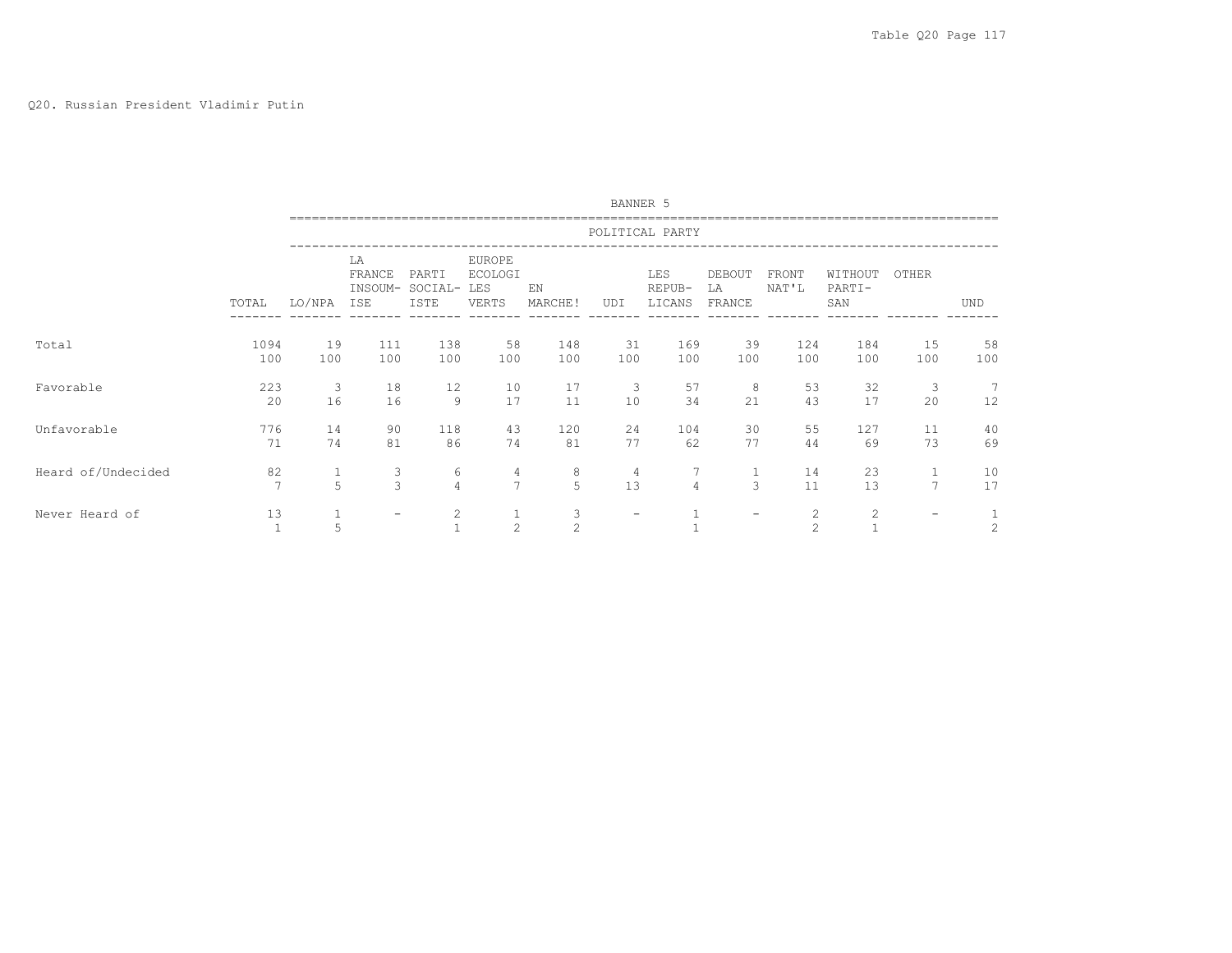# Q21. German Chancellor Angela Merkel

|                    |                      |                          |                                |                          |                                          |                                  | BANNER 5                 |                         |                        |                       |                          |           |            |
|--------------------|----------------------|--------------------------|--------------------------------|--------------------------|------------------------------------------|----------------------------------|--------------------------|-------------------------|------------------------|-----------------------|--------------------------|-----------|------------|
|                    |                      |                          |                                |                          |                                          |                                  |                          | POLITICAL PARTY         |                        |                       |                          |           |            |
|                    | TOTAL                | LO/NPA                   | LA<br>FRANCE<br>INSOUM-<br>ISE | PARTI<br>SOCIAL-<br>ISTE | EUROPE<br><b>ECOLOGI</b><br>LES<br>VERTS | EN<br>MARCHE!                    | UDI                      | LES<br>REPUB-<br>LICANS | DEBOUT<br>LΑ<br>FRANCE | <b>FRONT</b><br>NAT'L | WITHOUT<br>PARTI-<br>SAN | OTHER     | <b>UND</b> |
| Total              | 1094<br>100          | 19<br>100                | 111<br>100                     | 138<br>100               | 58<br>100                                | 148<br>100                       | 31<br>100                | 169<br>100              | 39<br>100              | 124<br>100            | 184<br>100               | 15<br>100 | 58<br>100  |
| Favorable          | 765<br>70            | 11<br>58                 | 58<br>52                       | 112<br>81                | 44<br>76                                 | 135<br>91                        | 27<br>87                 | 132<br>78               | 21<br>54               | 58<br>47              | 127<br>69                | 8<br>53   | 32<br>55   |
| Unfavorable        | 250<br>23            | 6<br>32                  | 46<br>41                       | 18<br>13                 | 11<br>19                                 | 10<br>$7\phantom{.0}$            | 4<br>13                  | 27<br>16                | 16<br>41               | 53<br>43              | 33<br>18                 | 7<br>47   | 19<br>33   |
| Heard of/Undecided | 72<br>$\overline{ }$ | $\overline{\phantom{m}}$ | 7<br>6                         | 8<br>6                   | 3<br>5                                   | $\overline{c}$<br>$\overline{1}$ | $\overline{\phantom{m}}$ | 10<br>6                 | $\mathbf{1}$<br>3      | 12<br>10              | 22<br>12                 |           | 12         |
| Never Heard of     |                      | 2<br>11                  |                                |                          |                                          |                                  |                          |                         | 3                      | h                     | 2<br>$\mathbf{1}$        |           |            |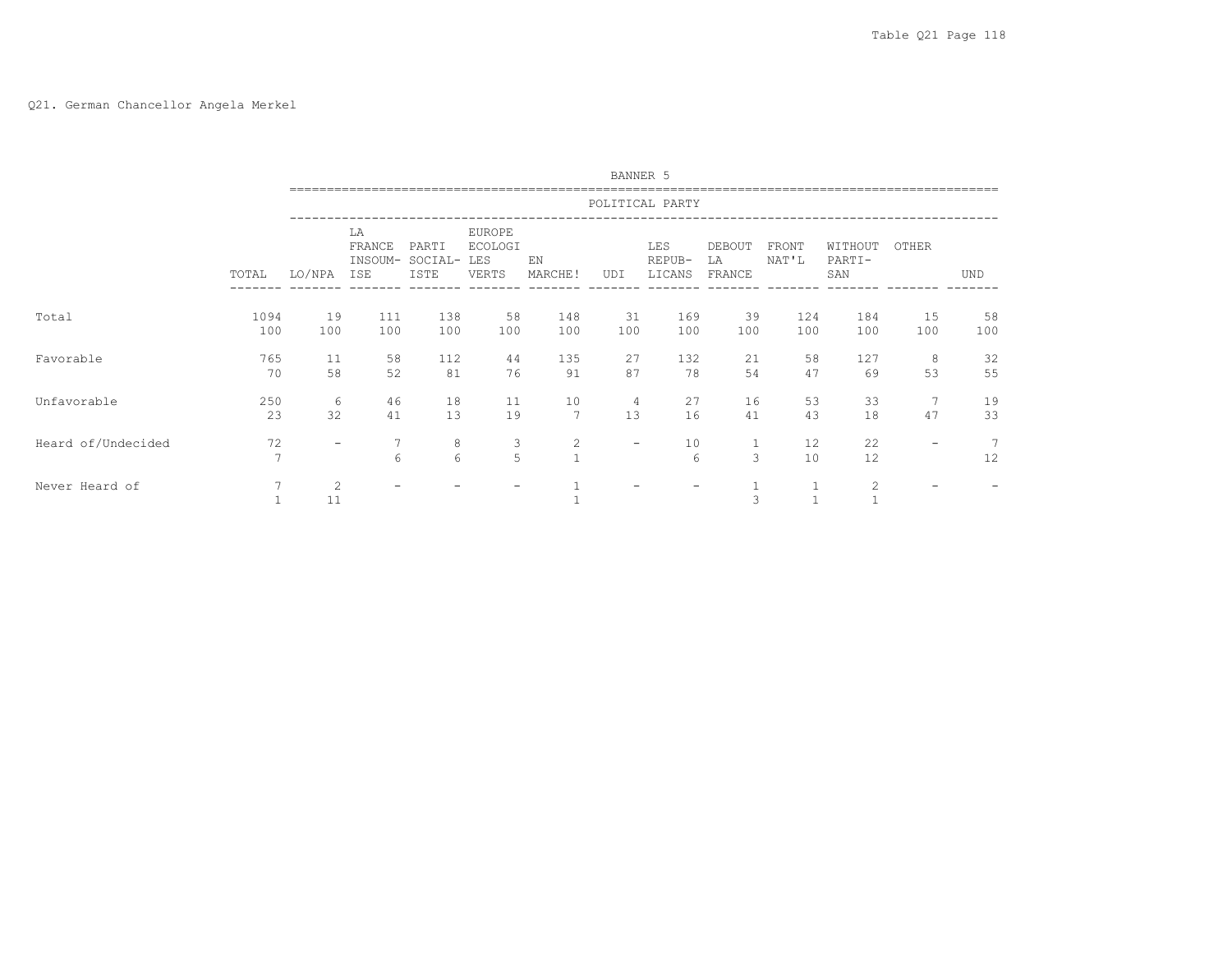|                    |           |              |                                |                          |                                                 |               |         | BANNER 5                |                        |                |                          |                      |            |
|--------------------|-----------|--------------|--------------------------------|--------------------------|-------------------------------------------------|---------------|---------|-------------------------|------------------------|----------------|--------------------------|----------------------|------------|
|                    |           |              |                                |                          |                                                 |               |         | POLITICAL PARTY         |                        |                |                          |                      |            |
|                    | TOTAL     | LO/NPA       | LA<br>FRANCE<br>INSOUM-<br>ISE | PARTI<br>SOCIAL-<br>ISTE | <b>EUROPE</b><br><b>ECOLOGI</b><br>LES<br>VERTS | EN<br>MARCHE! | UDI     | LES<br>REPUB-<br>LICANS | DEBOUT<br>LA<br>FRANCE | FRONT<br>NAT'L | WITHOUT<br>PARTI-<br>SAN | OTHER                | <b>UND</b> |
| Total              | 1094      | 19           | 111                            | 138                      | 58                                              | 148           | 31      | 169                     | 39                     | 124            | 184                      | 15                   | 58         |
|                    | 100       | 100          | 100                            | 100                      | 100                                             | 100           | 100     | 100                     | 100                    | 100            | 100                      | 100                  | 100        |
| Favorable          | 172<br>16 | 4<br>21      | 17<br>15                       | 18<br>13                 | 7<br>12                                         | 20<br>14      | 5<br>16 | 30<br>18                | 18                     | 34<br>27       | 19<br>10                 | $\overline{c}$<br>13 | 9<br>16    |
| Unfavorable        | 380       | 8            | 40                             | 51                       | 24                                              | 75            | 12      | 60                      | 13                     | 18             | 55                       | 9                    | 15         |
|                    | 35        | 42           | 36                             | 37                       | 41                                              | 51            | 39      | 36                      | 33                     | 15             | 30                       | 60                   | 26         |
| Heard of/Undecided | 149       | $\mathbf{1}$ | 15                             | 22                       | 3                                               | 14            | 5       | 21                      | $\overline{2}$         | 19             | 36                       | 1                    | 10         |
|                    | 14        | 5            | 14                             | 16                       | 5                                               | 9             | 16      | 12                      | 5                      | 15             | 20                       | $\overline{7}$       | 17         |
| Never Heard of     | 393       | 6            | 39                             | 47                       | 24                                              | 39            | 9       | 58                      | 17                     | 53             | 74                       | 3                    | 24         |
|                    | 36        | 32           | 35                             | 34                       | 41                                              | 26            | 29      | 34                      | 44                     | 43             | 40                       | 20                   | 41         |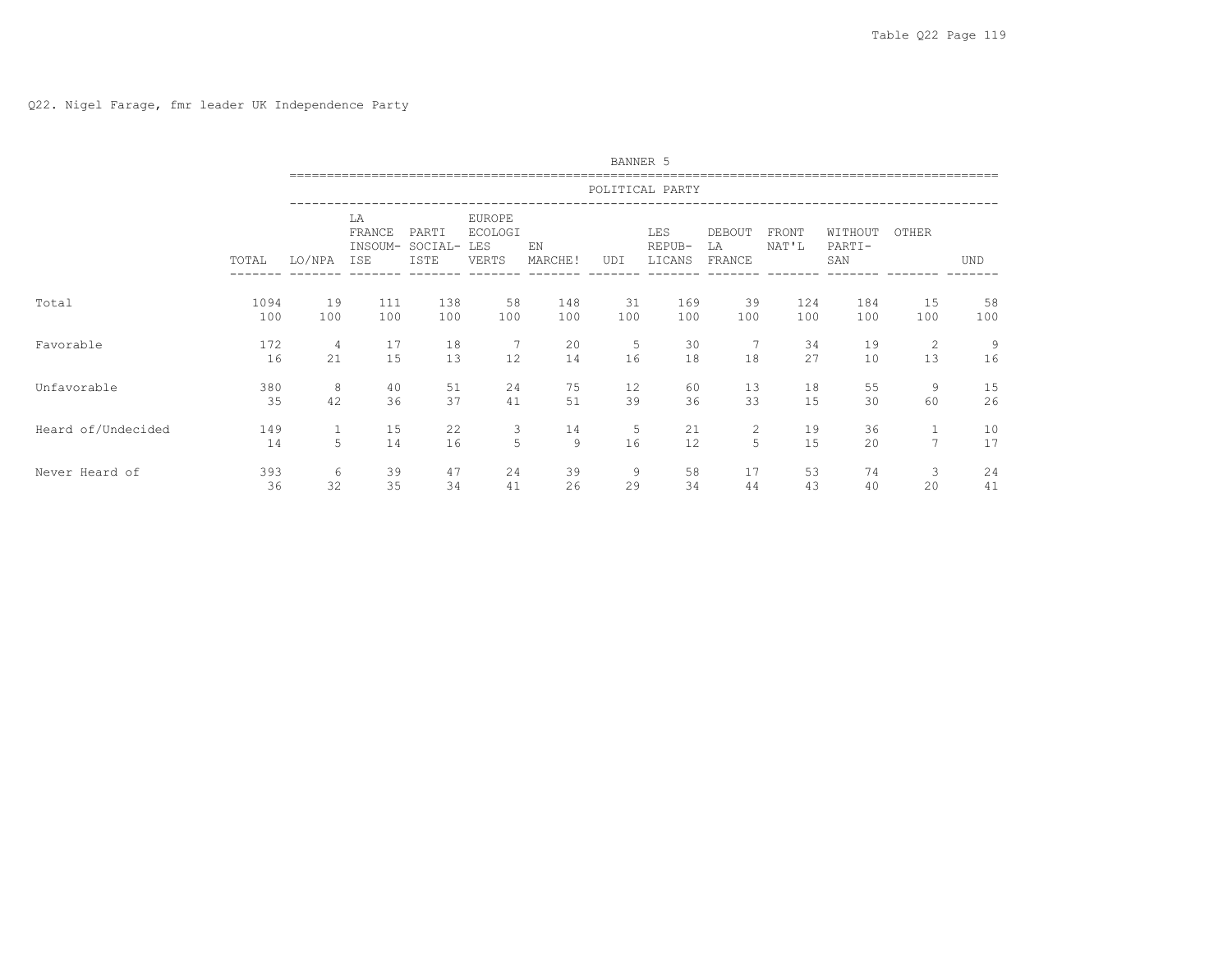|                    |             |           |                                |                          |                                                 |               | BANNER 5  |                         |                        |                       |                          |           |            |
|--------------------|-------------|-----------|--------------------------------|--------------------------|-------------------------------------------------|---------------|-----------|-------------------------|------------------------|-----------------------|--------------------------|-----------|------------|
|                    |             |           |                                |                          |                                                 |               |           | POLITICAL PARTY         |                        |                       |                          |           |            |
|                    | TOTAL       | LO/NPA    | LA<br>FRANCE<br>INSOUM-<br>ISE | PARTI<br>SOCIAL-<br>ISTE | <b>EUROPE</b><br><b>ECOLOGI</b><br>LES<br>VERTS | ΕN<br>MARCHE! | UDI       | LES<br>REPUB-<br>LICANS | DEBOUT<br>LA<br>FRANCE | <b>FRONT</b><br>NAT'L | WITHOUT<br>PARTI-<br>SAN | OTHER     | <b>UND</b> |
| Total              | 1094<br>100 | 19<br>100 | 111<br>100                     | 138<br>100               | 58<br>100                                       | 148<br>100    | 31<br>100 | 169<br>100              | 39<br>100              | 124<br>100            | 184<br>100               | 15<br>100 | 58<br>100  |
| Favorable          | 981<br>90   | 18<br>95  | 103<br>93                      | 132<br>96                | 56<br>97                                        | 144<br>97     | 27<br>87  | 153<br>91               | 36<br>92               | 100<br>81             | 152<br>83                | 11<br>73  | 49<br>84   |
| Unfavorable        | 83<br>8     | 1<br>5    | 8<br>$\overline{7}$            | 6<br>$\overline{4}$      | 1<br>2                                          | 4<br>3        | 4<br>13   | 14<br>8                 | 3<br>8                 | 19<br>15              | 16<br>9                  | 4<br>27   | 3<br>5     |
| Heard of/Undecided | 30<br>3     |           |                                |                          | $\overline{c}$                                  |               | -         | 2                       | $\qquad \qquad$        | 5<br>4                | 16<br>9                  | -         | 6<br>10    |
| Never Heard of     |             |           |                                |                          |                                                 |               |           |                         |                        |                       |                          |           |            |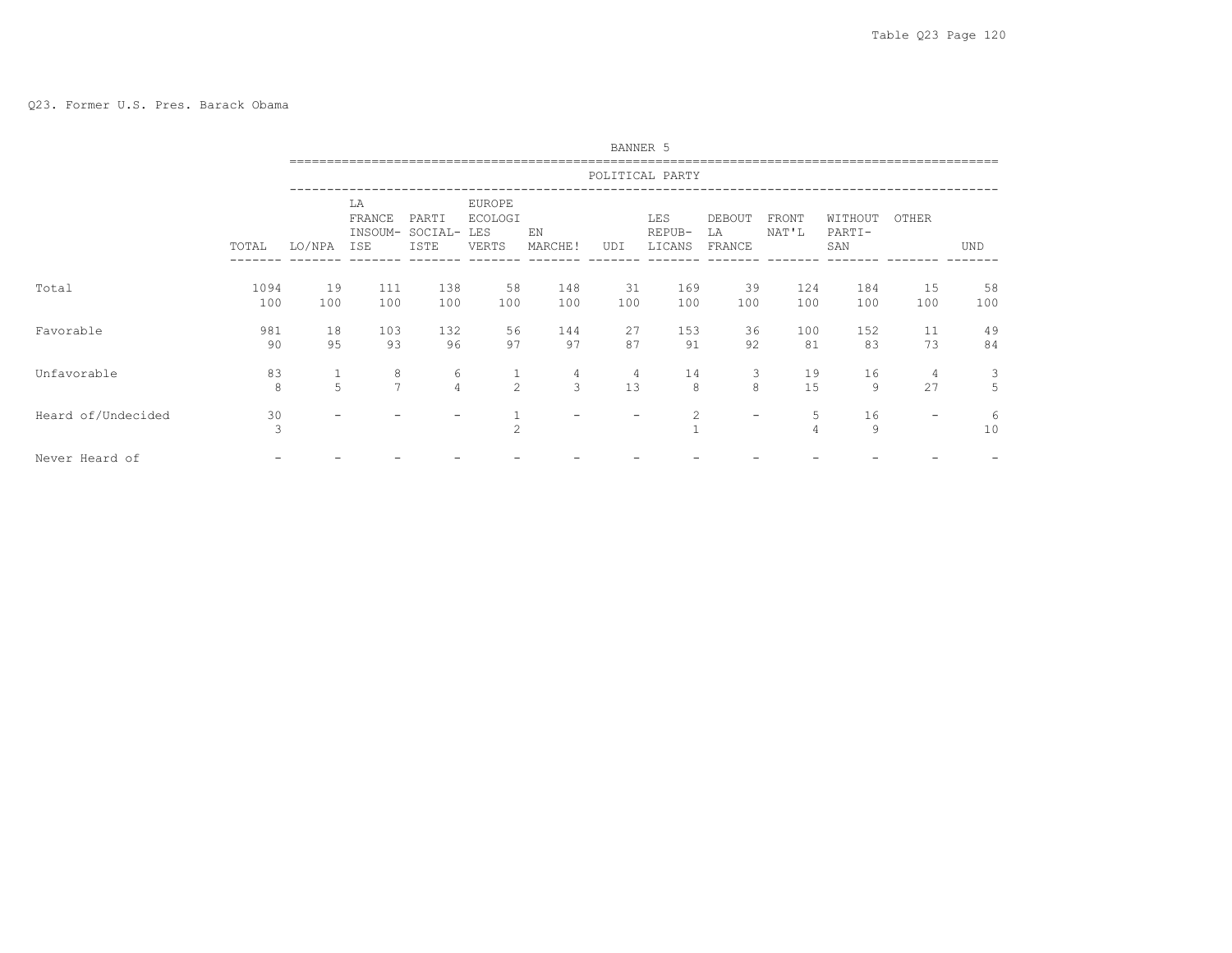#### Q24. British Prime Minister Theresa May

|                    |                 | BANNER 5     |                                |                          |                                                 |                |                          |                         |                        |                |                          |                          |            |
|--------------------|-----------------|--------------|--------------------------------|--------------------------|-------------------------------------------------|----------------|--------------------------|-------------------------|------------------------|----------------|--------------------------|--------------------------|------------|
|                    | POLITICAL PARTY |              |                                |                          |                                                 |                |                          |                         |                        |                |                          |                          |            |
|                    | TOTAL           | LO/NPA       | LA<br>FRANCE<br>INSOUM-<br>ISE | PARTI<br>SOCIAL-<br>ISTE | EUROPE<br><b>ECOLOGI</b><br><b>LES</b><br>VERTS | F.N<br>MARCHE! | UDI                      | LES<br>REPUB-<br>LICANS | DEBOUT<br>LA<br>FRANCE | FRONT<br>NAT'L | WITHOUT<br>PARTI-<br>SAN | OTHER                    | <b>UND</b> |
| Total              | 1094            | 19           | 111                            | 138                      | 58                                              | 148            | 31                       | 169                     | 39                     | 124            | 184                      | 15                       | 58         |
|                    | 100             | 100          | 100                            | 100                      | 100                                             | 100            | 100                      | 100                     | 100                    | 100            | 100                      | 100                      | 100        |
| Favorable          | 374             | 6            | 37                             | 27                       | 20                                              | 44             | 8                        | 76                      | 18                     | 69             | 56                       | 4                        | 9          |
|                    | 34              | 32           | 33                             | 20                       | 34                                              | 30             | 26                       | 45                      | 46                     | 56             | 30                       | 27                       | 16         |
| Unfavorable        | 445             | 7            | 49                             | 74                       | 24                                              | 76             | 17                       | 63                      | 12                     | 18             | 70                       | 10                       | 25         |
|                    | 41              | 37           | 44                             | 54                       | 41                                              | 51             | 55                       | 37                      | 31                     | 15             | 38                       | 67                       | 43         |
| Heard of/Undecided | 129             | $\mathbf{1}$ | 16                             | 18                       | 4                                               | 16             | 6                        | 14                      | $\overline{c}$         | 13             | 28                       | $\mathbf{1}$             | 10         |
|                    | 12              | 5            | 14                             | 13                       | $\overline{7}$                                  | 11             | 19                       | 8                       | 5                      | 10             | 15                       | $\overline{7}$           | 17         |
| Never Heard of     | 146<br>13       | 5<br>26      | 9<br>8                         | 19<br>14                 | 10<br>17                                        | 12<br>8        | $\overline{\phantom{a}}$ | 16<br>9                 | 7<br>18                | 24<br>19       | 30<br>16                 | $\overline{\phantom{m}}$ | 14<br>24   |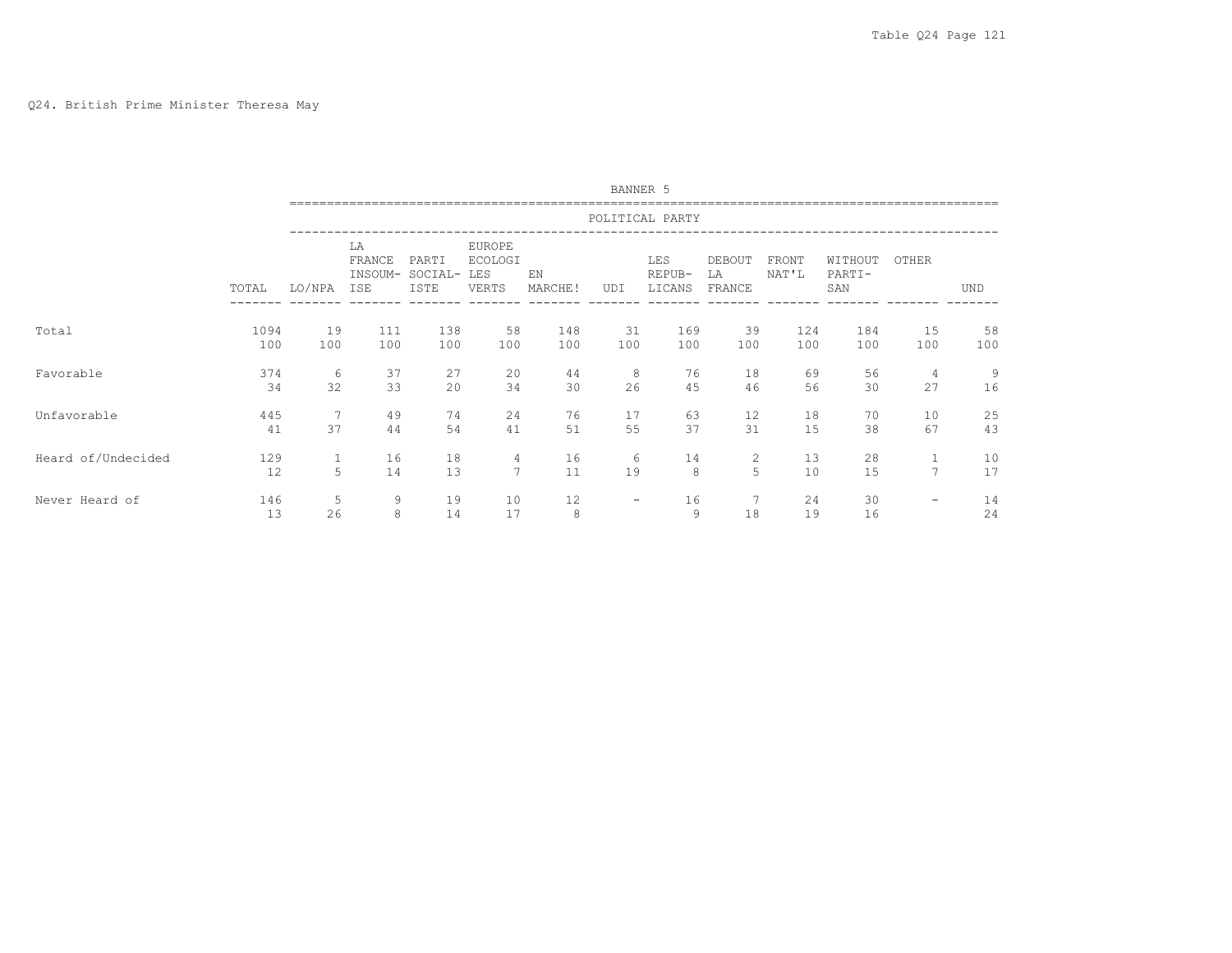#### Q25. Dutch Green Left leader Jesse Klaver

|                    |                 | BANNER 5          |                                |                          |                                          |               |         |                         |                        |                |                          |                          |            |
|--------------------|-----------------|-------------------|--------------------------------|--------------------------|------------------------------------------|---------------|---------|-------------------------|------------------------|----------------|--------------------------|--------------------------|------------|
|                    | POLITICAL PARTY |                   |                                |                          |                                          |               |         |                         |                        |                |                          |                          |            |
|                    | TOTAL           | LO/NPA            | LA<br>FRANCE<br>INSOUM-<br>ISE | PARTI<br>SOCIAL-<br>ISTE | EUROPE<br><b>ECOLOGI</b><br>LES<br>VERTS | EN<br>MARCHE! | UDI     | LES<br>REPUB-<br>LICANS | DEBOUT<br>LA<br>FRANCE | FRONT<br>NAT'L | WITHOUT<br>PARTI-<br>SAN | OTHER                    | <b>UND</b> |
| Total              | 1094            | 19                | 111                            | 138                      | 58                                       | 148           | 31      | 169                     | 39                     | 124            | 184                      | 15                       | 58         |
|                    | 100             | 100               | 100                            | 100                      | 100                                      | 100           | 100     | 100                     | 100                    | 100            | 100                      | 100                      | 100        |
| Favorable          | 336             | 9                 | 53                             | 59                       | 27                                       | 55            | 7       | 38                      | 10                     | 24             | 38                       | 5                        | 11         |
|                    | 31              | 47                | 48                             | 43                       | 47                                       | 37            | 23      | 22                      | 26                     | 19             | 21                       | 33                       | 19         |
| Unfavorable        | 232             | 2                 | 13                             | 13                       | 8                                        | 28            | 5       | 56                      | 11                     | 43             | 36                       | 2                        | 15         |
|                    | 21              | 11                | 12                             | $\overline{9}$           | 14                                       | 19            | 16      | 33                      | 28                     | 35             | 20                       | 13                       | 26         |
| Heard of/Undecided | 124<br>11       | $\mathbf{1}$<br>5 | 12<br>11                       | 21<br>15                 | 3<br>5                                   | 14<br>9       | 5<br>16 | 14<br>8                 | 4<br>10                | 12<br>10       | 31<br>17                 | $\overline{\phantom{0}}$ | 7<br>12    |
| Never Heard of     | 402             | 7                 | 33                             | 45                       | 20                                       | 51            | 14      | 61                      | 14                     | 45             | 79                       | 8                        | 25         |
|                    | 37              | 37                | 30                             | 33                       | 34                                       | 34            | 45      | 36                      | 36                     | 36             | 43                       | 53                       | 43         |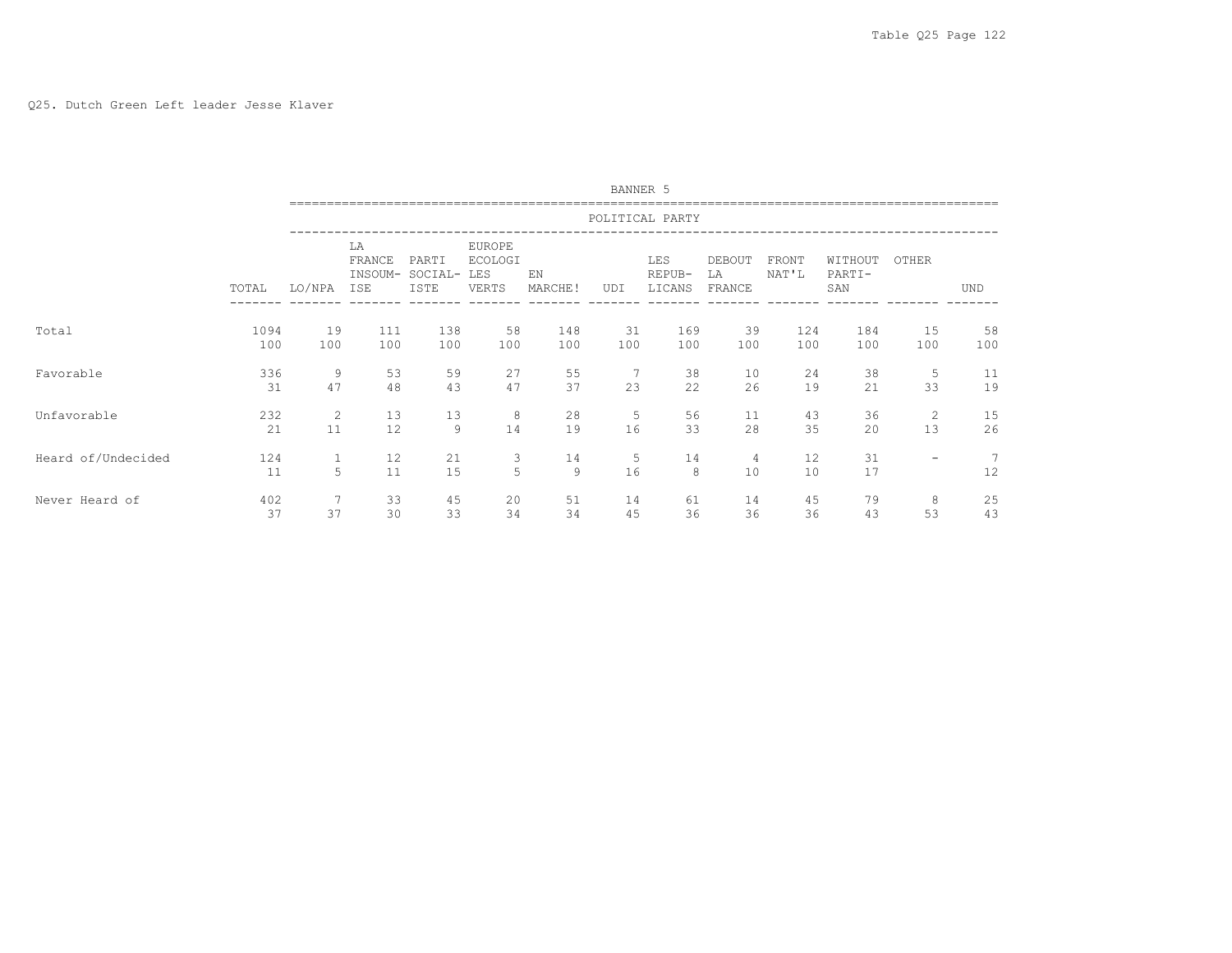# Q26. Overall, how would you define your political leanings - Left, Center, or Right?

|           |          | BANNER 5        |                                |                          |                                                 |               |                   |                         |                        |                |                          |         |            |
|-----------|----------|-----------------|--------------------------------|--------------------------|-------------------------------------------------|---------------|-------------------|-------------------------|------------------------|----------------|--------------------------|---------|------------|
|           |          | POLITICAL PARTY |                                |                          |                                                 |               |                   |                         |                        |                |                          |         |            |
|           | TOTAL    | LO/NPA          | LA<br>FRANCE<br>INSOUM-<br>ISE | PARTI<br>SOCIAL-<br>ISTE | <b>EUROPE</b><br><b>ECOLOGI</b><br>LES<br>VERTS | EN<br>MARCHE! | UDI               | LES<br>REPUB-<br>LICANS | DEBOUT<br>LA<br>FRANCE | FRONT<br>NAT'L | WITHOUT<br>PARTI-<br>SAN | OTHER   | <b>UND</b> |
| Total     | 1094     | 19              | 111                            | 138                      | 58                                              | 148           | 31                | 169                     | 39                     | 124            | 184                      | 15      | 58         |
|           | 100      | 100             | 100                            | 100                      | 100                                             | 100           | 100               | 100                     | 100                    | 100            | 100                      | 100     | 100        |
| Left      | 374      | 14              | 88                             | 110                      | 29                                              | 39            | $\overline{c}$    | 6                       | 10                     | 11             | 41                       | 6       | 18         |
|           | 34       | 74              | 79                             | 80                       | 50                                              | 26            | 6                 | $\overline{4}$          | 26                     | 9              | 22                       | 40      | 31         |
| Center    | 277      | $\mathbf{1}$    | 17                             | 13                       | 11                                              | 83            | 21                | 29                      | 13                     | 13             | 56                       | 5       | 15         |
|           | 25       | 5               | 15                             | 9                        | 19                                              | 56            | 68                | 17                      | 33                     | 10             | 30                       | 33      | 26         |
| Right     | 340      | 3               | 2                              | 10                       | 11                                              | 21            | 8                 | 131                     | 15                     | 88             | 40                       | 2       | 9          |
|           | 31       | 16              | $\overline{c}$                 | 7                        | 19                                              | 14            | 26                | 78                      | 38                     | 71             | 22                       | 13      | 16         |
| Undecided | 103<br>9 | 1<br>5          | 4<br>$\overline{4}$            | 5<br>$\overline{4}$      | 7<br>12                                         | 5<br>3        | $\qquad \qquad -$ | 3<br>$\overline{c}$     | 1<br>3                 | 12<br>10       | 47<br>26                 | 2<br>13 | 16<br>28   |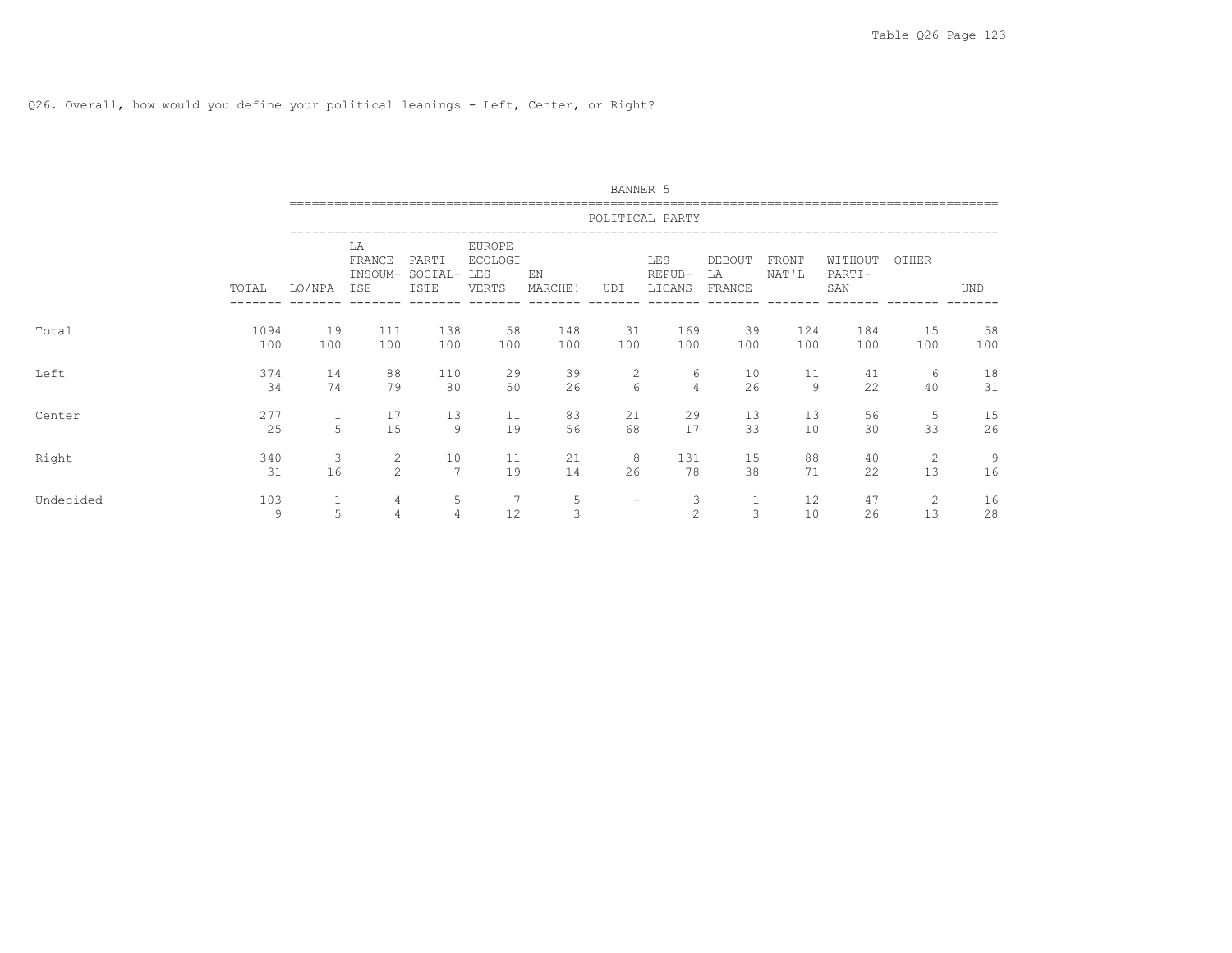|                                          |                      | BANNER 5                 |            |                                                                       |                                   |               |           |                                                       |           |                       |                                            |           |           |
|------------------------------------------|----------------------|--------------------------|------------|-----------------------------------------------------------------------|-----------------------------------|---------------|-----------|-------------------------------------------------------|-----------|-----------------------|--------------------------------------------|-----------|-----------|
|                                          | POLITICAL PARTY      |                          |            |                                                                       |                                   |               |           |                                                       |           |                       |                                            |           |           |
|                                          | TOTAL                | LO/NPA ISE               | LA         | FRANCE PARTI<br>INSOUM- SOCIAL- LES<br>ISTE<br>------- ------- ------ | <b>EUROPE</b><br>ECOLOGI<br>VERTS | EN<br>MARCHE! |           | LES<br>REPUB-<br>UDI LICANS FRANCE<br>------- ------- | LA        | DEBOUT FRONT<br>NAT'L | WITHOUT OTHER<br>PARTI-<br>SAN<br>-------- |           | UND       |
| Total                                    | 1094<br>100          | 19<br>100                | 111<br>100 | 138<br>100                                                            | 58<br>100                         | 148<br>100    | 31<br>100 | 169<br>100                                            | 39<br>100 | 124<br>100            | 184<br>100                                 | 15<br>100 | 58<br>100 |
| LO / NPA                                 | 19<br>2              | 19<br>100                |            |                                                                       |                                   |               |           |                                                       |           |                       |                                            |           |           |
| La France Insoumise                      | 111<br>10            | $\overline{\phantom{a}}$ | 111<br>100 |                                                                       |                                   |               |           |                                                       |           |                       |                                            |           |           |
| Parti Socialiste                         | 138<br>13            |                          |            | 138<br>100                                                            |                                   |               |           |                                                       |           |                       |                                            |           |           |
| Europe Ecologie, Les<br>Verts            | 58<br>5              |                          |            |                                                                       | 58<br>100                         |               |           |                                                       |           |                       |                                            |           |           |
| En Marche!                               | 148<br>14            |                          |            |                                                                       |                                   | 148<br>100    |           |                                                       |           |                       |                                            |           |           |
| UDI                                      | 31<br>$\mathbf{3}$   |                          |            |                                                                       |                                   |               | 31<br>100 |                                                       |           |                       |                                            |           |           |
| Les Republicains                         | 169<br>15            |                          |            |                                                                       |                                   |               |           | 169<br>100                                            |           |                       |                                            |           |           |
| Debout la France                         | 39<br>$\overline{4}$ |                          |            |                                                                       |                                   |               |           |                                                       | 39<br>100 |                       |                                            |           |           |
| Front National                           | 124<br>11            |                          |            |                                                                       |                                   |               |           |                                                       |           | 124<br>100            |                                            |           |           |
| Without Partisan<br>sympathy/Independent | 184<br>17            |                          |            |                                                                       |                                   |               |           |                                                       |           |                       | 184<br>100                                 |           |           |
| Other                                    | 15<br>1              |                          |            |                                                                       |                                   |               |           |                                                       |           |                       |                                            | 15<br>100 |           |
| Undecided                                | 58<br>5              |                          |            |                                                                       |                                   |               |           |                                                       |           |                       |                                            |           | 58<br>100 |